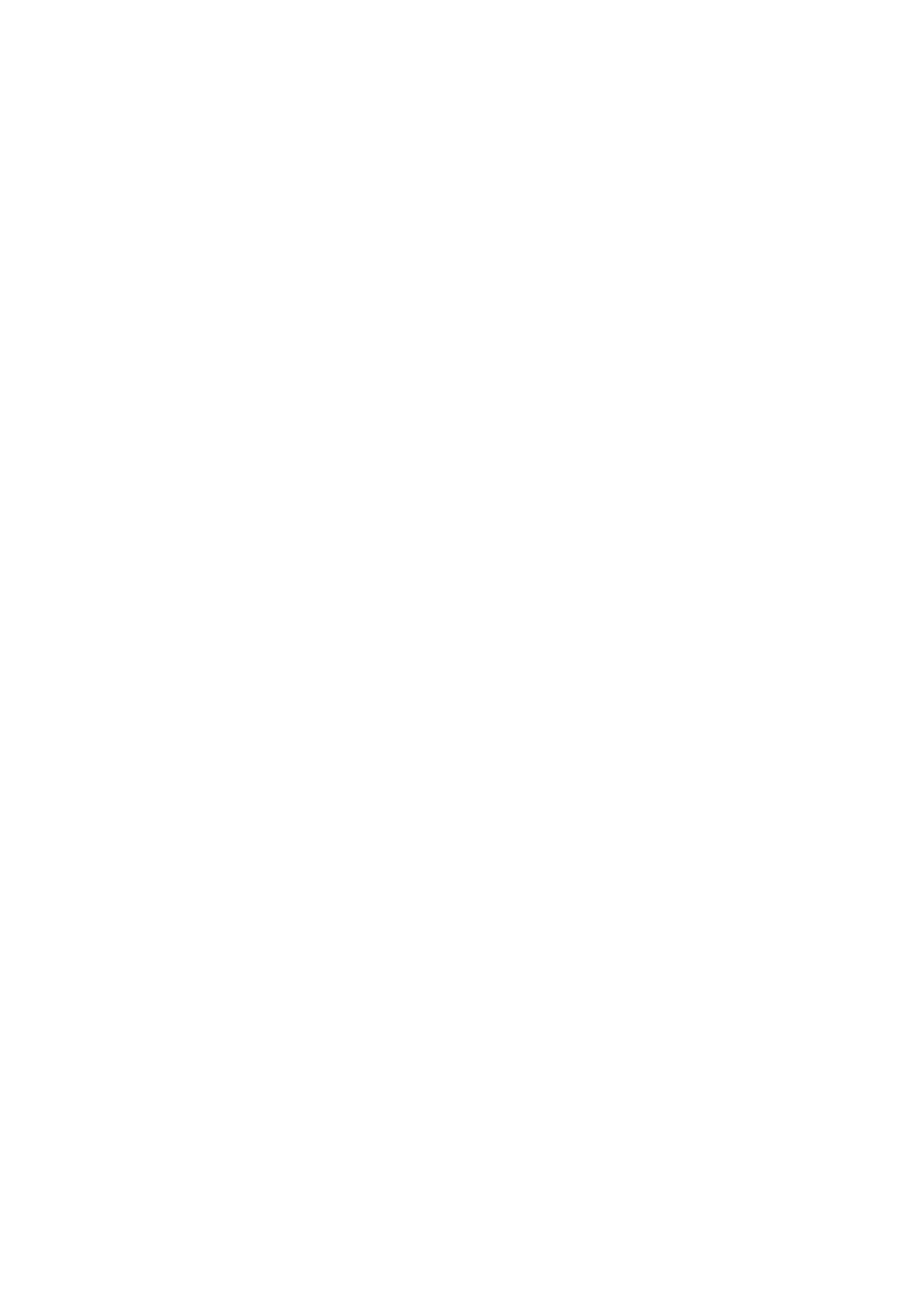# **CONTENTS**

## KUDELSKI GROUP CONSOLIDATED FINANCIAL STATEMENTS

| CONSOLIDATED INCOME STATEMENTS<br>FOR THE YEARS ENDED DECEMBER 31, 2015 AND 2014                  | P. | 4  |
|---------------------------------------------------------------------------------------------------|----|----|
| CONSOLIDATED STATEMENTS OF COMPREHENSIVE INCOME<br>FOR THE YEARS ENDED DECEMBER 31, 2015 AND 2014 | P. | 5  |
| CONSOLIDATED BALANCE SHEETS<br>AT DECEMBER 31, 2015 AND 2014                                      | P. | 6  |
| CONSOLIDATED CASH FLOW STATEMENTS<br>FOR THE YEARS ENDED DECEMBER 31, 2015 AND 2014               | P. | 7  |
| CONSOLIDATED STATEMENTS OF CHANGES IN EQUITY<br>FOR THE YEARS ENDED DECEMBER 31, 2015 AND 2014    | P. | 8  |
| NOTES TO THE CONSOLIDATED FINANCIAL STATEMENTS 2015                                               | P. | 9  |
| REPORT OF THE STATUTORY AUDITOR                                                                   | P  | 61 |

### KUDELSKI SA FINANCIAL STATEMENTS

| BALANCE SHEETS AT DECEMBER 31, 2015 AND 2014                                                | P. | 62 |
|---------------------------------------------------------------------------------------------|----|----|
| INCOME STATEMENTS AND PROPOSAL FOR APPROPRIATION<br>OF AVAILABLE EARNINGS FOR THE YEAR 2015 | P. | 63 |
| NOTES TO THE FINANCIAL STATEMENTS 2015                                                      | P. | 64 |
| REPORT OF THE STATUTORY AUDITOR                                                             |    | 70 |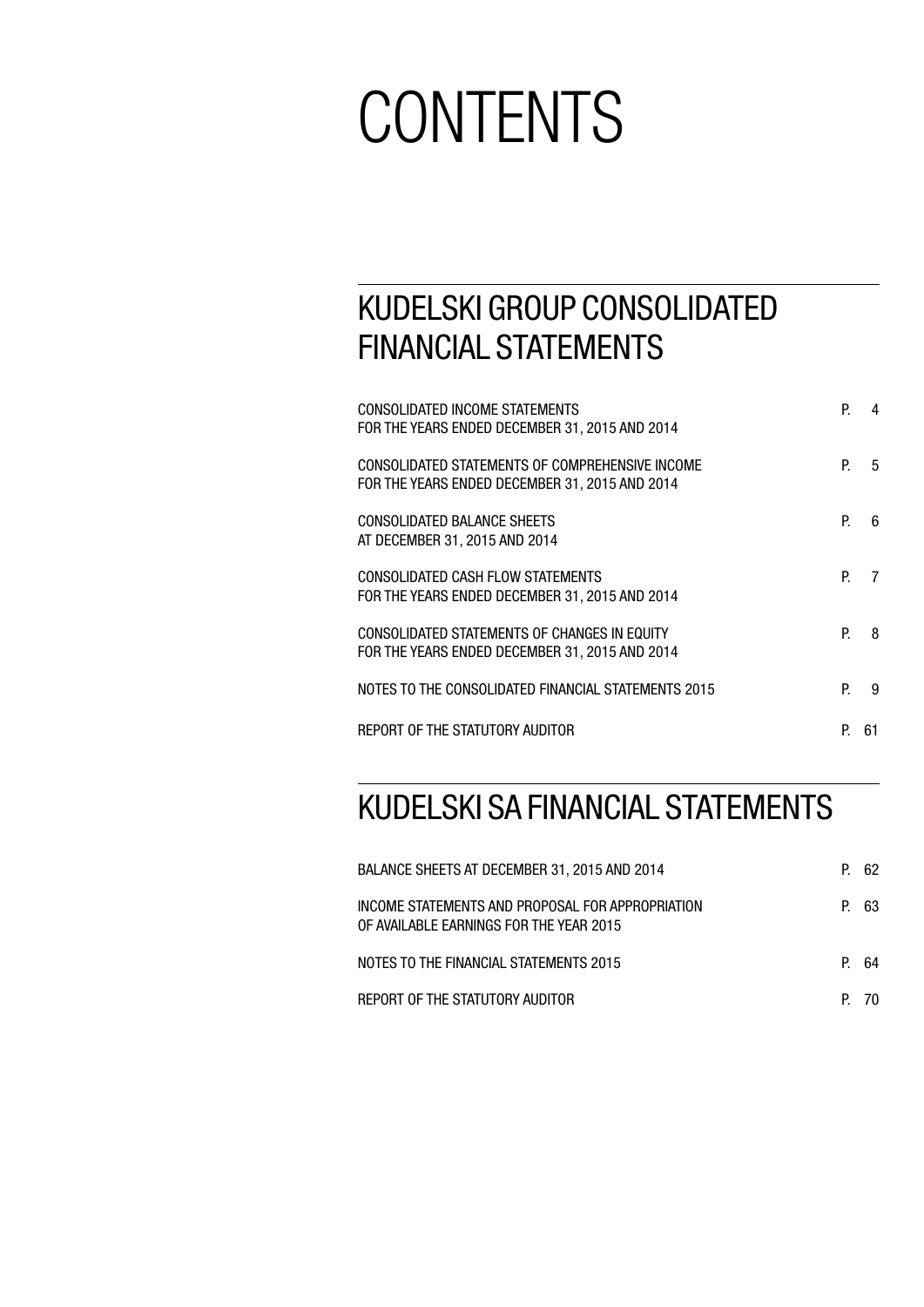### CONSOLIDATED INCOME STATEMENTS

(FOR THE YEARS ENDED DECEMBER 31, 2015 AND 2014)

| <b>In CHF'000</b>                                                                              | <b>Notes</b>   | 2015                     | restated<br>2014 <sup>1</sup> |
|------------------------------------------------------------------------------------------------|----------------|--------------------------|-------------------------------|
| Revenues                                                                                       | 6              | 939 594                  | 871 370                       |
| Other operating income                                                                         | $\overline{7}$ | 11 2 36                  | 15 304                        |
| Total revenues and other operating income                                                      |                | 950 830                  | 886 673                       |
| Cost of material, licenses and services                                                        |                | $-286724$                | -237 925                      |
| Employee benefits expense                                                                      |                | $-392984$                | $-380612$                     |
| Other operating expenses                                                                       | 8              | $-148569$                | $-163762$                     |
| Operating income before depreciation, amortization and impairment                              |                | 122 553                  | 104 374                       |
| Depreciation, amortization and impairment                                                      | 9              | $-41330$                 | $-43183$                      |
| <b>Operating income</b>                                                                        |                | 81 2 23                  | 61 191                        |
| Interest expense                                                                               | 10             | $-14515$                 | $-11443$                      |
| Other finance income/(expense), net                                                            | 11             | $-9242$                  | 12 5 26                       |
| Share of result of associates                                                                  | 17             | 1 671                    | 1 5 5 4                       |
| Income before tax                                                                              |                | 59 137                   | 63 828                        |
| Income tax expense                                                                             | 12             | $-9827$                  | $-13062$                      |
| Net income for the period from continuing operations                                           |                | 49 311                   | 50 765                        |
| Net result from discontinued operations                                                        | 38             | $\overline{\phantom{a}}$ | $-17376$                      |
| Net income for the period                                                                      |                | 49 311                   | 33 389                        |
| Attributable to:                                                                               |                |                          |                               |
| - Equity holders of the company<br>- Non-controlling interests                                 |                | 44 421<br>4890           | 26 0 28<br>7361               |
| Earnings per share (in CHF)                                                                    |                |                          |                               |
| Attributable to shareholders of Kudelski SA for bearer shares : basic and diluted (in CHF)     | 13             | 0.8191                   | 0.4800                        |
| - Continuing operations                                                                        |                | 0.8191                   | 0.8198                        |
| - Discontinued operations                                                                      |                |                          | $-0.3398$                     |
| Attributable to shareholders of Kudelski SA for registered shares : basic and diluted (in CHF) | 13             | 0.0819                   | 0.0480                        |
| - Continuing operations                                                                        |                | 0.0819                   | 0.0820                        |
| - Discontinued operations                                                                      |                |                          | $-0.0340$                     |

1) see note 37

4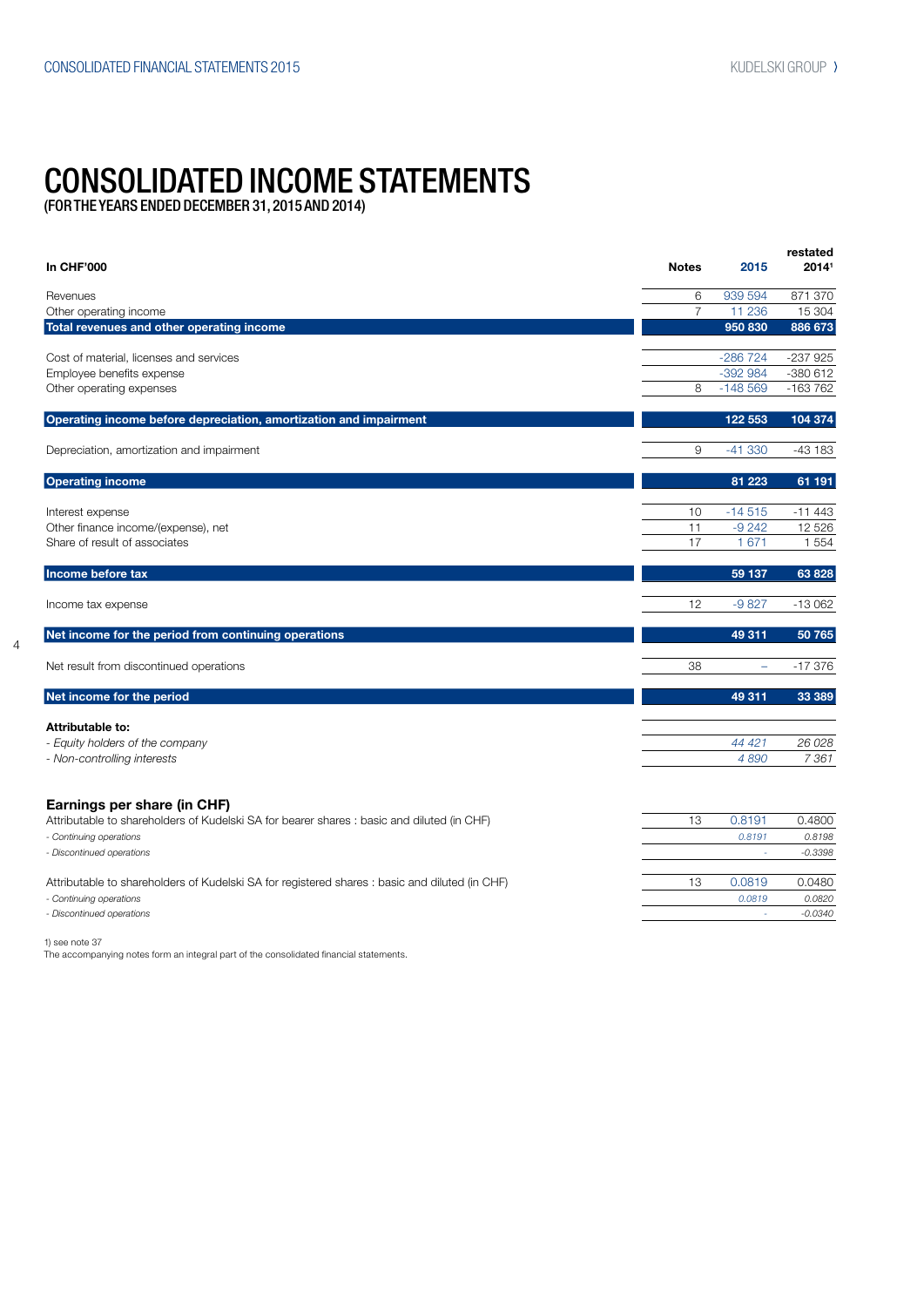### CONSOLIDATED STATEMENTS OF COMPREHENSIVE INCOME

(FOR THE YEARS ENDED DECEMBER 31, 2015 AND 2014)

| <b>In CHF'000</b>                                                                                                         | 2015     | restated<br>20141 |
|---------------------------------------------------------------------------------------------------------------------------|----------|-------------------|
| Net income                                                                                                                | 49 311   | 33 389            |
|                                                                                                                           |          |                   |
| Other comprehensive income to be eventually reclassified into the consolidated income statement in<br>subsequent periods: |          |                   |
| Currency translation differences                                                                                          | $-34030$ | $-7839$           |
| Cash flow hedges, net of income tax                                                                                       | 380      | $-234$            |
| Net (loss)/gain on available-for-sale financial assets, net of income tax                                                 | $-638$   | $-793$            |
|                                                                                                                           | $-34288$ | $-8866$           |
| Other comprehensive income never to be reclassified into the consolidated income statement in<br>subsequent periods:      |          |                   |
| Remeasurements on post employment benefit obligations, net of income tax                                                  | $-10432$ | $-12602$          |
|                                                                                                                           | $-10432$ | $-12602$          |
| Total other comprehensive income, net of tax                                                                              | $-44720$ | $-21468$          |
| Total comprehensive income                                                                                                | 4 5 9 1  | 11 921            |
| Attributable to:                                                                                                          |          |                   |
| Shareholders of Kudelski SA                                                                                               | $-486$   | 2 3 5 6           |
| - Continuing operations                                                                                                   | $-886$   | 20 795            |
| - Discontinued operations                                                                                                 |          | $-18439$          |
| Non-controlling interests                                                                                                 | 5077     | 9565              |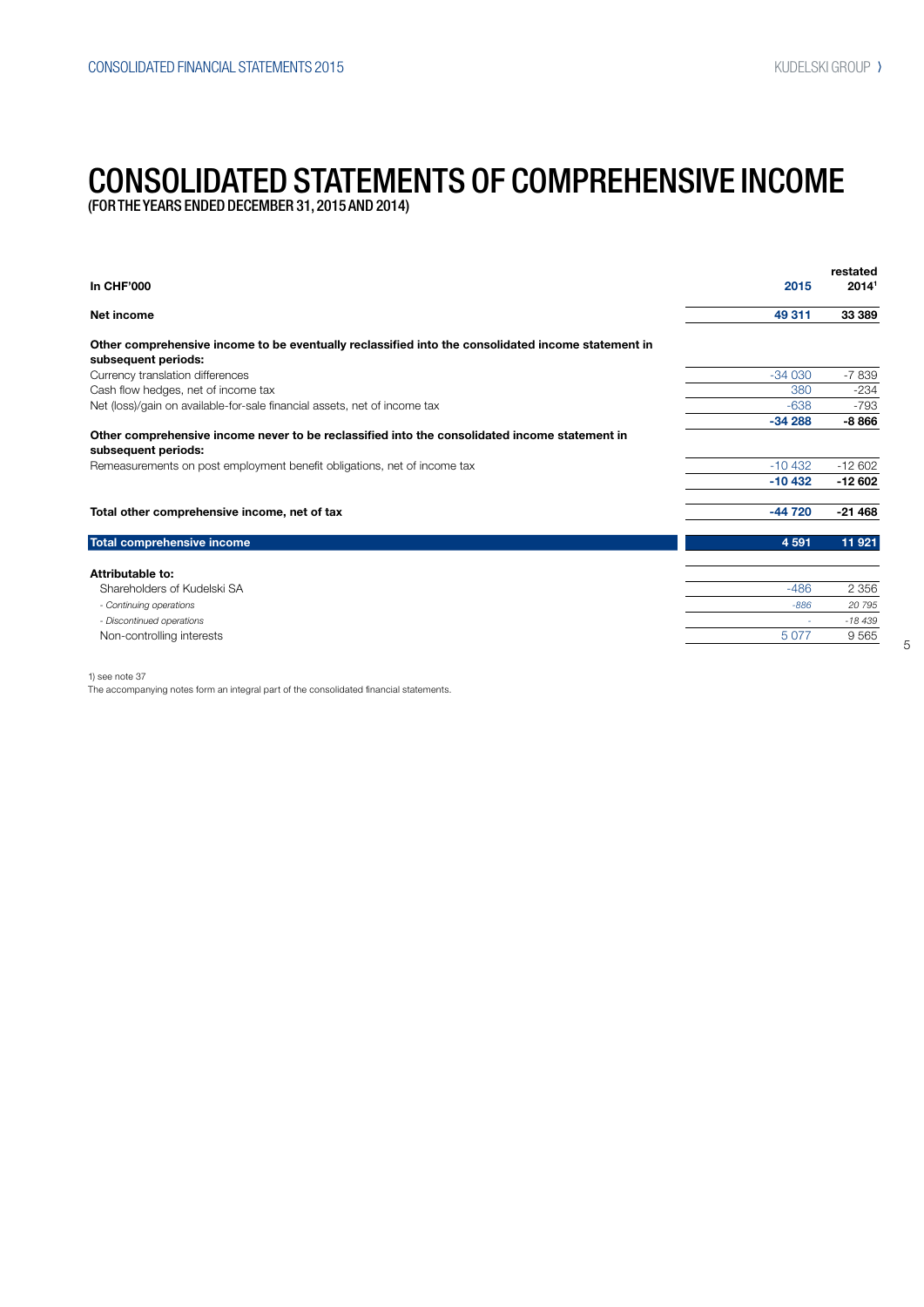### CONSOLIDATED BALANCE SHEETS

(AT DECEMBER 31, 2015 AND 2014)

| <b>In CHF'000</b>                                                | <b>Notes</b> |                          | restated<br>31.12.2015 31.12.2014 | restated<br>01.01.2014 |
|------------------------------------------------------------------|--------------|--------------------------|-----------------------------------|------------------------|
| <b>ASSETS</b>                                                    |              |                          |                                   |                        |
| <b>Non-current assets</b>                                        |              |                          |                                   |                        |
| Tangible fixed assets                                            | 14           | 139 120                  | 133 145                           | 147 487                |
| Intangible assets                                                | 15           | 349 127                  | 368 549                           | 169 250                |
| Investment property<br>Investments in associates                 | 16<br>17     | 1 0 9 6<br>4 4 9 9       | 1 3 4 7                           | 1 4 5 9<br>4768        |
| Deferred income tax assets                                       | 18           | 61 407                   | 6217<br>56 310                    | 51 707                 |
| Financial assets and other non-current assets                    | 19           | 44 051                   | 52 233                            | 60 198                 |
| <b>Total non-current assets</b>                                  |              | 599 300                  | 617801                            | 434 869                |
| <b>Current assets</b>                                            |              |                          |                                   |                        |
| Inventories                                                      | 20           | 48 087                   | 47 083                            | 64 383                 |
| Trade accounts receivable                                        | 21           | 256 977                  | 219 998                           | 197 233                |
| Other current assets                                             | 22           | 47 892                   | 70 553                            | 49 959                 |
| Derivative financial instruments                                 | 36           | 365                      | $\overline{\phantom{m}}$          |                        |
| Cash and cash equivalents                                        | 23           | 136 840                  | 92 382                            | 100 273                |
| <b>Total current assets</b>                                      |              | 490 161                  | 430 016                           | 411 848                |
| <b>Total assets</b>                                              |              | 1 089 461                | 1 047 817                         | 846 718                |
|                                                                  |              |                          |                                   |                        |
| <b>EQUITY AND LIABILITIES</b><br>Equity                          |              |                          |                                   |                        |
| Share capital                                                    | 24           | 540 911                  | 539 047                           | 537 882                |
| Reserves                                                         |              | $-117777$                | $-108334$                         | $-81195$               |
| Equity attributable to equity holders of the parent              |              | 423 135                  | 430 713                           | 456 687                |
| Non-controlling interests                                        | 25           | 23 872                   | 22 731                            | 5618                   |
| <b>Total equity</b>                                              |              | 447 006                  | 453 444                           | 462 305                |
| <b>Non-current liabilities</b>                                   |              |                          |                                   |                        |
| Long-term financial debt                                         | 26           | 199 660                  | 255 223                           | 123 444                |
| Deferred income tax liabilities                                  | 18           | 11 509                   | 13 4 30                           | 506                    |
| Employee benefits liabilities                                    | 29           | 77823                    | 58 873                            | 41 181                 |
| Provisions for other liabilities and charges                     | 30           | $\overline{\phantom{0}}$ | 65                                | 288                    |
| Other long-term liabilities and derivative financial instruments | 31           | 20 952                   | 3 3 3 7                           | 2 2 8 8                |
| <b>Total non-current liabilities</b>                             |              | 309 944                  | 330 928                           | 167 707                |
| <b>Current liabilities</b>                                       |              |                          |                                   |                        |
| Short-term financial debt                                        | 32           | 123 459                  | 75 796                            | 59 257                 |
| Trade accounts payable                                           | 33           | 50 662                   | 52 134                            | 37 729                 |
| Other current liabilities<br>Current income taxes                | 34           | 123 409<br>9739          | 108 531<br>7846                   | 97 904<br>2 1 3 7      |
| Advances received from clients                                   | 35           | 22 040                   | 13 0 55                           | 13 6 20                |
| Derivative financial instruments                                 | 36           | 434                      | 1 0 8 6                           |                        |
| Provisions for other liabilities and charges                     | 30           | 2768                     | 4 9 9 6                           | 6 0 5 7                |
| <b>Total current liabilities</b>                                 |              | 332 511                  | 263 444                           | 216 705                |
| <b>Total liabilities</b>                                         |              | 642 455                  | 594 372                           | 384 412                |
| <b>Total equity and liabilities</b>                              |              | 1 089 461                | 1 047 817                         | 846 718                |
|                                                                  |              |                          |                                   |                        |

1) see note 37

6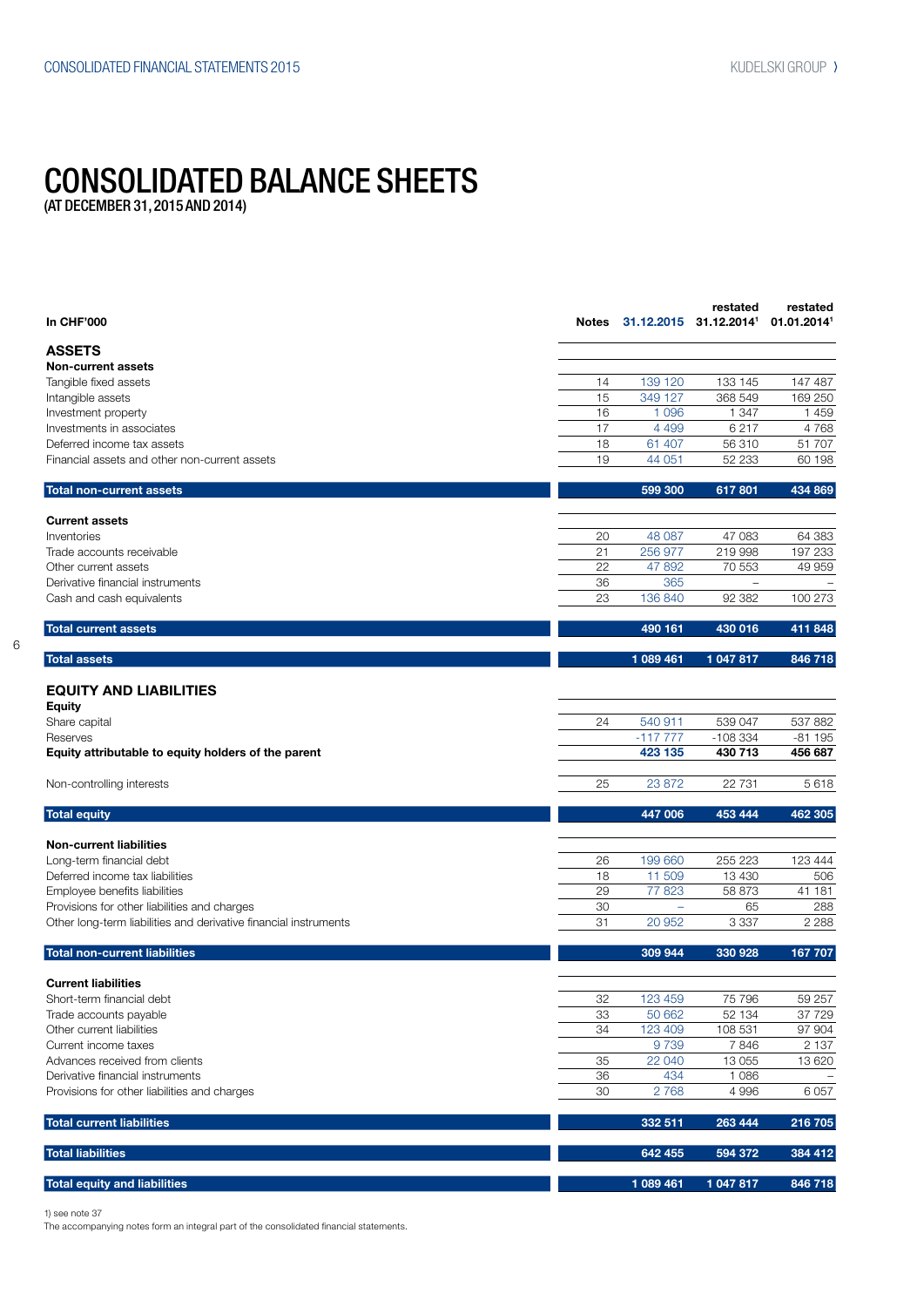### CONSOLIDATED CASH FLOW STATEMENTS

(FOR THE YEARS ENDED DECEMBER 31, 2015 AND 2014)

| In CHF'000                                                                                                              | <b>Notes</b> | 2015                     | restated<br>20141 |
|-------------------------------------------------------------------------------------------------------------------------|--------------|--------------------------|-------------------|
| Net income for the year                                                                                                 |              | 49 311                   | 33 389            |
| Adjustments for net income non-cash items:                                                                              |              |                          |                   |
| - Current and deferred income tax                                                                                       |              | 9827                     | 13 063            |
| - Interests, allocation of transaction costs and foreign exchange differences                                           |              | 23 383                   | 6028              |
| - Depreciation, amortization and impairment                                                                             | 9            | 41 330                   | 45 206            |
| - Share of result of associates                                                                                         | 17           | $-1671$                  | $-1554$           |
| - Non-cash employee benefits expense                                                                                    |              | 7410                     | 5 0 6 6           |
| - Deferred cost allocated to income statement                                                                           |              | 9084                     | 9690              |
| - Additional provisions net of unused amounts reversed                                                                  |              | 558                      | 2946              |
| - Non-cash government grant income                                                                                      |              | $-902$<br>$-17357$       | -7 658<br>7576    |
| - Other non cash income/expenses<br>Adjustments for items for which cash effects are investing or financing cash flows: |              |                          |                   |
| - Net result on sales of subsidiaries and operations                                                                    |              | $\overline{\phantom{0}}$ | 5 3 1 5           |
| - Other non operating cash items                                                                                        |              | 19                       | 91                |
| Adjustements for change in working capital:                                                                             |              |                          |                   |
| - Change in inventories                                                                                                 |              | 5789                     | 12 866            |
| - Change in trade accounts receivable                                                                                   |              | $-31616$                 | $-17976$          |
| - Change in trade accounts payable                                                                                      |              | $-3386$                  | 10 981            |
| - Change in deferred costs and other net current working capital headings                                               |              | 23 080                   | 1 2 3 5           |
| Government grant from previous periods received                                                                         |              | 11 520                   | 916               |
| Dividends received from associated companies                                                                            | 17           | 1 1 9 1                  | 1905              |
| Interest paid                                                                                                           |              | $-9527$                  | -8 412            |
| Interest received                                                                                                       |              | 1 1 3 1                  | 1417              |
| Income tax paid                                                                                                         |              | $-12787$                 | $-12827$          |
| Cash flow from operating activities                                                                                     |              | 106 387                  | 109 263           |
| Purchases of intangible fixed assets                                                                                    |              | $-13358$                 | $-13184$          |
| Purchases of tangible fixed assets                                                                                      |              | $-19280$                 | $-16217$          |
| Proceeds from sales of tangible and intangible fixed assets                                                             |              | 144                      | 339               |
| Investment in financial assets and loans granted                                                                        |              | $-2808$                  | -4 140            |
| Divestment of financial assets and loan reimbursement                                                                   |              | 1985                     | 2 5 2 7           |
| Acquisition of subsidiaries, cash outflow (net of cash acquired)                                                        | 4            | $-12148$                 | $-211286$         |
| Disposal of subsidiaries and operations, cash inflow                                                                    | 5            | $\overline{\phantom{0}}$ | 3461              |
| Acquisition of associated companies                                                                                     | 17           | $\equiv$                 | $-2193$           |
| Cash flow used in investing activities                                                                                  |              | $-45465$                 | $-240693$         |
| Reimbursement of bank overdrafts, long term loans and other non-current liabilities                                     |              | $-205$ 103               | -75 437           |
| Increase in bank overdrafts, long term loans and other non-current liabilities                                          |              | 201 862                  | 219 235           |
| Proceeds from employee share purchase program                                                                           |              | 61                       | 63                |
| Acquisition of non controlling-interests                                                                                |              | $-187$                   |                   |
| Proceed from a partial sale of subsidiary and loan not resulting in a loss of control                                   |              | 12741                    |                   |
| Dividends paid to non-controlling interests                                                                             |              | $-5399$                  | -4 711            |
| Dividends paid to shareholders                                                                                          | 40           | $-16225$                 | $-16170$          |
| Cash flow from/(used in) financing activities                                                                           |              | $-12250$                 | 122 980           |
| Effect of foreign exchange rate changes on cash and cash equivalents                                                    |              | $-4214$                  | 559               |
| Net increase / (decrease) in cash and cash equivalents                                                                  |              | 44 458                   | $-7891$           |
|                                                                                                                         |              |                          |                   |
| Cash and cash equivalents at the beginning of the year                                                                  | 23           | 92 382                   | 100 273           |
| Cash and cash equivalents at the end of the year                                                                        | 23           | 136 840                  | 92 382            |
| Net increase / (decrease) in cash and cash equivalents                                                                  |              | 44 458                   | $-7891$           |

1) see note 37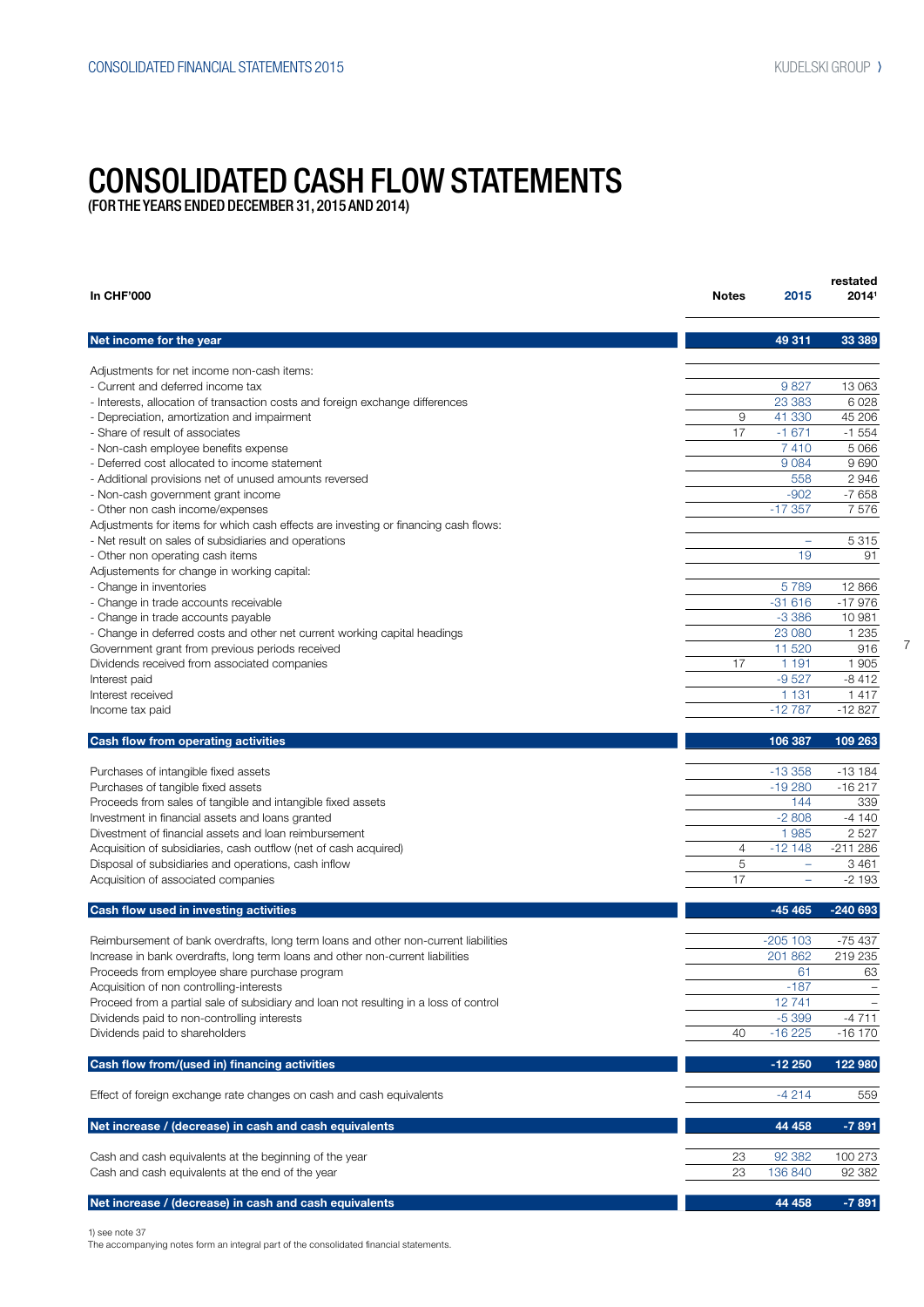### CONSOLIDATED STATEMENT OF CHANGES IN EQUITY

(FOR THE YEARS ENDED DECEMBER 31, 2015 AND 2014)

| In CHF'000                                    | <b>Notes</b>   | <b>Share</b><br>capital | <b>Share</b><br>premium | Retained<br>earnings | <b>Fair value</b> | Currency<br>and other translation controlling<br>reserves adjustment | Non-<br>interests | <b>Total</b><br>equity |
|-----------------------------------------------|----------------|-------------------------|-------------------------|----------------------|-------------------|----------------------------------------------------------------------|-------------------|------------------------|
| January 1, 2014 published                     |                | 537882                  | 43758                   | $-61460$             | $-1577$           | $-77720$                                                             | 5618              | 446 501                |
| Restatement due to an amendment on IAS 19R    | 37             |                         |                         | 15 808               |                   | $-4$                                                                 |                   | 15 804                 |
| January 1, 2014 (restated)                    |                | 537882                  | 43758                   | -45 652              | $-1577$           | -77 724                                                              | 5618              | 462 305                |
| Net income                                    |                |                         |                         | 26 0 28              |                   |                                                                      | 7 3 6 1           | 33 389                 |
| Other comprehensive income                    |                |                         |                         | $-12602$             | $-1190$           | $-9880$                                                              | 2 2 0 4           | $-21468$               |
| Total comprehensive income                    |                | -                       | -                       | 13 4 26              | $-1190$           | $-9880$                                                              | 9565              | 11 921                 |
| Employee share purchase program               | 41             | 81                      | 14                      |                      |                   |                                                                      |                   | 95                     |
| Exercise of stock options by employees        |                | $\overline{1}$          |                         |                      |                   |                                                                      |                   | $\mathbf{1}$           |
| Shares issued for employees                   |                | 1 0 8 3                 | $-164$                  |                      |                   |                                                                      |                   | 919                    |
| Dividends paid to shareholders                | 40             |                         | $-10780$                | $-5390$              |                   |                                                                      |                   | $-16170$               |
| Dividends paid to non-controlling interests   |                |                         |                         |                      |                   |                                                                      | $-4711$           | $-4711$                |
| Non-controlling interests arising on business |                |                         |                         |                      |                   |                                                                      |                   |                        |
| combinations                                  | 4              |                         |                         |                      |                   |                                                                      | 465               | 465                    |
| Transactions with non-controlling interests   | 4              |                         |                         | $-13175$             |                   |                                                                      | 11 794            | $-1.381$               |
| December 31, 2014                             |                | 539 047                 | 32 8 28                 | $-50791$             | $-2767$           | $-87604$                                                             | 22 731            | 453 444                |
| Net income                                    |                |                         |                         | 44 421               |                   |                                                                      | 4890              | 49 311                 |
| Other comprehensive income                    |                |                         |                         | $-10445$             | $-495$            | -33 967                                                              | 187               | $-44720$               |
| Total comprehensive income                    |                | -                       | -                       | 33 976               | -495              | -33 967                                                              | 5 0 7 7           | 4591                   |
| Employee share purchase program               | 41             | 81                      | 6                       |                      |                   |                                                                      |                   | 87                     |
| Shares issued for employees                   |                | 1783                    | $-522$                  |                      |                   |                                                                      |                   | 1 2 6 1                |
| Dividends paid to shareholders                | 40             |                         | $-10817$                | $-5408$              |                   |                                                                      |                   | $-16225$               |
| Dividends paid to non-controlling interests   |                |                         |                         |                      |                   |                                                                      | $-5399$           | $-5399$                |
| Non-controlling interests arising on business |                |                         |                         |                      |                   |                                                                      |                   |                        |
| combinations                                  | 4              |                         |                         |                      |                   |                                                                      | 3449              | 3449                   |
| Transactions with non-controlling interests   | $\overline{4}$ |                         |                         | 7 7 8 4              |                   |                                                                      | $-1986$           | 5798                   |
| December 31, 2015                             |                | 540 911                 | 21 495                  | $-14439$             | $-3262$           | $-121571$                                                            | 23 872            | 447 006                |

Fair value and other reserves as of December 31, 2015 include kCHF -2 640 (2014: kCHF -2002) of unrealized loss on available-for-sale financial assets and an unrealized loss of kCHF -622 (2014: kCHF -765) relating to cash flow hedges.

1) see note 37

8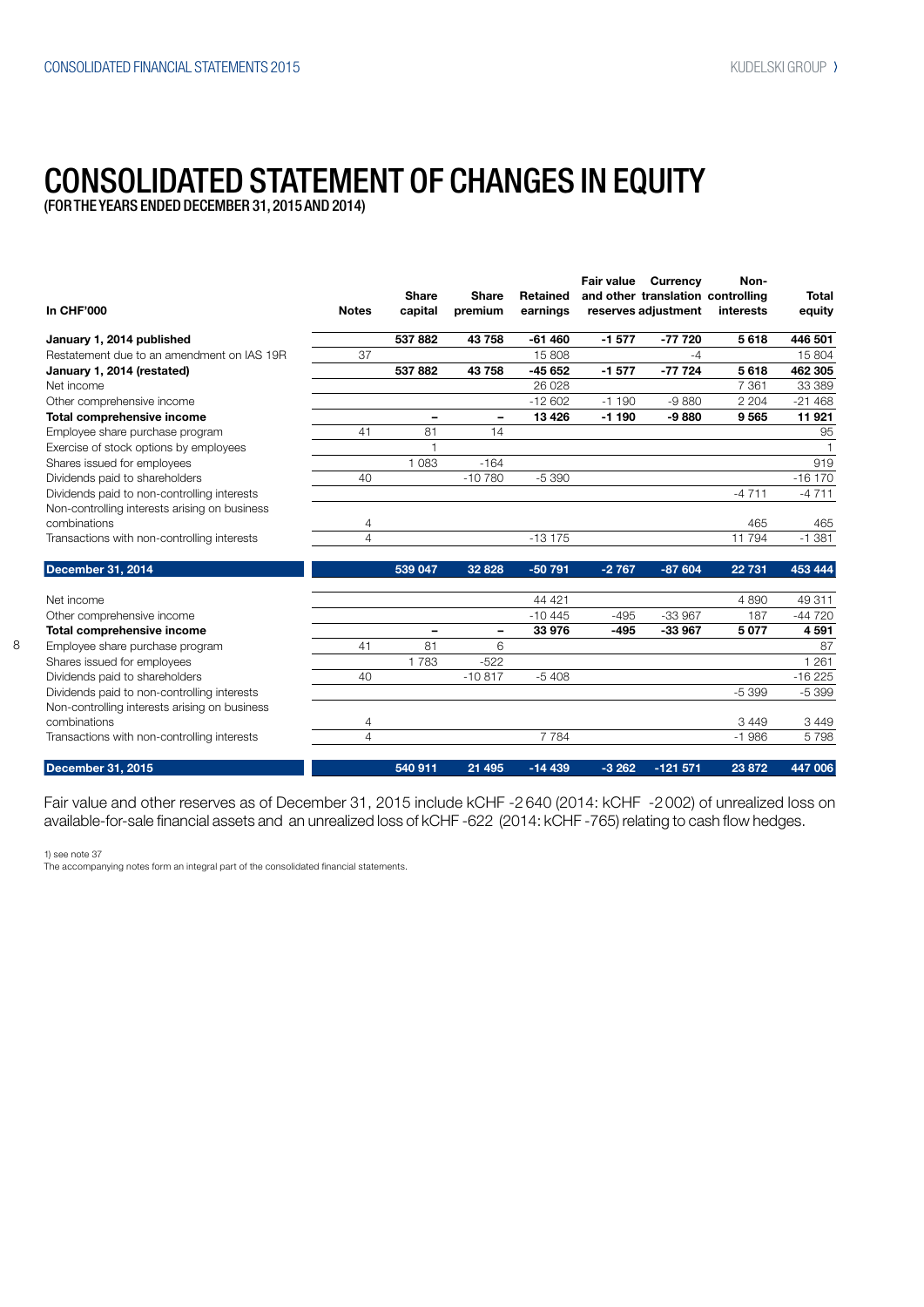#### 1. SIGNIFICANT ACCOUNTING POLICIES

#### (A) Basis of preparation

The consolidated financial statements of the Kudelski Group ("Group" or "Company") have been prepared in accordance with International Financial Reporting Standards (IFRS).

The preparation of the financial statements in conformity with IFRS requires the use of certain critical accounting estimates. It also requires management to exercise its judgement in the process of applying accounting policies. The areas involving a higher degree of judgement or complexity, or areas where assumptions and estimates are significant to the consolidated financial statements, are disclosed in note 2.

These consolidated financial statements were prepared under the historical cost convention, except for items to be measured at fair value as explained in the accounting policies below. The policies set out below are consistently applied to all years presented. Prior year figures have been reclassified where necessary to better enable comparison.

#### (B) Group accounting (a) Subsidiaries

Subsidiaries are all entities (including structured entities) over which the Group has control. The Group controls an entity when it is exposed to, or has rights to, variable returns from its involvement with the entity and has the ability to affect these returns through its power over the entity. Subsidiaries are fully consolidated from the date on which control is transferred to the Group.

Inter-company transactions, balances, income and expenses on transactions between Group companies are eliminated. Profits and losses resulting from inter-company transactions that are recognised in assets are also eliminated unless the transaction provides evidence of an impairment of the asset transferred. Accounting policies of subsidiaries have been changed where necessary to ensure consistency with the policies adopted by the Group.

#### (b) Business combinations

The Group applies the acquisition method to account for business combinations. The consideration transferred for the acquisition of a subsidiary consists of the fair values of the assets transferred, the liabilities assumed by the former owners of the acquiree and the equity interest issued by the Group. Acquisition-related costs are expensed as incurred. The consideration transferred includes the fair value of any asset or liability resulting from any contingent consideration.

Identifiable assets acquired and liabilities and contingent liabilities assumed in a business combination are measured initially at their fair value at the acquisition date, irrespective of the extent of any non-controlling interests. Identified assets acquired include fair value adjustments on tangible and intangible fixed assets. When determining the purchase price allocation, the Group primarily considers development technologies, customer lists, trademarks and brands as intangibles.

Any contingent consideration which depends on the future financial performance of the acquired company ("earn out clause") is recognized at fair value on the acquisition date using management's best estimate of the final consideration payable. The portion of the contingent consideration deferred to a date more than twelve months after the balance sheet date is discounted to its present value and disclosed within other long term liabilities.

The Group recognizes non-controlling

interests as its proportionate share of the recognized amounts of identifiable net assets. Goodwill is initially measured as the excess of the aggregate value of the consideration transferred plus the fair value of non-controlling interests over the net identifiable assets acquired and liabilities assumed.

Transactions with non-controlling interests are accounted for as transactions with equity owners of the Group. The difference between the fair value of any consideration paid and the relevant acquired share of the carrying value of net assets of the subsidiary is recorded in equity. Gains or losses on disposals to non-controlling interests are also recorded in equity.

9

#### (c) Disposal of subsidiaries

When the Group ceases to have control over a subsidiary, any retained interest in the entity is re-measured to its fair value at the date when control is lost, with the change in carrying amount recognized in the income statement. In addition, any amounts previously recognized in other comprehensive income in respect of that entity are accounted for as if the Group had directly disposed of the related assets or liabilities. This may mean that amounts previously recognized in other comprehensive income are reclassified to profit or loss.

#### (d) Associates

Associates are entities over which the Group has significant influence but which are not subsidiaries. Significant influence is the power to participate in the financial and operating policy decisions of the associate but not the control of those policies. Significant influence is presumed to exist when the Group holds at least 20% of the associate's voting power. Investments in associates are accounted for using the equity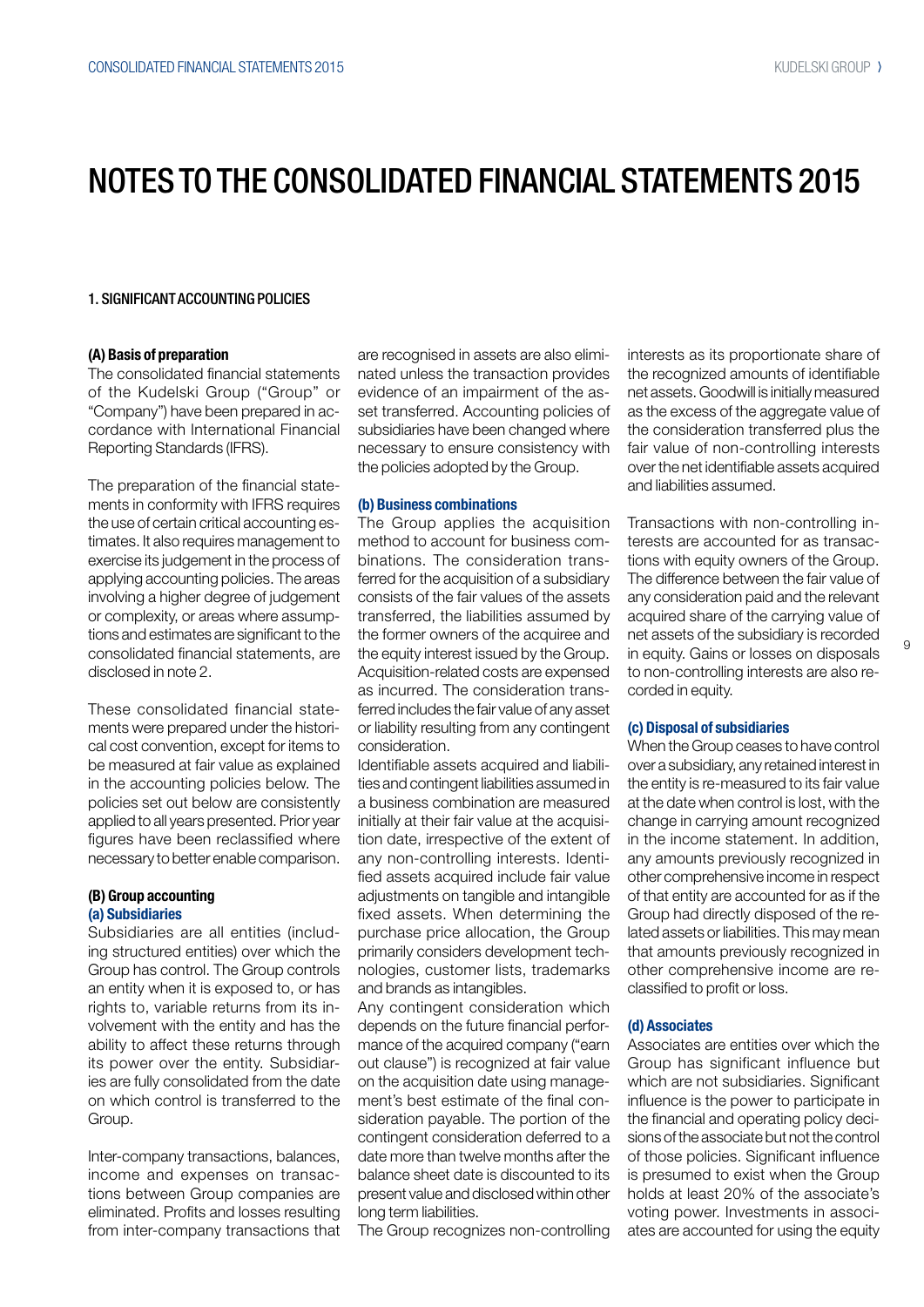method of accounting and are initially recognized at cost.

Unrealized gains on transactions between the Group and its associates are eliminated to the extent of the Group's interest in the associates. Unrealized losses are also eliminated unless the transaction provides evidence of an impairment of the asset transferred.

Accounting policies of associates have been changed where necessary to ensure consistency with the policies adopted by the Group.

#### $10$ (C) Foreign currencies

The consolidated financial statements of the Group are expressed in Swiss francs ("CHF"), which is the presentation currency.

The local currency is generally used as the functional currency throughout the world. In the respective entity financial statements, monetary assets and liabilities denominated in currencies other than the functional currency are translated at the rate prevailing at the balance sheet date. Transactions contracted in a currency other than the functional currency are recorded using the exchange rate at the time of the transaction. All resulting foreign exchange transaction gains and losses are recognized in the subsidiary's income statement.

Income, expense and cash flows of the consolidated companies have been translated into Swiss francs using average exchange rates. The balance sheets are translated using the year-end exchange rates. Translation differences arising from movements in the exchange rates used to translate equity, long-term internal financing deemed as net investment in a foreign operation and net income are recognised in other comprehensive income.

The loss of control or total disposal of a subsidiary results in the reclassification of any translation difference to the income statement.

#### (D) Revenue recognition

Revenue is comprised of the fair value of the consideration received or receivable for the sale of goods and services in the ordinary course of the Group's activities. Revenue is shown net of value added tax, returns, rebates, discounts, commissions directly attributed to the sale, and after eliminating sales within the Group. The Group recognizes revenue when the amount of revenue can be reliably measured, it is probable that future economic benefit will flow to the entity and when specific criteria have been met for each of the Group's activities as described below.

The amount of revenue is not considered to be reliably measurable until all contingencies relating to the sale have been resolved. The Group bases its estimate on such contingencies on historical results taking into consideration the type of customer, the type of transaction and the specifics of each arrangement.

#### (a) Sales of goods

Sales of goods are recognized when delivery to the customer has occurred, the significant risks and rewards have been transferred to the buyer and collection of the related receivables is reasonably assured. Sales of goods may include delivery of complete systems comprising hardware, software, specific developments, an initial batch of smartcards, licenses and other services. When the revenue from a sale of goods is subject to a performance obligation other than a warranty, the revenue is only recognized for the estimated share of performance obligation fulfilled in the reporting period.

#### (b) Services rendered

Revenue for services rendered includes various types of services such as system integration, specific developments and customization, maintenance, training, and revenues from complete security solutions which generate recurring service revenues.

Revenue from system integrations, specific developments and customization is recognized using the percentage of completion method. The stage of completion is measured by reference to the contract costs incurred and the effective hours worked up to the balance sheet date as a percentage of total estimated costs and total estimated hours to complete each contract. Revenue from maintenance agreements is allocated over the contractual period. Revenue from training is recognized when earned.

#### (c) Royalties and licenses

Royalty income is recognized when earned. If the relevant license agreement contains certain performance obligations, the revenue is considered earned when the obligation has been fulfilled.

For software license arrangements, the Group recognizes new software license revenue when: (1) The company has entered into a legally binding arrangement; (2) delivery has occurred; (3) customer payment is deemed fixed or determinable and free of significant contingencies or uncertainties; and (4) collection is probable.

#### (d) Multiple element arrangements – service mode

The revenue for complete security solution arrangements that may comprise hardware, software, specific developments, licenses, smartcards, maintenance and other services ac-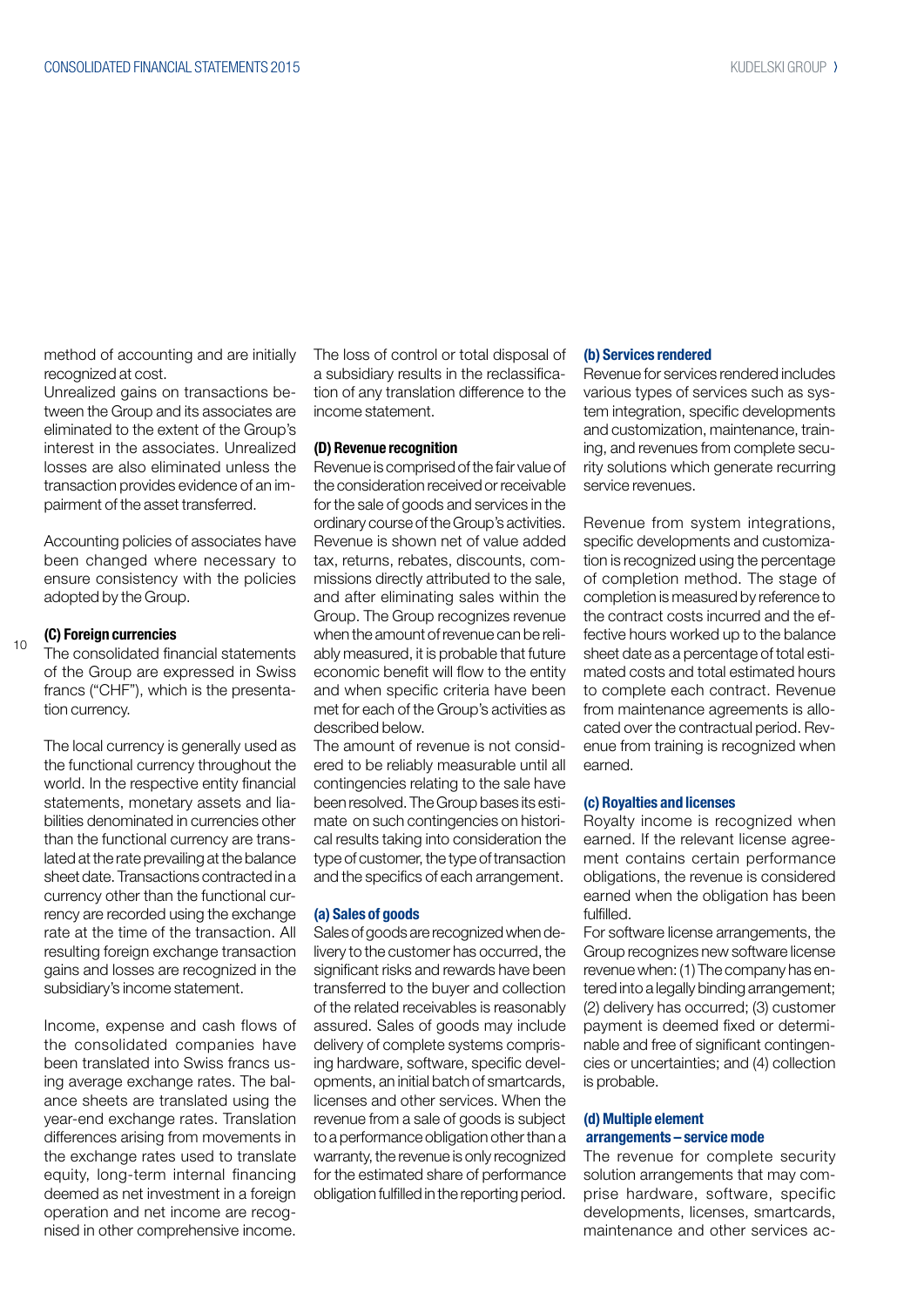cording to the specific arrangements is recognized when contractually earned, and is usually dependent on the client's number of subscribers or number of smartcards delivered or made available. The Group considers certain sales of smartcards with extended payment terms to be multiple element arrangements. When the fair value of a particular element cannot be determined, the revenue is fully allocated to any undelivered elements.

When the title to the delivered assets is not transferred, these assets made available to clients are initially recognized on the balance sheet at cost under tangible fixed assets. Cost in connection with the depreciation of the assets made available to clients is recognized over the shorter of the duration of the contract or the useful lives of those assets, and is shown under depreciation in the income statement. When title is transferred, the cost is deferred and is allocated to the cost of material on a straight line basis over the shorter of the duration of the contract or the useful lives of those assets.

In both cases the capitalised amounts are subject to periodic impairment reviews. Other costs (such as maintenance, services and security efforts) relating to those contracts are recognized when incurred. When it is probable that total contract costs will exceed total contract revenue, the estimated loss is recognized immediately.

#### (e) Payment to customers

Payments made by the Group to customers to enter into or to renew existing customer relationships are initially recorded under deferred costs and are subsequently recognized to the income statement on a straight-line basis over the term of the contract, as a reduction of revenue. They are subject to periodic impairment reviews.

#### (f) Government grants

Grants from governments or similar organizations are recognized at their fair value when there is a reasonable assurance that the Group complies with all conditions associated with their grants receipt and use. Where a government grant is subject to audit before payment, the fair value is determined using management's best estimate of the audit risk. Grants are recognized in the income statement as operating income unless they are linked to a capitalized fixed asset, in which case they are deducted from the cost of the fixed asset.

#### (g) Interest income

Interest income is recognized according to the effective interest rate method.

#### (E) Cost of material, licenses and services

The cost of material, licenses and services includes direct costs which are attributable to selected revenues. The cost of material includes only the cost of materials paid to external suppliers in connection with recognized sales transactions. It therefore does not include other direct and indirect costs associated with the manufacturing process, such as labor costs, utilities or depreciation of manufacturing assets.

Cost of licenses includes amounts charged by external suppliers for sublicenses on a per-unit basis for each unit of delivered product (e.g. CODEC licenses charged on each set-top-box sold). It therefore specifically excludes licenses paid independently of the number of units sold, deployed or used in a development process. Cost of services includes outsourced services that are directly connected to a recognized sales transaction, such as subcontracting a portion of a maintenance agreement or outsourcing the implementation of a revenue-generating customer solution.

#### (F) Derivative financial instruments

Derivative financial instruments, including foreign exchange forward contracts, options and interest rate swaps, are initially recognized on the balance sheet and subsequently re-measured at their fair value. The method of recognizing the resulting gain or loss is dependent on whether the derivative is designated to hedge a specific risk and therefore qualifies for hedge accounting.

The Group designates certain derivatives which qualify as hedges for accounting purposes as either a hedge of the fair value of recognized assets or liabilities or an unrecognized firm commitment (fair value hedge), or as a hedge of a forecasted transaction (cash flow hedge). At the inception of the transaction the Group documents the relationship between hedging instruments and hedged items, as well as its risk management objective and strategy for undertaking various hedge transactions. This process includes linking all derivatives designated as hedges to specific assets, liabilities or cash flows. The Group also documents its assessment, both at the hedge inception and on an ongoing basis, of whether the derivatives that are used in hedging transactions are highly effective in offsetting changes in fair value of hedged items.

11

#### (a) Derivatives that do not qualify for hedge accounting

Certain derivatives transactions, while providing effective economic hedging under the Group's risk management policy, do not qualify for hedge accounting under the specific rules of IAS 39. Changes in the fair value of derivative instruments that do not qualify for hedge accounting under IAS 39 are recognized immediately in the income statement as part of other finance income/(expense), net.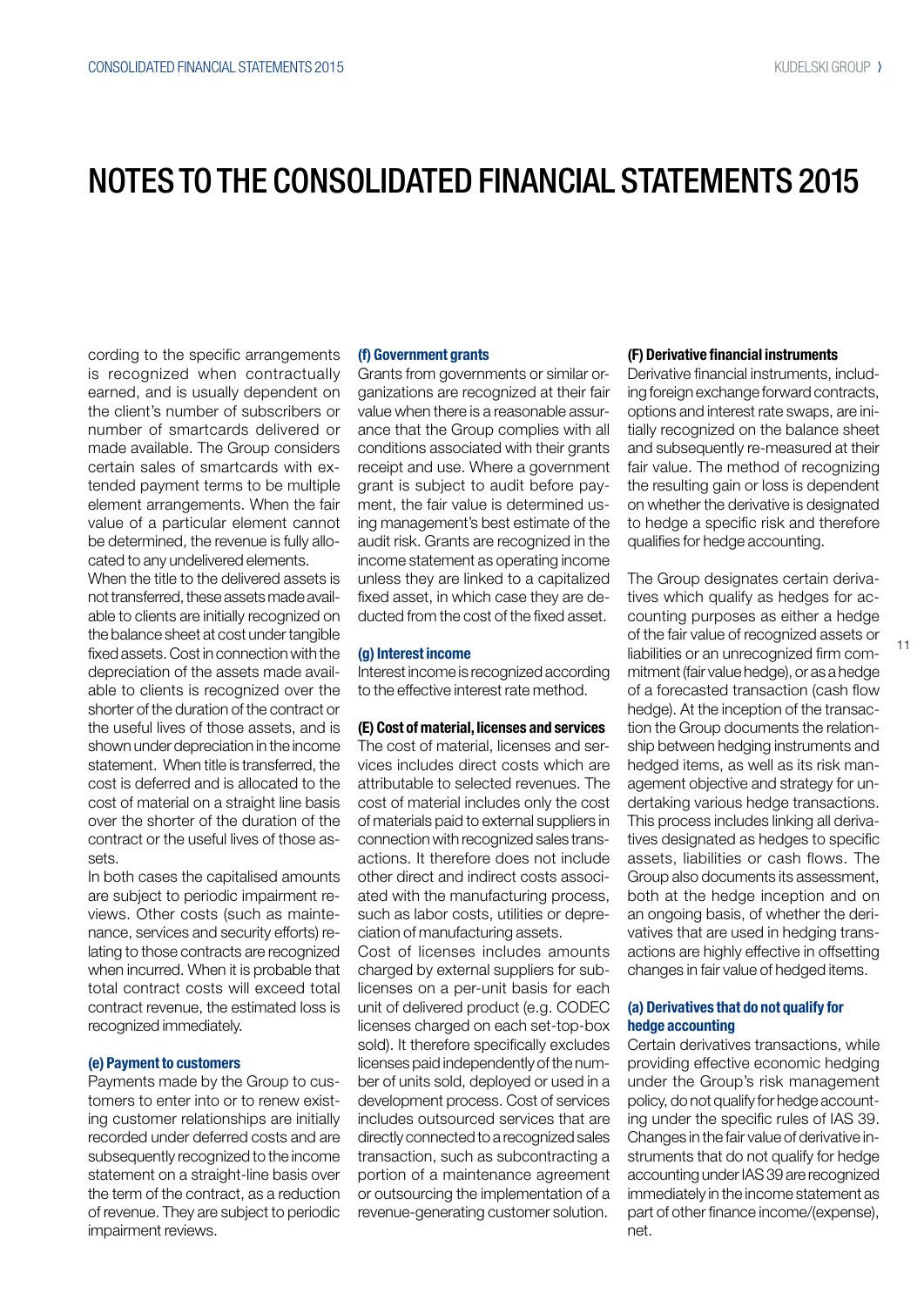#### (b) Fair value hedge

Changes in the fair value of derivatives that are designated and qualify as fair value hedges and that are highly effective are recorded in the income statement, along with any changes in the fair value of the hedged asset or liability that is attributable to the hedged risk.

#### (c) Cash flow hedge

12

Changes in the fair value of derivatives that are designated and qualify as cash flow hedges and that are highly effective are recognized in comprehensive income. The gain or loss relating to the ineffective portion is recognized imme-

diately in the income statement within 'other finance income/(expense), net'. When the forecasted transaction results in the recognition of an asset or liability, the gains and losses previously included in comprehensive income are included in the initial measurement of the asset or liability. Otherwise, amounts recorded in comprehensive income are transferred to the income statement and classified as revenue or expense in the same period in which the forecasted transaction affects the income statement.

The currency instruments that may be used include forward foreign exchange contracts, currency swaps and zero cost option strategies with terms generally not exceeding six months, while interest rate instruments that may be used include interest rate swaps and collars strategies with maturities not exceeding the underlying contract maturity. Derivative financial instruments are entered into with high credit quality financial institutions, consistently following specific approval, limit and monitoring procedures.

#### (G) Taxes

Taxes reported in the consolidated income statements include current and deferred taxes on profit, as well as non-

reimbursable withholding taxes and tax adjustments relating to prior years. Income tax is recognized in the income statement, except to the extent that it relates to items directly taken either to equity or to other comprehensive income, in which case it is recognized either in equity or in other comprehensive income. Taxes on income are accrued in the same periods as the revenues and expenses to which they relate.

Deferred taxation is the tax attributable to the temporary differences that appear when taxation authorities recognize and measure assets and liabilities with rules that differ from those of the consolidated accounts. Deferred taxes are determined using the comprehensive liability method and are calculated on the temporary differences at the substantially enacted rates of tax expected to prevail when the temporary differences reverse, except for those temporary differences related to investments in subsidiaries where the timing of their reversal can be controlled and it is probable that the difference will not reverse in the foreseeable future.

Temporary differences and tax losses carried forward are recognized only to the extent that it is probable that future taxable income will be available against which they can be utilized. Temporary differences and tax losses which generate deferred tax assets and liabilities based on their future probable use are combined within each legal entity to provide a net deferred tax asset or liability amount.

Deferred income tax liabilities have not been recognized for withholding tax and other taxes that would be payable on the unremitted earnings of certain subsidiaries. Such amounts are either permanently reinvested or do not generate any taxation due to the application of tax treaties or tax reliefs.

#### (H) Tangible fixed assets (a) General

Property, plant and equipment is measured at cost, less subsequent depreciation and impairment, except for land, which is shown at cost less impairment. Cost includes any expenditure that is directly attributable to the acquisition of the items. Subsequent costs are included in the asset's carrying amount or recognized as a separate asset, as appropriate, only when it is probable that future economic benefits associated with the item will flow to the Group, and the cost of the item can be measured reliably. All other repair and maintenance expenditures are charged to the income statement during the financial period in which they are incurred.

Building acquisitions or construction and building improvements are allocated to components. The costs less residual values are depreciated over their useful lives on a straight-line basis. Such useful lives may be between 4 to 50 years. Depreciation starts when the underlying assets are ready for use.

Depreciation is calculated on a straightline basis over each asset's useful life, according to the following schedule:

#### Technical equipment and machinery

#### Useful life in years

| Machinery and measurement              |         |
|----------------------------------------|---------|
| instruments                            | $4 - 7$ |
| Digital material and equipment         | 4 - 5   |
| Computer and information networks      |         |
| Fixed assets made available to clients | 4 - 10  |
|                                        |         |

#### Other equipment

#### Useful life in years

| Office furniture and equipment | $5 - 7$ |
|--------------------------------|---------|
| <b>Vehicles</b>                | $4 - 5$ |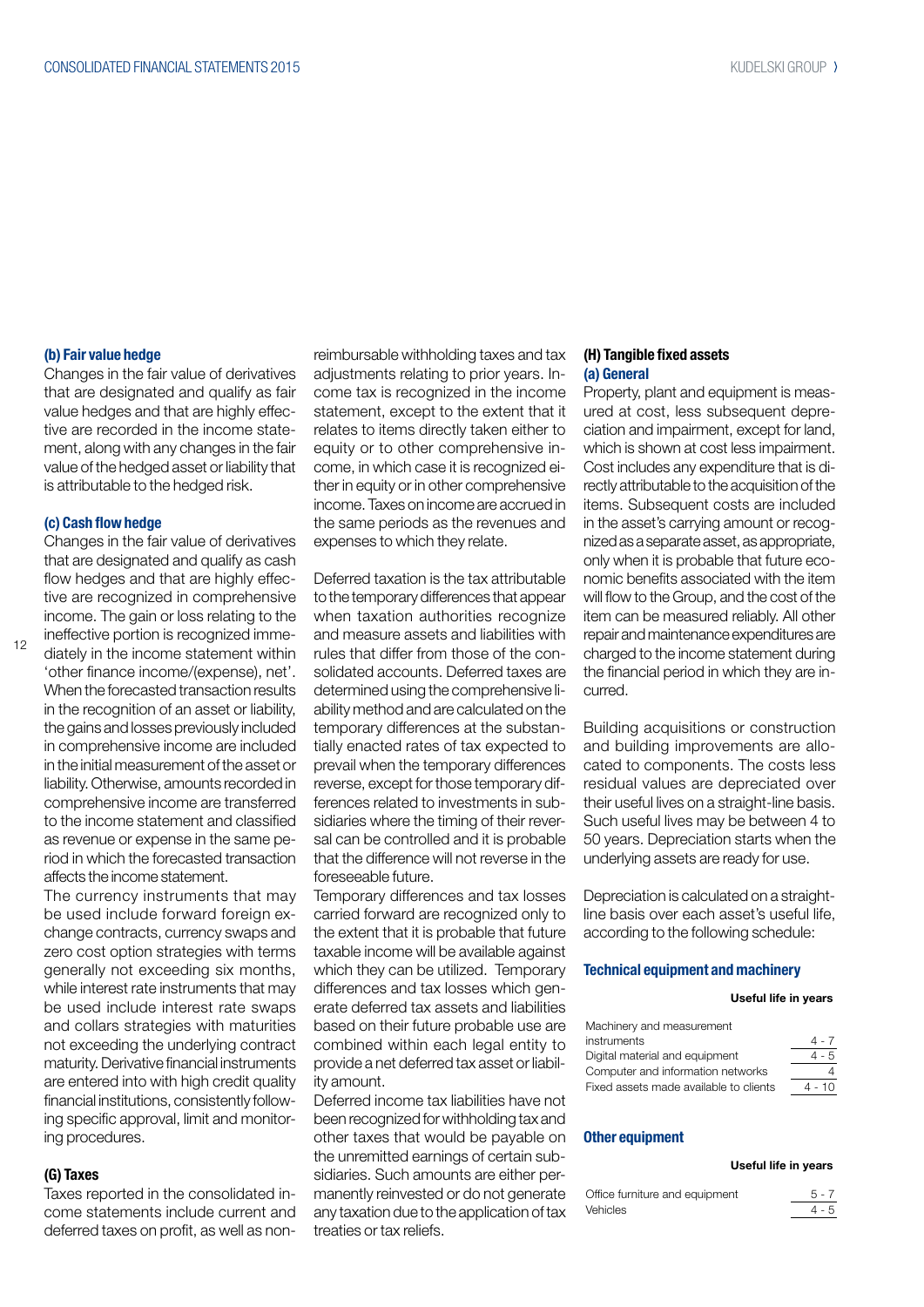Each assets' residual values and useful lives are reviewed, and adjusted if appropriate, at each balance sheet date. An asset's carrying amount is impaired immediately if the asset's carrying amount is greater than its estimated recoverable amount. Gains and losses on disposal or retirement of tangible fixed assets are determined by comparing the proceeds received with the carrying amounts, and are included in the consolidated income statements.

#### (b) Leased tangible fixed assets

Assets acquired under long-term finance leases are capitalized and depreciated in accordance with the Group's policy on property, plant and equipment. The financial commitments associated with long-term finance leases are reported as other current and long-term liabilities. Rentals payable under operating leases are charged to the income statement as incurred.

#### (c) Fixed assets made available to clients

The Group makes equipment as well as smart cards available to clients within the scope of complete security solutions. The assets given to these clients remain the property of the Group and are initially recognized at cost and disclosed in the balance sheet under technical equipment and machinery. These assets are depreciated over the shorter of the duration of the contract and the economic life of the individual components, and the related expense is disclosed under depreciation.

#### (d) Borrowing costs

Borrowing costs directly attributable to the acquisition, construction or production assets which take a substantial period of time to be ready for their intended use of sale, are added to the cost of those assets, until such time as the assets are substantially ready for their intended use or sale.

All other borrowing costs are recognised in the income statement in the period in which they are incurred.

#### (I) Intangible assets (a) Goodwill

Goodwill arises from the acquisition of subsidiaries and represents the excess of the consideration transferred over the Group's interest in the fair value of the net identifiable assets, liabilities and contingent liabilities of the acquiree and the fair value of the non-controlling interest in the acquiree at the date of acquisition. It is denominated in the functional currency of the related acquisition. Goodwill on acquisition of subsidiaries is included in intangible assets, while goodwill on acquisition of associates is included in investments in associates. All goodwill is considered to have an indefinite life, tested at least annually for impairment, and carried at cost less accumulated impairment losses. Goodwill is allocated to cash generating units for the purpose of impairment testing.

Gains and losses on the disposal of an entity include the carrying amount of goodwill associated with the entity sold.

#### (b) Internal research and development

Internal research and development expenses are fully charged to the income statement when incurred. The Group considers that economic uncertainties inherent in the development of new products preclude it from capitalizing such costs.

#### (c) External research and development

Expenditures with external parties for research and development, application software and technology contracts are charged to the income statement as incurred if they do not qualify for capitalization. When capitalized, they are amortized over 4 to 10 years once development is achieved and the resulting products are ready for sale .

#### (d) Computer software

Acquired computer software licenses are capitalized in the amount expended to acquire the software and ready it for its intended use. These costs are amortized on a straight-line basis over their estimated useful lives (three to four years). Costs associated with maintaining computer software programs are recognized as expense as incurred.

13

#### (e) Customer lists, Trademarks and **Brands**

Customer lists, trademarks and brands not acquired through a business combination are initially measured at cost. Following initial recognition, they are carried at cost less any accumulated amortisation and impairment losses, and are amortised over their useful economic life. Internally generated customer lists, trademarks and brands are not capitalised.

#### (f) Other intangibles in connection with business combinations

Under IFRS 3, in process research and development, core development technologies, customer lists and trademarks are valued as part of the process of allocating the purchase price in a new business combination. The respective values are recorded separately from goodwill and are allocated to cash-generating units. Acquired intangibles are amortized on a straight-line basis over the following periods, with the expense recorded in the income statement:

#### Over the useful life, in years

| Core development technologies | $4 - 10$ |
|-------------------------------|----------|
| Customer lists                | 10       |
| Trademarks and brands         | 5        |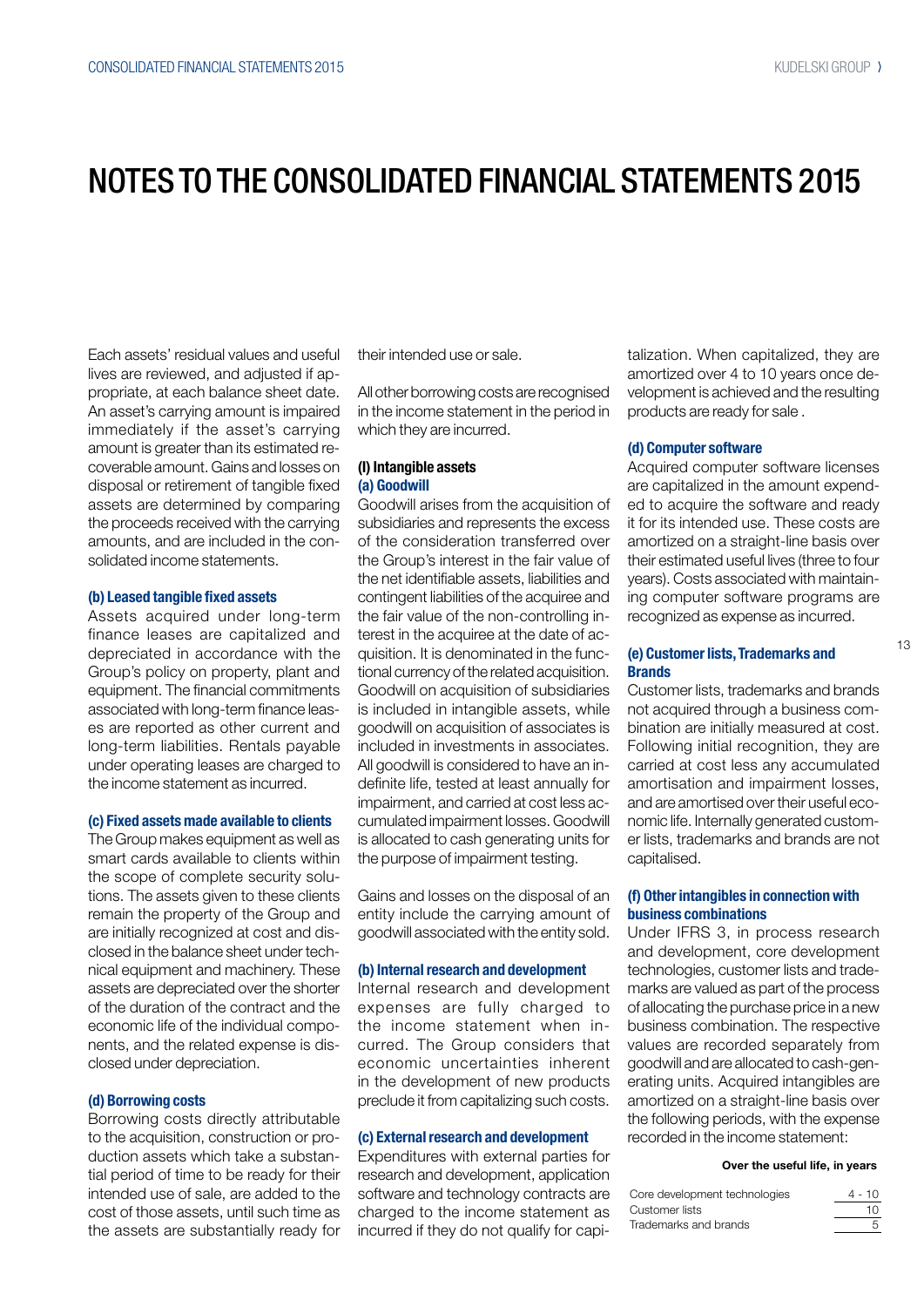#### (J) Investment property

Investment property is property held to earn rental income or for capital appreciation as opposed to property intended for internal use. If part of a building is leased, it is accounted for separately under investment property only if the portion of building could be sold separately and if the portion held for internal use is insignificant. Transfers are made to or from investment property only when there is a change in use. If an owneroccupied property becomes an investment property, the Group accounts for such property in accordance with the policy stated under property, plant and equipment up to the date of change in

with cost being equal to carrying value.

Investment property is carried at historical cost less provisions for depreciation and impairment, and is subject to the same accounting treatment and subsequent measurement methodology applied to building acquisitions or construction and building improvements (note H).

#### (K) Financial assets

14

The Group classifies its financial instruments in the following categories: financial assets or financial liabilities at fair value through profit or loss, loans and receivables and available-for-sale financial assets. The classification depends on the purpose for which the financial instruments were acquired or granted. Management determines the classification of its financial instruments at initial recognition and re-assesses this designation at each reporting date.

#### (a) Financial assets at fair value through profit or loss

This category has two sub-categories: financial assets held for trading, and those designated at fair value through profit or loss at inception. A financial

asset is classified as held for trading if acquired principally for sale in the short term, or if so designated by management. Derivatives are also categorized as held for trading unless they are designated as hedges. Assets held for trading are classified as current assets if they are either held for trading or are expected to be realized within 12 months of the balance sheet date.

Financial assets designated at fair value through profit or loss are stated at fair value, with any gains or losses arising on remeasurement recognized in profit or loss. The net gain or loss recognized in profit or loss also incorporates any dividend or interest earned on the financial asset.

#### (b) Loans and receivables

Loans and receivables are non-derivative financial assets with fixed or determinable payments that are not quoted in an active market. They arise when the Group provides money, goods or services directly to a debtor with no intention of trading the receivable. They are included in current assets, except for those with maturities greater than 12 months after the balance sheet date, which are classified as long-term assets.

#### (c) Available-for-sale financial assets

Available-for-sale financial assets are non-derivatives that are either designated as available-for-sale or are not classified in another category. Listed redeemable notes held by the

Group that are traded in an active market are classified as available-for-sale financial assets and stated at fair value at the end of each reporting period.

The Group also has investments in unlisted shares that are not traded in an active market but that are classified as available-for-sale financial assets and stated at fair value at the end of each reporting period because management considers fair value can be reliably measured. Fair value is determined in the manner described in note 47. Interest income, dividends and exchange differences arising on monetary available-for-sale financial assets is recognized in the income statement, while all other changes in the carrying amount of available-for-sale financial assets are recognized in comprehensive income and accumulated under the heading of 'Fair value and other reserves'. When the investment is disposed of, or is determined to be impaired, the cumulative gain or loss previously accumulated in 'Fair value and other reserves' is reclassified to the income statement.

Available-for-sale equity investments that do not have a quoted market price in an active market and whose fair value cannot be reliably measured are measured at cost less any identified impairment losses at the end of each reporting date.

#### (L) Inventories

Inventories are stated at the lower of cost and net realizable value. Cost is determined using the weighted average cost method.

The cost of work in progress and manufactured finished goods is comprised of direct production costs and an appropriate proportion of production overhead and factory depreciation. Net realizable value is the estimated selling price in the ordinary course of business, less applicable variable selling expenses. Inventories which are no longer part of production and sales plans are charged to profit and loss.

#### (M) Deferred costs

Deferred costs are measured at cost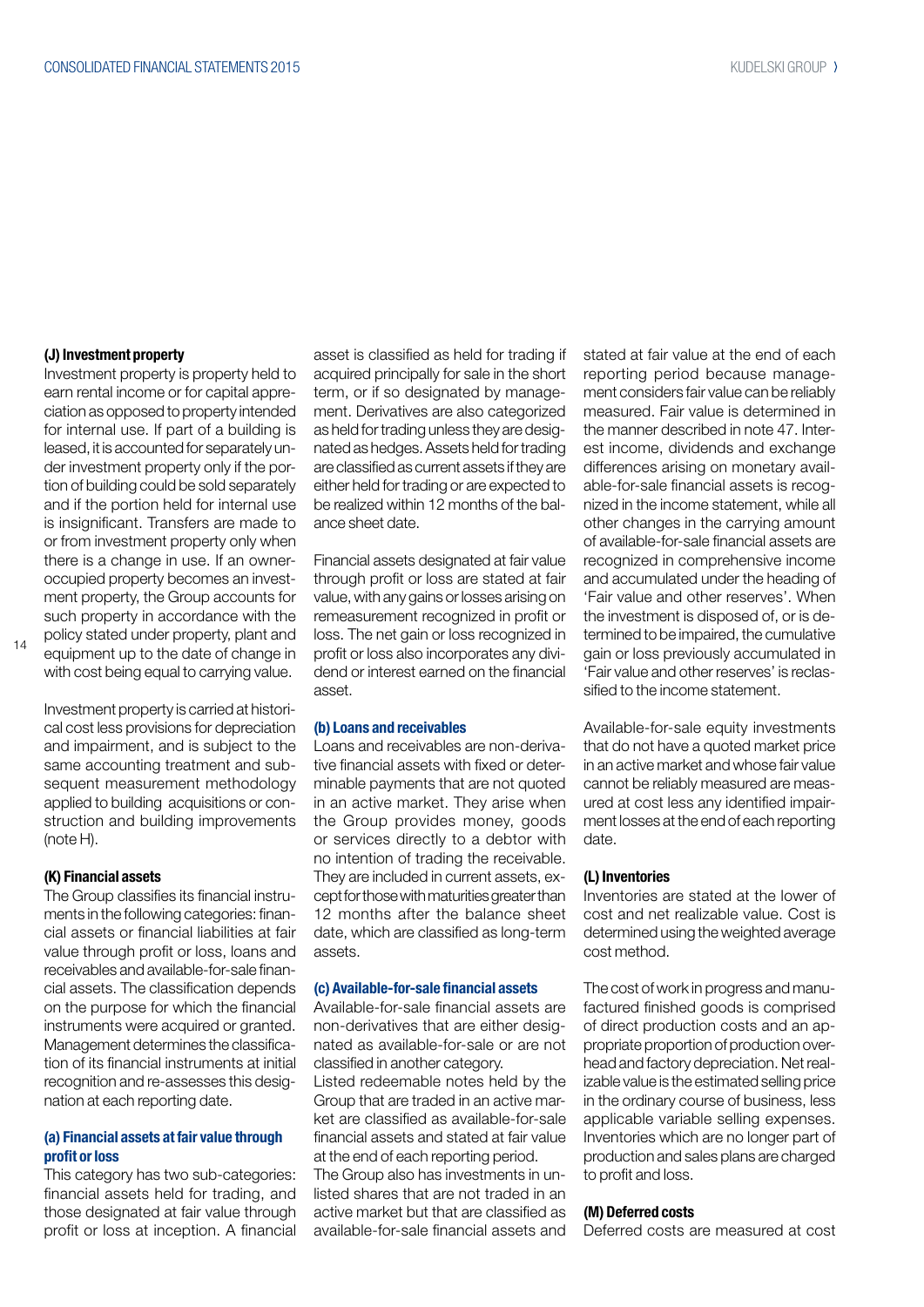and are allocated to the income statement over the shorter of their useful life and the contract period. The portion of deferred cost to be expensed in the income statement during a period that exceeds 12 months from the balance sheet date is disclosed under other noncurrent assets.

#### (N) Trade accounts receivable

Trade accounts receivable are initially measured at fair value and subsequently valued using the amortized cost method. A provision for impairment is made for doubtful receivables based on a review of all material outstanding amounts at each reporting date.

#### (O) Cash and cash equivalents

Cash and cash equivalents include cash in hand and highly liquid investments with original maturities of three months or less which are readily convertible to known amounts of cash. Bank overdrafts are included in shortterm financial debt in current liabilities on the balance sheet.

#### (P) Marketable securities

Marketable securities consists of equity and debt securities which are traded in liquid markets. All purchases and sales of marketable securities are recognized on the trade date, which is the date on which the Group commits to purchase or sell the asset.

#### (Q) Share capital

Ordinary and preferred shares of Kudelski SA are classified as equity and are presented at their nominal value. The difference between proceeds of share capital less directly attributable incremental costs and the nominal value of the share capital increase are considered as share premium and included in equity.

#### (R) Borrowings

Borrowings are initially recognized at fair value, net of transaction costs incurred. Borrowings are subsequently carried at amortized cost. Any difference between the net proceeds and the redemption value is recognized in the income statement over the period of the borrowings using the effective interest method.

Fees paid for the establishment of loan facilities are recognized as transaction costs of the loan to if all of the facility will be drawn down. If there is no evidence that all of the facility will be drawn down, the fee is capitalized as a pre-payment for liquidity services and amortized over the period of the loan facility.

#### (S) Provisions

Provisions are recognized when the Group has a present legal or constructive obligation as a result of past events, it is more likely than not that an outflow of resources will be required to settle the obligation, and the amount can be reliably estimated. Provisions are not recognized for future operating losses. Where there are a number of similar obligations, the likelihood that an outflow will be required in settlement is determined by considering the class of obligations as a whole. A provision is recognized even if the likelihood of an outflow with respect to any one item included in the same class of obligations may be small.

A restructuring provision is recognized when the Group has developed a formal plan for the restructuring and has raised a valid expectation in those affected that it will carry out the restructuring by starting to implement the plan or announcing its main features to those affected. Restructuring provisions comprise employee termination payments, lease termination penalties and dilapidation costs.

#### (T) Employee benefits (a) Pension obligations

The Group operates a number of defined benefit and defined contribution plans, the assets of which are generally held in separate trustee-administered funds. The pension plans are generally funded by payments from employees and by their employer, taking into consideration the recommendations of independent qualified actuaries. For defined benefit plans, the Group companies provide for benefits payable to their employees on retirement by charging current service costs to income.

15

The liability for defined benefit pension plans is the present value of the defined benefit obligation at the balance sheet date minus the fair value of plan assets, together with adjustments for actuarial gains/losses and past service costs. Defined benefit obligations are in all material cases calculated annually by independent actuaries using the projected unit credit method, which reflects services rendered by employees to the date of valuation, incorporates assumptions concerning employees' projected salaries and uses interest rates of highly liquid corporate bonds which have terms to maturity approximating the terms of the related liability. Actuarial gains and losses arising from experience adjustments and changes in actuarial assumptions are charged or credited to equity in other comprehensive income in the period in which they arise.

The Group's contributions to the defined contribution plans are charged to the income statement in the year during which they are made.

#### (b) Other long-term employee benefits

Other long-term employee benefits represent amounts due to employees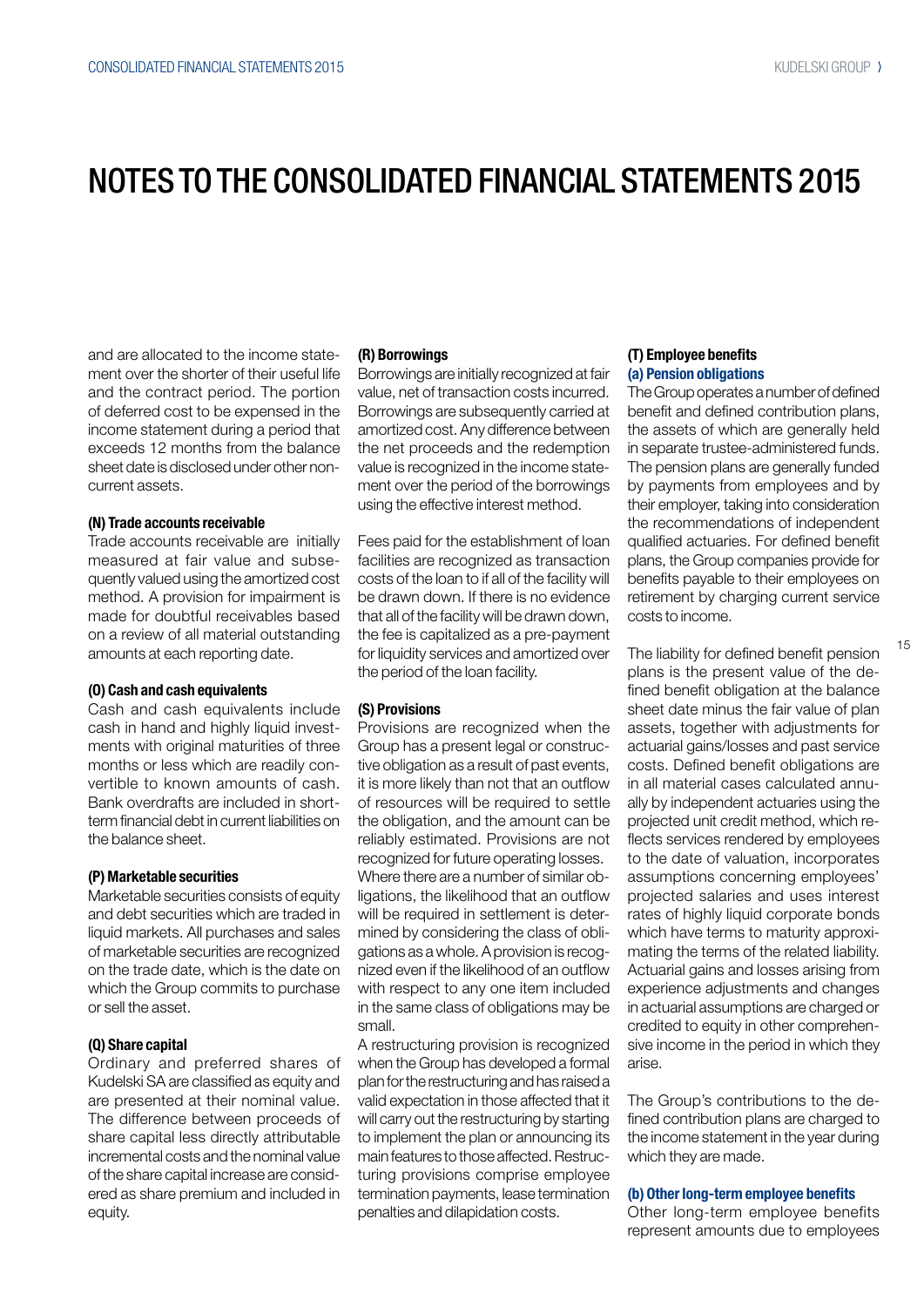under deferred compensation arrangements mandated by certain jurisdictions in which the Group conducts its operations. The cost of such deferred compensation arrangements is recognized on an accrual basis and included within employee benefits expense.

#### (c) Employee Share Purchase Program (ESPP)

The Group's employee share purchase program allows certain employees to buy a specific number of shares on a preferential basis, subject to a prohibition on the sales of the shares for a period of 3 years.The difference between

16 the fair value of these shares and the employee' payments for the shares is expensed in the income statement on the subscription date. The fair value of the shares transferred is determined based on the market price of the shares adjusted for the estimated value of the restrictions on sales.

#### (d) Profit sharing and bonus plan

The Group recognizes a liability and an expense for bonuses and profit sharing where contractually obliged or where there is a past practice that has created a constructive obligation. In addition, the Board of Directors may grant shares to certain employees. These shares may be subject to a blocking period of up to 7 years and are expensed in the income statement at their fair value at grant date taking into account the estimated value reduction due to the blocking period.

#### (e) Other employee benefits

Salaries, wages, social contributions and other benefits are recognized on an accrual basis in employee benefits expense in the year in which the employees render the associated services.

#### (U) Trade accounts payable

Trade payables are recognized initially at

fair value and subsequently measured at amortised cost using the effective interest method.

#### (V) Dividends

Dividends are recorded in the Group's financial statements in the period in which they are approved by the Group's shareholders.

#### (W) New and amended accounting standards and IFRIC interpretations Standards and Interpretations effective in the current period and change in accounting policies

The accounting policies adopted are consistent with those followed in the preparation of the Group's annual financial statements for the year ended December 31, 2014, except for the adoption of new standards and interpretations as of January 1, 2015 and change in treatment for foreign exchange differences, described below. In the current year, the Group changed its accounting treatment of foreign exchange differences to consider all exchange differences in connection with the settlements of debtors and suppliers as part of finance income/expense. In the past, the Group recognized exchange differences in connection with debtors and supplier settlements as part of revenue and cost of material. This change in accounting treatment only impacts the classification of these foreign exchange differences in the income statement. Comparative information has been restated for comparison purposes.

In the current financial year, the Group has retrospectively adopted an amendment to IAS 19R – 'Defined Benefit Plans: Employee Contributions'. This amendment to IAS 19R (2011) issued in November 2013 clarifies the requirements that relate to how contributions from employees or third parties that are linked to service should be attributed to period of service.

Note 37 describes the financial effects of the above changes in accounting policies.

The Group for the first time applied the amendments included in the annual improvement to IFRSs 2010-2012 and 2011-2013 cycles, effective from July 1, 2014. These amendments had only limited impact on the accounting policies, financial position or performance of the Group:

- IFRS 2 – clarifies the definition of 'vesting condition' and now distinguishes between 'performance condition' and 'service condition'.

- IFRS 3 – clarifies that an obligation to pay contingent consideration is classified as financial liability or equity under the principles in IAS 32 and that all nonequity contingent consideration (financial and non-financial) is measured at fair value at each reporting date.

- IFRS 3 – clarifies that IFRS 3 does not apply to the accounting for the formation of any joint arrangement.

- IFRS 8 – requires disclosure of the judgements made by management in aggregating operating segments and clarifies that a reconciliation of segment assets must only be disclosed if segment assets are reported.

- IFRS 13 confirms that short-term receivables and payables can continue to be measured at invoice amounts if the impact of discounting is immaterial.

- IFRS 13 – clarifies that the portfolio exception in IFRS 13 (measuring the fair value of a group of financial assets and financial liabilities on a net basis) applies to all contracts within the scope of IAS 39 or IFRS 9.

- IAS 16 and IAS 38 – clarifies how the gross carrying amount and accumulated depreciation are treated where an entity measures its assets at revalued amounts.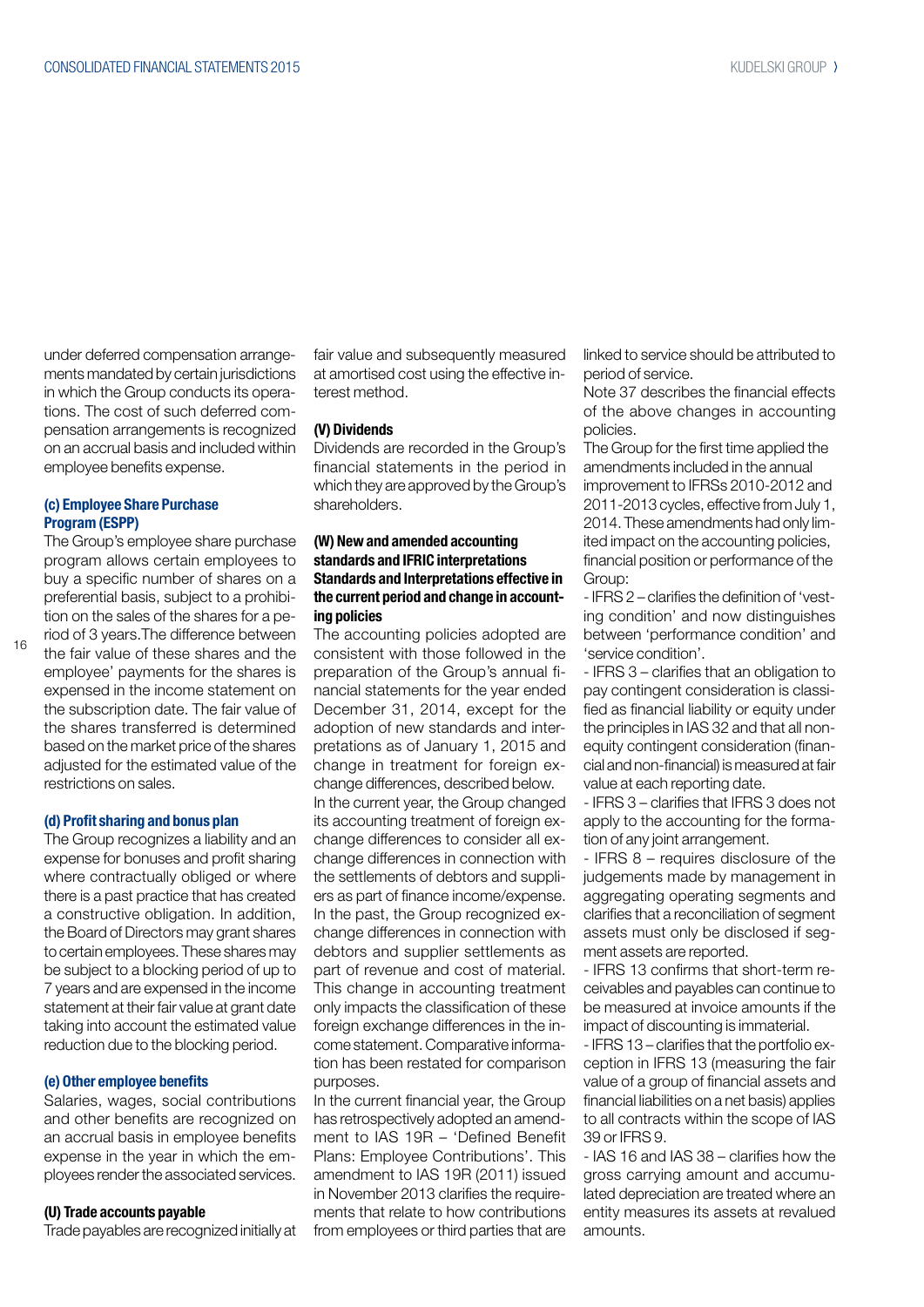- IAS 24 – where an entity receives management personnel services from a third party (a management entity), the fees paid for those services must be disclosed by the reporting entity, but not the compensation paid by the management entity to its employees or directors.

- IAS 40 – clarifies that IAS 40 and IFRS 3 are not mutually exclusive when distinguishing between investment property and owneroccupied property and determining whether the acquisition of an investment property is a business combination.

The Group has not early adopted any other standard, interpretation or amendment that has been issued but is not yet effective.

#### Standard and Interpretations in issue not yet adopted

Certain new standards, amendments and interpretations to existing standards have been published that are mandatory for the Group's accounting periods beginning after 1 January 2016 or later periods, and which the Group has not early adopted:

- IFRS 15 – 'Revenue from Contracts with Customers' – (effective from 1 January of 2018) – This new revenue standard establishes a new five-step model that will apply to revenue arising from contracts with customers. Under IFRS 15 revenue is recognised at an amount that reflects the consideration to which an entity expects to be entitled in exchange for transferring goods or services to a customer. The principles in IFRS 15 provide a more structured approach to measuring and recognising revenue. The new revenue standard is applicable to all entities and will supersede all current revenue recognition requirements under IFRS. The Group is currently assessing the impact of IFRS 15 and plans to adopt the new standard

on the required effective date.

- IFRS 16 - Leases substantially changes the financial statements as the majority of leases will become on-balance sheet liabilities with corresponding right of use assets on the balance sheet. The standard replaces IAS 17 Leases and is effective January 1, 2019. Early application is permitted for companies that also apply IFRS 15 Revenue from Contracts with Customers. The Group is currently assessing the impact of adopting IFRS 16.

- IFRS 9 - 'Financial instruments' – (effective from 1 January of 2018) – IFRS 9 intoduces new requirements for the classification and measurement, impairment and hedge accounting of financial assets and liabilities. This new standard comprises two measurement categories for financial assets and liabilities: amortized cost and fair value. It also introduces a new impairment model based on expected credit loss.

The adoption of the following new standards or amendments will only have a limited impact on the financial statements or disclosures:

- IFRS 11 – 'Joint Operations: Accounting for Acquisitions of Interests' (amendment)

- IFRS 14 – 'Regulatory Deferred Accounts'

- IAS 16 and IAS 38 – 'Clarification of Acceptable methods of depreciation and amortisation' (amendments)

- IAS 16 and IAS 41 –'Agriculture: Bearer Plants' (amendments)

- IFRS 10 and and IAS 28 – 'Sale between investor and its associates or joint ventures' (amendments)

- IFRS 10, IFRS 12 and and IAS 28 – 'Investment entities: Applying the consolidation exception' (amendments)

- IAS 27 – 'Equity method in separate financial statements' (amendments)

- IAS 1 – 'Disclosure initiative' (amend-

ments)

- Annual IFRS improvement projects

#### 2. CRITICAL ACCOUNTING ESTIMATES AND **JUDGMENTS**

The Group's principal accounting policies are set out in note 1 of the Group's consolidated financial statements and conform to International Financial Reporting Standards (IFRS).

Significant judgments and estimates are used in the preparation of the consolidated financial statements which, to the extent that actual outcomes and results may differ from these assumptions and estimates, could significantly affect the accounting in the areas described in this section.

17

#### Complete security solutions generating recurring service revenues

As defined in note 1 D, the Group provides complete security solutions which generate recurring service revenues. Depending on the contract terms with each client, the Group may replace the assets made available or transferred to the client for security or economic reasons. Early replacement due to technical obsolescence would result in an impairment of the assets made available to the client or of the deferred costs, which would impact the profitability of the Group.

Furthermore, those contracts may also include payments made to customers which are subject to impairment reviews. In case of impairment of these assets, the profitability of the Group could be affected through a reduction of the deferred costs and revenues.

#### Litigation and product liability provisions

A number of Group subsidiaries can be subject to litigation and product liability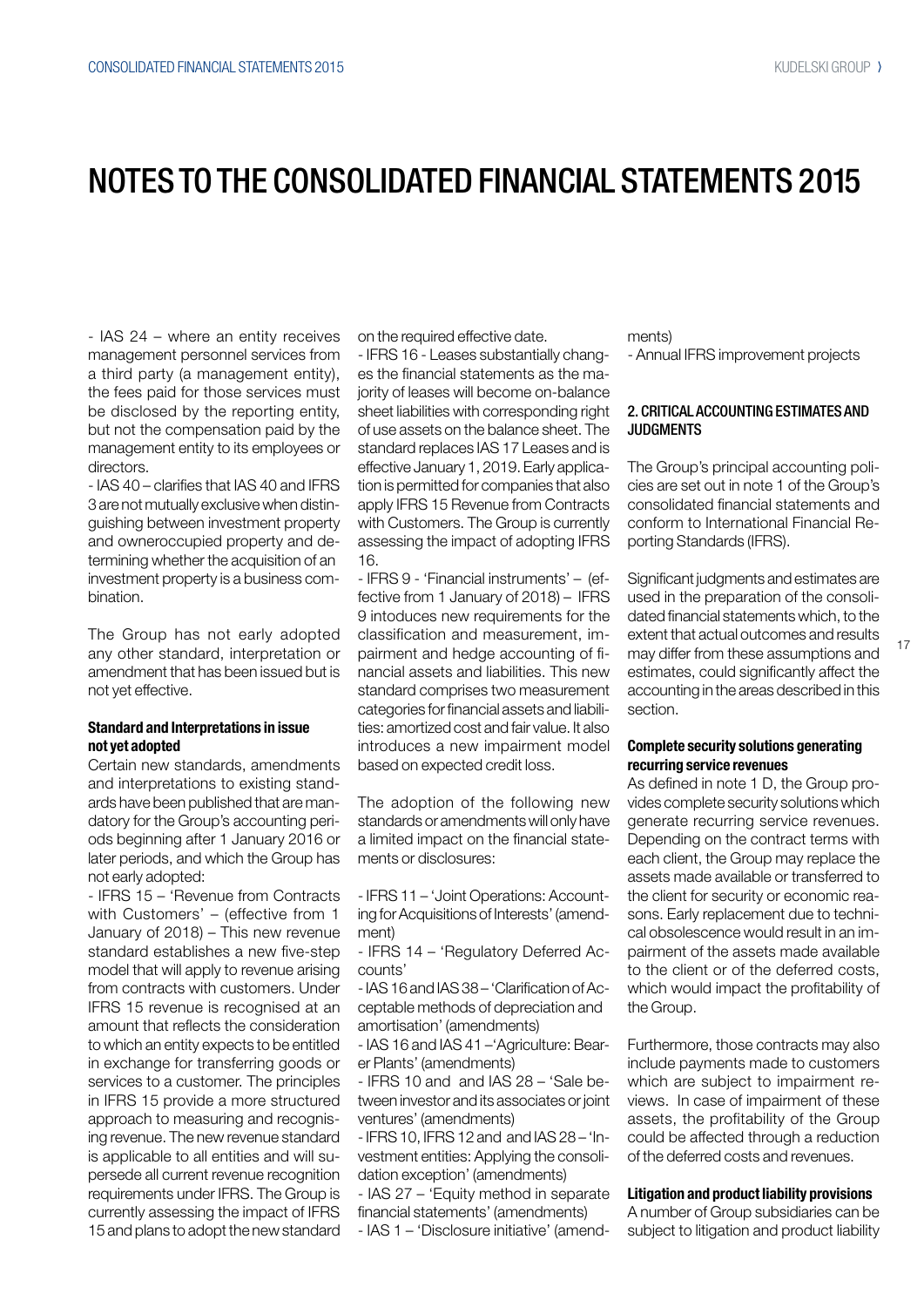claims arising out of the normal conduct of their businesses. As a result, claims could be made against them that might not be covered by existing provisions or by external insurance coverage. Management believes that the outcomes of such actions, if any, would not be material to the Group's financial condition but could be material to future results of operations in a given period.

#### Income tax, deferred tax assets and government grants

The Group is subject to income tax in numerous jurisdictions. Significant judgment is required in determining the portion of tax losses carried forward

which can be offset against future taxable profit (note 18). In order to assess whether there is any future benefit, forecasts are made of the future taxable profits by legal entity. Actual outcomes could vary significantly from forecasts of future profits and could therefore significantly modify the deferred tax asset and the income taxes. Furthermore, subsequent changes in tax laws, such as non-exhaustive changes in tax rates, the proportion of tax losses that could be offset with future profits or changes in forfeiting periods which occur after the accounts have been approved might affect the tax asset capitalized.

A tax audit may also lead to significant adjustments, due to a rejection of key components of a tax return or a government grant (e.g. related to transfer pricing or the assessment of the eligibility of a project qualifying for a grant).

### Retirement benefit plans

The Group sponsors pension and other retirement plans in various forms covering employees who meet eligibility requirements. Several statistical and other factors that attempt to anticipate future events are used in calculating the expense and liability related to these plans. The factors include assumptions about the discount rate and rate of future compensation increases, as determined by Group management within certain guidelines. In addition, the Group's actuarial consultants use statistical information such as withdrawal and mortality rates for their estimates.

Assumptions used (note 29) may differ materially from actual results due to changing market and economic conditions, higher or lower withdrawal rates or longer or shorter life spans of participants, among other factors. Depending on events, such differences could have a material effect on our total equity.

#### Impairment of goodwill

Determining whether goodwill is impaired requires an estimation of the value in use of the cash-generating units to which goodwill has been allocated.

The value in use calculation requires management's estimate of the future cash flows expected to arise from the cash-generating unit and a suitable discount rate in order to calculate present value. Actual cash flows and values could vary significantly from the forecasted cash flows and related values derived using discounting techniques.

#### 3. FINANCIAL RISK MANAGEMENT

The Group's Corporate Treasury function provides services to the business, co-ordinates access to domestic and international financial markets, and monitors and manages the financial risks relating to the operations of the Group through exposure analyses. These risks include market risk (including currency risk, fair value interest rate risk, cash flow interest rate risk and price risk), credit risk and liquidity risk.

The Group seeks to minimize the effects of these risks by using derivative financial instruments to hedge risk ex-

posures. The use of financial derivatives is governed by the Group's treasury policies, which provide written principles on foreign exchange risk, interest rate risk, credit risk, the use of financial derivatives and non-derivative financial instruments, and the investment of excess liquidity. Internal control procedures ensure compliance with these policies. The Group does not enter into or trade financial instruments, including derivative financial instruments, for speculative purposes. The Corporate Treasury function reports periodically to the Group's finance executive committee which monitors risks and policies implemented to mitigate risk exposures.

#### Market risk

The Group's activities expose it primarily to the financial risks of changes in foreign currency exchange rates and interest rates. The Group applies a natural economic hedging strategy and can enter into a variety of derivative financial instruments to manage its exposure to foreign currencies and interest rate risks, including forward foreign exchange contracts or option strategies to hedge the exchange rate risks and interest rate swaps to mitigate the risk of rising interest rates.

The Group does not enter into any financial transactions containing a risk that cannot be quantified at the time the transaction is concluded (it does not sell assets short). The Group only sells existing assets or hedges transactions and future transactions that are likely to happen. Future transaction hedges are contracted according to treasury policy based on a foreign exchange cash flow forecast. In the case of liquid funds, it writes options on assets it has, or on positions it wants to acquire, and for which it has the required liquidity. The Group therefore expects that any loss in value for these instruments would be gener-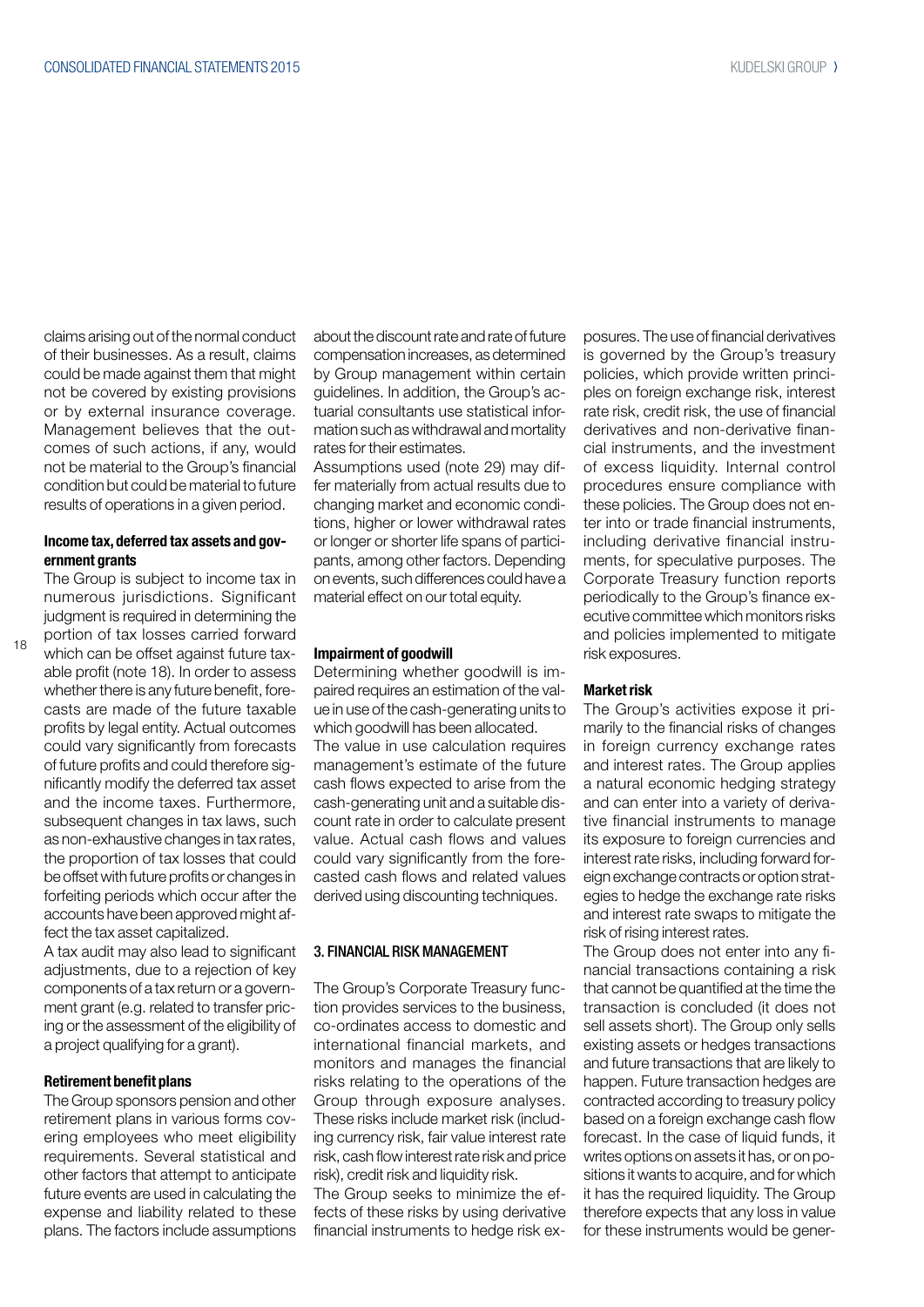ally offset by increases in the value of the hedged transactions.

#### (a) Foreign exchange risk

The Group conducts business in a variety of countries using a variety of foreign currencies. However, the Group prepares its consolidated financial statement in Swiss francs. It is therefore exposed to foreign exchange risk arising from various currency exposures, primarily with respect to the US Dollar and the Euro. Foreign exchange risk arises from future commercial transactions, recognized assets and liabilities and net investments in foreign operations. In order to manage foreign exchange risks arising from future commercial transactions and certain assets and liabilities, the Group uses forward foreign exchange contracts and foreign currency zero cost option contracts to hedge certain anticipated foreign currency revenues.

It is the policy of the Group to cover specific foreign currency receipts within a determined portion of the exposure generated, leaving to the Finance Executive Committee the decision to cover the remaining portion based on its views on the market. The Group also enters into forward foreign exchange contracts to manage the risk associated with anticipated sales transactions out to 12 months within a determined portion of the exposure generated, as defined in the treasury policy.

Net investments in Group affiliates with a functional currency other than the Swiss Franc are of a long-term nature: the Group does not hedge such foreign currency translation exposures.

#### (b) Interest rates

The Group is exposed to interest rate risk as entities in the Group borrow funds at both fixed and floating interest rates. The group manages this risk by maintaining an appropriate mix between fixed and

floating rate borrowings, and by the use of interest rate swap contracts. Hedging activities are evaluated regularly to align with interest rate views and the Group's defined risk appetite, which ensure that optimal hedging strategies are applied by either neutralizing the balance sheet exposures or protecting interest expense through different interest rate cycles.

#### Other price risks

The Group is exposed to equity price risks arising from equity investments. Equity investments are held for strategic rather than trading purposes. The Group does not actively trade these investments.

#### Credit risk management

Credit risk refers to the risk that a counterparty will default on its contractual obligations resulting in financial loss to the Group. The Group uses credit rating information supplied by independent rating agencies where available and, if not available, the Group uses other publicly available financial information and its own trading records to rate its major customers. The Group's exposure and the credit ratings of its counterparties are continuously monitored, and the aggregate value of transactions concluded is spread amongst approved counterparties. Credit exposure is controlled by counterparty limits that are reviewed and approved annually by the department in charge.

The Group does not have any significant credit risk exposure to any single counterparty or any group of counterparties having similar characteristics. The Group defines counterparties as having similar characteristics if they are related entities.

Concentration of credit risk did not exceed 10% of gross monetary assets at the end of the year, with the exception of cash balances

deposited with a highly rated bank. The credit risk on liquid funds and derivative financial instruments is limited because the counterparties are banks with high credit-ratings assigned by international credit-rating agencies.

The maximum amount of credit risk is the carrying amount of the financial assets.

#### Liquidity risk management

The Group has built an appropriate liquidity risk management framework for the management of the Group's short, medium and long-term funding and liquidity management requirements.

The Group manages liquidity risk by maintaining adequate reserves, banking facilities and reserve borrowing facilities, by continuously monitoring forecasts and actual cash flows and by matching the maturity profiles of financial assets and liabilities.

19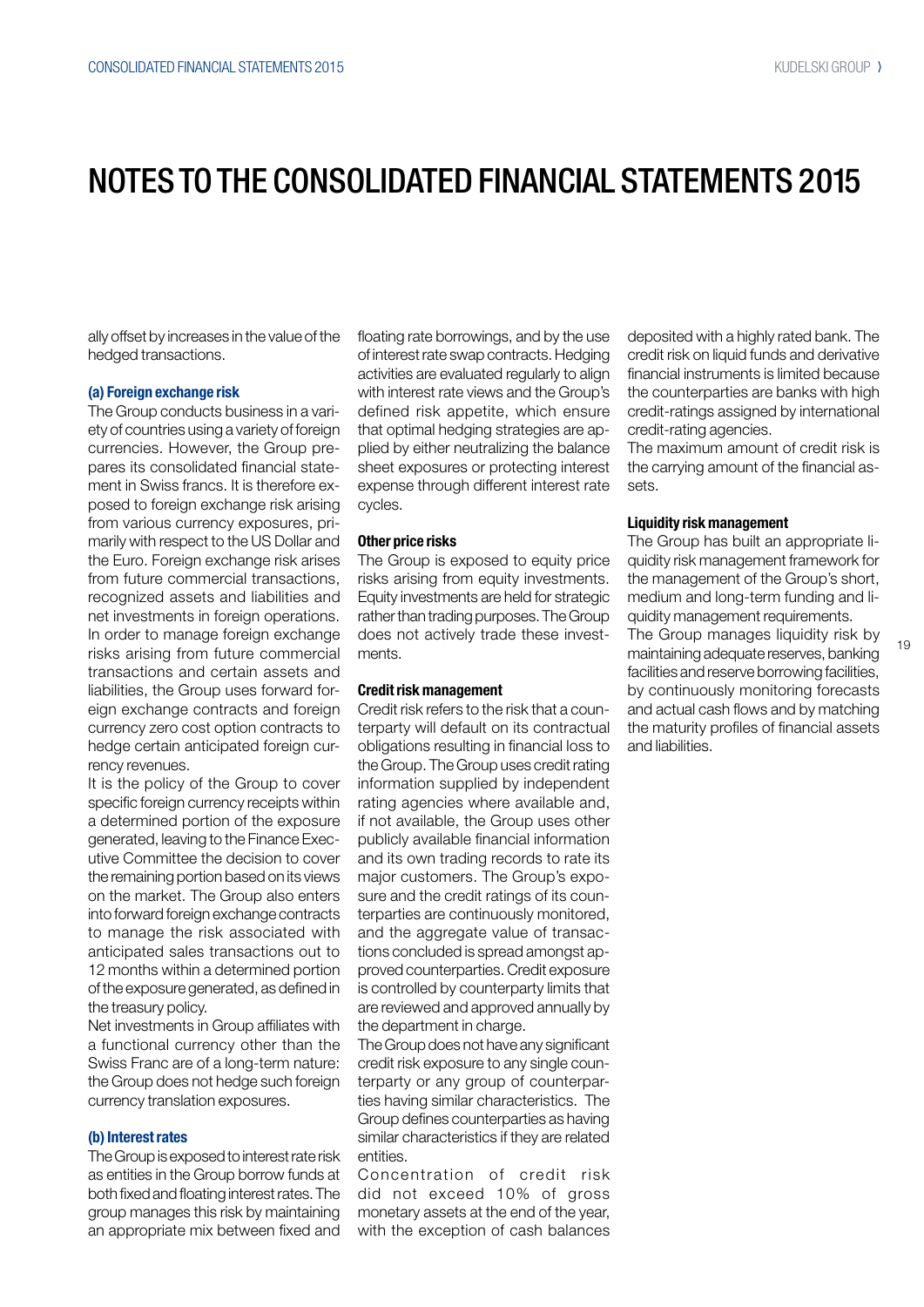#### 4. BUSINESS COMBINATIONS

In exchange for 22.5% of SmarDTV SA and a cash payment (see Transaction with Non-Controlling Interests), SmarDTV SA acquired 100% of the share capital of Eldon Technology Limited (UK), Echostar Technologies Limited (UK), DCS Copy Protection Limited (UK) and EIC Spain II S.L. (Spain), resulting in the Group owning a 77.5% interest in those companies through SmarDTV SA. The acquired companies are active in the set-top-box industry. Through this acquisition, SmarDTV benefits from extended engineering capabilities. The Group determined a fair value of nil for this acquisition and only considered as purchase price the working capital adjustment, amounting to kCHF 530.

The acquisition of these companies qualifies as a 'bargain purchase' as the amounts of the identifiable net assets acquired exceed the sum of the value of consideration transferred and the non-controlling interest in the acquired companies. The bargain purchase results from the acquisition of loss-making operations for which material restructuring costs will be incurred. As a result, we recognized a gain amounting to kCHF 4 135 in the income statement which is disclosed under 'other operating income'.

This transaction did not give rise to material external acquisition costs. The gross contractual amount of trade receivables is kCHF 1304 which are considered to be fully collectable, leading to a fair value of kCHF 1 304.

 $20$ On January 7, 2015, SKIDATA Inc., USA, signed a share purchase agreement whereby it acquired 60% of the shares of Sentry Control Systems LLC, USA, for consideration of kCHF 13999. Sentry Control Systems provides premium parking solutions and is SKIDATA's largest distributor in the US. Hence, this acquisition allows SKIDATA to strengthen its position in the US market. The agreement includes option mechanisms for the seller to sell and for the purchaser to buy the remaining shares. If the options are not exercised, the agreement stipulates that SKIDATA will subsequenty acquire the remaining 40% for a fixed amount and a contingent consideration based on the target's revenue, gross margin and free cash flow. The fixed amount to be paid for the acquisition of the remaining 40% interest is structured as four payments of USD 2 million each, payable yearly on March 31, 2016 to 2019, resulting in a transfer to SKIDATA of a 10% interest each year. The Group considered a 100% interest and recognized a deferred/contingent consideration for the 40% share resulting in a total acquisition cost of kCHF 23906. The goodwill arising from this acquisition amounts to kCHF 18449 and is allocated to the Public Access operating segment. The goodwill arises from a number of factors including expected synergies resulting from acquiring a workforce experienced in service support as well as a valuable sales knowledge and expertise in the relevant market. None of the goodwill is expected to be deductible for tax purposes. Acquisition related costs of kCHF 300 are included in other operating expenses. The gross contractual amount of trade receivables of kCHF 7046 is expected to be fully collectable leading to a fair value of kCHF 7046.

Starting January 1, 2015, the Group gained control over SKIDATA Australasia Pty Ltd without any additional consideration paid and as of that date the company is accounted for as a subsidiary. The Group initially acquired 50% interest in its Australian distributor and partner WTS (renamed SKIDATA Australasia Pty Ltd following the acquisition) in 2014 and treated it as an associate for accounting purposes. The purchase agreement included a call option whereby the Group had the ability to purchase the remaining 50% interest in the company as of January 1, 2015. A non-controlling interest of kCHF 2 095 and no goodwill arose from this business combination. The gross contractual amount of trade receivables due is kCHF 5 862, which are considered to be fully collectable, leading to a fair value of kCHF 5 862.

In 2015, SKIDATA also completed a non-significant asset deal in the United States, acquiring assets of a smaller distributor for an aggregate amount of CHF 0.5 m which qualified as a business combination according to IFRS 3.

From the date of acquisition, the acquired companies have contributed kCHF 49 216 of revenues and kCHF 1875 to the net income to the continuing operations of the Group. If the acquisitions had taken place on January 1, revenues from continuing operations would have been approximately kCHF 945 713 and the net income from continuing operations for the period for the Group would have been approximately kCHF 48 774.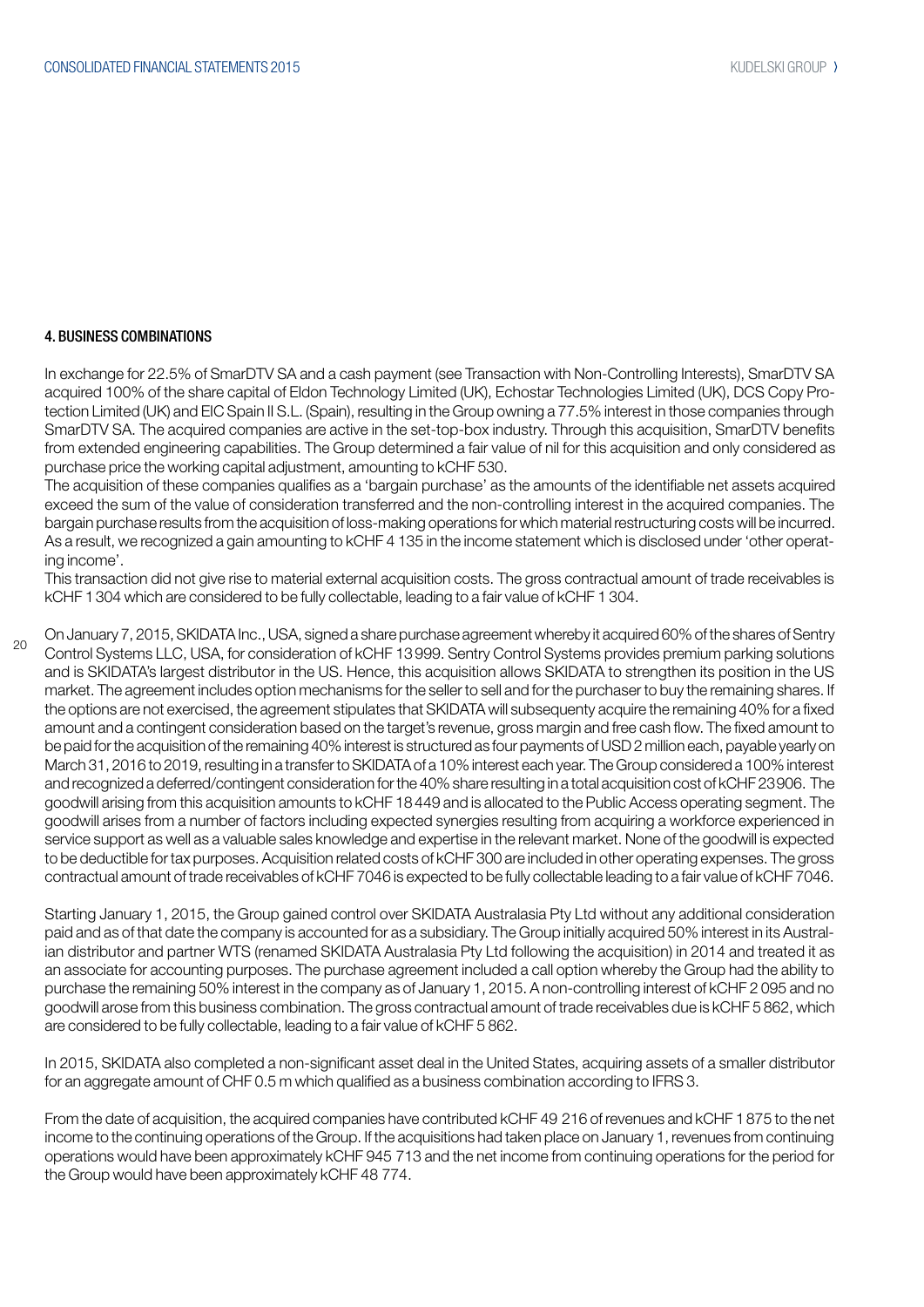The fair values of the identifiable assets and liabilities as at the dates of acquisition for above business combinations were as follows:

|                                                                 | Fair value of assets acquired |
|-----------------------------------------------------------------|-------------------------------|
| <b>In CHF'000</b>                                               | 31.12.2015                    |
|                                                                 |                               |
| Tangible fixed assets                                           | 7 2 6 2                       |
| Intangible fixed assets (Goodwill excl.)                        | 4812                          |
| Other non current assets                                        | 39                            |
| Trade accounts receivable                                       | 15 165                        |
| Other current assets                                            | 11 199                        |
| Cash and cash equivalents                                       | 2 3 0 7                       |
| Trade accounts payable                                          | $-9946$                       |
| Other current liabilities                                       | $-10041$                      |
| Non current liabilities                                         | $-2453$                       |
| Deferred income tax liabilities                                 | $-2222$                       |
| <b>Total identified net assets</b>                              | 16 122                        |
| Non controlling interests resulting from a business combination | $-3449$                       |
| Group's net asset portion prior to gain in control              | $-2095$                       |
| Goodwill                                                        | 18 4 4 9                      |
| Bargain purchase                                                | $-4135$                       |
| <b>Total consideration</b>                                      | 24 892                        |
| Total consideration, of which:                                  |                               |
| - cash                                                          | 14 4 5 5                      |
| - deferred                                                      | 7 190                         |
| - contingent                                                    | 3 2 4 7                       |
| <b>Total consideration</b>                                      | 24 892                        |

#### Transaction with non-controlling interests

On May 13, 2015, the Group closed a transaction whereby it sold to EchoStar 22.5% of SmarDTV SA and 22.5% of SmarDTV's CHF 30 million long-term Group loan for a cash and a share consideration. The cash consideration consisted of a payment equivalent to kCHF 12741 of which kCHF 6750 is attributable to the sale of the long-term loan and kCHF 5 991 to the equity sale. The consideration in shares consists of the entire share capital of Eldon Technology Limited (UK), Echostar Technologies Limited (UK), DCS Copy Protection Limited (UK) and EIC Spain II S.L. (Spain). The transaction includes a working capital adjustment mechanism in connection with consideration received in shares. As a result, the Group recognized a debt against Echostar of kCHF 530.

The acquisition of a controlling interest in an unrelated entity in exchange for a non-controlling interest in a wholly owned subsidiary is treated as a business combination. The sale of ownership interest that does not result in a loss of control is accounted for as an equity transaction (transaction with non-controlling interest). The Group determined the fair value of the acquired unrelated entities as being nil before the working capital adjustment, as the acquired companies had no viable operations on a stand-alone basis and a material restructuring was required (see Business Combinations). Thus, the full cash consideration received is attributed to the sale of the non-controlling interest, resulting in a gain of kCHF 7858, recognized in retained earnings.

On July 8, 2015, the Group acquired an additional interest of 10.5% of Hantory Co Ltd, for a total consideration of kCHF 14 bringing its total stake to 80.5%. This transaction was treated as a transaction with non-controlling interests and was allocated to retained earnings for kCHF 124 and non controlling interests for kCHF -152.

21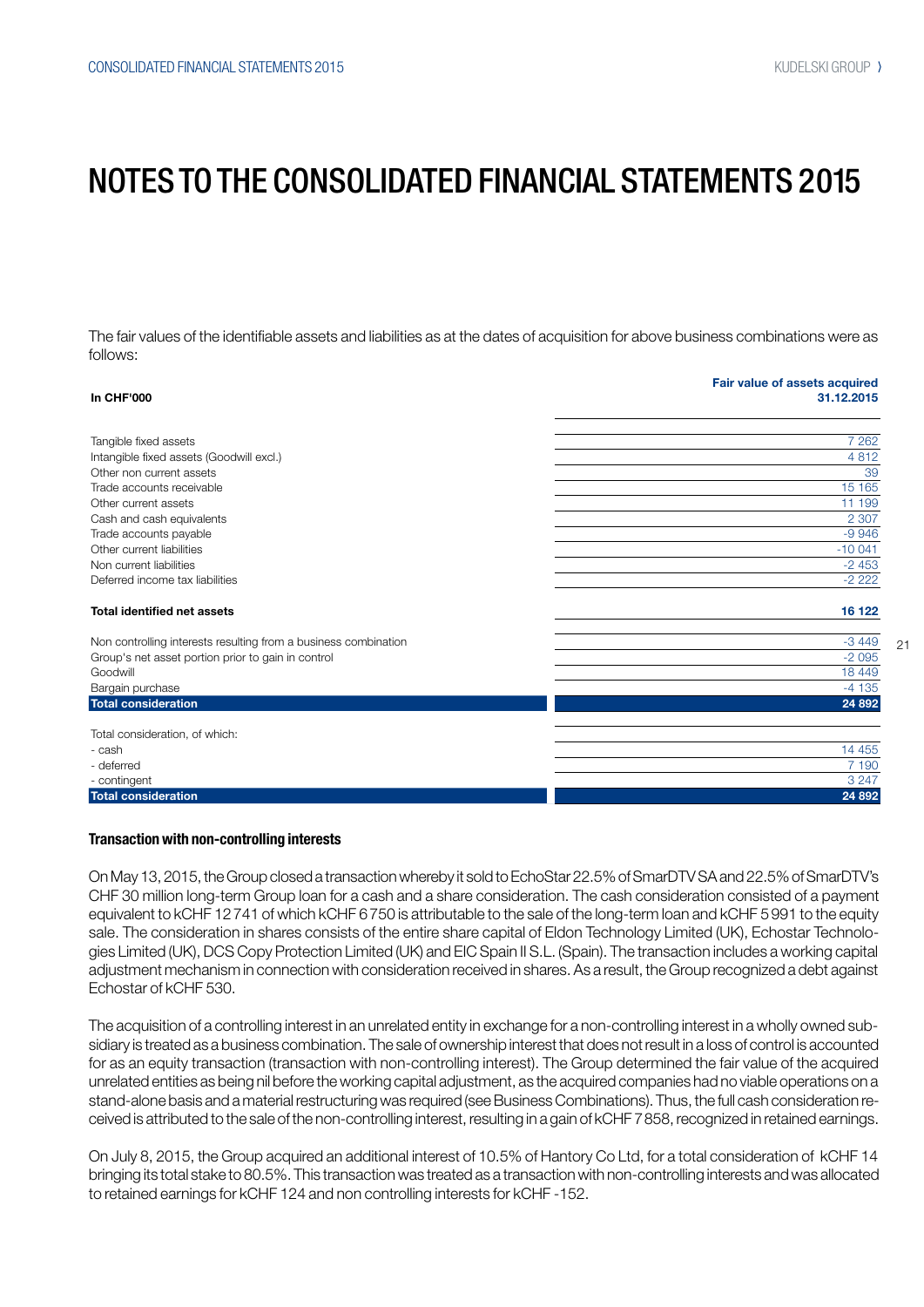On November 27, 2015, the Group purchased the remaining 28% of SKIDATA South Afrika (pty) Ltd, for a total consideration of kCHF 171 bringing its total stake to 100%. This transaction was treated as a transaction with non-controlling interests and was allocated to retained earnings for kCHF -198 and non controlling interests for kCHF 33.

#### ARISING IN 2014:

 $22$ 

On April 7, 2014, the Group purchased 100% of Conax AS, Norway, from Telenor Broadcast Holding AS, for total consideration of kCHF 211904. Conax AS is a global provider of content protection for digital TV services over broadcast, broadband and connected devices. The goodwill arising from this acquisition amounts to kCHF 144980 and is allocated to the Integrated Digital Television operating segment. The goodwill arises from a number of factors including expected synergies considered when purchasing the company, a highly skilled and experienced workforce, as well as a complementary geographic footprint and solution portfolio. With this acquisition, the Group further expands its customer portfolio in Asia, Latin America, Eastern Europe and Scandinavia. Conax's customer base will benefit of the Group's broad portfolio of best-in-class products.

Acquisition-related costs of kCHF 1772 have been charged to Other operating expenses in the consolidated income statement for the period. The gross contractual amount of trade receivables due is kCHF 20 087, of which kCHF 528 is expected to be uncollectable, leading to a fair value of kCHF 19559.

On July 1, 2014, the Group purchased an additional 21% of Hantory Co., Ltd, South Korea, for a total consideration of kCHF 410, bringing its total stake to 70%. Hantory Co., Ltd is a provider of multimedia and access control solutions. The fair value of the equity-interest in Hantory Co. Ltd held by the Group prior to this additional acquisition of 21% was kCHF 642. No gain or loss has been recognized as a result of remeasuring this fair value. The fair value of the non-controlling interest in Hantory Co. Ltd, an unlisted company, was estimated by using the purchase price allocation for acquisition of the additional 21%. No goodwill arose from this business combination.

SKIDATA performed non-significant asset deals for an aggregate amount of CHF 0.5 m qualifying for as business combinations according to IFRS 3.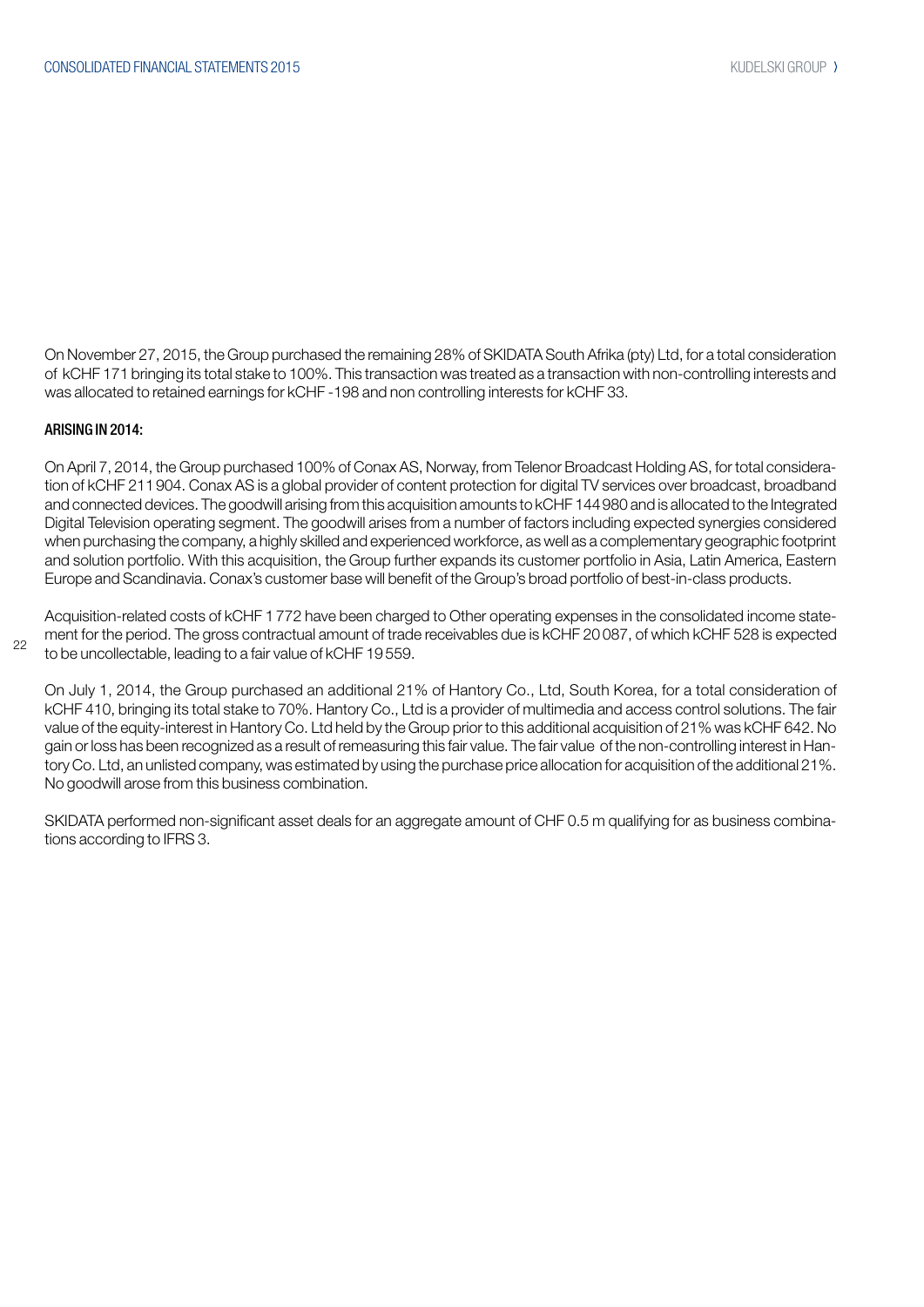The fair values of the identifiable assets and liabilities as of the dates of acquisition for Conax AS and other business combinaitions were as follows:

| <b>In CHF'000</b>                                               | <b>Conax AS</b>          | <b>Others</b> | <b>Total</b> |
|-----------------------------------------------------------------|--------------------------|---------------|--------------|
| Tangible fixed assets                                           | 2719                     | 5             | 2 7 2 4      |
| Intangible fixed assets :                                       |                          |               |              |
| - Customer lists, Trademarks & Brands                           | 53 216                   | 337           | 53 553       |
| - Technology                                                    | 21 499                   |               | 21 499       |
| - Software                                                      | 218                      | 279           | 497          |
| - Other intangibles                                             | $\overline{\phantom{0}}$ | 229           | 229          |
| Trade accounts receivable                                       | 19559                    | 248           | 19807        |
| Other current assets                                            | 6 1 8 2                  | 532           | 6714         |
| Cash and cash equivalents                                       | 381                      | 1 1 7 9       | 1 560        |
| Trade accounts payable                                          | $-5148$                  | $-728$        | $-5876$      |
| Other current liabilities                                       | $-14421$                 | $-46$         | $-14467$     |
| Employee benefits liabilities                                   | $-2018$                  | ÷             | $-2018$      |
| Deferred income tax liabilities                                 | $-15263$                 | -             | $-15263$     |
| <b>Total identified net assets</b>                              | 66924                    | 2035          | 68 959       |
| Non controlling interests resulting from a business combination | $\overline{\phantom{0}}$ | $-451$        | $-451$       |
| Group's net asset portion prior to gain in control              |                          | $-642$        | $-642$       |
| Goodwill                                                        | 144 980                  |               | 144 980      |
| <b>Total consideration</b>                                      | 211 904                  | 942           | 212 846      |
| Total consideration, of which:                                  |                          |               |              |
| - cash                                                          | 211 904                  | 942           | 212 846      |
| <b>Total consideration</b>                                      | 211 904                  | 942           | 212 846      |

#### Transaction with non-controlling interests

Prior to the divestment of NagraID Security SA (NIDS), the Group acquired the 50% NIDS shares it did not own for contingent consideration (no cash consideration). The fair value of the contingent consideration has been determined as the discounted value of the expected earn-out payment to be paid. The expected earn-out payments are based on the NIDS business plan.

#### In CHF'000

Carrying amount of non-controlling interests acquired  $\overline{1}$ Contingent consideration  $\overline{1}$  381  $\overline{3}$  381  $\overline{3}$  381  $\overline{3}$  381  $\overline{3}$  381  $\overline{3}$  381  $\overline{3}$  381  $\overline{3}$  381  $\overline{3}$  381  $\overline{3}$  381  $\overline{3}$  381  $\overline{3}$  381  $\overline{3}$  381  $\overline{3}$  381  $\overline{3}$  381  $\$ Excess of consideration recognized in equity

| -13 175  |
|----------|
| $-1.381$ |
| $-11794$ |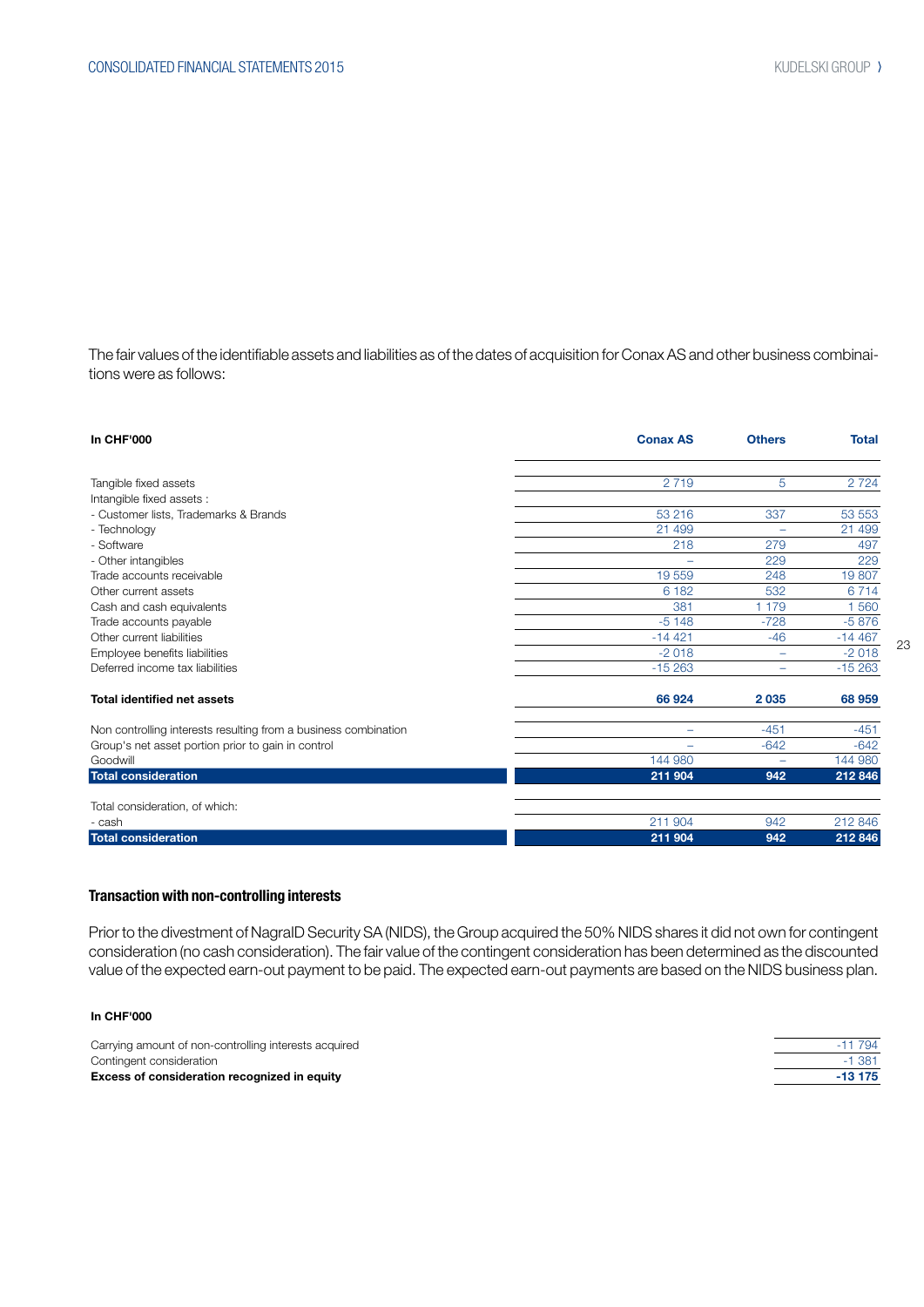#### 5. DIVESTMENTS

No divestment took place in 2015.

On May 2, 2014 the Group disposed of its 100%-owned smart card manufacturer NagraID SA, based in La Chaux-de-Fonds, to a group of investors including NagraID's management team. NagraID's intellectual property was transferred to the Group prior to disposal. No cash consideration was involved. Total consideration includes contingent assets (earn-out payments and profit sharing on disposal of some underlying assets of the company). On August 31, 2014, the Group disposed of its 100% equity stake in NagraID Security SA (NIDS), based in La Chaux-de-Fonds. Total consideration includes a payment in kind and contingent assets (earn-out payments on future NIDS revenues). NIDS develops and markets powered display cards providing secure two-factor authentication for electronic transactions, including e-banking and e-commerce, based on onetime password (OTP) and dynamic card verification value (DCVV) technologies. Prior to the sale, the Group had completed the acquisition of the 50% equity stake held by management (see note 4. transactions with non-controlling interests). Prior to the sale of the Group's 100% equity stake, NIDS full intellectual property portfolio was transferred to the Group, while selected tangible fixed assets were transferred to NIDS and financial stabilization of the company was completed. Both NagraID SA and NagraID Security SA were treated as discontinued operations (see note 38).

#### $24$

On October 30, 2014 the Group disposed of its OpenTV advertising business.

The fair values of the identifiable assets and liabilities as at the dates of disposal for Nagra ID SA, Nagra ID Security SA and OpenTV's advertising operations were as follows:

#### In CHF'000 Fair value of net assets disposed

| Tangible fixed assets                                 | 15 3 69  |
|-------------------------------------------------------|----------|
| Intangible fixed assets (Goodwill excl.)              | 1 0 4 7  |
| Trade accounts receivable                             | 3 0 8 4  |
| Other current assets                                  | 12 1 26  |
| Other non current assets                              | 349      |
| Cash and cash equivalents                             | 127      |
| Trade accounts payable                                | $-1795$  |
| Other current liabilities                             | $-4203$  |
| Employee benefits liabilities                         | $-5310$  |
|                                                       |          |
| Fair value of net assets disposed                     | 20 794   |
| <b>Purchase consideration:</b>                        |          |
| - cash received                                       | 4596     |
| - transaction costs paid                              | $-355$   |
| - post-closing working capital adjustment paid        | $-653$   |
| - non cash consideration                              | 11890    |
| Fair value of net assets disposed                     | $-20794$ |
| Net result on disposal of subsidiaries and operations | $-5316$  |
|                                                       |          |
| Purchase consideration in cash:                       |          |
| - cash received                                       | 4596     |
| - transaction costs paid                              | $-355$   |
| - post-closing working capital adjustment paid        | $-653$   |
| Cash and cash equivalents disposed                    | $-127$   |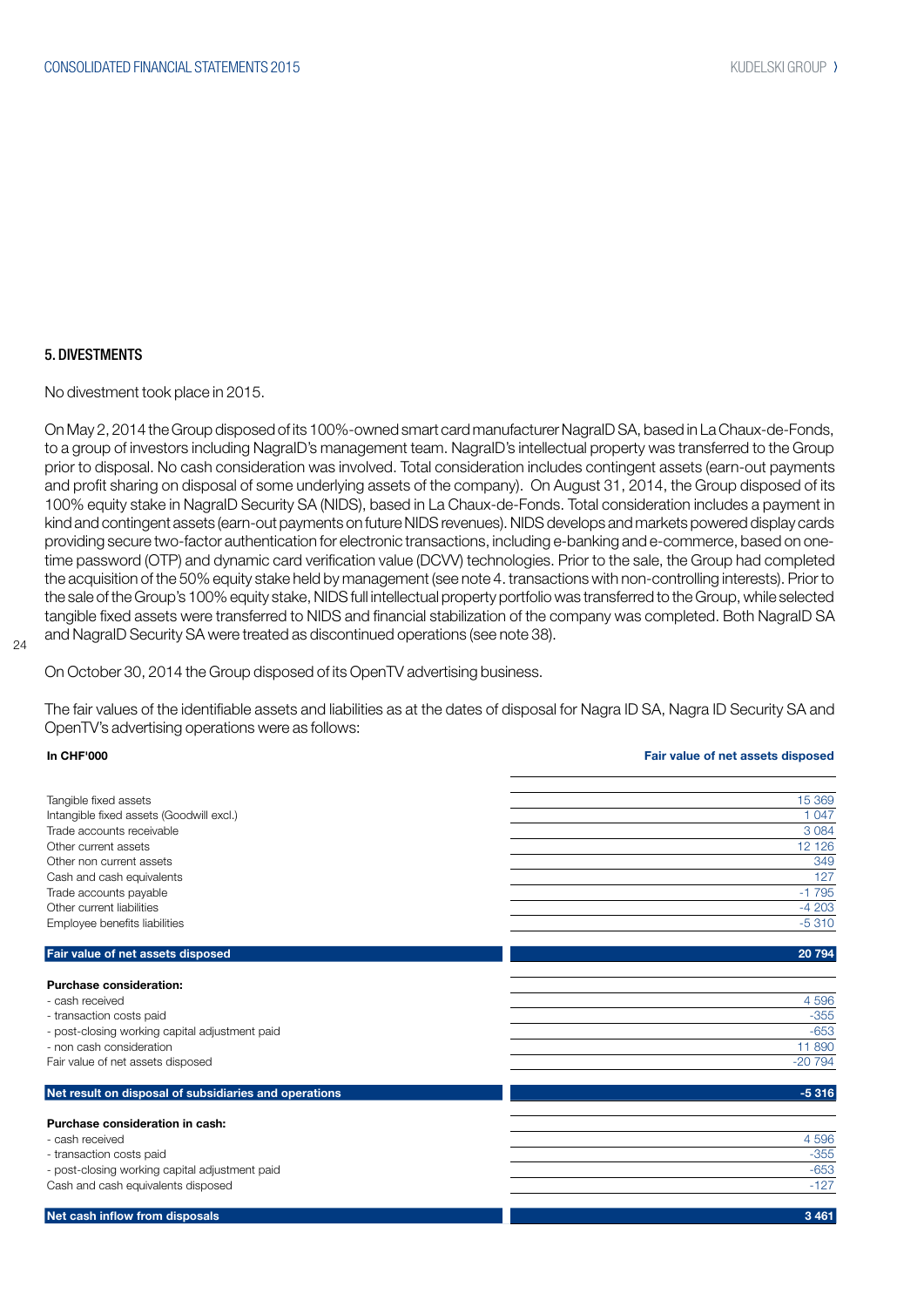#### 6. OPERATING SEGMENTS

IFRS 8 requires operating segments to be identified based on internal reporting that is regularly reviewed by the chief operating decision maker. Group operating segments represent strategic business units that offer different products and services for which internal reporting is provided to the chief operating decision maker, who reviews the reporting to assess the allocation of ressources to, and the performance of, each segment. The Group is organized operationally on a worldwide basis in 2 operating segments:

- Integrated Digital Television

- Public Access

These operating segments, which are reflected in internal management reporting, can be described as follows:

The Integrated Digital Television division provides end-to-end integrated solutions including open conditional access solutions allowing digital TV operators and content providers to operate a wide range of high value-added pay TV services on a secure platform and middleware software solutions for set-topboxes and other consumer devices, enabling an advanced user experience. The Public Access division provides access control systems and ticketing services for ski lifts, car parks, stadiums, concert halls and major events.

Income and expenses relating to corporate include the costs of Group Headquarters and the items of income and expense which are not directly attributable to specific divisions. These elements

are reported under the "Corporate common functions".

The measure of income statement presented to manage segment performance is segment operating income. Segment operating income is based on the same accounting policies as consolidated operating income except that inter-segment sales are eliminated at the consolidation level.

Reportable segment assets include total assets allocated by segment excluding intersegment balances, which are eliminated. Unallocated assets include assets that are managed on a central basis. These are part of the reconciliation to Balance Sheet assets.

|                                                          | <b>Integrated Digital</b> |            |                          |            |              |            |
|----------------------------------------------------------|---------------------------|------------|--------------------------|------------|--------------|------------|
|                                                          | <b>Television</b>         |            | <b>Public Access</b>     |            | <b>Total</b> |            |
|                                                          |                           | restated   |                          | restated   |              | restated   |
| <b>In CHF'000</b>                                        | 2015                      | 2014       | 2015                     | 2014       | 2015         | 2014       |
| <b>Total segment Revenues</b>                            | 661 448                   | 641 302    | 278 512                  | 231 014    | 939 960      | 872 316    |
| Inter-segment revenues                                   | $-366$                    | $-944$     |                          | $-2$       | $-366$       | $-946$     |
| <b>Revenues from external customers</b>                  | 661 082                   | 640 358    | 278 512                  | 231 012    | 939 594      | 871 370    |
| Depreciation and amortisation                            | $-31455$                  | $-35735$   | $-8211$                  | $-7372$    | $-39666$     | $-43107$   |
| Impairment                                               | $-1664$                   | $-76$      | $\overline{\phantom{m}}$ |            | $-1664$      | $-76$      |
| Operating income - excluding corporate common            |                           |            |                          |            |              |            |
| <b>functions</b>                                         | 83 305                    | 64 641     | 15 684                   | 15 0 20    | 98 989       | 79 661     |
| Corporate common functions                               |                           |            |                          |            | $-17766$     | $-18469$   |
| Interest expense and other Finance income/(expense), net |                           |            |                          |            | $-23757$     | 1 0 8 3    |
| Share of result of associates                            |                           |            |                          |            | 1671         | 1 5 5 4    |
| Income before tax                                        |                           |            |                          |            | 59 137       | 63 829     |
|                                                          |                           | restated   |                          | restated   |              | restated   |
|                                                          | 31.12.2015                | 31.12.2014 | 31.12.2015               | 31.12.2014 | 31.12.2015   | 31.12.2014 |
| <b>Total segment Assets</b>                              | 806 671                   | 855 353    | 243 624                  | 163703     | 1 050 295    | 1 019 056  |

| In CHF'000                                    | 31.12.2015 31.12.2014 |         |
|-----------------------------------------------|-----------------------|---------|
| <b>Total Segment Assets</b>                   | 1 050 295             | 019056  |
| Cash & Cash equivalents                       | 28 603                | 14 981  |
| Other current assets                          | -87                   | 3 1 9 8 |
| Financial assets and other non-current assets | 10 476                | 10 582  |
| <b>Total Assets as per Balance Sheet</b>      | 1 089 461 1 047 817   |         |

restated

25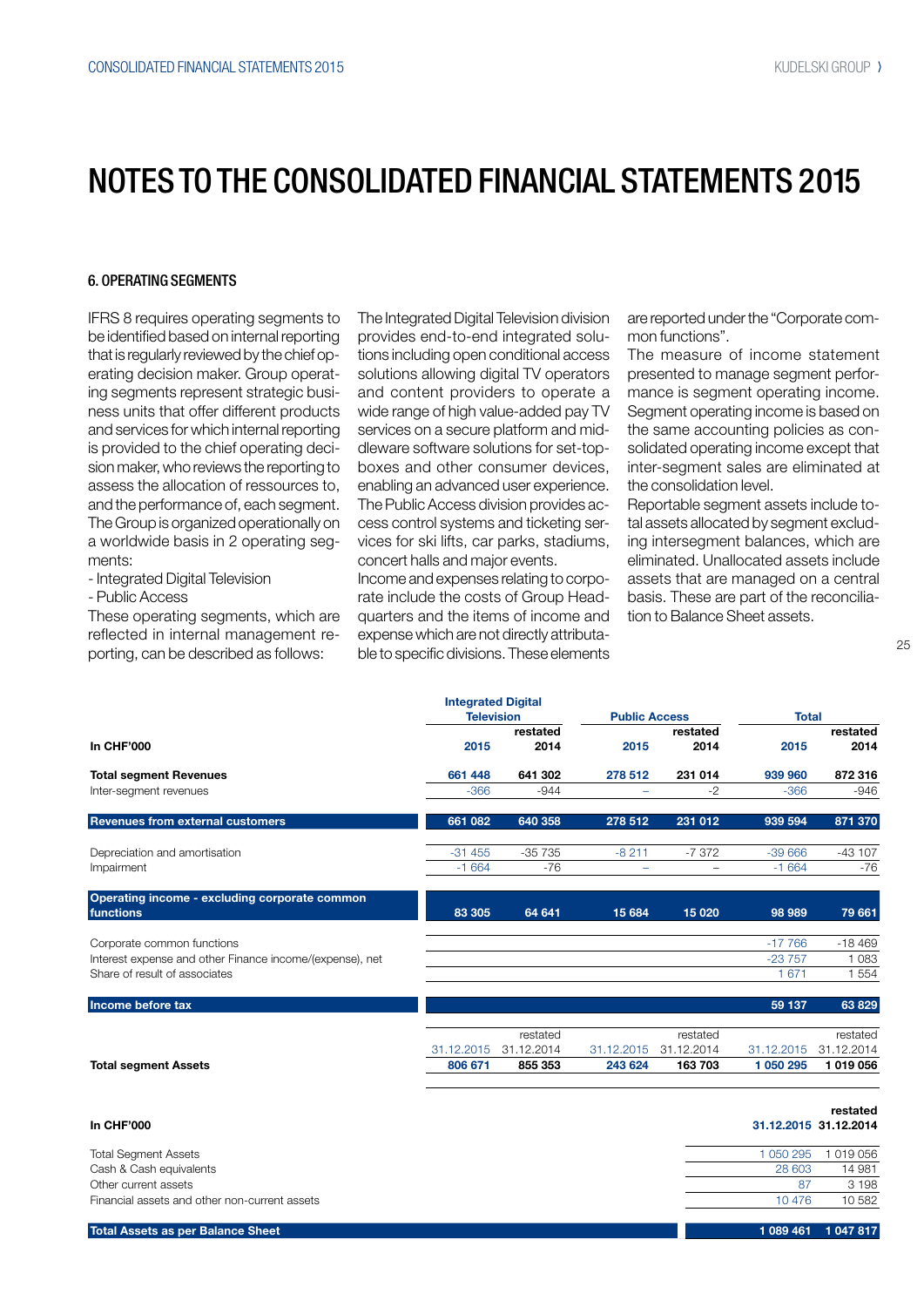#### GEOGRAPHICAL INFORMATION

The company's country of domicile is Switzerland. The Group's revenue from external customers and information about its non-current assets by country are presented below:

|                          |           | <b>Revenues from external</b> |                           |                        |
|--------------------------|-----------|-------------------------------|---------------------------|------------------------|
|                          | customers |                               | <b>Non-current assets</b> |                        |
| <b>In CHF'000</b>        | 2015      | restated<br>2014              | 31.12.2015                | restated<br>31.12.2014 |
| Switzerland              | 36 923    | 33 946                        | 108 436                   | 121 875                |
| United States of America | 219 470   | 188 571                       | 141 013                   | 124 235                |
| France                   | 67415     | 71 110                        | 22 3 5 5                  | 22 861                 |
| Italy                    | 49 410    | 37 359                        | 515                       | 389                    |
| Germany                  | 46 315    | 49 231                        | 4 3 1 6                   | 4 4 6 8                |
| Netherlands              | 43 706    | 46 629                        | 384                       | 339                    |
| India                    | 43 009    | 29 236                        | 1865                      | 2 0 5 1                |
| Norway                   | 9647      | 10 145                        | 154 861                   | 192 492                |
| Rest of the world        | 423 699   | 405 143                       | 70 611                    | 58762                  |
|                          | 939 594   | 871 370                       | 504 356                   | 527 472                |

Non-current assets exclude financial instruments, deferred tax assets and employment benefit assets. Revenues are allocated to countries on the basis of the end-customer's location.

#### 26

#### INFORMATION ABOUT MAJOR CUSTOMERS

No aggregate revenues resulting from transactions with a single external customer amount to 10% of the Group's total revenues.

#### REVENUE CATEGORIES

| <b>In CHF'000</b>      | 2015    | restated<br>2014 |
|------------------------|---------|------------------|
| Sale of goods          | 501 463 | 410 242          |
| Services rendered      | 296 791 | 300 312          |
| Royalties and licenses | 141 340 | 160 816          |
|                        | 939 594 | 871 370          |
|                        |         |                  |
|                        |         |                  |

### 7. OTHER OPERATING INCOME

| In CHF'000                                                   | 2015    | 2014    |
|--------------------------------------------------------------|---------|---------|
| Government grants (research, development and training)       | 3 3 8 3 | 8 6 5 5 |
| Gain on bargain purchase resulting from business combination | 4 1 3 5 |         |
| Income from rental of property                               | 2856    | 2 1 7 4 |
| Gain on sale of subsidiares                                  |         | 3 2 1 4 |
| Others                                                       | 862     | 1 261   |
|                                                              | 11 236  | 15 304  |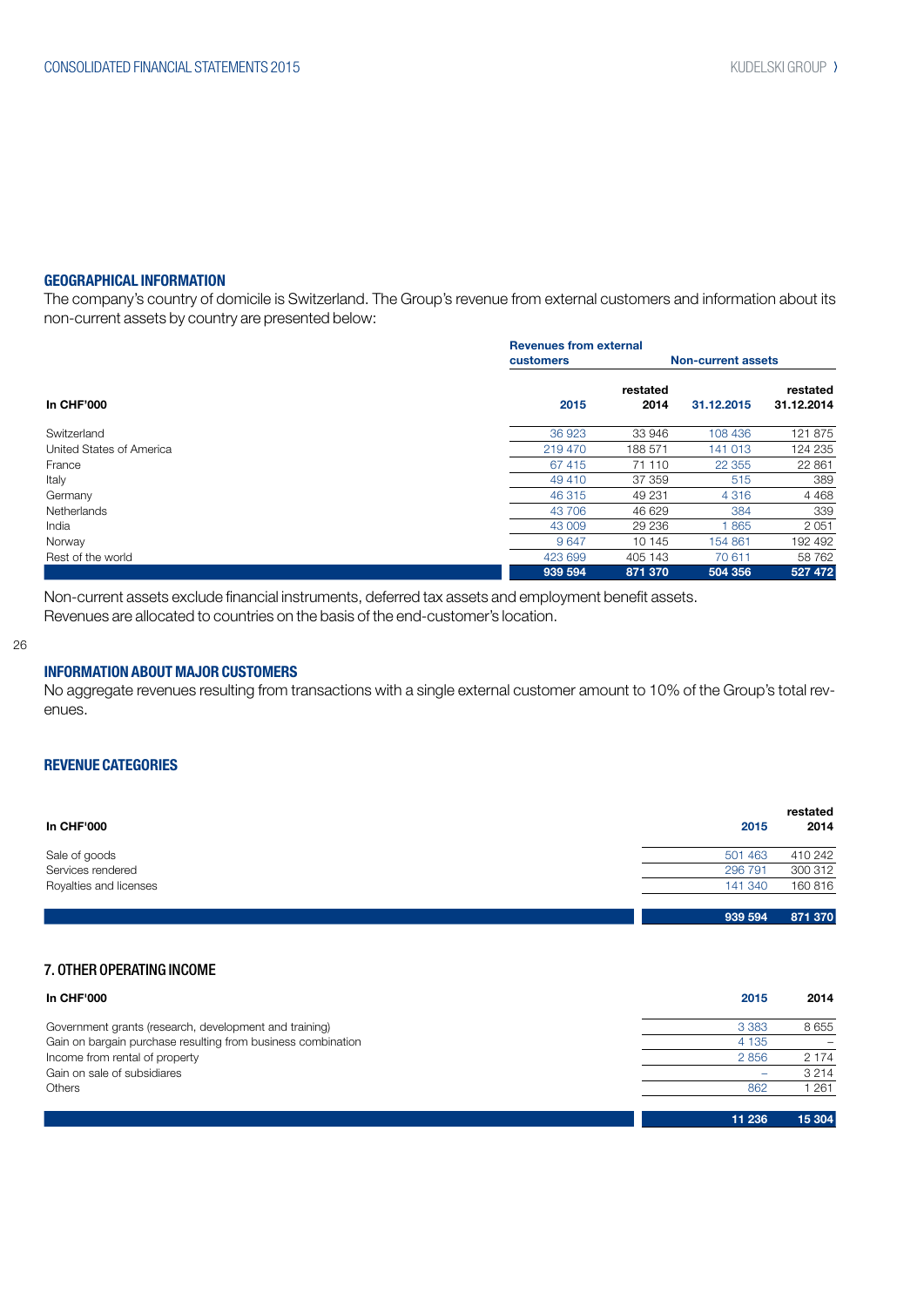#### 8. OTHER OPERATING EXPENSES

| <b>In CHF'000</b>                          | 2015    | 2014    |
|--------------------------------------------|---------|---------|
| Development and engineering expenses       | 16815   | 21 0 84 |
| Travel, entertainment and lodging expenses | 29 136  | 29 080  |
| Legal, experts and consultancy expenses    | 34 444  | 33 115  |
| Administration expenses                    | 22 687  | 23 848  |
| Building and infrastructure expenses       | 25 5 26 | 24 223  |
| Marketing and sales expenses               | 10807   | 10 178  |
| Taxes other than income tax                | 4 0 5 5 | 4678    |
| Change in provisions                       | $-4035$ | 9 2 7 7 |
| Insurance, vehicles and others             | 9 1 3 5 | 8 2 7 9 |
|                                            | 148 569 | 163 762 |

#### 9. DEPRECIATION, AMORTIZATION AND IMPAIRMENT

| <b>In CHF'000</b>                                            | <b>Note</b> |    | 2015    | 2014   |
|--------------------------------------------------------------|-------------|----|---------|--------|
| Land and buildings                                           |             | 14 | 3869    | 3694   |
| Equipment and machines                                       |             | 14 | 13 277  | 15 398 |
| Investment property                                          |             | 16 | 115     | 113    |
| Total depreciation and impairment of tangible fixed assets   |             |    | 17 260  | 19 205 |
| Intangible assets                                            |             | 15 | 24 0 70 | 23 978 |
| Total amortization and impairment on intangible fixed assets |             |    | 24 070  | 23 978 |
| Depreciation, amortization and impairment                    |             |    | 41 330  | 43 183 |

#### 10. INTEREST EXPENSE

| <b>In CHF'000</b>                      | <b>Note</b> | 2015    | restated<br>2014         |
|----------------------------------------|-------------|---------|--------------------------|
| Interest expense:                      |             |         |                          |
| - Bond 2011-2016                       | 28          | 3 7 9 1 | 3581                     |
| - Bond 2015-2022                       | 28          | 2462    | $\overline{\phantom{0}}$ |
| - Credit facility                      | 27          | 5 5 6 0 | 5 4 4 0                  |
| - Net interest expense on pension plan | 29          | 954     | 981                      |
| - Other and bank charges               |             | 1749    | 1441                     |
|                                        |             | 14 5 15 | 11 443                   |

Total interest expense related to the credit facility amount to kCHF 5 560 (2014: 5440) and include amortization of transaction costs for kCHF 2874 (2014: 1483). This include extraordinary amortization due to the full reimbursement in 2015 and the reduction of the amount drawn down in 2014.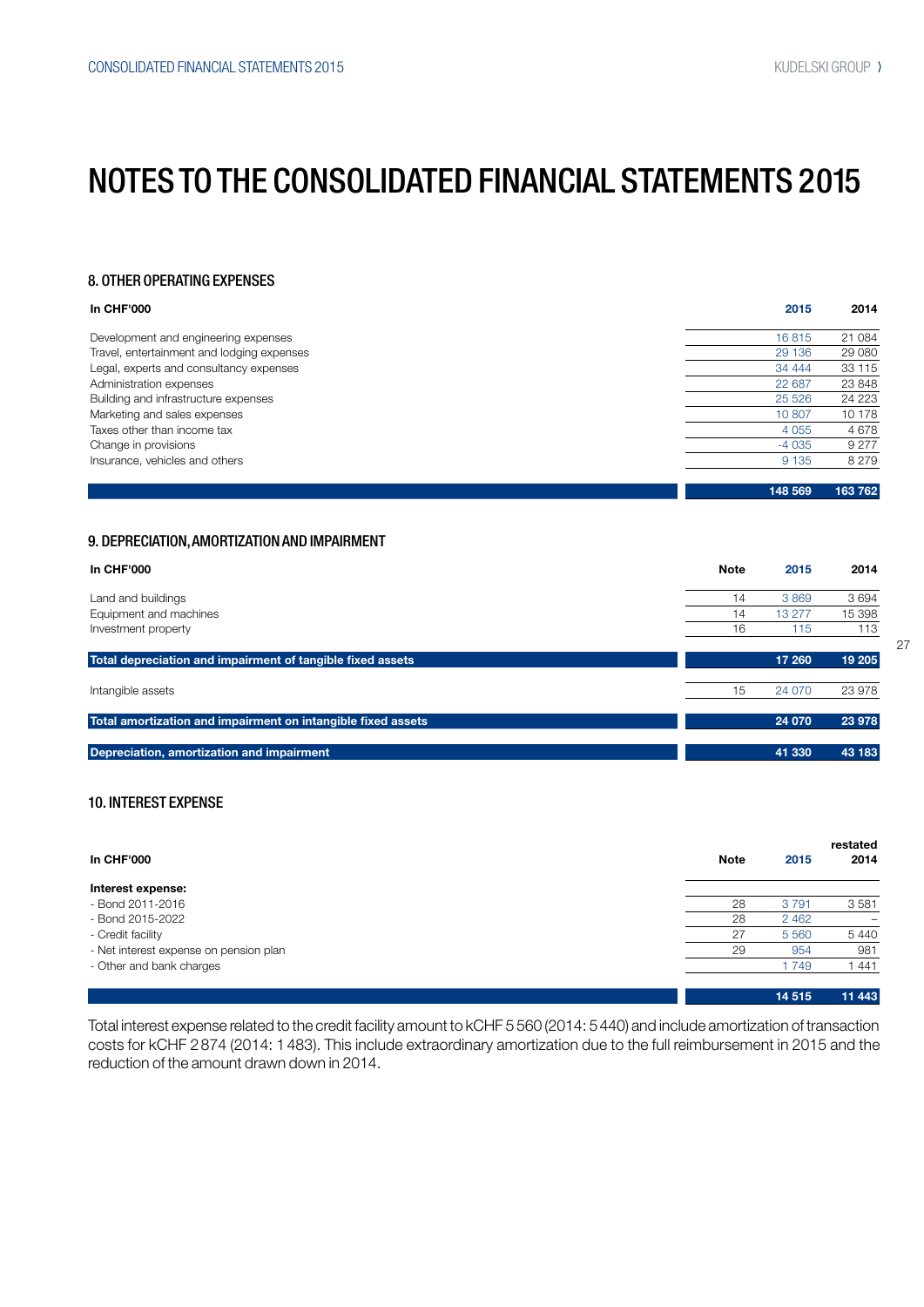-9 242 12 526

### 11. OTHER FINANCE INCOME/(EXPENSE), NET

| In CHF'000                                                          | <b>Note</b> | 2015    | restated<br>2014 |
|---------------------------------------------------------------------|-------------|---------|------------------|
| Interest income                                                     |             | 403     | 2 1 3 2          |
| Net gains/(losses) on foreign exchange related derivative financial |             |         |                  |
| instruments not qualifying for hedge accounting                     |             | $-2051$ | $-1702$          |
| Net foreign exchange transaction gains/(losses)                     |             | $-9053$ | 13 052           |
| <b>Others</b>                                                       |             | 459     | $-956$           |
|                                                                     |             |         |                  |

Changes in the fair value of available-for- sale financial assets were recognized directly in comprehensive income for kCHF -638 (2014: kCHF -793). The change in fair value of held for trading financial assets amounting to kCHF -2 051 (2014: kCHF -1702) is disclosed under Net foreign exchange transaction gains/(losses) on foreign derivative financial instruments not qualifying for hedge accounting.

#### 12. INCOME TAX EXPENSE

28

| In CHF'000                    | <b>Note</b> | 2015     | restated<br>2014 |
|-------------------------------|-------------|----------|------------------|
| Current income tax            |             | $-13738$ | $-12904$         |
| Deferred income tax           | 18          | 5 3 3 1  | 630              |
| Non refundable witholding tax |             | $-1420$  | $-1788$          |
|                               |             | $-9827$  | $-13062$         |

The tax on the Group's income before tax differs from the theoretical amount that would arise using the weighted average tax rate applicable to profits of the consolidated companies as follows:

| <b>In CHF'000</b>                                                                                                  | 2015     | restated<br>2014 |
|--------------------------------------------------------------------------------------------------------------------|----------|------------------|
| Income before taxes                                                                                                | 59 137   | 63 828           |
| Expected tax calculated at domestic tax rates in the respective countries                                          | $-13338$ | $-11983$         |
| Effect of income not subject to income tax or taxed at reduced rates                                               | 1 381    | 2 3 5 9          |
| Effect of utilization of previously unrecognized tax asset on tax losses carried forward and temporary differences | 15 636   | 6 5 8 0          |
| Effect of temporary differences and tax losses not recognized and deferred tax assets written-off                  | $-16721$ | $-8966$          |
| Effect of changes in tax rates                                                                                     | 949      | $-7$             |
| Efffect of associates' result reported net of tax                                                                  | 415      | 322              |
| Effect of disallowed expenditures                                                                                  | $-667$   | $-1814$          |
| Effect of prior year income taxes                                                                                  | 1 144    | $-157$           |
| Effect of non-refundable withholding tax                                                                           | $-1420$  | -1788            |
| Other                                                                                                              | 2 7 9 2  | 2 3 9 3          |
| Tax expense                                                                                                        | $-9827$  | $-13062$         |

Income before tax for tax-transparent companies includes the full income before tax of non-fully-owned subsidiaries whose taxes are paid by the subsidiaries' shareholders. However, the Group only recognizes its ownership percentage tax portion. The theoretical tax impact if the Group had recognized 100% of the taxes on these subsidiaries amounts to kCHF 2 640 (2014: kCHF 2289) and is disclosed under Other in the above table.

The weighted average applicable tax rate increased from 18.77% in 2014 to 22.55% in 2015. The increase can be explained by a different revenue split between countries.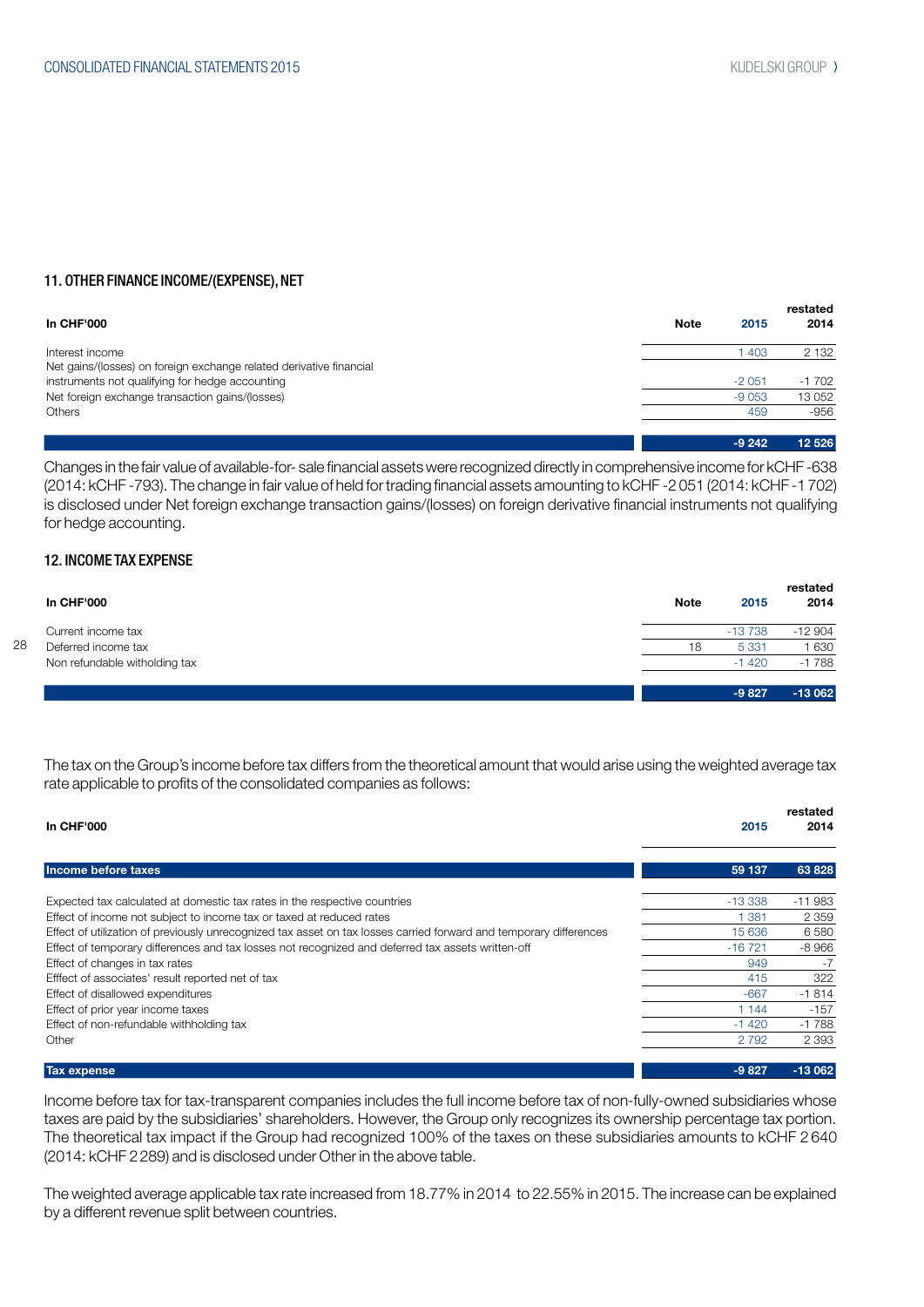#### 13. EARNINGS PER SHARE (EPS)

#### Basic and diluted earnings per share

Basic and diluted earnings per share is calculated by dividing the profit attributable to equity holders of the company by the weighted average number of shares outstanding during the year. The weighted average number of shares outstanding for all period presented are adjusted for events that have changed the number of ordinary shares without a corresponding change in resources.

| <b>In CHF'000</b>                                                                              | 2015       | restated<br>2014      |
|------------------------------------------------------------------------------------------------|------------|-----------------------|
|                                                                                                |            |                       |
| Net income attributable to bearer shareholders                                                 | 40 629     | 23 806                |
| - Continuing operations                                                                        | 40 629     | 40 661                |
| - Discontinued operations                                                                      | ä,         | $-16855$              |
| Net income attributable to registered shareholders                                             | 3792       | 2 2 2 2               |
| - Continuing operations                                                                        | 3792       | 3795                  |
| - Discontinued operations                                                                      |            | $-1573$               |
| Total net income attributable to equity holders                                                | 44 4 21    | 26 0 28               |
| Weighted average number of bearer shares outstanding                                           | 49 604 697 | 49 597 154            |
| Weighted average number of registered shares outstanding                                       |            | 46 300 000 46 300 000 |
| Basic and diluted earnings per share (in CHF)                                                  |            |                       |
| Attributable to shareholders of Kudelski SA for bearer shares : basic and diluted (in CHF)     | 0.8191     | 0.4800                |
| - Continuing operations                                                                        | 0.8191     | 0.8198                |
| - Discontinued operations                                                                      |            | $-0.3398$             |
| Attributable to shareholders of Kudelski SA for registered shares : basic and diluted (in CHF) | 0.0819     | 0.0480                |
| - Continuing operations                                                                        | 0.0819     | 0.0820                |
| - Discontinued operations                                                                      |            | $-0.0340$             |

The company has no share options nor share subscription rights outstanding which could lead to a dilution of earnings per share.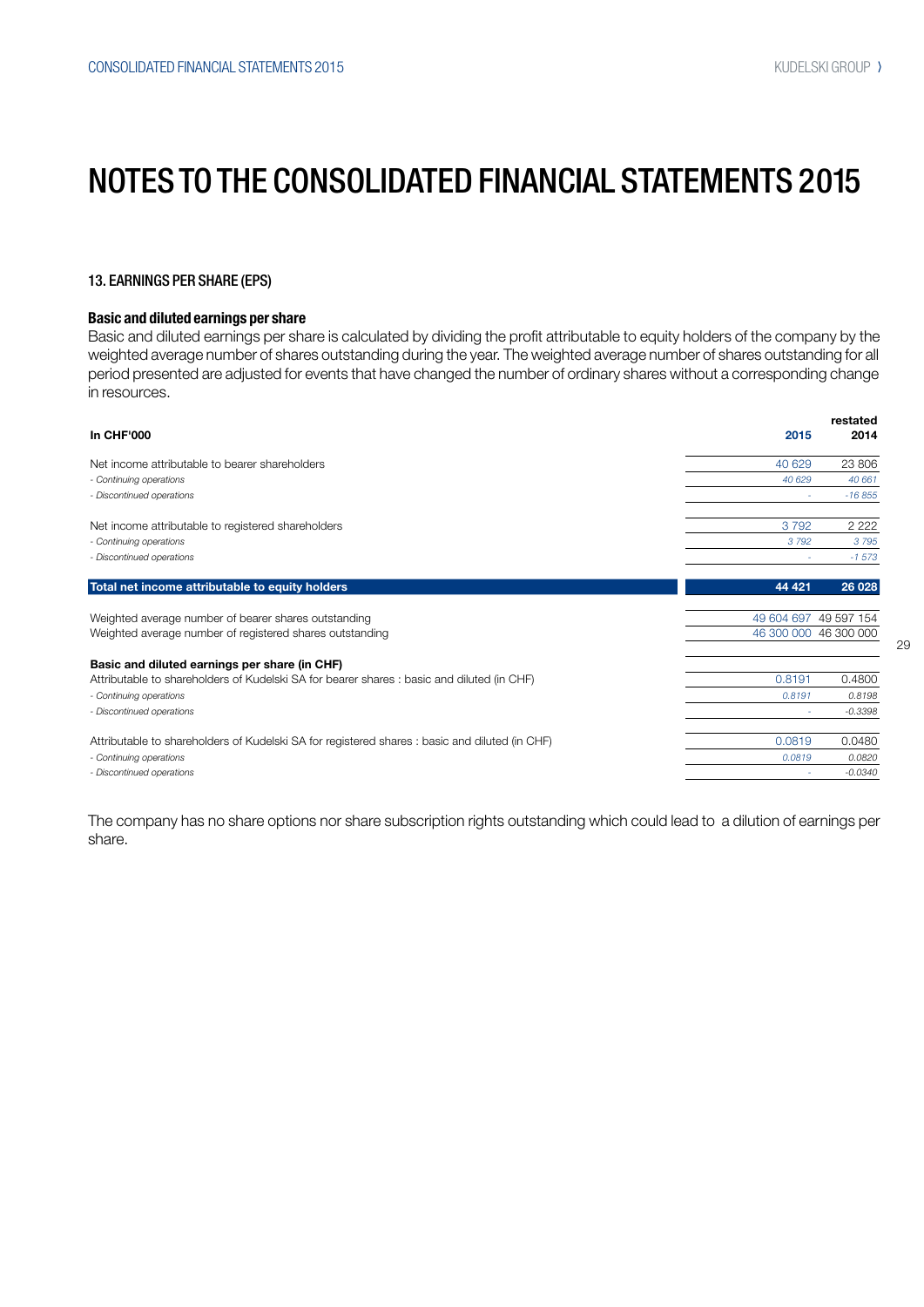#### 14. TANGIBLE FIXED ASSETS

30

| In CHF'000             | 31.12.2015 31.12.2014 |         |
|------------------------|-----------------------|---------|
| Land and buildings     | 105 427               | 102 740 |
| Equipment and machines | 33 693                | 30 405  |
|                        | 139 120               | 133 145 |

LAND AND BUILDINGS In CHF'000 Land Buildings Building Buildings improvements Total GROSS VALUES AT COST As of January 1, 2014<br>As of January 1, 2014 Additions – 985 840 1 825 Impact of business combinations and the state of business combinations and the state of the state of the state of the state of the state of the state of the state of the state of the state of the state of the state of the Impact of discontinued operations and retirements and retirements of discontinued operations and retirements of  $\frac{12427}{-} \frac{12427}{-} \frac{12427}{-} \frac{12427}{-} \frac{12427}{-} \frac{1247}{-} \frac{12477}{-} \frac{12477}{-} \frac{12477}{-} \frac{12477}{-}$ Disposals and retirements –  $-243$  -243  $-243$  -243  $-243$ Currency translation effects 653 2 671 3 67 3 681 Reclassification & others – – -11 -11

| As of January 1, 2015           | 23 097                   | 109877   | 13 197 | 146 171 |
|---------------------------------|--------------------------|----------|--------|---------|
| Additions                       | $\overline{\phantom{m}}$ | 646      | 119    | 2 7 6 5 |
| Impact of business combinations | 365                      | 3 7 1 9  | 198    | 5 2 8 2 |
| Disposals and retirements       | $\qquad \qquad \qquad$   | $-144$   | $-933$ | $-1077$ |
| Currency translation effects    | $-171$                   | $-1.969$ | $-399$ | $-2539$ |
| Reclassification & others       |                          | $-167$   | 100    | $-67$   |

| As of December 31, 2015                        | 24 291 | 112 961  | 13 28 2                        | 150 535  |
|------------------------------------------------|--------|----------|--------------------------------|----------|
| <b>ACCUMULATED DEPRECIATION AND IMPAIRMENT</b> |        |          |                                |          |
| As of January 1, 2014                          |        | $-39328$ | $-10298$                       | $-49626$ |
| Systematic depreciation                        |        | $-2817$  | $-877$                         | $-3694$  |
| Impact of discontinued operations              |        | 9821     | $\qquad \qquad \longleftarrow$ | 9 8 21   |
| Disposals and retirements                      |        | 147      | 100                            | 247      |
| Currency translation effects                   |        | 87       | $-266$                         | $-179$   |
| As of January 1, 2015                          | -      | $-32090$ | $-11$ 341                      | $-43431$ |
| Systematic depreciation                        |        | $-2955$  | $-841$                         | $-3796$  |

| As of December 31, 2015      | -                        | $-34153$ | $-10956$                 | $-45108$ |
|------------------------------|--------------------------|----------|--------------------------|----------|
| Reclassification & others    |                          | 39       | $\overline{\phantom{m}}$ | 39       |
| Currency translation effects |                          | 844      | 257                      | 100      |
| Disposals and retirements    |                          | 78       | 974                      | 052      |
| Impairment                   |                          | -69      | -4                       | $-73$    |
| Systematic depreciation      | $\overline{\phantom{0}}$ | -2 900   | -841                     | -3790    |

| Net book values as of December 31, 2014 | 23 097     | 77 787    | 1856    | 102 740 |
|-----------------------------------------|------------|-----------|---------|---------|
| Net book values as of December 31, 2015 | 24 291     | 78 809    | 2 3 2 7 | 105 427 |
| Useful life in years                    | Indefinite | $10 - 50$ | $4 - 8$ |         |

| <b>In CHF'000</b>                                                                            | 31.12.2015 31.12.2014 |      |
|----------------------------------------------------------------------------------------------|-----------------------|------|
| Corporate buildings on land whose owner has granted<br>a permanent and specific right of use | 6 708                 | 6912 |
|                                                                                              |                       |      |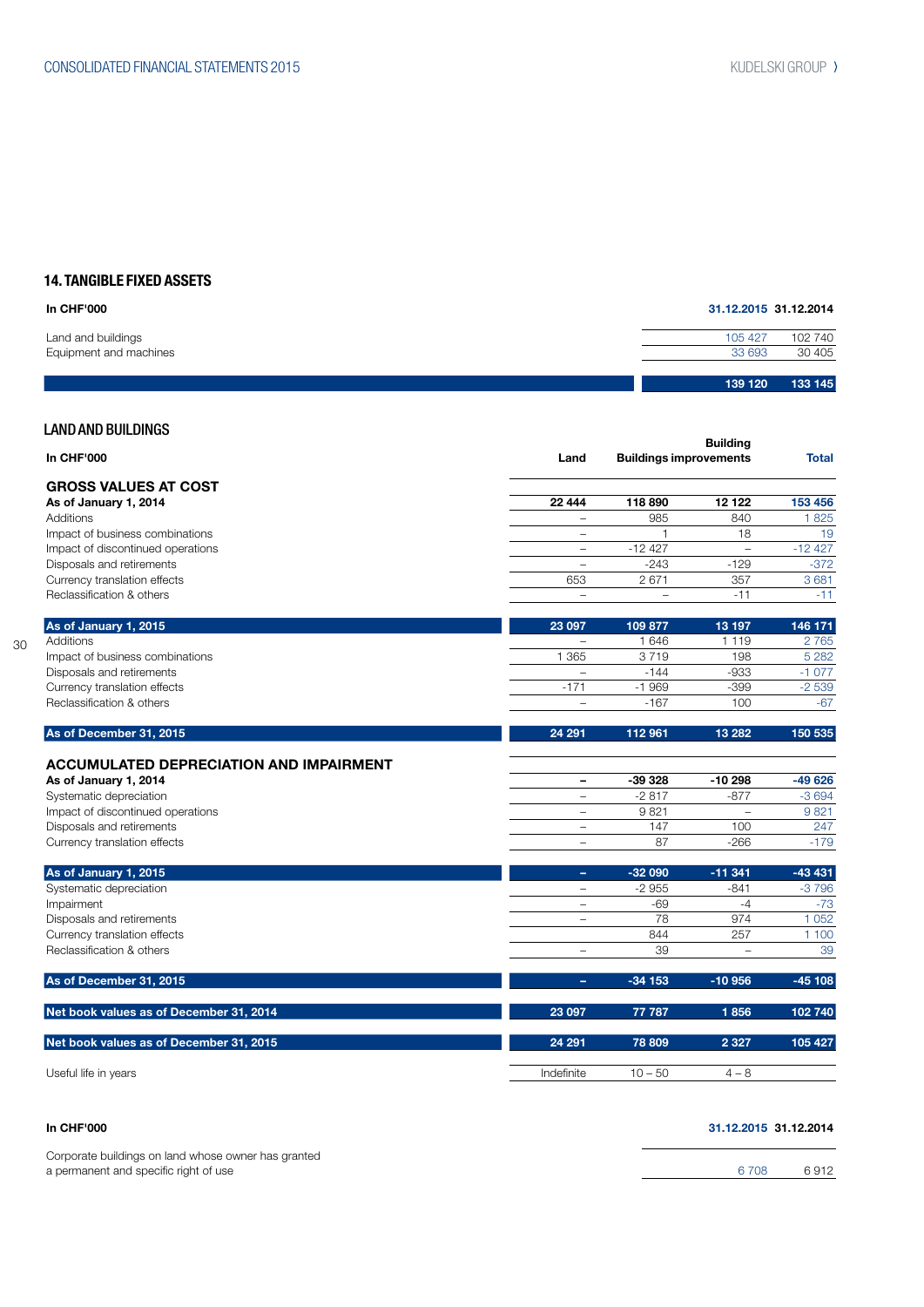#### EQUIPMENT AND MACHINES

| <b>In CHF'000</b>                                                       | <b>Technical</b><br>equipment<br>and machinery | <b>Other</b><br>equipment | <b>Total</b>   |
|-------------------------------------------------------------------------|------------------------------------------------|---------------------------|----------------|
| <b>GROSS VALUES AT COST</b>                                             |                                                |                           |                |
| As of January 1, 2014                                                   | 193 428                                        | 13 122                    | 206 549        |
| Additions                                                               | 12 377                                         | 1 3 2 2                   | 13 6 9 9       |
| Impact of business combinations                                         | 2 6 9 1                                        | 33                        | 2 7 2 4        |
| Impact of disposal of operations                                        | $-2841$                                        |                           | $-2841$        |
| Impact of discontinued operations                                       | -49 844                                        | $-3061$                   | $-52905$       |
| Disposals and retirements                                               | $-4420$                                        | $-601$                    | $-5021$        |
| Currency translation effects                                            | $-2315$                                        | $-69$                     | $-2384$        |
| Reclassification & others                                               | $-57$                                          | 68                        | 11             |
| As of January 1, 2015                                                   | 149 019                                        | 10814                     | 159 832        |
| <b>Additions</b>                                                        | 15 3 8 3                                       | 1 1 3 2                   | 16515          |
| Impact of business combinations                                         | 387                                            | 1 5 9 3                   | 1980           |
| Disposals and retirements                                               | $-10179$                                       | $-1051$                   | $-11230$       |
| Currency translation effects                                            | $-4891$                                        | $-639$                    | $-5530$        |
| Reclassification & others                                               | 149                                            | $-119$                    | 31             |
| As of December 31, 2015                                                 | 149 867                                        | 11730                     | 161 598        |
|                                                                         |                                                |                           |                |
| <b>ACCUMULATED DEPRECIATION AND IMPAIRMENT</b><br>As of January 1, 2014 | -152 980                                       | -9913                     | $-162893$      |
| Systematic depreciation                                                 | $-14278$                                       | $-1104$                   | $-15382$       |
| Impairment                                                              | $\equiv$                                       | $-16$                     | $-16$          |
| Impact of disposal of operations                                        | 2517                                           |                           | 2517           |
| Impact of discontinued operations                                       | 36 720                                         | 2 4 1 3                   | 39 133         |
| Disposals and retirements                                               | 4 2 3 1                                        | 601                       | 4 8 3 2        |
| Currency translation effects                                            | 2 3 2 4                                        | 79                        | 2 4 0 3        |
| Reclassification & others                                               | $-7$                                           | $-15$                     | $-22$          |
| As of January 1, 2015                                                   | $-121473$                                      | $-7955$                   | $-129428$      |
| Systematic depreciation                                                 | $-11741$                                       | $-1530$                   | $-13271$       |
| Impairment                                                              | $-6$                                           | $\equiv$                  | $-6$           |
| Disposals and retirements                                               | 10 0 36                                        | 1 0 6 4                   | 11 101         |
| Currency translation effects                                            | 3 4 0 4                                        | 293                       | 3696           |
| Reclassification & others                                               | $-74$                                          | 76                        | $\overline{2}$ |
| As of December 31, 2015                                                 | $-119854$                                      | $-8051$                   | $-127905$      |
| Net book values as of December 31, 2014                                 | 27 546                                         | 2859                      | 30 405         |
| Net book values as of December 31, 2015                                 | 30 014                                         | 3 6 7 9                   | 33 693         |
| Useful life in years                                                    | $4 - 10$                                       | $4 - 7$                   |                |

Technical equipment and machinery is comprised of assets made available to clients which generates recurring service revenue.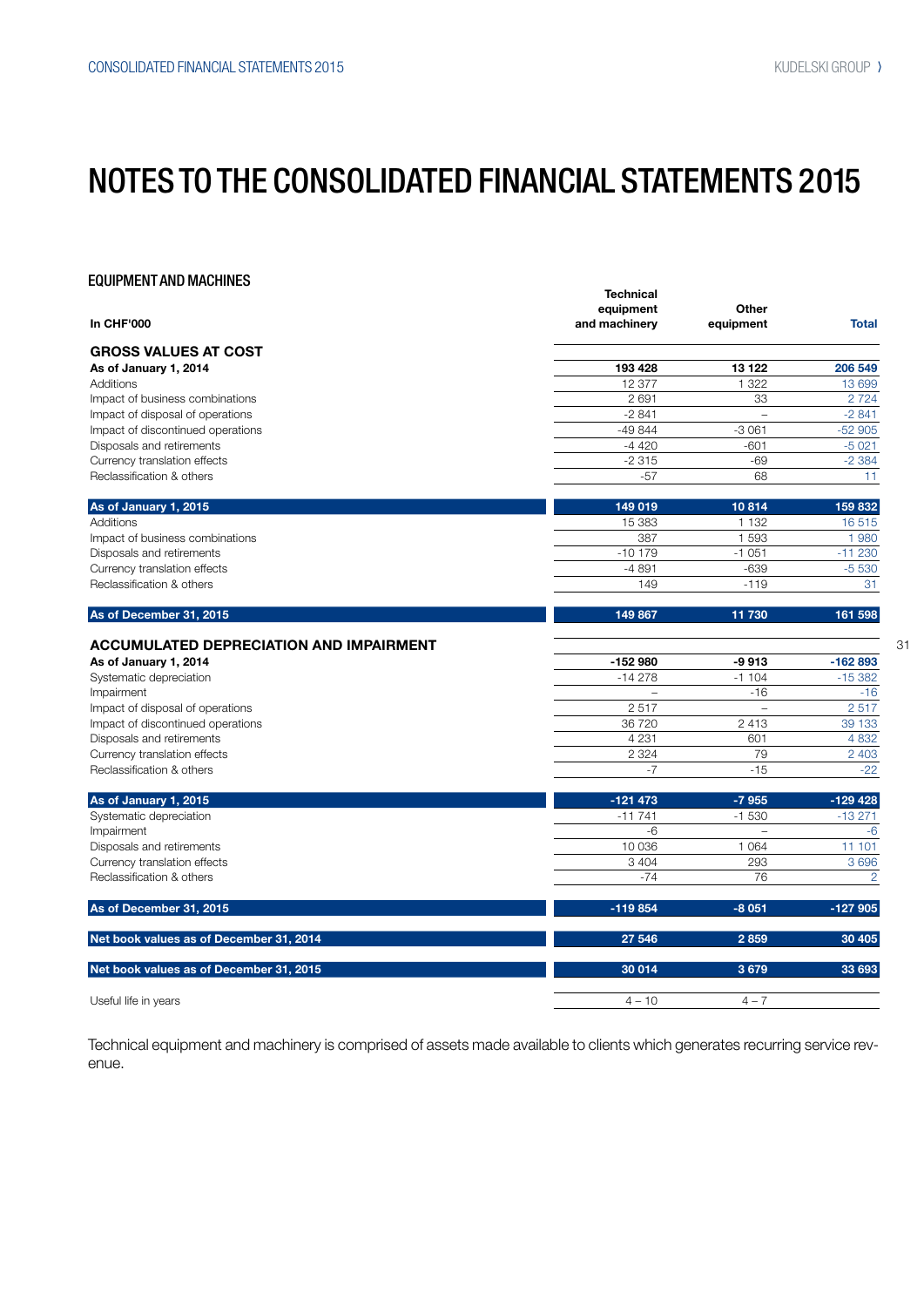#### 15. INTANGIBLE ASSETS

32

| <b>In CHF'000</b>                                    | Technol-<br>ogy | lists,<br>Trade-<br>marks<br>& Brands | <b>Software</b> | <b>Goodwill intangibles</b> | Other               | <b>Total</b> |
|------------------------------------------------------|-----------------|---------------------------------------|-----------------|-----------------------------|---------------------|--------------|
| <b>GROSS VALUES AT COST</b>                          |                 |                                       |                 |                             |                     |              |
| As of January 1, 2014                                | 102 616         | 3 3 8 1                               | 66 098          | 129 419                     | 395                 | 301 909      |
| Additions                                            | 7936            | 240                                   | 4 9 4 1         |                             | 67                  | 13 184       |
| Impact of business combinations                      | 21 779          | 53 553                                | 218             | 144 980                     | 228                 | 220 758      |
| Impact of disposal of operations                     | $-959$          | $\equiv$                              | $-218$          | $\overline{\phantom{m}}$    | $\qquad \qquad -$   | $-1177$      |
| Impact of discontinued operations                    | $-3366$         | $\equiv$                              | $-2381$         | $\equiv$                    | $\equiv$            | $-5747$      |
| Disposals and retirements                            | $-1702$         | $\equiv$                              | $-1100$         |                             |                     | $-2802$      |
| Currency translation effects                         | $-1076$         | $-5288$                               | 551             | $-2300$                     | 41                  | $-8072$      |
| As of January 1, 2015                                | 125 228         | 51886                                 | 68 109          | 272 099                     | 731                 | 518 053      |
| Additions                                            | 9920            | $\equiv$                              | 3 4 3 9         | $\equiv$                    | $\equiv$            | 13 3 5 9     |
| Impact of business combinations                      |                 | 4562                                  | 250             | 18 450                      | $\equiv$            | 23 26 2      |
| Disposals and retirements                            | $-1.384$        | $\equiv$                              | $-310$          | $\equiv$                    | -2                  | $-1696$      |
| Reclassification & others                            |                 |                                       | $-8$            |                             | $\bar{\phantom{0}}$ | $-8$         |
| Currency translation effects                         | $-5457$         | $-7597$                               | $-864$          | $-21624$                    | $-60$               | $-35602$     |
| As of December 31, 2015                              | 128 307         | 48 851                                | 70 616          | 268 925                     | 669                 | 517 368      |
| <b>ACCUMULATED DEPRECIATION AND IMPAIRMENT</b>       |                 |                                       |                 |                             |                     |              |
| As of January 1, 2014                                | -70 403         | $-2731$                               | $-59130$        | $\overline{\phantom{a}}$    | $-395$              | $-132659$    |
| Systematic amortization                              | $-15698$        | $-4243$                               | $-3874$         | $\overline{\phantom{0}}$    | $-102$              | $-23917$     |
| Impairment                                           | -61             | $\equiv$                              |                 | $\overline{\phantom{a}}$    | $\equiv$            | -61          |
| Impact of disposal of operations                     | $\overline{a}$  | $\overline{\phantom{a}}$              | 210             | $\overline{\phantom{a}}$    | $\qquad \qquad -$   | 210          |
| Impact of discontinued operations                    | 3 3 6 6         | $\overline{\phantom{0}}$              | 2 2 7 2         | $\overline{\phantom{0}}$    | $\equiv$            | 5 6 38       |
| Recovery of amortization on disposal and retirements | 1 5 9 6         | $\qquad \qquad -$                     | 1 1 0 3         | $\overline{\phantom{m}}$    | $\equiv$            | 2699         |
| Impact of discontinued operations                    | $\overline{a}$  | 201                                   | $\equiv$        | $\overline{\phantom{a}}$    | $\equiv$            | 201          |
| Currency translation effects                         | $-1041$         | $\equiv$                              | $-541$          | $\sim$                      | -33                 | $-1615$      |
| As of January 1, 2015                                | $-82241$        | $-6773$                               | $-5990$         | $\equiv$                    | $-530$              | $-149504$    |
| Systematic amortization                              | $-14497$        | $-5142$                               | $-2659$         | $\qquad \qquad -$           | $-186$              | $-22484$     |
| Impairment                                           | $-994$          | $\equiv$                              | $-591$          | $\equiv$                    | $\equiv$            | $-1586$      |
| Recovery of amortization on disposal and retirements | 1 3 8 4         | $\equiv$                              | 310             | $\overline{\phantom{0}}$    | $\overline{2}$      | 1 6 9 5      |
| Reclassification & others                            |                 | $\overline{\phantom{0}}$              | -8              | $\overline{\phantom{a}}$    | $\equiv$            | -8           |
| Currency translation effects                         | 2 0 9 6         | 903                                   | 603             |                             | 45                  | 3646         |
| As of December 31, 2015                              | $-94253$        | $-11013$                              | $-62305$        |                             | $-669$              | $-168240$    |
| Net book values as of December 31, 2014              | 42 987          | 45 113                                | 8 1 4 9         | 272 099                     | 201                 | 368 549      |
| Net book values as of December 31, 2015              | 34 054          | 37 839                                | 8 3 1 1         | 268 925                     | ÷                   | 349 127      |
| Useful life in years                                 | $4 - 10$        | $5 - 10$                              | $3 - 4$         | Indefinite                  | 4                   |              |

Customer

2015 technology Impairment for kCHF 541 relates to the development of a product initiated with a third-party company which has currently severe financial difficulties, and uncertainties exist on the re-usage of such product development. The remaining technology impairments relate to development projects that have been stopped. 2015 software impairment relates to software that have been decommissioned.

Intangibles with indefinite useful lives are subject to a yearly impairment review. Goodwill has been allocated for impairment testing to their cash generating units, which are defined within the framework of the Group as its operating segments. In 2015, kCHF 246520 of goodwill has been allocated to Integrated Digital Television (2014: kCHF 267701) and kCHF 22405 (2014: kCHF 4398) to Public Access Solutions.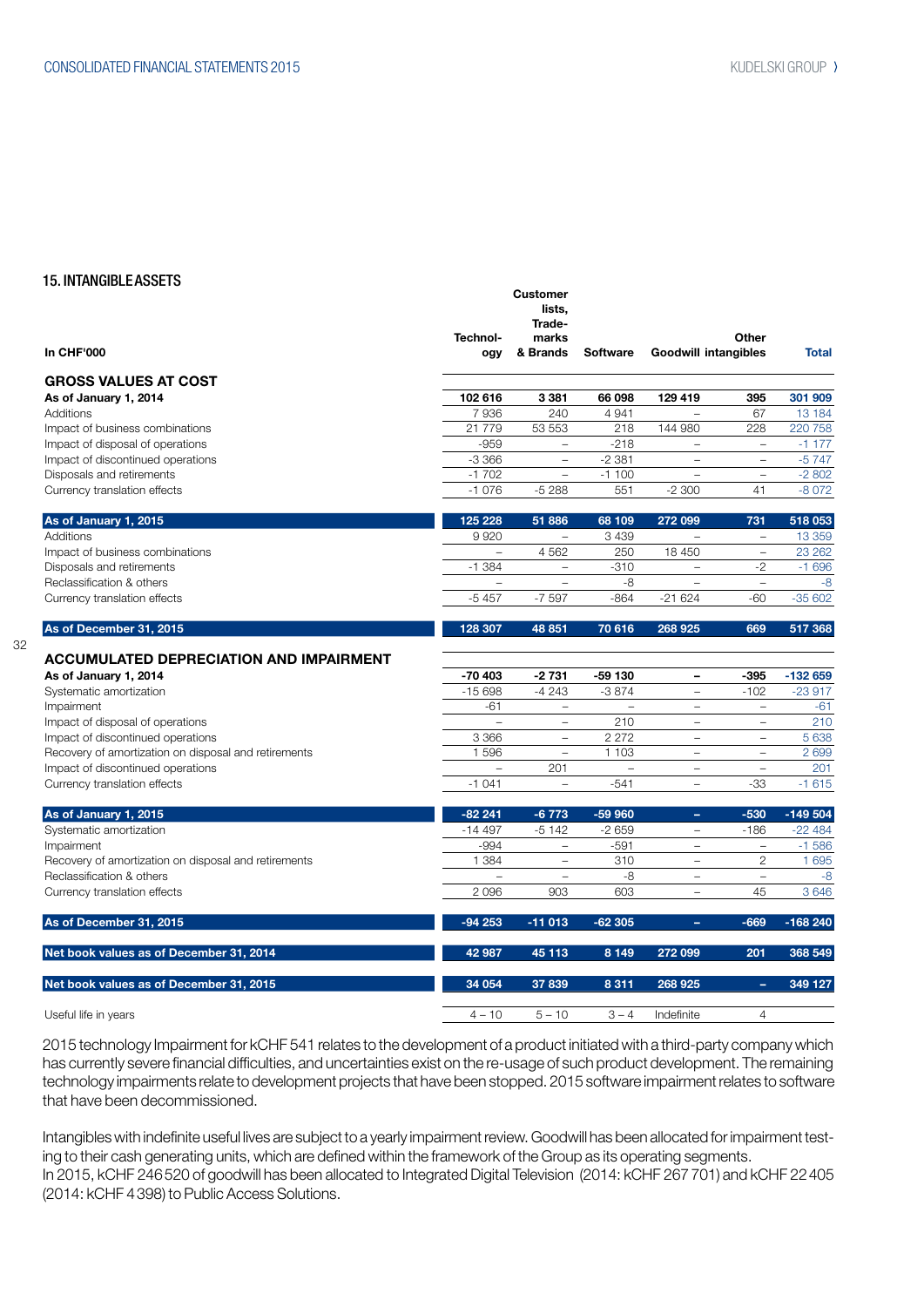#### Integrated Digital Television

Integrated Digital Television goodwill has been tested for impairment with a value in use calculation based on cash flow projections approved by Group management covering a five-year period and a discount rate of 9.0% (2014: 8.5%). The cash flows beyond that five-year plan have been extrapolated using a steady growth rate of 1.5% (2014: 1.5%) for core digital TV activities and 1.5% for initiatives (2014: 1.5%) per annum. Revenue assumptions for the five-year plan were generated from existing products and existing customers, and newly launched activities. Key assumptions reflect management's best knowledge of the market, business evolution and past experience.

In 2015 and 2014, management analyzed independently reasonable possible changes in the plan for changes in discount rate, changes in growth rate in perpetuity and the loss of key customers representing approximately 10% of recurring revenue. Based on such analyses, and on the fact that headroom is more than one multiple of the carrying value of goodwill, management concludes that any reasonably possible change in key assumptions on which the recoverable amount is based would not cause the aggregate carrying amount to exceed the aggregate recoverable amount of the cash-generating unit.

#### 16. INVESTMENT PROPERTY

In 2015, rental income and direct operating expenses for the investment property were kCHF 219 (2014: kCHF 251) and kCHF 7 (2014 : kCHF 5) respectively. The 2014 fair value of the investment property was estimated at CHF 2.8 million, corresponding to planned rental income capitalized at 9%. In January 2016, investment property was sold for CHF 2.3 million, corresponding to its fair value as of December 31, 2015.

| <b>In CHF'000</b>                                                          | 1110030110111<br>property |
|----------------------------------------------------------------------------|---------------------------|
| <b>GROSS VALUES AT COST</b>                                                |                           |
| As of January 1, 2014<br>Additions                                         | 2742<br>5                 |
| Currency translation effects                                               | $-50$                     |
| As of December 31, 2014                                                    | 2 697                     |
| Currency translation effects                                               | $-270$                    |
| As of December 31, 2015                                                    | 2 4 2 7                   |
| <b>ACCUMULATED DEPRECIATION AND IMPAIRMENT</b>                             |                           |
| As of January 1, 2014                                                      | $-1283$                   |
| Systematic depreciation                                                    | $-113$                    |
| Reclassification & others                                                  | 22                        |
| Currency translation effects                                               | 24                        |
| As of December 31, 2014                                                    | $-1350$                   |
| Systematic depreciation                                                    | $-115$                    |
| Currency translation effects                                               | 134                       |
| As of December 31, 2015                                                    | $-1331$                   |
| Net book values as of December 31, 2014                                    | 1 3 4 7                   |
| Net book values as of December 31, 2015                                    | 1096                      |
| Useful life in years (excluding land which is not subject to depreciation) | $5 - 50$                  |

 $22$ 

Investment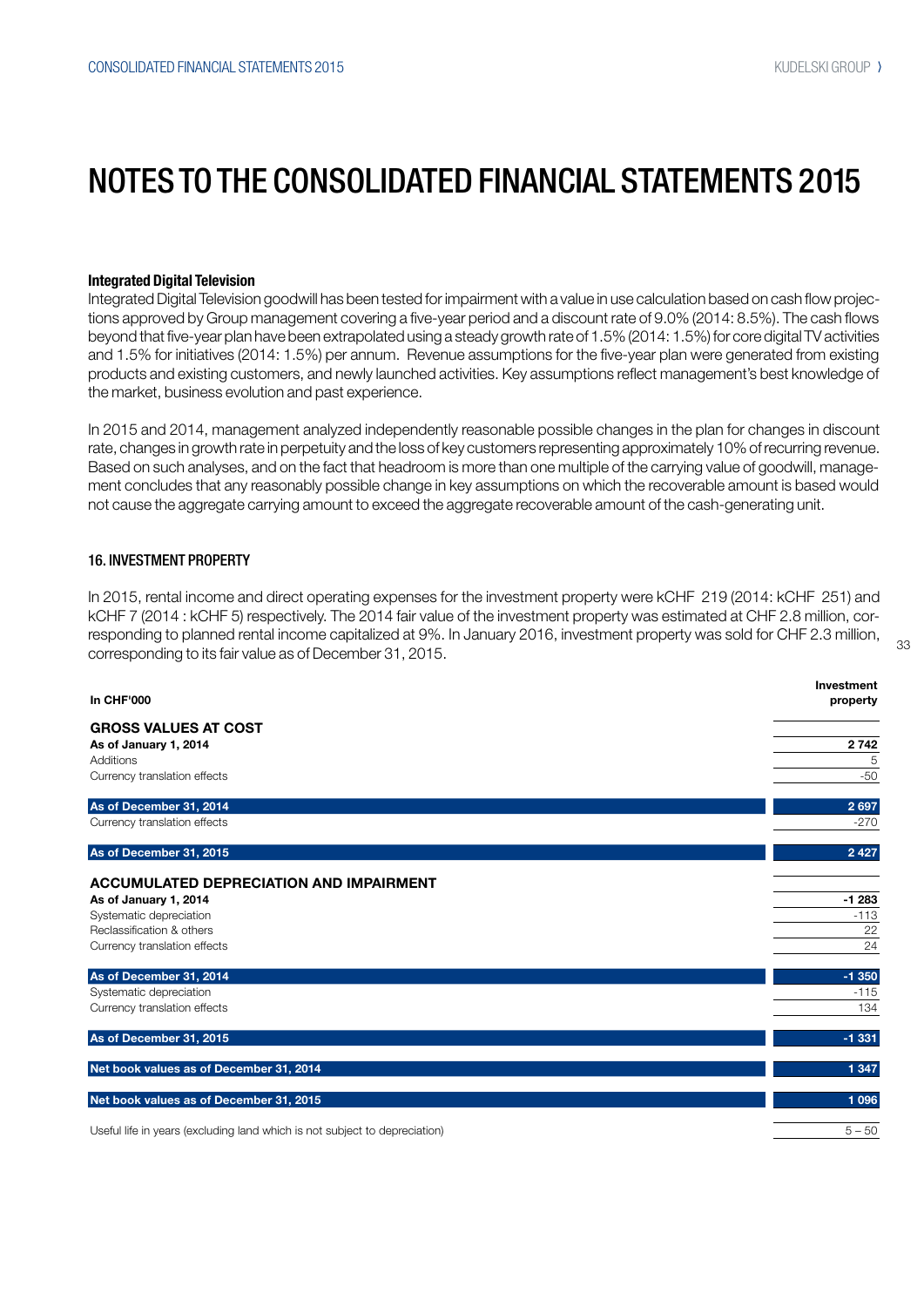#### 17. INVESTMENTS IN ASSOCIATES

| <b>In CHF'000</b>                     | 2015                     | 2014    |
|---------------------------------------|--------------------------|---------|
| At January 1                          | 6 217                    | 4 7 6 8 |
| Share of profit                       | 671                      | 554     |
| Dividends received                    | $-1190$                  | $-1905$ |
| Acquisition of an associated company  | $\overline{\phantom{0}}$ | 2 1 9 3 |
| Associated company fully consolidated | $-2095$                  | $-642$  |
| Currency translation effects          | $-104$                   | 249     |
| At December 31                        | 4 4 9 9                  | 6 217   |

The Group's interests in its principal associates, all of which are unlisted, were as follows:

|                                        |                                      | <b>Interest held</b> |      |  |
|----------------------------------------|--------------------------------------|----------------------|------|--|
| Name of associate                      | <b>Principal activity</b>            | 2015                 | 2014 |  |
| APT-SkiData Ltd, United Kingdom        | Sales of Public Access products      | 26%                  | 26%  |  |
| SKIDATA Parking Systems, Hong-Kong     | Sales of Public Access products      | 26%                  | 26%  |  |
| SKIDATA India Private Limited, India   | Sales of Public Access products      | 49%                  | 49%  |  |
| SKIDATA Australasia Pty Ltd, Australia | Sales of Public Access products      | Subsidiary           | 50%  |  |
| iWedia SA, Switzerland                 | Digital Television sales and service | 40%                  | 40%  |  |

34

#### SUMMARIZED FINANCIAL INFORMATION OF THE GROUP'S ASSOCIATES

#### In CHF'000 31.12.2015 31.12.2014

| Total assets                            | 31 217 | 37 071  |
|-----------------------------------------|--------|---------|
| <b>Total liabilities</b>                | 18 803 | 21 688  |
| Net assets                              | 12414  | 15 383  |
| Group's share of associates' net assets | 3981   | 5 6 6 7 |
|                                         |        |         |

|                                                    | 2015   | 2014   |
|----------------------------------------------------|--------|--------|
| Revenue                                            | 40 228 | 67 125 |
| Result of the period                               | 5994   | 5619   |
| Group's share of associates' result for the period | 1671   | 554    |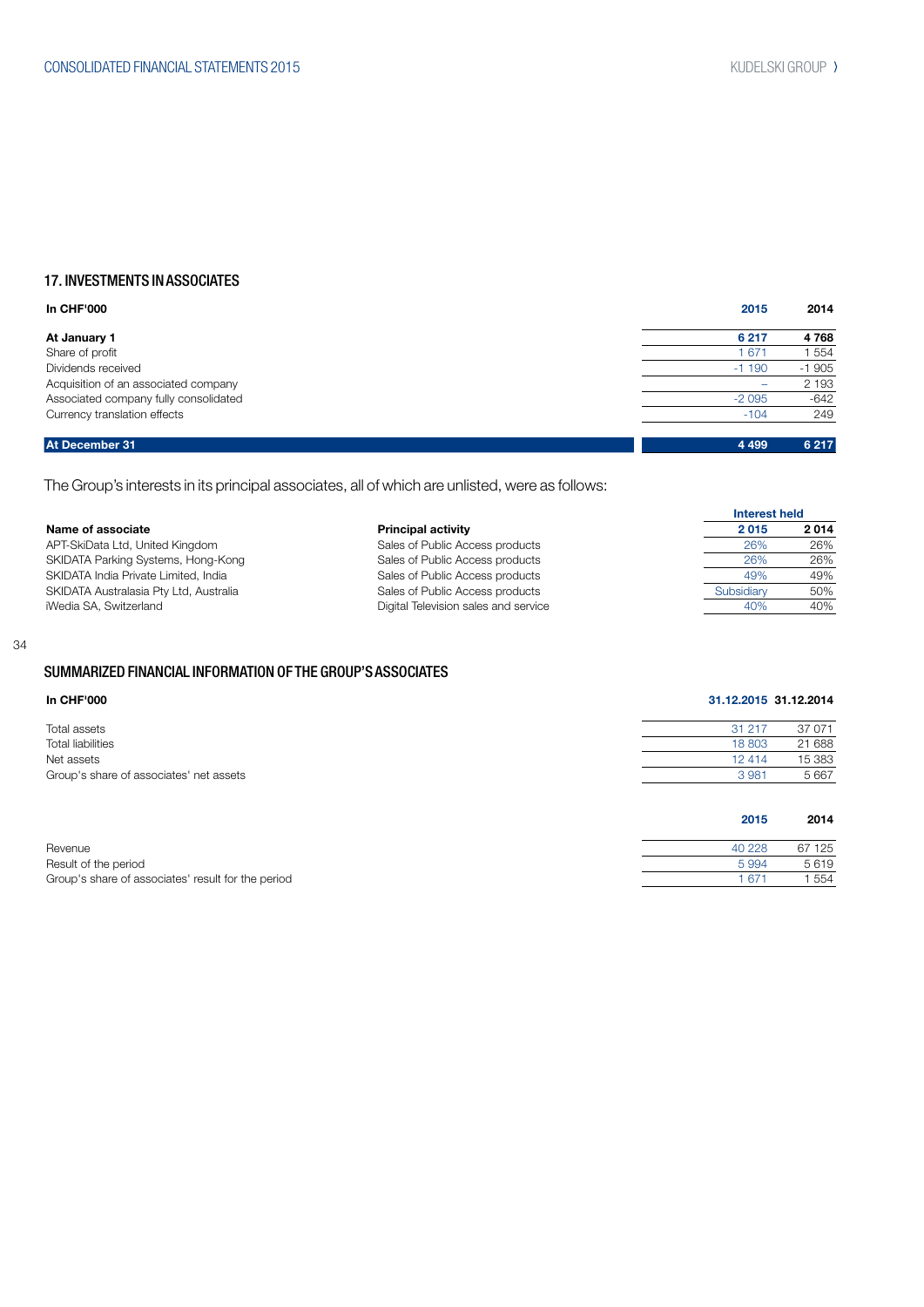#### 18. DEFERRED INCOME TAXES

Deferred income tax assets and liabilities are offset when there is a legally enforceable right to offset current tax assets against current tax liabilities and when the deferred income taxes relate to the same fiscal authority. The offset amounts are as follows:

| <b>In CHF'000</b>        | restated<br>31.12.2015 31.12.2014 |
|--------------------------|-----------------------------------|
| Deferred tax assets      | 56 310<br>61 407                  |
| Deferred tax liabilities | -13 430<br>$-11509$               |
|                          | 42 880<br>49 898                  |

Movement on the deferred income tax account is as follows:

| <b>In CHF'000</b>                             | <b>Note</b> | 2015    | restated<br>2014 |
|-----------------------------------------------|-------------|---------|------------------|
| At January 1                                  |             | 42 880  | 51 201           |
| Exchange differences                          |             | 098     | 1511             |
| Recognized against other comprehensive income |             | 2811    | 3650             |
| Impact of business combinations               |             | $-2222$ | $-15112$         |
| Income statement (expense)/income             | 12          | 5 3 3 1 | 1 630            |
| At December 31                                |             | 49 898  | 42 880           |

The movement in deferred tax assets and liabilities during 2015, without taking into consideration the offsetting of balances within the same tax jurisdiction, is as follows:

| <b>In CHF'000</b>                                        | restated<br>At January<br>1, 2015 | <b>Income</b><br>effect | Change in<br>scope of<br>statement consolida-<br>tion | Other<br>Compre-<br>income | Currency<br>hensive translation December<br>effects | At<br>31, 2015 |
|----------------------------------------------------------|-----------------------------------|-------------------------|-------------------------------------------------------|----------------------------|-----------------------------------------------------|----------------|
| Deferred tax assets associated with                      |                                   |                         |                                                       |                            |                                                     |                |
| - intangibles                                            | 30 934                            | 438                     |                                                       |                            | 40                                                  | 31 412         |
| - employee benefits                                      | 12721                             | 1475                    |                                                       | 2811                       | $-288$                                              | 16719          |
| - tax losses                                             | 8 3 0 4                           | 1794                    |                                                       |                            | $-307$                                              | 9791           |
| - provisions and other elements tax deductible when paid | 2828                              | $-813$                  |                                                       |                            | $-306$                                              | 1710           |
| - inter-company profit elimination                       | 903                               | $\Omega$                |                                                       |                            | $-130$                                              | 1 7 7 3        |
| - others                                                 | $-29$                             | 102                     |                                                       |                            | $-23$                                               | 50             |
| Total deferred tax assets (gross)                        | 56 661                            | 2997                    | ٠                                                     | 2811                       | $-1014$                                             | 61 455         |
| Deferred tax liabilities associated with                 |                                   |                         |                                                       |                            |                                                     |                |
| - affiliates and allowances for Group companies          | $-39$                             | 45                      |                                                       |                            | -                                                   | 6              |
| - intangibles                                            | $-13482$                          | 2096                    | $-1825$                                               |                            | 1965                                                | $-11245$       |
| - provisions & accelerated tax depreciation              | $-125$                            | $-176$                  | $-397$                                                |                            | 123                                                 | $-575$         |
| - others                                                 | $-135$                            | 368                     |                                                       |                            | 24                                                  | 257            |
| Total deferred tax liabilities (gross)                   | $-13781$                          | 2 3 3 4                 | $-2222$                                               | ۰.                         | 2 1 1 2                                             | $-11557$       |
| Net deferred tax asset/(liability)                       | 42 880                            | 5 3 3 1                 | $-2222$                                               | 2811                       | 1098                                                | 49 898         |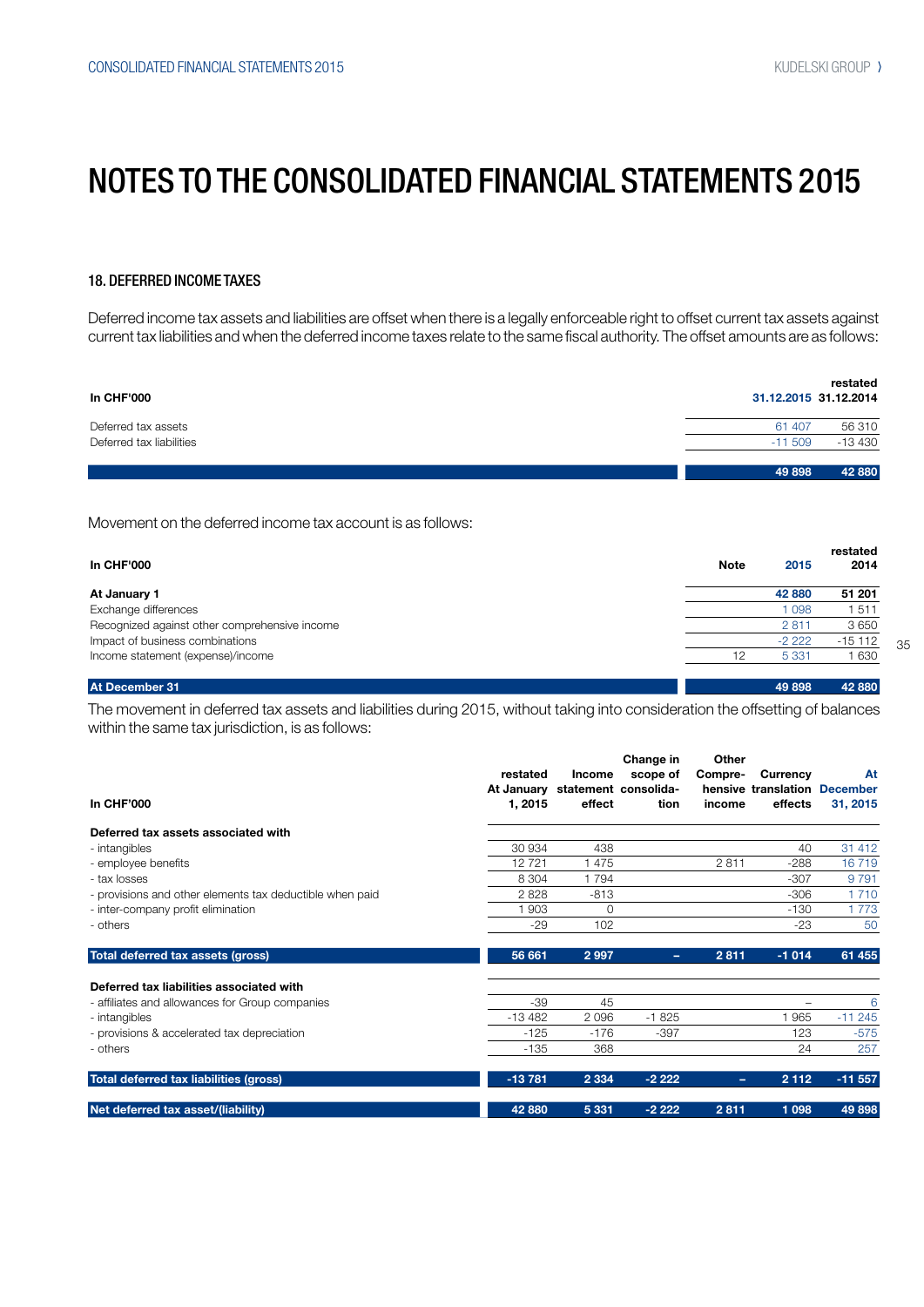#### And for 2014:

36

| <b>In CHF'000</b>                                        | restated<br>At January<br>1, 2014 | <b>Income</b><br>effect | Change in<br>scope of<br>statement consolida-<br>tion | Other<br>Compre-<br>income | Currency<br>effects | restated<br>At<br>hensive translation December<br>31, 2014 |
|----------------------------------------------------------|-----------------------------------|-------------------------|-------------------------------------------------------|----------------------------|---------------------|------------------------------------------------------------|
| Deferred tax assets associated with                      |                                   |                         |                                                       |                            |                     |                                                            |
| - intangibles                                            | 31 838                            | $-911$                  |                                                       |                            | 7                   | 30 934                                                     |
| - employee benefits                                      | 8712                              | 448                     |                                                       | 3 6 5 0                    | $-89$               | 12721                                                      |
| - tax losses                                             | 7 2 6 9                           | 843                     | 118                                                   | $\overline{\phantom{0}}$   | 74                  | 8 3 0 4                                                    |
| - provisions and other elements tax deductible when paid | 2 1 7 5                           | 656                     | 29                                                    | $\overline{\phantom{m}}$   | $-32$               | 2828                                                       |
| - inter-company profit elimination                       | 627                               | 220                     | $\overline{\phantom{0}}$                              | $\qquad \qquad -$          | 56                  | 1 903                                                      |
| - others                                                 | 145                               | $-144$                  |                                                       | $\overline{\phantom{0}}$   | -30                 | $-29$                                                      |
| Total deferred tax assets (gross)                        | 51 766                            | 1 1 1 2                 | 147                                                   | 3 6 5 0                    | $-14$               | 56 661                                                     |
| Deferred tax liabilities associated with                 |                                   |                         |                                                       |                            |                     |                                                            |
| - affiliates and allowances for Group companies          | $-14$                             | $-25$                   | $\overline{\phantom{0}}$                              | $\overline{\phantom{0}}$   |                     | $-39$                                                      |
| - intangibles                                            |                                   | 246                     | $-15259$                                              | $\overline{\phantom{m}}$   | 531                 | $-13482$                                                   |
| - provisions & accelerated tax depreciation              | $-500$                            | 384                     |                                                       | ÷.                         | -9                  | $-125$                                                     |
| - others                                                 | $-51$                             | $-87$                   |                                                       |                            | 3                   | $-135$                                                     |
| Total deferred tax liabilities (gross)                   | $-565$                            | 518                     | $-15259$                                              | -                          | 1 5 2 5             | $-13781$                                                   |
| Net deferred tax asset/(liability)                       | 51 201                            | 1 6 3 0                 | $-15112$                                              | 3 6 5 0                    | 1511                | 42 880                                                     |

### UNRECOGNIZED TAX LOSSES CARRIED FORWARD

At the balance sheet date, the Group has unused tax losses and temporary differences of CHF 926.6 million (2014: CHF 909.4 million) available for offset against future profits. A deferred tax asset has been recognized in respect of CHF 283.5 million (2014: CHF 282.5 million) of such losses and temporary differences. No deferred tax asset has been recognized for the remaining CHF 643.2 million (2014: CHF 626.9 million) due to the unpredictability of future profit streams. The amount of unused tax losses carried forward which have not been capitalized as deferred tax assets, with their expiry dates, is as follows:

| In CHF million            | 2015  | 2014  |
|---------------------------|-------|-------|
| <b>Expiration within:</b> |       |       |
| One year                  | 3.6   | 8.7   |
| Two years                 | 1.3   | 3.6   |
| Three years               | 61.1  | 1.3   |
| Four years                | 32.6  | 112.3 |
| Five years                | 36.4  | 33.8  |
| More than five years      | 508.2 | 467.2 |
| <b>Total</b>              | 643.2 | 626.9 |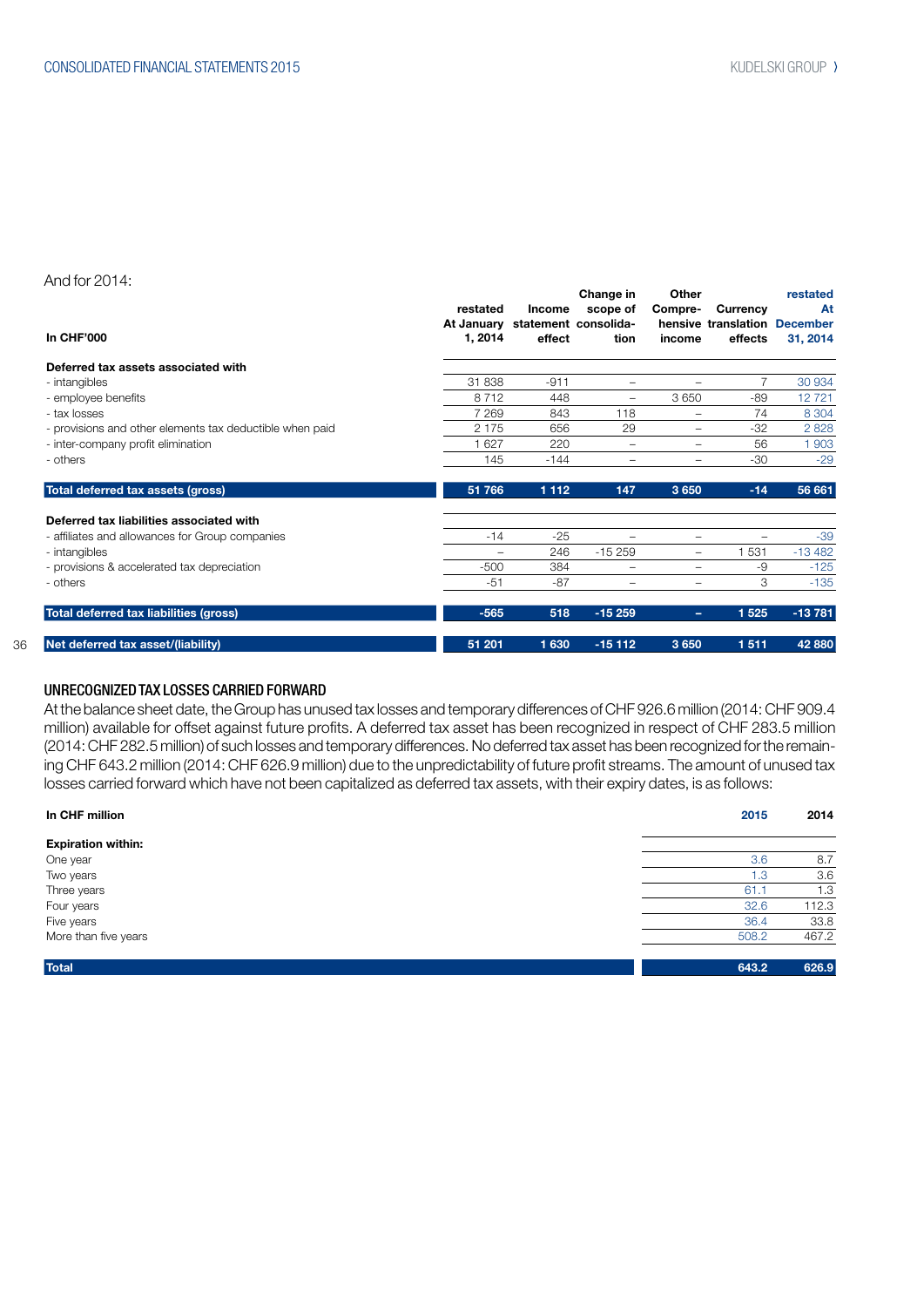#### 19. FINANCIAL ASSETS AND OTHER NON-CURRENT ASSETS

| In CHF'000                                                                 | 31.12.2015 31.12.2014 |         |
|----------------------------------------------------------------------------|-----------------------|---------|
| Available-for-sale financial assets:                                       |                       |         |
| - equity instruments with no quoted market price (at cost less impairment) | 500                   | 834     |
| - equity instruments with no quoted market price (level 3)                 | 400                   | 400     |
| - marketable securities (level 1)                                          | 417                   | 1 2 3 7 |
| Loan $-$ third party                                                       | 7 1 9 1               | 5481    |
| $Loan$ – related party                                                     |                       | 576     |
| State and government institutions                                          | 11 646                | 13 4 42 |
| Deferred contract cost (long term portion)                                 | 10513                 | 18963   |
| Contingent consideration                                                   | 7 3 8 3               | 7031    |
| Trade accounts receivable - long-term portion                              | 1938                  |         |
| Guarantee deposits                                                         | 3 3 2 0               | 3844    |
| Prepaid expenses and accrued income (long-term portion)                    | 743                   | 425     |
|                                                                            | 44 051                | 52 233  |

Available-for-sale financial assets is comprised of equity instruments that do not have a quoted market price in an active market, and whose fair value cannot be reliably measured. Such assets are measured at cost net of impairment for kCHF 500 (2014: kCHF 834). Also included is one equity instrument listed in an active market and classified as marketable securities for kCHF 417 (2014: kCHF 1237). A temporary value adjustment of kCHF 0 (2014: kCHF -1000) has been booked against other comprehensive income on equity instruments with no quoted market price (level 3).

Third party and related party loans are measured at amortized cost. The 2014 loan to a related party corresponds to the long term portion of the sale proceeds of the Audio activity in 2011 that has been discounted using a 9.3% rate. It has been reclassified as short term in 2015. The effective interest rate on third party loans is 2.49% (2014:2.30%). State and government institutions include government grants for R&D projects that will not be received within the next 12 months.

A contingent asset consisting of an earn-out has been calculated using projections of revenue of a disposed company as estimated by management at the date of disposal. The fair value estimate is based on a discount rate of 5%.

#### 20. INVENTORIES

| In CHF'000       |         | 31.12.2015 31.12.2014 |
|------------------|---------|-----------------------|
| Raw materials    | 1727    | 7 2 3 2               |
| Work in progress | 4 3 6 0 | 2634                  |
| Finished goods   | 42 000  | 37 217                |
|                  | 48 087  | 47 083                |

The cost of inventories recognised as an expense includes kCHF 4 311 (2014: kCHF 906) in respect of write-downs, and has been reduced by kCHF 787 (2014: kCHF 1191) in respect of the reversal of such write-downs.

Changes in inventories of finished goods and work in progress included in cost of material are kCHF 6833 (2014: kCHF 1334).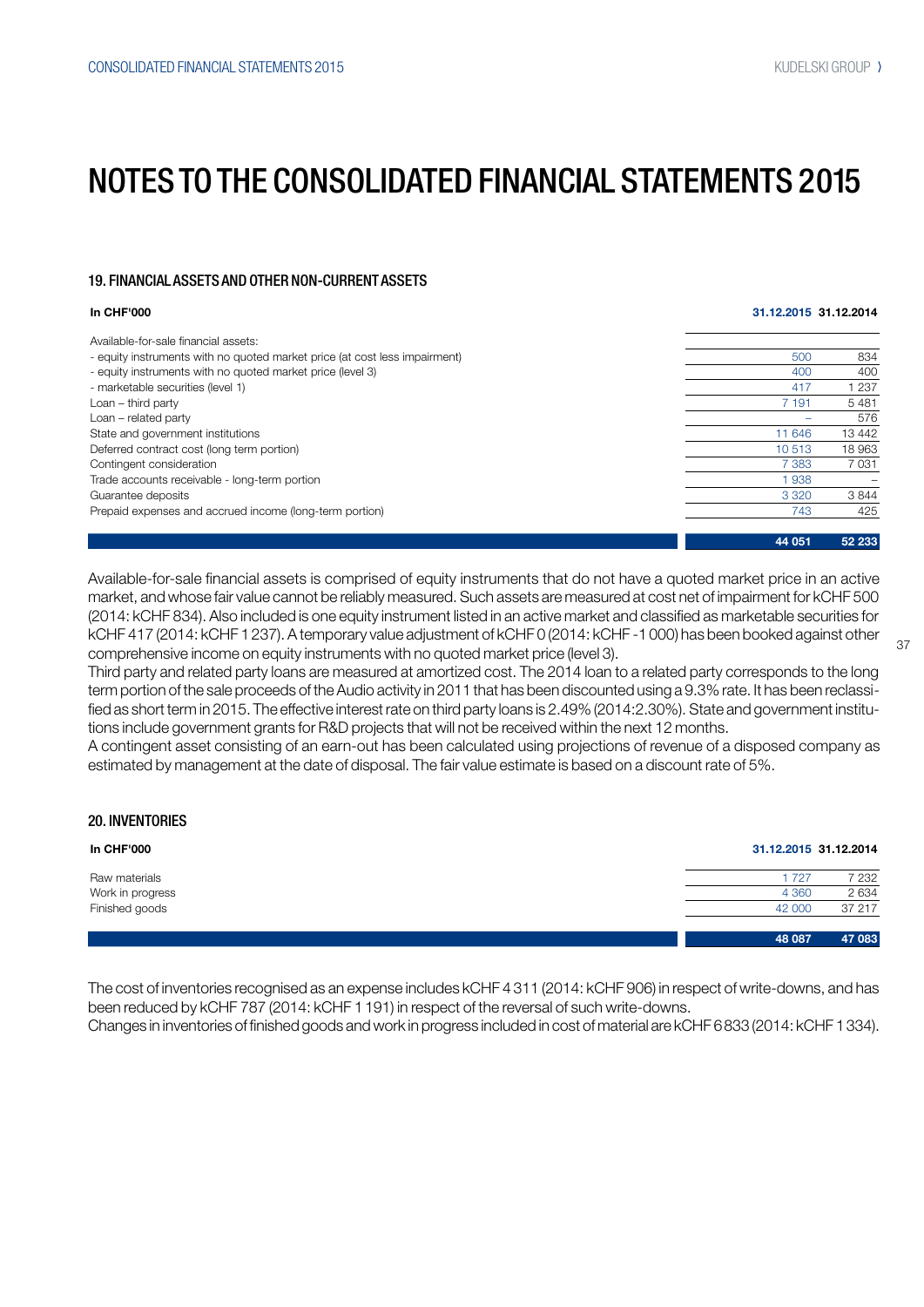#### 21. TRADE ACCOUNTS RECEIVABLE

38

| <b>In CHF'000</b>                            |          | 31.12.2015 31.12.2014 |
|----------------------------------------------|----------|-----------------------|
| Trade accounts receivable                    | 245 517  | 229 511               |
| Less: provision for impairment               | $-20811$ | $-22512$              |
| Trade accounts receivable related parties    | 3596     | 8072                  |
| Trade receivables - net                      | 228 302  | 215 071               |
| Amounts due from customers for contract work | 28 675   | 4 9 2 7               |
| Total                                        | 256 977  | 219 998               |

Before accepting a new customer, the Group performs a credit scoring to assess the potential customer's credit quality and defines specific credit limits. Limits and scoring are regularly reviewed. Furthermore, for low value added business deliveries, the Group usually works on a back to back basis.

The following table summarizes the movement in the provision for impairment:

| In CHF'000                                           | 2015     | 2014      |
|------------------------------------------------------|----------|-----------|
| January 1,                                           | $-22512$ | $-19312$  |
| Provision for impairment charged to income statement | $-2753$  | $-7811$   |
| Utilization                                          | 944      | 951       |
| Reversal                                             | 3 1 5 2  | 3 1 2 0   |
| Change in scope<br>Translation effects               | 358      | 456<br>84 |
|                                                      |          |           |
| December 31,                                         | $-20811$ | $-22512$  |

The creation and release of the provision for impairment are included in other operating expenses in the income statement. Provisions recognized for the impairment of trade receivables amount to kCHF -2 753 (2014: kCHF -7 811). Amounts charged to the provision for impairment account are written-off when there is no expectation to recover additional cash.

The following table contains details of the trade accounts receivables that are not overdue under the contractual payment terms, and an ageing analysis of overdue amounts that are not impaired:

| In CHF'000                                            | 31.12.2015 31.12.2014 |         |
|-------------------------------------------------------|-----------------------|---------|
| Not overdue                                           | 133 788               | 143 383 |
| Past due and not impaired:                            |                       |         |
| - not more than one month                             | 49 234                | 34 072  |
| - more than one month and not more than three months  | 22 609                | 21 210  |
| - more than three months and not more than six months | 7451                  | 3 2 4 7 |
| - more than six months and not more than one year     | 9 2 3 1               | 9 1 6 4 |
| - more than one year                                  | 5989                  | 3995    |
|                                                       |                       |         |
| Total trade accounts receivable, net                  | 228 302               | 215 071 |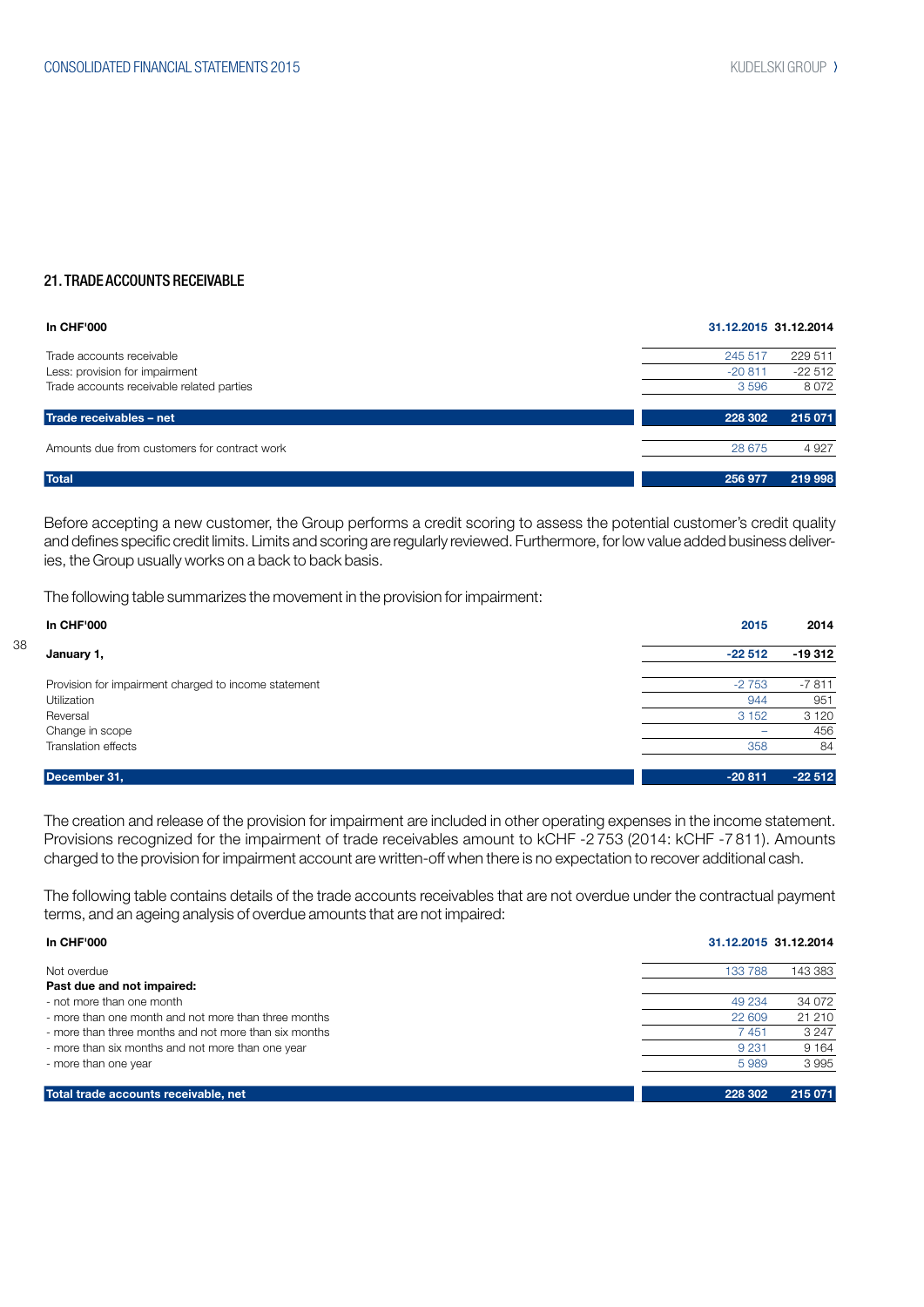#### 22. OTHER CURRENT ASSETS

| <b>In CHF'000</b>                           |          | 31.12.2015 31.12.2014 |
|---------------------------------------------|----------|-----------------------|
| Loans third parties – short term portion    | 15       | 37                    |
| Prepaid expenses                            | 12 4 8 3 | 16951                 |
| Accrued income                              | 1 2 1 6  | 796                   |
| State and government institutions           | 18 3 66  | 33 510                |
| Advances to suppliers and employees         | 2 5 6 9  | 4 2 6 3               |
| Deferred contract cost (short term portion) | 9941     | 10 433                |
| Other receivables - third parties           | 968      | 1748                  |
| Other receivables - related parties         | 333      | 2815                  |
|                                             |          |                       |
|                                             | 47 892   | 70 553                |

Loans are measured at amortized cost. The effective interest rate on short term loans was 2.32% (2014: 4.94%).

#### 23. CASH AND CASH EQUIVALENTS

| In CHF'000                                      |                 | 31.12.2015 31.12.2014 |  |
|-------------------------------------------------|-----------------|-----------------------|--|
| Cash at bank and in hand<br>Short term deposits | 130 964<br>5876 | 88 995<br>3 3 8 7     |  |
|                                                 | 136 840         | 92 382                |  |

The effective interest rate on short term deposits was 0.70% (2014: 0.54%). These deposits have an average maturity of 30 days. The Group only enters into transactions with highly rated banks.

#### 24. SHARE CAPITAL

#### ISSUED AND FULLY PAID SHARE CAPITAL

| In CHF'000                                            | 31.12.2015 31.12.2014 |         |
|-------------------------------------------------------|-----------------------|---------|
| 49'461'147 / 49'274'709 bearer shares, at CHF 10 each | 494 611               | 492 747 |
| 46'300'000 registered shares, at CHF 1 each           | 46 300                | 46 300  |
|                                                       | 540 911               | 539 047 |

The registered shares are neither listed nor traded on any stock exchange. The bearer shares have been listed on the main market of the SIX since August 2, 1999 (ticker: KUD, security number: 1 226 836; ISIN CH0012268360).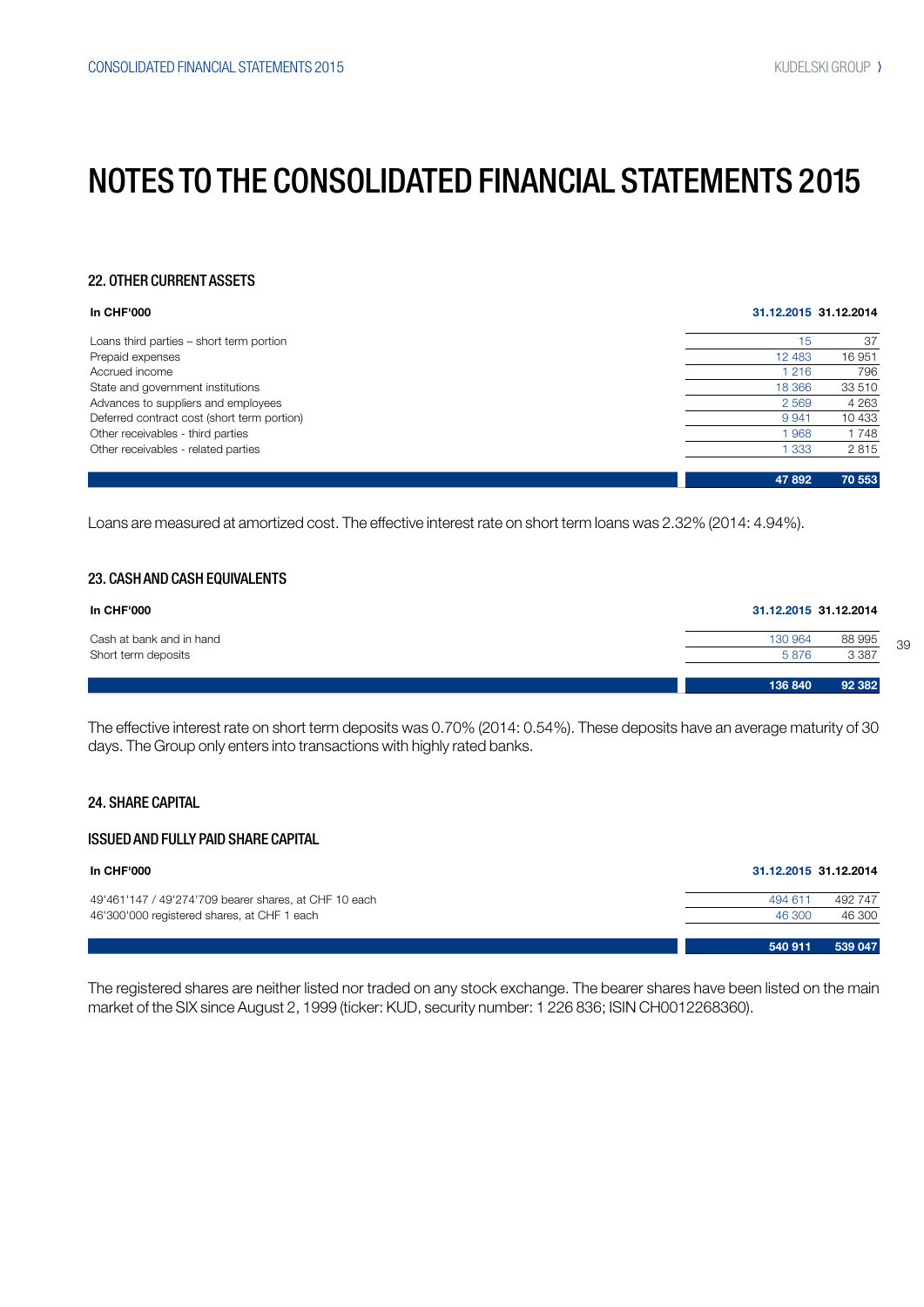#### AUTHORIZED SHARE CAPITAL

| In CHF'000                                        | 2015   | 2014   |
|---------------------------------------------------|--------|--------|
| 3'768'164 bearer shares, at CHF 10 each           | 37 682 | 37 682 |
| 3'200'000 registered shares, at CHF 1 each        | 3.200  | 3 200  |
| <b>Authorized share capital as of December 31</b> | 40 882 | 40 882 |

The Board of Directors is authorized to increase the share capital in one or more stages until April 8, 2016, for the purpose of financing the full or partial acquisition of other companies.

### CONDITIONAL SHARE CAPITAL

| <b>In CHF'000</b>                                  | 2015                     | 2014    |
|----------------------------------------------------|--------------------------|---------|
| Conditional share capital as of January 1          | 110 390                  | 103 555 |
| Increase of conditional share capital              | $\overline{\phantom{0}}$ | 8 0 0 0 |
| Employee share purchase plan                       | $-81$                    | $-82$   |
| Shares allotted to employees                       | $-1783$                  | $-1083$ |
| <b>Conditional share capital as of December 31</b> | 108 526                  | 110 390 |
| Of which may be utilized as of December 31 for:    |                          |         |
| - Convertible bonds:                               |                          |         |
| 10'000'000 bearer shares, at CHF 10 each           | 100 000                  | 100 000 |
| - Options or share subscriptions to employees:     |                          |         |
| 852'609 / 1'039'047 bearer shares, at CHF 10 each  | 8526                     | 10 390  |
|                                                    | 108 526                  | 110 390 |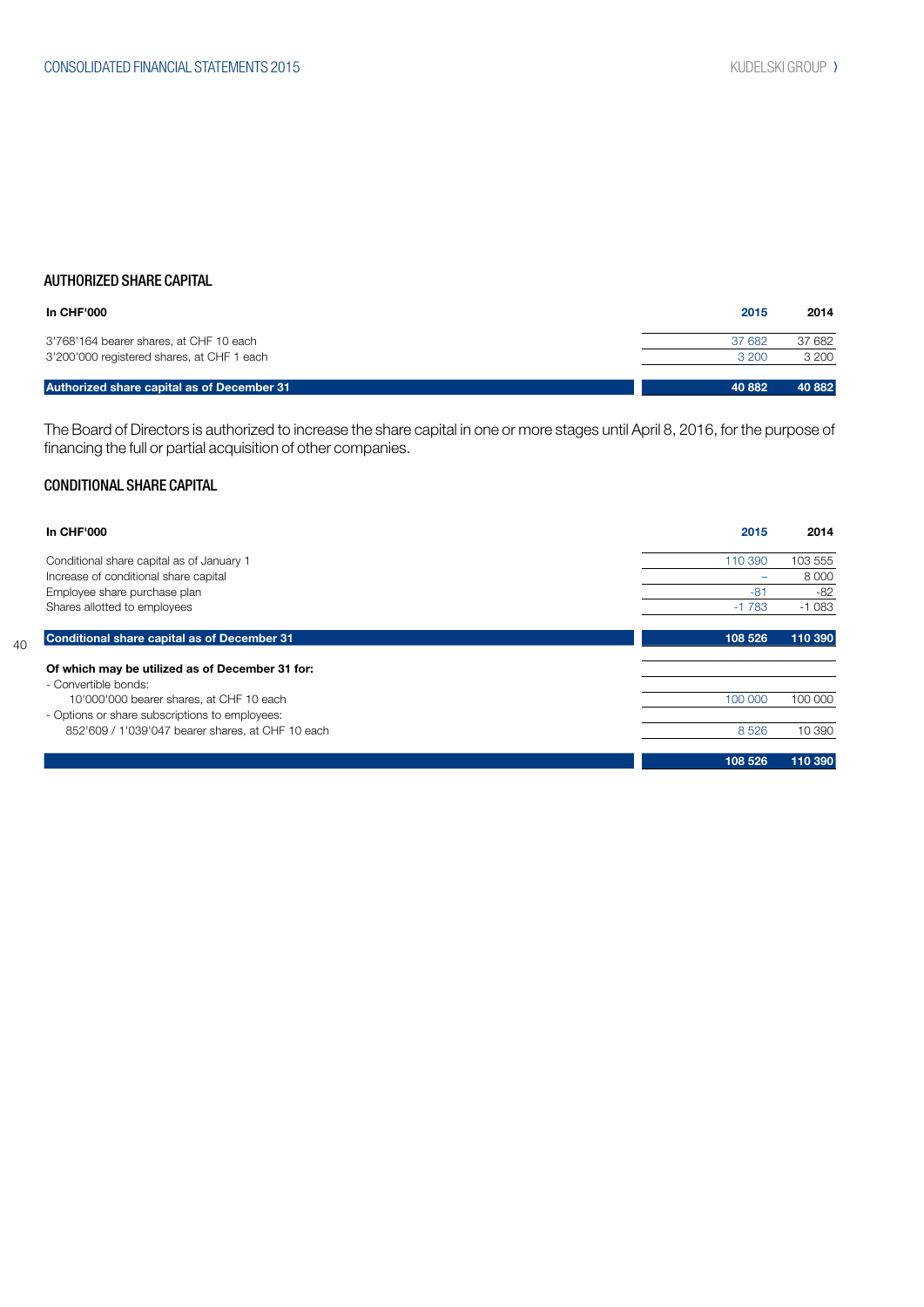#### 25. NON-CONTROLLING INTERESTS

The following table summarizes the information relating to each of the Group's subsidiaries in which it has material noncontrolling interests, before any intercompany elimination: **275** 

|                                                                   |           | .<br>Sacramen-          |
|-------------------------------------------------------------------|-----------|-------------------------|
| As at December 31, 2015 (in CHF'000)                              | Nagrastar | to Street<br><b>LLC</b> |
| Non-controlling interests percentage                              | 50.0%     | 50.1%                   |
| Non-current assets                                                | 3998      | 36 834                  |
| <b>Current Assets</b>                                             | 38 5 84   | 633                     |
| Non-current liabilities                                           |           | 13761                   |
| <b>Current liabilities</b>                                        | 21 3 20   | 314                     |
| <b>Total Equity</b>                                               | 21 263    | 23 392                  |
| Non-controlling interests percentage                              | 50%       | 50.1%                   |
| Theoritical amount of non-controlling interests                   | 10 631    | 11 719                  |
| Carrying amount of non-controlling interests                      | 10 631    | 11719                   |
| Revenue                                                           | 25 851    | 4 0 4 3                 |
| Net result                                                        | 11 439    | 1 6 8 8                 |
| Other comprehensive income                                        | 51        | 507                     |
| Total comprehensive income                                        | 11 490    | 2 1 9 5                 |
| Total comprehensive income allocated to non-controlling interests | 5745      | 1 100                   |
| Dividend paid to non controlling interests                        | $-4814$   | $-482$                  |
| Net increase /(decrease) in cash and cash equivalents             | 3026      | $-401$                  |
|                                                                   |           | 275,                    |
|                                                                   |           | Sacramen-               |
|                                                                   |           | to Street               |
| As at December 31, 2014 (in CHF'000)                              | Nagrastar | <b>LLC</b>              |
| Non-controlling interests percentage                              | 50.0%     | 50.1%                   |
| Non-current assets                                                | 4587      | 36 385                  |
| <b>Current Assets</b>                                             | 38 663    | 1 4 6 7                 |
| Non-current liabilities                                           | $\equiv$  | 14 247                  |
| <b>Current liabilities</b>                                        | 23 851    | 1 4 4 5                 |
| <b>Total Equity</b>                                               | 19 399    | 22 160                  |
| Non-controlling interests percentage                              | 50%       | 50.1%                   |
| Theoritical amount of non-controlling interests                   | 9700      | 11 102                  |
| Carrying amount of non-controlling interests                      | 9700      | 11 102                  |
| D <sub>Q</sub>                                                    | QA QAG    | 2.702                   |

| Revenue                                                           | 24 246   | 3 7 0 3 |
|-------------------------------------------------------------------|----------|---------|
| Net result                                                        | 10 984   | 460     |
| Other comprehensive income                                        | 1 909    | 2514    |
| Total comprehensive income                                        | 12 893   | 3974    |
| Total comprehensive income allocated to non-controlling interests | 6446     | 991     |
| Dividend paid to non controlling interests                        | $-4.578$ |         |
| Net increase /(decrease) in cash and cash equivalents             | 2 0 9 4  | 164     |
|                                                                   |          |         |

These companies are treated as subsidiaries because the Group controls them either by financing or bearing an over-proportional responsibility for the main risks.

#### 26. LONG TERM FINANCIAL DEBT

#### In CHF'000 Note 31.12.2015 31.12.2014

| Bank loans - long term                |    |                          | 145 761                        |
|---------------------------------------|----|--------------------------|--------------------------------|
| CHF 200 million 1.875% bond 2015/2022 | 28 | 199 188                  | $\qquad \qquad \longleftarrow$ |
| CHF 110 million 3% bond 2011/2016     | 28 | $\overline{\phantom{a}}$ | 109 444                        |
| Other long term financial liabilities |    | 472                      | 18                             |

199 660 255 223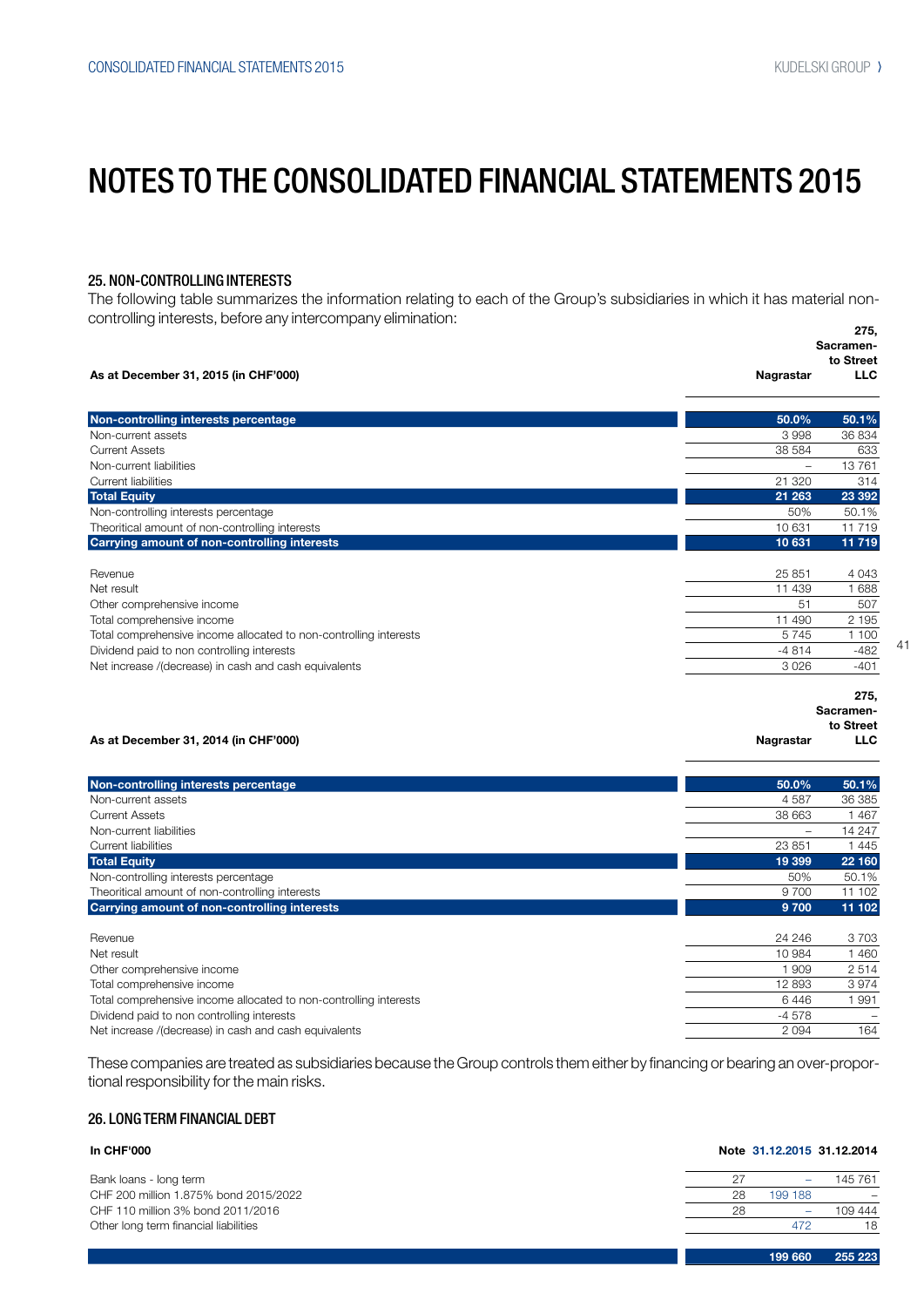#### 27. LONG TERM BANK LOANS

| In CHF'000                                                | 31.12.2015 31.12.2014 |
|-----------------------------------------------------------|-----------------------|
| Credit facility agreement<br>Mortgage - long term portion | 132 000<br>-<br>13761 |
| Total long term bank loans                                | 145 761<br>-          |

The average effective interest rate on total long term bank loans was 2.49% (2014: 2.28%).

In 2014, the Group obtained a new committed long term credit facility of CHF 235 million until June 30, 2019 in connection with the acquisition of Conax AS. As of December 31, 2014, the Group had drawn CHF 165 million of which CHF 132 million were classified as long term and CHF 33 million as short term in the balance sheet.

In early 2015, the Group decided to replace this long term credit facility with a new bond (see note 28). The outstanding amount was fully repaid in May 2015 and the credit facility consequently cancelled.

#### 28. BONDS

On June 16, 2011 Kudelski SA issued a CHF 110 million bond with a subscription price of 100.284%, bearing an interest rate of 3% and maturing on December 16, 2016, with denominations of CHF 5 000 and multiples thereof. The bonds are measured at amortized cost using the effective interest rate method. The proceeds amounted to kCHF 110 312 less issuance costs of kCHF 1 786 totaling an initial net proceed of kCHF 108 526 and resulting in an effective interest rate of 3.32%. The Group repurchased kCHF 6980 of this bond in 2015.

On May 12, 2015 Kudelski SA issued an additional CHF 200 million bond with a subscription price of 100%, bearing an annual interest rate of 1.875% and maturing on August 12, 2022 at par, with denominations of CHF 5'000.- nominal and multiples thereof. The proceeds amounted to kCHF 200'000 less issuance costs of kCHF 870 totaling an initial net proceed of kCHF 199'130 and resulting in an effective interest rate of 1.97%.

Bonds are recognized in the consolidated balance sheets as of December 31, as follows:

| <b>In CHF'000</b>                              | 2015    | 2014    |
|------------------------------------------------|---------|---------|
| <b>Initial balance</b>                         | 109 444 | 109 174 |
| Net proceed from bond issuance                 | 199 130 |         |
| Amortization of transaction costs less premium | 355     | 270     |
| Repurchase                                     | $-6980$ |         |
| <b>Liability component as of December 31</b>   | 301 949 | 109 444 |
| of which:                                      |         |         |
| - short term portion (bond 2011/2016)          | 102 761 |         |
| - long term portion (bond 2015/2022)           | 199 188 | 109 444 |
|                                                | 301 949 | 109 444 |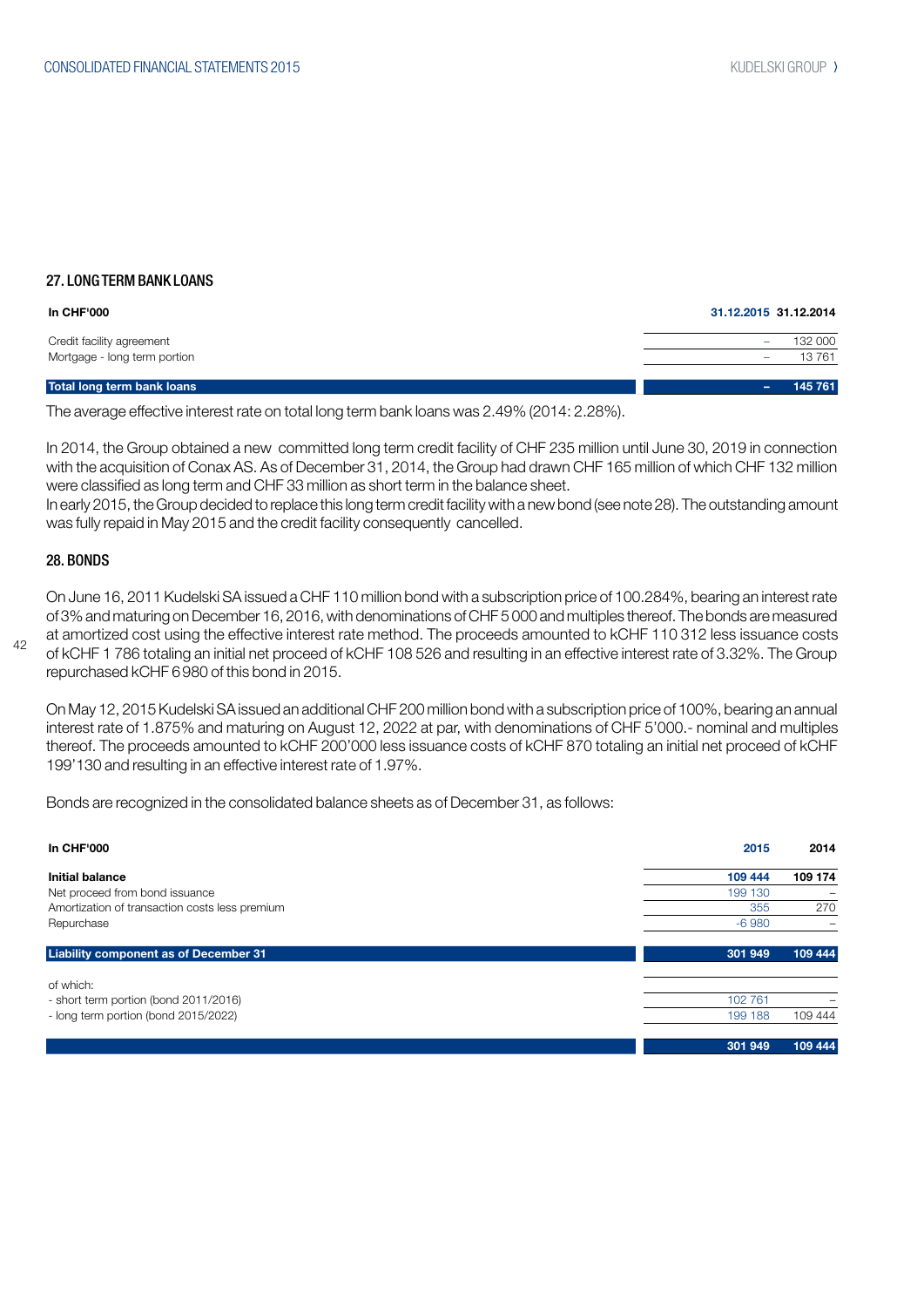#### 29. EMPLOYEE BENEFITS LIABILITIES

Defined benefit plan income, expense, plan assets and defined benefit obligations are determined by independent actuaries. Defined benefit obligations are calculated using the "Projected Unit Credit" method, and plan assets have been measured at fair market values. Most of the employee benefit obligation results from the Swiss pension plan.

#### **SWITZERLAND**

In addition to the legally required social security schemes, the Group has an independent pension plan. Swiss legislation prescribes that the employer has to contribute a fixed percentage of an associate's pay to an external pension fund. Additional employers or employees' contribution may be required whenever the plan's statutory funding ratio falls below a certain level. The associate also contributes to the plan. The pension plan is run by a separate legal entity, governed by a Board of Trustees which consists of representatives nominated by the Group and by the active insured associates. The Board of Trustees is responsible for the plan design and the asset investment strategy. This plan covers all employees in Switzerland and is treated as a defined benefit plan with associated risks exposure being:

 - Mortality risk: the assumptions adopted by the Group make allowance for future improvements in life expectancy. However, if life expectancy improves at a faster rate than assumed, this would result in greater payments from the plans and consequently increases in the plan's liabilities. In order to minimize the risk, mortality assumptions are reviewed on a regular basis.

 - Market and liquidity risks: these are the risks that the investments do not meet the expected returns over the medium to long term. This also encompasses the mismatch between assets and liabilities. In order to minimize the risks, the structure of the portfolios is reviewed on a regular-basis.

#### ABROAD

Outside Switzerland, the Group sponsors ten other post-employment benefit plans and, following Conax acquisition, one pension plan treated as defined benefit plan according to IAS 19 revised. Post-employment benefit plans may include jubilee and termination benefits. Other post-employment benefit plans are not funded.

The following table sets forth the status of the pension plans and the amount that is recognized in the balance sheet:

| <b>In CHF'000</b>              | restated<br>31.12.2015 31.12.2014 |
|--------------------------------|-----------------------------------|
| Fair value of plan assets      | 147 554<br>156 621                |
| Defined benefit obligation     | $-234444$<br>$-206427$            |
| <b>Funded status</b>           | $-58873$<br>$-77823$              |
| Other comprehensive income     | $-15246$<br>$-28262$              |
| Prepaid/(accrued) pension cost | $-43627$<br>$-49562$              |
| <b>Funded status</b>           | $-58873$<br>$-77823$              |

In accordance with IAS 19, the following amount is recorded as net pension cost in the income statement for the financial years 2015 and 2014:

|                                |          | restated |
|--------------------------------|----------|----------|
| <b>In CHF'000</b>              | 2015     | 2014     |
| Service cost                   | $-19528$ | $-17432$ |
| Interest cost                  | $-3206$  | $-3893$  |
| Interest income                | 2 2 5 3  | 2912     |
| Employees contributions        | 5638     | 5753     |
| Amortization of gains/(losses) | $-14$    | $-175$   |
| Curtailment gain / (loss)      |          | 68       |
|                                |          |          |

Net pension (cost)/income -14 857 -12 767

43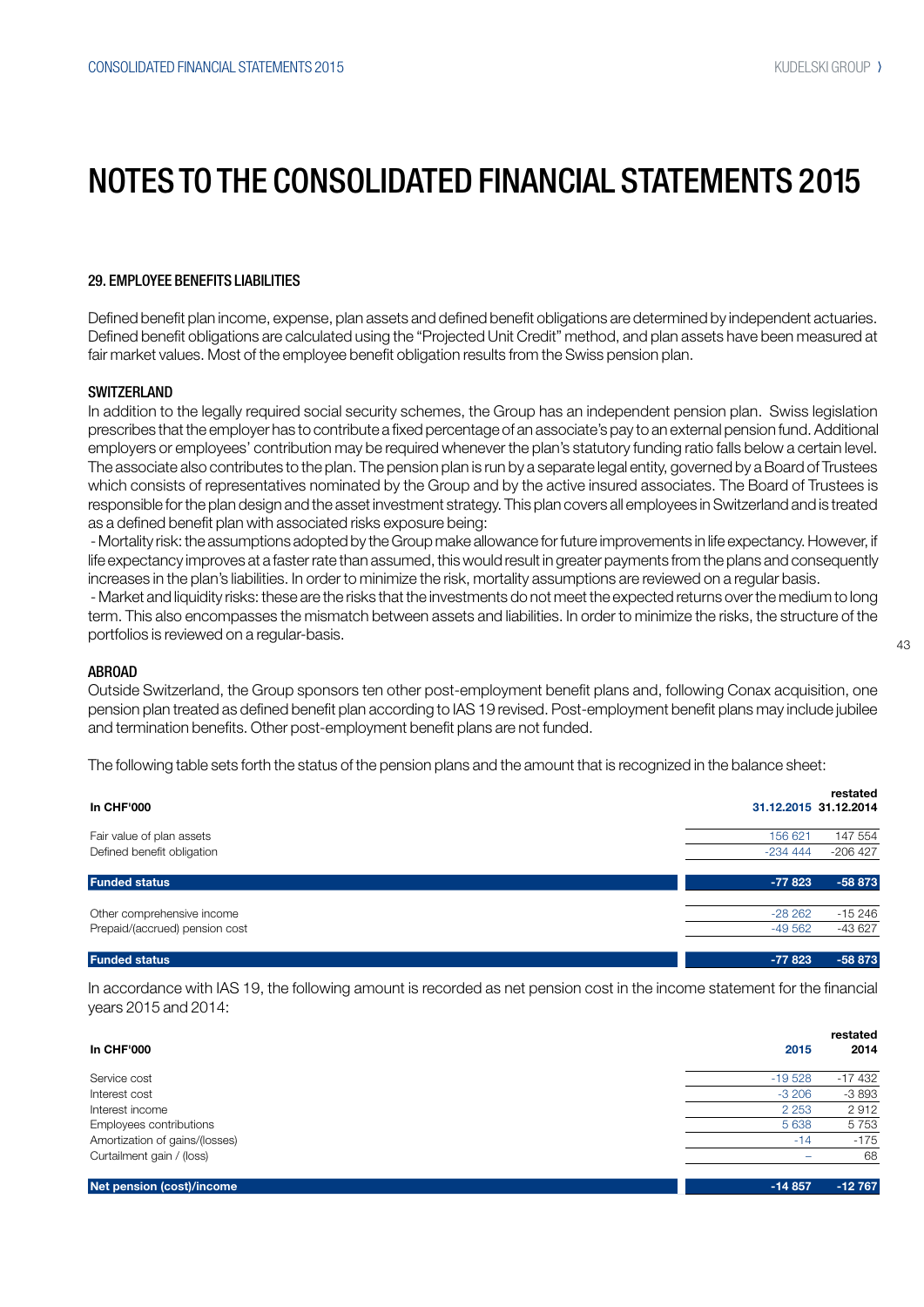The main assumptions used for the calculation of the pension cost and the defined benefit obligation for the years 2015 and 2014 are as follows: 31.12.2015 31.12.2014

|                                                                                 | <u> 91.14.4019</u> | <b>01.14.4017</b> |
|---------------------------------------------------------------------------------|--------------------|-------------------|
| <b>Switzerland</b>                                                              |                    |                   |
| Discount rate                                                                   | 1.00%              | 1.50%             |
| Rate of future increase in compensations                                        | 1.50%              | 2.00%             |
| Rate of future increase in current pensions                                     | 0.75%              | 1.00%             |
| Interest rate credited on savings accounts                                      | 1.00%              | 1.50%             |
| Turnover (on average)                                                           | 10.0%              | 10.0%             |
| <b>Abroad</b>                                                                   |                    |                   |
| Discount rate                                                                   | 2.23%              | 2.25%             |
| Rate of future increase in compensations                                        | 2.63%              | 2.83%             |
| Turnover (on average)                                                           | 5.8%               | 8.0%              |
| The weighted average duration of the defined benefit obligation is as follows : |                    |                   |
|                                                                                 | 31.12.2015         | 31.12.2014        |
| Weighted average duration of the defined benefit obligation in years            |                    |                   |
| Switzerland                                                                     | 24.4               | 22.9              |
| Abroad                                                                          | 15.6               | 16.9              |
|                                                                                 |                    |                   |

The changes in defined benefit obligation and fair value of plan assets during the years 2015 and 2014 are as follows:

#### A. Change in defined benefit obligation

44

| <b>In CHF'000</b>                             | 2015      | restated<br>2014 |
|-----------------------------------------------|-----------|------------------|
| Defined benefit obligation as of 1.1.         | $-206427$ | $-175551$        |
| Service cost                                  | $-19528$  | $-17432$         |
| Interest cost                                 | $-3206$   | $-3893$          |
| Change in demographic assumptions             | $-8$      | 30               |
| Change in financial assumptions               | $-100089$ | $-19926$         |
| Other actuarial gains / (losses)              | $-1509$   | $-690$           |
| Benefits (paid)/received                      | 4 1 1 5   | $-1069$          |
| Exchange rate difference                      | 2 2 0 9   | 915              |
| Curtailment                                   |           | 68               |
| Acquisition of subsidiaries                   | ÷         | $-6647$          |
| Disposal of subsidiaires                      | -         | 17797            |
| Defined benefit obligation as of December 31, | $-234444$ | $-206$ 427       |
| B. Change in fair value of plan assets        |           |                  |
| <b>In CHF'000</b>                             | 2015      | 2014             |
| Fair value of plan assets as of 1.1.          | 147 554   | 134 400          |
| Interest income                               | 2 2 5 3   | 2912             |

| Interest income             | -2 253  | 2912     |
|-----------------------------|---------|----------|
| Employees' contributions    | 5 6 3 8 | 5753     |
| Employer's contribution     | 7782    | 7578     |
| Plan assets gains/(losses)  | $-1651$ | 4 200    |
| Benefits (paid)/received    | $-4115$ | 1069     |
| Exchange rate difference    | $-841$  | $-546$   |
| Acquisition of subsidiaries |         | 4675     |
| Disposal of subsidiaires    |         | $-12486$ |
|                             |         |          |

Fair value of plan assets as of December 31, 156 621 147 554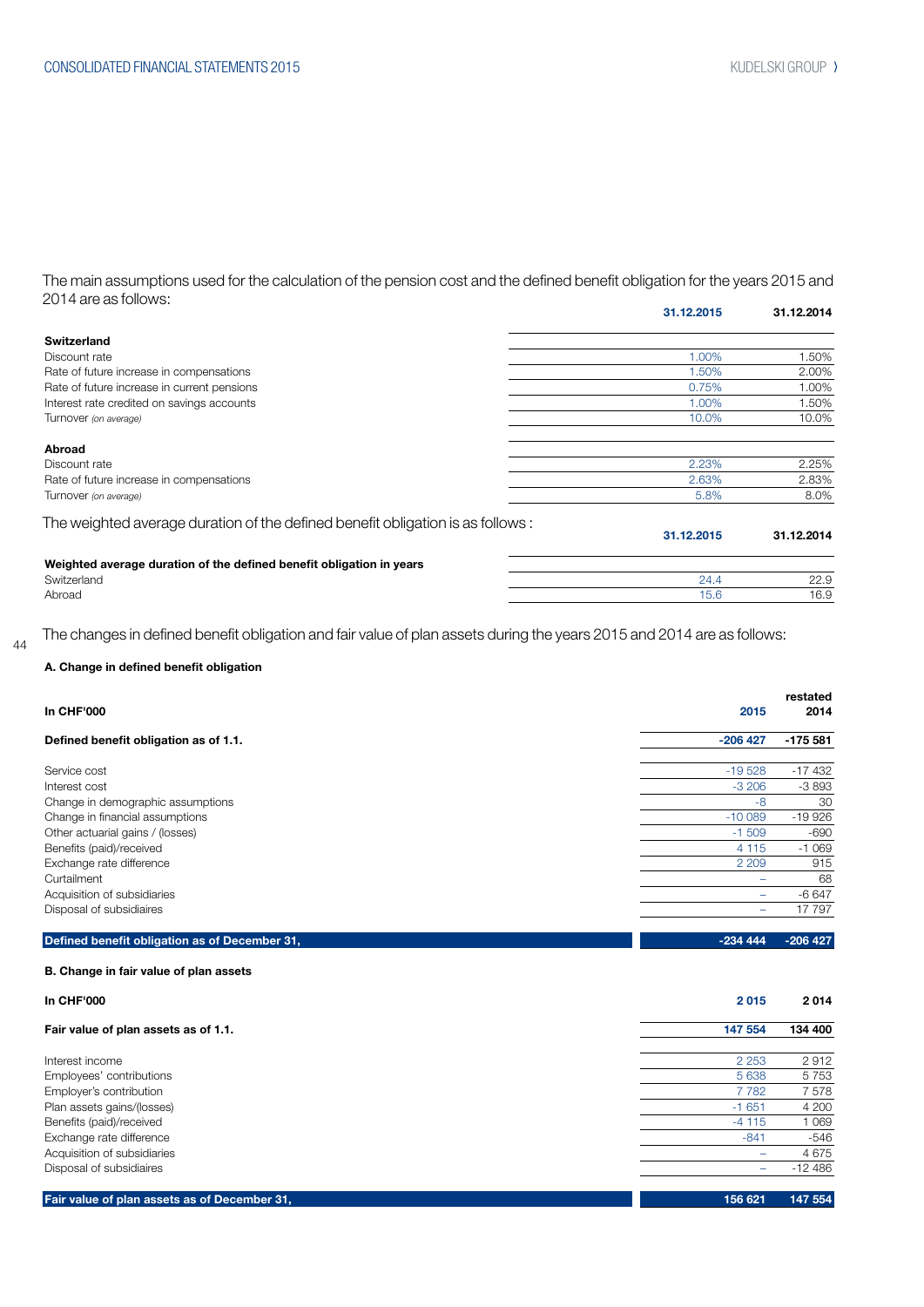The actual return on plan assets amounts to kCHF 602 in 2015 (kCHF 7112 for the year 2014). The estimated employer's contribution to the pension plans for the year 2016 is kCHF 7039.

The categories of plan assets, all of which are easily convertible to cash, are stated at their fair value at December 31, 2015 and 2014 as follows:

|                                  |            | <b>Proportion in %</b> |            | <b>Proportion in %</b> |
|----------------------------------|------------|------------------------|------------|------------------------|
| <b>In CHF'000</b>                | 31.12.2015 | 31.12.2015             | 31.12.2014 | 31.12.2014             |
| Cash                             | 205        | 0.8%                   | 2 2 9 3    | 1.6%                   |
| Swiss bonds                      | 39 4 9 2   | 25.2%                  | 41 083     | 27.9%                  |
| Foreign bonds                    | 9986       | 6.4%                   | 15828      | 10.7%                  |
| Swiss shares                     | 55 001     | 35.1%                  | 43 304     | 29.4%                  |
| Foreign shares                   | 33 5 25    | 21.4%                  | 28 973     | 19.6%                  |
| Real estates                     | 6792       | 4.3%                   | 7437       | 5.0%                   |
| Alternative investments          | 5 6 22     | 3.6%                   | 3431       | 2.3%                   |
| Assets held by insurance company | 4 9 9 8    | 3.2%                   | 5 2 0 5    | 3.5%                   |
| <b>Total</b>                     | 156 621    | 100.0%                 | 147 554    | 100.0%                 |

There is no complete information available about quoted/not quoted assets.The assets are mainly held by the Swiss pension fund which has no asset-liabilities matching strategy.

The expected benefit payments for the next ten years are as follows :

| <b>In CHF'000</b> | Switzerland | Abroad |
|-------------------|-------------|--------|
| 2015              | 6929        | 145    |
| 2016              | 6 7 0 1     | 59     |
| 2017              | 6460        | 88     |
| 2018              | 6 2 8 9     | 96     |
| 2019              | 6 0 5 5     | 108    |
| 2020-2024         | 27 322      | 1 940  |

The following table shows the sensitivity of the defined benefit pension obligations to the principal actuarial assumptions based on reasonably possible changes to the respective assumptions occurring at the end of the reporting period:

|                                                        |                    | Change in 2015 year-end<br>defined benefit obligation |                               | Change in 2014 year-end<br>defined benefit obligation |
|--------------------------------------------------------|--------------------|-------------------------------------------------------|-------------------------------|-------------------------------------------------------|
|                                                        | <b>Switzerland</b> | <b>Abroad</b>                                         | <b>Switzerland</b>            | <b>Abroad</b>                                         |
|                                                        | <b>In CHF'000</b>  | <b>In CHF'000</b>                                     | restated<br><b>In CHF'000</b> | restated<br><b>In CHF'000</b>                         |
| 50 basis point increase in discount rate               | $-24295$           | $-1217$                                               | $-20656$                      | $-1650$                                               |
| 50 basis point decrease in discount rate               | 28 7 9 7           | 241                                                   | 24 508                        | 1521                                                  |
| 50 basis point increase in rate of salary increase     | 273                | n/a                                                   | 187                           | n/a                                                   |
| 50 basis point decrease in rate of salary increase     | $-297$             | n/a                                                   | $-187$                        | n/a                                                   |
| 50 basis point increase in rate of pension increase    | 15 4 80            | n/a                                                   | 12 009                        | n/a                                                   |
| 50 basis point decrease in rate of pension increase    | $-13995$           | n/a                                                   | $-10960$                      | n/a                                                   |
| 50 basis point increase of interest in saving accounts | 9 1 9 2            | n/a                                                   | 8 0 0 9                       | n/a                                                   |
| 50 basis point decrease of interest in saving accounts | $-8606$            | n/a                                                   | $-7492$                       | n/a                                                   |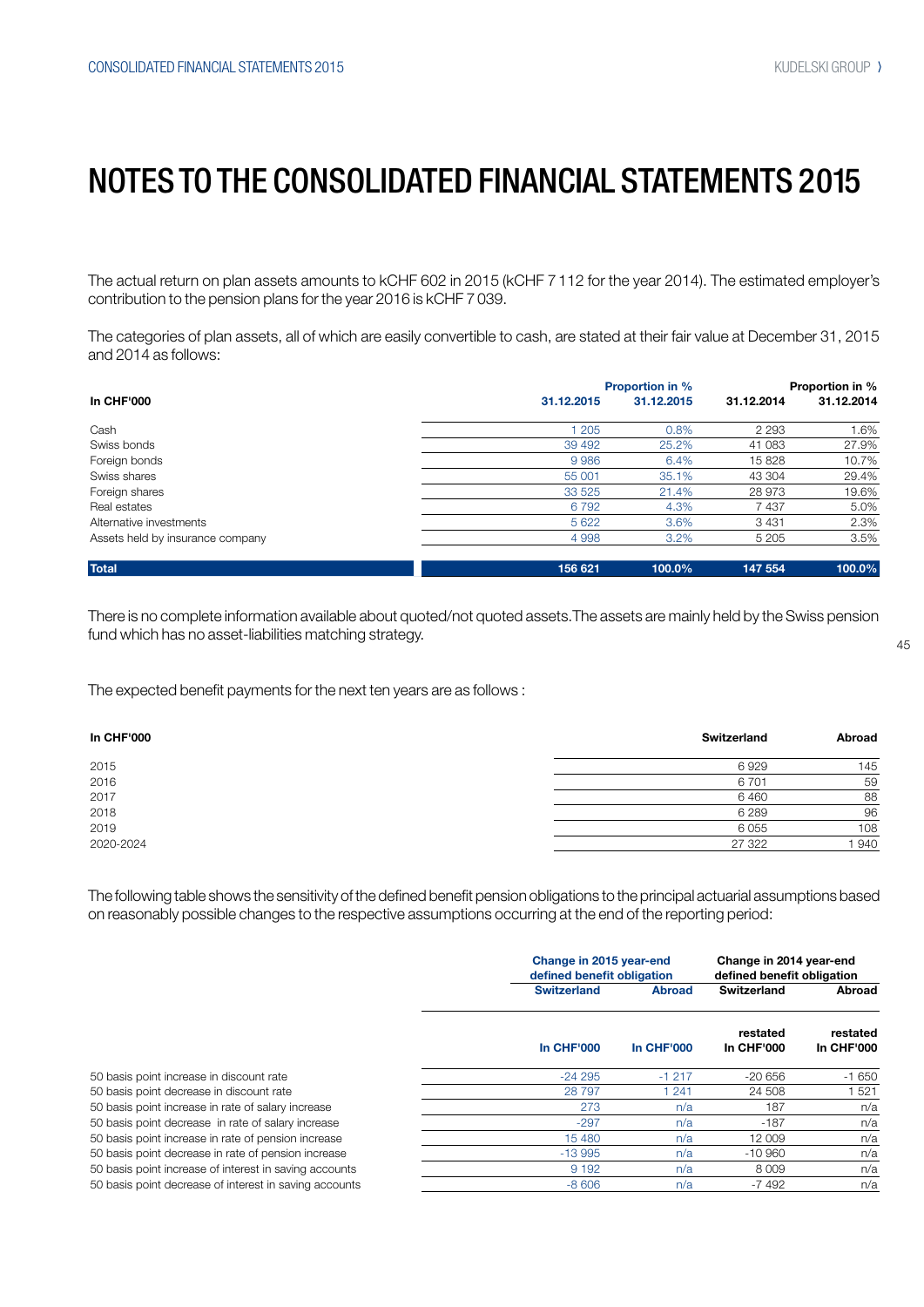#### 30. PROVISIONS FOR OTHER LIABILITIES AND CHARGES

| <b>In CHF'000</b>                | Restruc-<br>turing<br>provisions | Legal fee<br>and<br>litigations | <b>Provision</b><br>for<br>warranty | <b>Total</b><br>2015 | Total<br>2014 |
|----------------------------------|----------------------------------|---------------------------------|-------------------------------------|----------------------|---------------|
| As of January 1                  | 3 3 0 7                          | 75                              | 1679                                | 5 0 6 1              | 6 3 4 6       |
| Additional provisions            |                                  | $\qquad \qquad -$               | 718                                 | 718                  | 2936          |
| Change in scope of consolidation |                                  | -                               | 794                                 | 794                  |               |
| Unused amounts reversed          | $-140$                           | -9                              | $-11$                               | $-160$               | $-460$        |
| Used during the year             | $-2023$                          | $\overline{\phantom{m}}$        | $-1070$                             | $-3093$              | $-3720$       |
| Exchange differences             | $-319$                           | -7                              | $-226$                              | $-552$               | -41           |
| As of December 31                | 825                              | 59                              | 1884                                | 2768                 | 5 0 61        |
| Thereof:                         |                                  |                                 |                                     |                      |               |
| - Short term                     | 825                              | 59                              | 884                                 | 2768                 | 4 9 9 6       |
| - Long term                      | -                                | -                               |                                     | -                    | 65            |
|                                  | 825                              | 59                              | 1884                                | 2768                 | 6 3 4 6       |

#### Restructuring provisions

2015 and 2014 restructuring provision balances relate to commitments for lay-offs amounting to kCHF 760 (2014: kCHF 2987) and termination of leases agreements considered as onerous contracts for kCHF 65 (2014: kCHF 320) following the reorganization and the closure of selected offices.

#### Legal fees and litigation

 $\overline{AB}$ 

A number of Group companies are the subject of litigation arising out of the normal conduct of their business, as a result of which claims could be made against them. Such claims, in whole or in part, might not be covered by insurance. The provisions for legal fees and lawsuits are valued according to management's best estimate.

#### Provision for warranty

Provisions for warranty-related costs are recognised when the product is sold or service provided. Initial recognition is based on historical experience. The initial estimate of warranty-related costs is revised annually.

#### 31. OTHER LONG TERM LIABILITIES AND DERIVATIVE FINANCIAL INSTRUMENTS

| In CHF'000                            |    | Note 31.12.2015 31.12.2014 |         |
|---------------------------------------|----|----------------------------|---------|
| Long-term loans - third parties       |    | 11 0 15                    |         |
| Deferred and contingent consideration |    | 8783                       | 381     |
| Derivative financial instruments      | 36 | $\overline{\phantom{a}}$   | 486     |
| Other long-term liabilities           |    | 1 154                      | 470     |
|                                       |    |                            |         |
|                                       |    | 20 952                     | 3 3 3 7 |

Long-term loans – third parties relate to loans granted by sellers in connection with 2015 business combinations. The effective interest rate is 3.28%.

Deferred and contingent consideration balances include the long-term portion of deferred fix and earn-out payments in connection with the acquisition of Sentry in 2015 as well as earn-out payment for the acquisition of 50% of NagraID Security. Assumptions for earn-out payments are dependent on the achievement of financial performance targets of the acquired companies and are reviewed by management on a periodic basis. Discount rates used for this heading vary from 5.0% to 7.6%. Contingent consideration (level 3) amounts to kCHF 4012 (2014: kCHF 1381) and deferred consideration amounts to kCHF 4771 (2014: kCHF 0).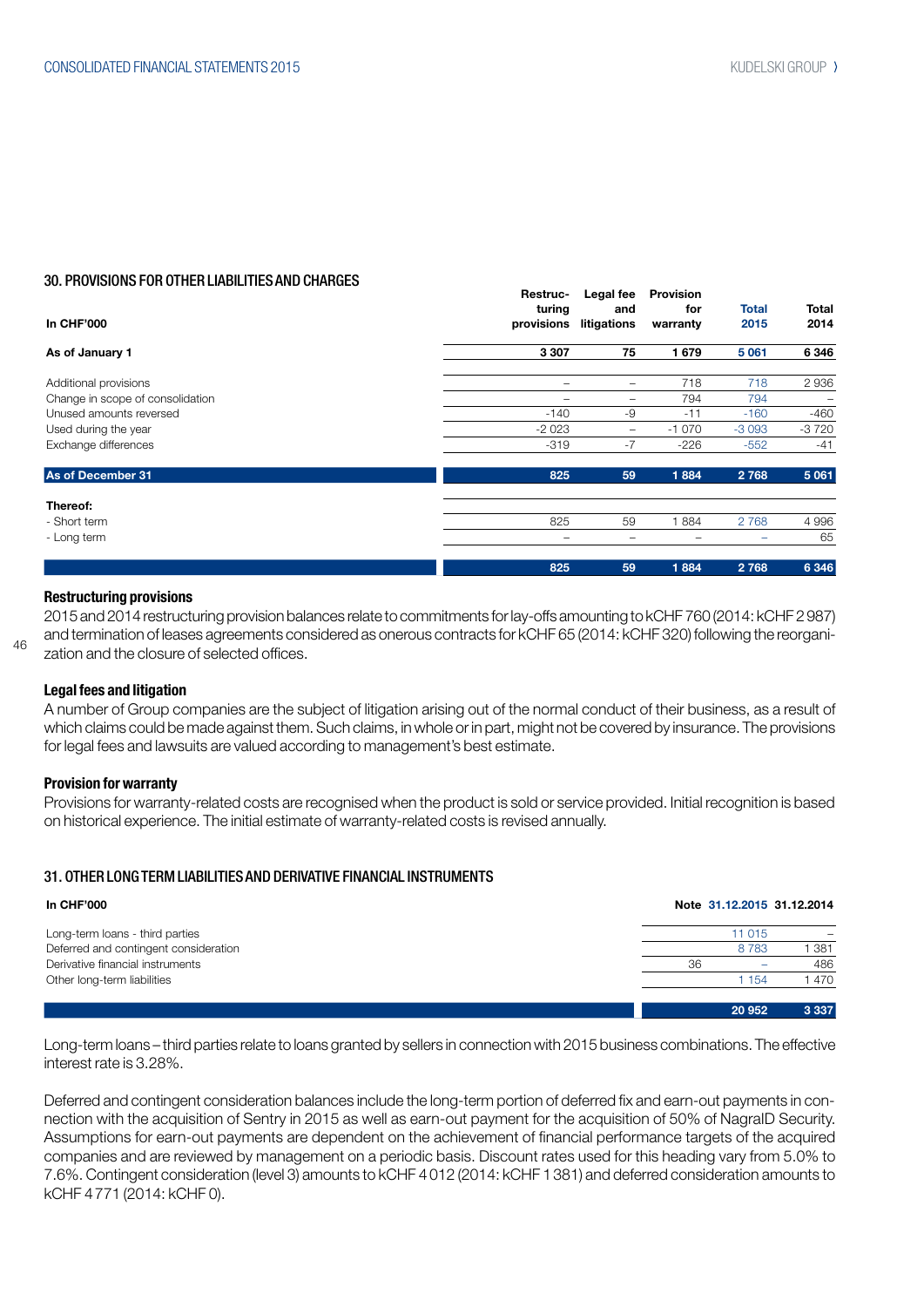#### 32. SHORT TERM FINANCIAL DEBT

| <b>In CHF'000</b> |  |
|-------------------|--|
|                   |  |

| In CHF'000                             |    | Note 31.12.2015 31.12.2014 |          |
|----------------------------------------|----|----------------------------|----------|
| Short term bank borrowings             |    | 20 503                     | 75 794   |
| CHF 110 million 3% bond 2011/2016      | 28 | 102 761                    |          |
| Other short term financial liabilities |    | 195                        | $\Omega$ |
|                                        |    |                            |          |
|                                        |    | 123 459                    | 75 796   |

The average effective interest rate paid in 2015 for short term bank borrowings was 1.53% (2014: 1.30%). In 2014, short term bank borrowings included the short-term portion of a credit facility agreement (see note 27) for kCHF 33 000.

#### 33. TRADE ACCOUNTS PAYABLE

| <b>In CHF'000</b>                        |        | 31.12.2015 31.12.2014 |
|------------------------------------------|--------|-----------------------|
| Trade accounts payable – third parties   | 50 640 | 52 014                |
| Trade accounts payable - related parties | 22     | 120                   |
|                                          | 50 662 | 52 134                |

#### 34. OTHER CURRENT LIABILITIES

| In CHF'000                         |         | restated<br>31.12.2015 31.12.2014 |
|------------------------------------|---------|-----------------------------------|
| Accrued expenses                   | 76 293  | 75 154                            |
| Deferred income                    | 26 391  | 15 551                            |
| Deferred consideration             | 889     |                                   |
| Contingent consideration (level 3) | 686     |                                   |
| Payable to pension fund            | 488     | 542                               |
| Other payables                     | 17 662  | 17 284                            |
|                                    | 123 409 | 108 531                           |

Deferred and contingent consideration balances include the short-term portion of deferred fix and earn-out payments in connection with the acquisition of Sentry.

#### 35. ADVANCES RECEIVED FROM CLIENTS

| In CHF'000                                 | 31.12.2015 31.12.2014 |         |
|--------------------------------------------|-----------------------|---------|
| Amounts due to customers for contract work | 3590                  | 2 2 6 5 |
| Advances from clients                      | 18 450                | 10 790  |
|                                            | 22 040                | 13 055  |

47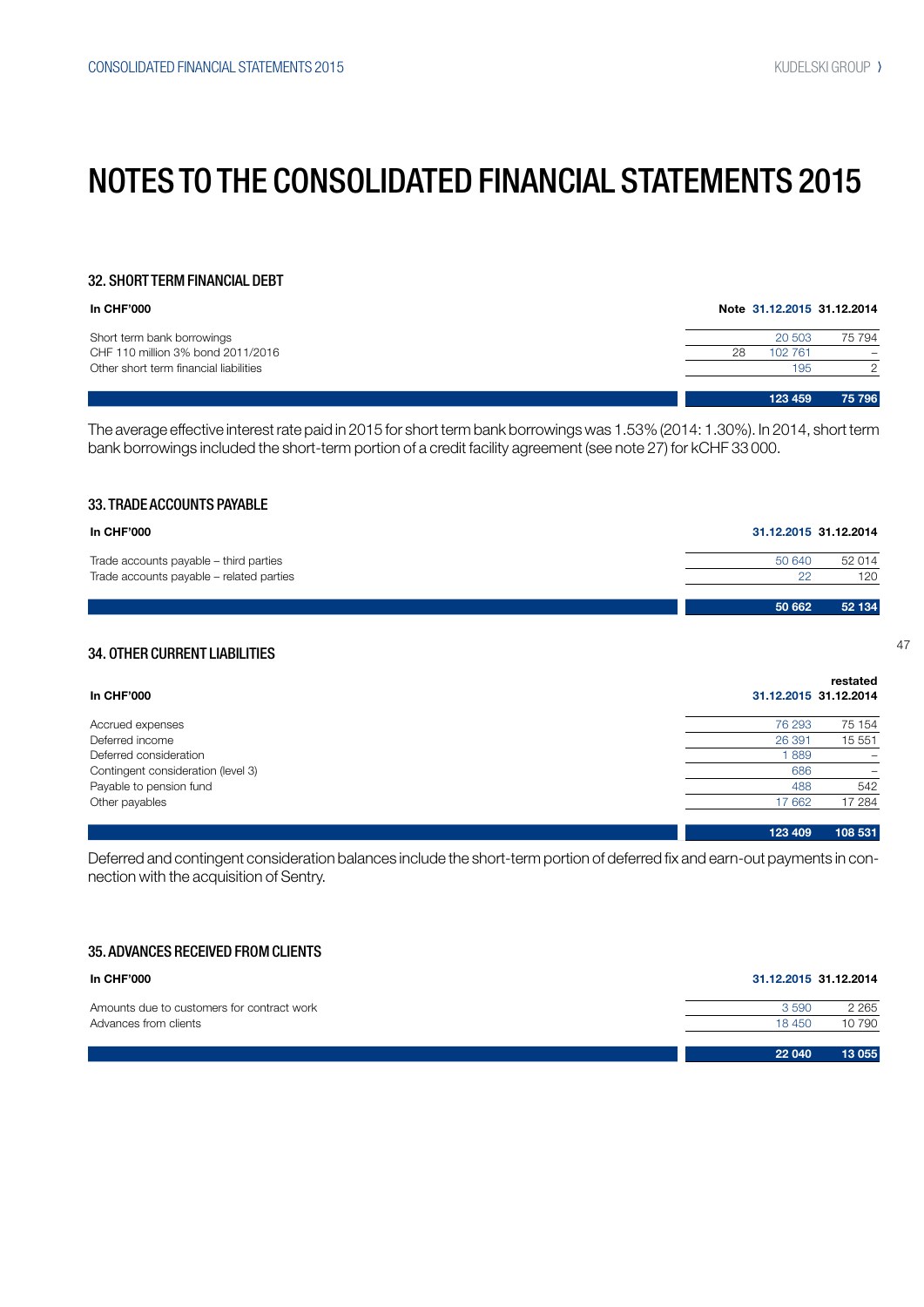#### 36. DERIVATIVE FINANCIAL INSTRUMENTS

|                                                               |        | <b>Contract of underlying</b><br>principal amount |     |   | <b>Liabilities</b> |                                                                   |
|---------------------------------------------------------------|--------|---------------------------------------------------|-----|---|--------------------|-------------------------------------------------------------------|
| <b>In CHF'000</b>                                             |        |                                                   |     |   |                    | 31.12.2015 31.12.2014 31.12.2015 31.12.2014 31.12.2015 31.12.2014 |
| Currency related instruments (level 2)                        |        |                                                   |     |   |                    |                                                                   |
| - Over the counter currency options                           | 42 132 | 23 760                                            | 39  |   | 434                | 280                                                               |
| - Forward contracts                                           | 19 800 | 19800                                             | 326 |   |                    | 245                                                               |
| Interest related instrument (level 2)<br>- Interest rate swap |        | 88 860                                            |     |   |                    | 1 0 4 7                                                           |
| Total of derivatives financial instruments                    | 61 932 | 132 420                                           | 365 | - | 434                | 1572                                                              |
| Of which:                                                     |        |                                                   |     |   |                    |                                                                   |
| - Short-term                                                  | 61 932 | 118 560                                           |     | - | 434                | 086                                                               |
| - Long-term                                                   |        | 13860                                             |     |   |                    | 486                                                               |

Interest-related instruments qualify as a cash flow hedge and have concomitant maturity with the underlying loan agreements.

#### $\overline{AB}$ 37. IMPACT OF CHANGES IN ACCOUNTING POLICIES

The impact of changes in accounting policies relates to the following elements:

- Adoption of an amendment to IAS 19R (2011)

- Change in treatment for foreign exchange differences

#### ADOPTION OF AN AMENDMENT TO IAS 19R (2011)

In the current financial year, the Group has retrospectively adopted an amendment to IAS 19R – 'Defined Benefit Plans: Employee Contributions'. This amendment to IAS 19R (2011) issued in November 2013 clarifies the requirements that relate to how contributions from employees or third parties that are linked to service should be attributed to period of service. The amendment, issued in November 2013, clarifies the application of IAS 19R to post-employment benefit plans that require employees or third parties to contribute towards the cost of benefits. The amendment allows contributions that are linked to service, and do not vary with length of employee service, to be deducted from the cost of benefits earned in the period that the service is provided (e.g. contributions dependent on the employee's age or contributions that are a fixed percentage of the employee's salary). The Group elected to apply this amendment as it better approximates the Swiss pension commitment.

The impact of the adoption of the IAS 19R amendment on the balance sheet is as follows:

| <b>In CHF'000</b>                                           | 31.12.2015 | 31.12.2014 | 01.01.2014 |
|-------------------------------------------------------------|------------|------------|------------|
| Decrease in the employee benefits liabilities (non-current) | 17616      | 20 378     | 20 101     |
| Decrease in deferred tax assets (non-current)               | $-3852$    | -4 487     | $-4410$    |
| Increase in deferred tax liabilities (non-current)          |            | $-13$      | $-16$      |
| Decrease in other current liabilities (current)             |            | 194        | 130        |
| Net impact on equity                                        | 13764      | 16 072     | 15 804     |
| Equity attributable to equity holders of the parent         | 13764      | 16 072     | 15 804     |
| Non controlling interests                                   |            |            |            |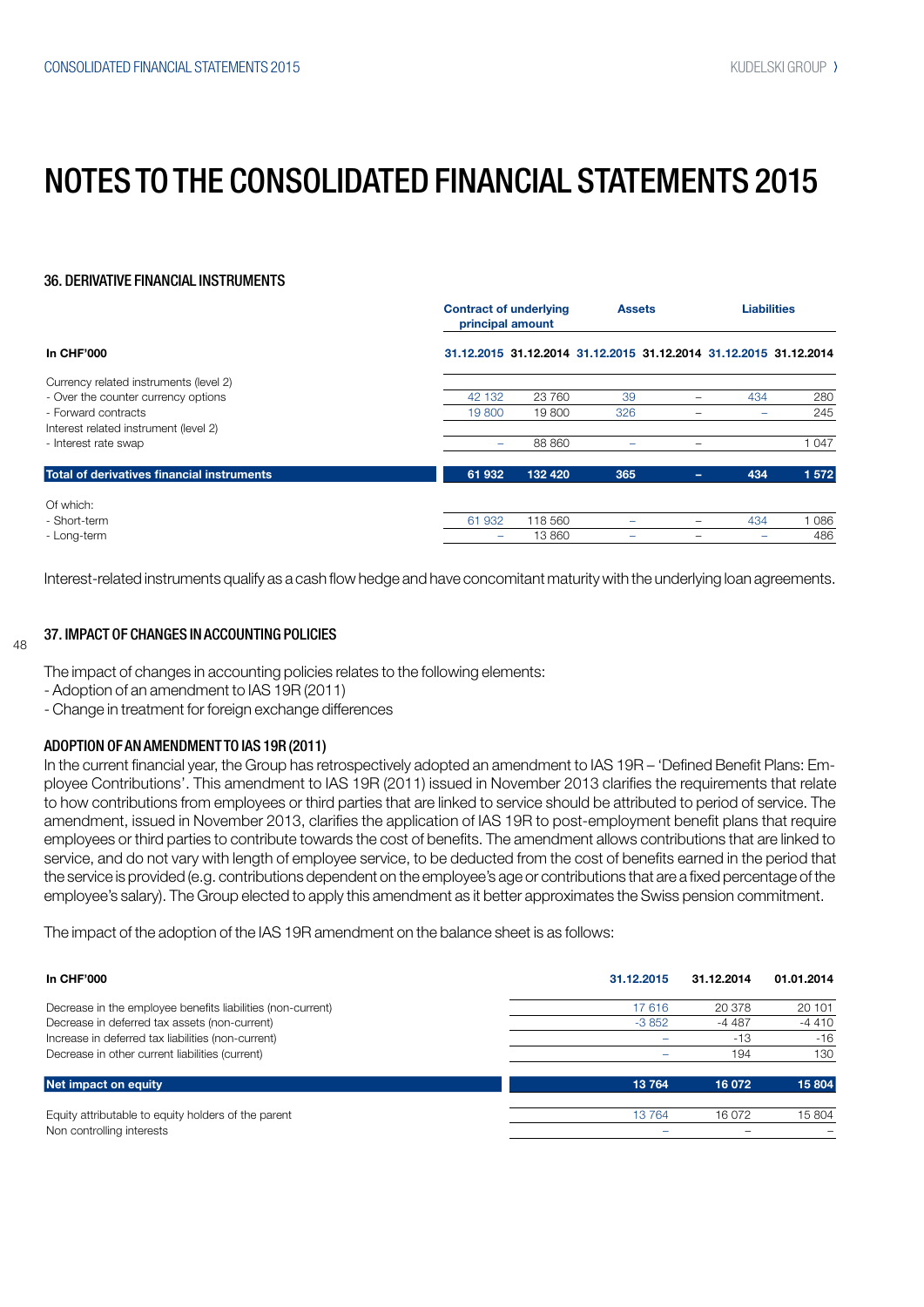The impact of the adoption of the IAS 19R amendment on the income statement and the other comprehensive income is as follows:

| <b>In CHF'000</b>                                                                               | 2015    | 2014  |
|-------------------------------------------------------------------------------------------------|---------|-------|
| Decrease in employees benefits expense                                                          |         | -9    |
| Decrease in interest expense                                                                    | 308     | 424   |
| Increase in current tax expense                                                                 | $-67$   | $-89$ |
| Impact on net profit for the year (continuing operations)                                       | 241     | 326   |
| Attributable to equity holders of the parent                                                    | 241     | 326   |
| Non controlling interests                                                                       |         |       |
| Increase / decrease in remeasurements on post-employment benefit obligations, net of income tax | $-2549$ | -61   |
| Effect of currency translation adjustments                                                      |         | 3     |
| Impact in other comprehensive income, net of tax                                                | $-2549$ | $-58$ |
| Attributable to equity holders of the parent                                                    | $-2549$ | $-58$ |
| Non controlling interests                                                                       |         |       |

There was no material impact on the Group's consolidated statement of cash flows or basic and diluted EPS.

49

#### CHANGE IN TREATMENT FOR FOREIGN EXCHANGE DIFFERENCES

In the current year, the Group changed its accounting treatment of foreign exchange differences to consider all exchange differences in connection with subsequent measurements and settlements of debtors and suppliers as part of finance income/ expense. In the past, the Group recognized exchange differences in connection with debtors and suppliers' subsequent measurements and settlements as part of revenue and cost of material. This change in accounting treatment only impacts the classification of these foreign exchange differences in the income statement and had no impact on the balance sheet, other comprehensive income and the cash flow statement. Comparative information has been restated for comparison purposes.

The impact of this accounting treatment change on the income statement is as follows:

| In CHF'000                                                     | 2015    | 2014   |
|----------------------------------------------------------------|---------|--------|
| Increase/(decrease) in Revenues                                | 1852    | -8 445 |
| Decrease/(increase) in Cost of material, licences and services | 1415    | 567    |
| Increase/(decrease) in Other finance income/(expense), net     | $-3267$ | 6878   |
| Impact on net income for the period                            |         |        |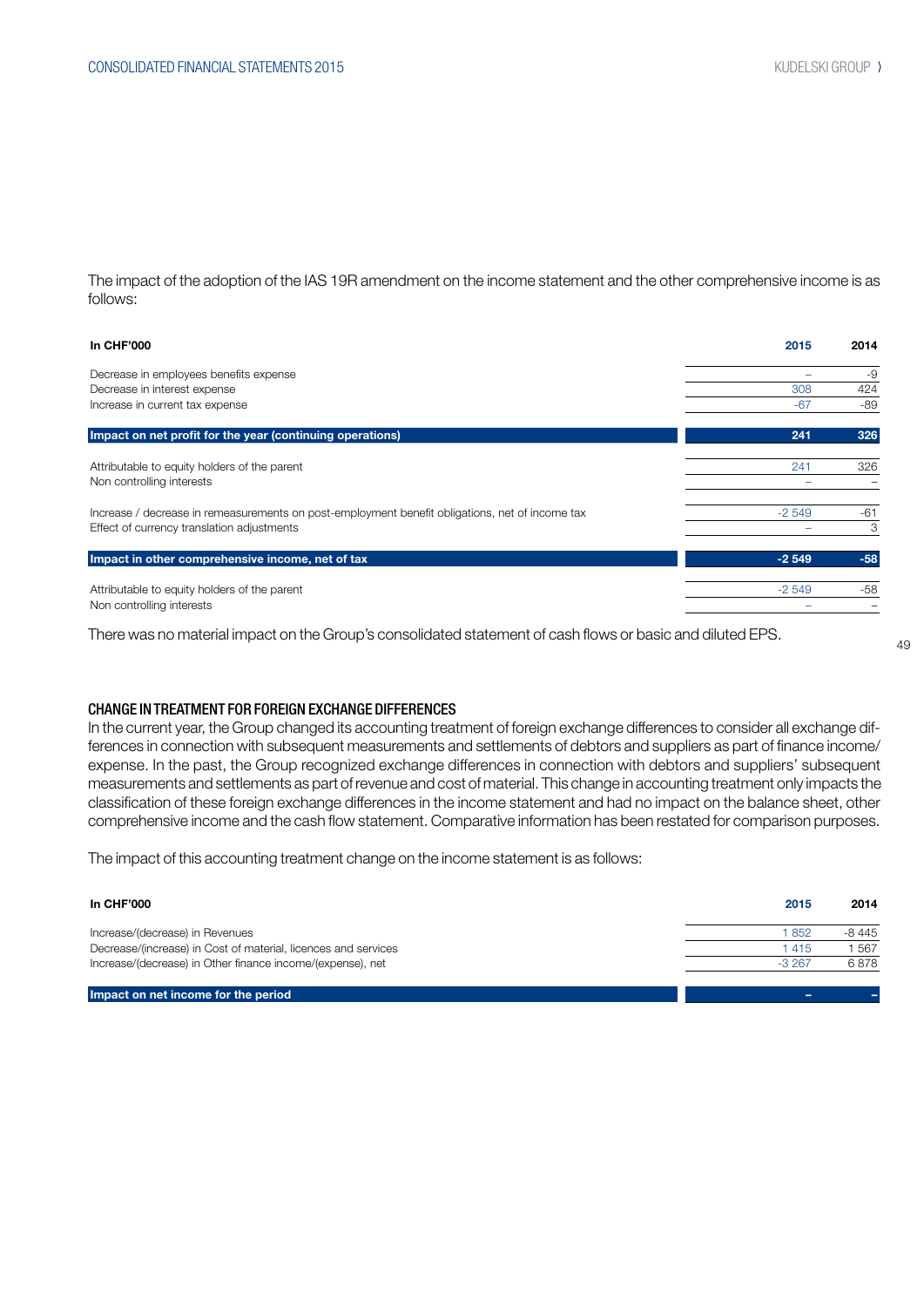#### 38. DISCONTINUED OPERATIONS

NagraID SA and NagraID Security SA were treated as discontinued operations. Details of the transactions are explained in note 5 - Divestments.

Financial information relating to the manufacturing smartcard units' NagraID SA and NagraID Security SA from January 1, to the date of disposal is set out below. Such information includes intercompany transactions with other Group companies that are not discontinued.

| <b>In CHF'000</b>                                                                                                       | 2014                          |
|-------------------------------------------------------------------------------------------------------------------------|-------------------------------|
| Revenue<br>Expenses                                                                                                     | 14 015<br>$-21573$            |
| <b>Operating result</b>                                                                                                 | $-7558$                       |
| Finance costs                                                                                                           | $-1267$                       |
| Result before tax from discontinued operations                                                                          | $-8825$                       |
| Income tax                                                                                                              | $-23$                         |
| Result after tax from discontinued operations                                                                           | $-8848$                       |
| Pre-tax loss recognised on disposal of discontinued operations<br>Income tax                                            | $-8528$                       |
| Post-tax loss recognised on disposal of discontinued operations                                                         | $-8528$                       |
| Net result from discontinued operations                                                                                 | $-17376$                      |
| <b>In CHF'000</b>                                                                                                       | 2014                          |
| Cash flow used in operating activities<br>Cash flow used in investing activities<br>Cash flow from financing activities | $-3850$<br>$-1160$<br>3 0 2 9 |

#### 39. RESEARCH AND DEVELOPMENT

The following amounts were recognized as expense and charged to the income statement:

| <b>In CHF'000</b>        | 2015    | 2014    |
|--------------------------|---------|---------|
| Research and development | 192 578 | 195 363 |

#### 40. DIVIDEND

50

The ordinary dividend paid in 2015 was kCHF 16225 (2014: kCHF 16170) which corresponds to a dividend of CHF 0.30 (2014: CHF 0.30) per bearer share and CHF 0.03 (2014: CHF 0.03) per registered share. For the current year, the Board of Directors proposes to carry forward the available retained earnings.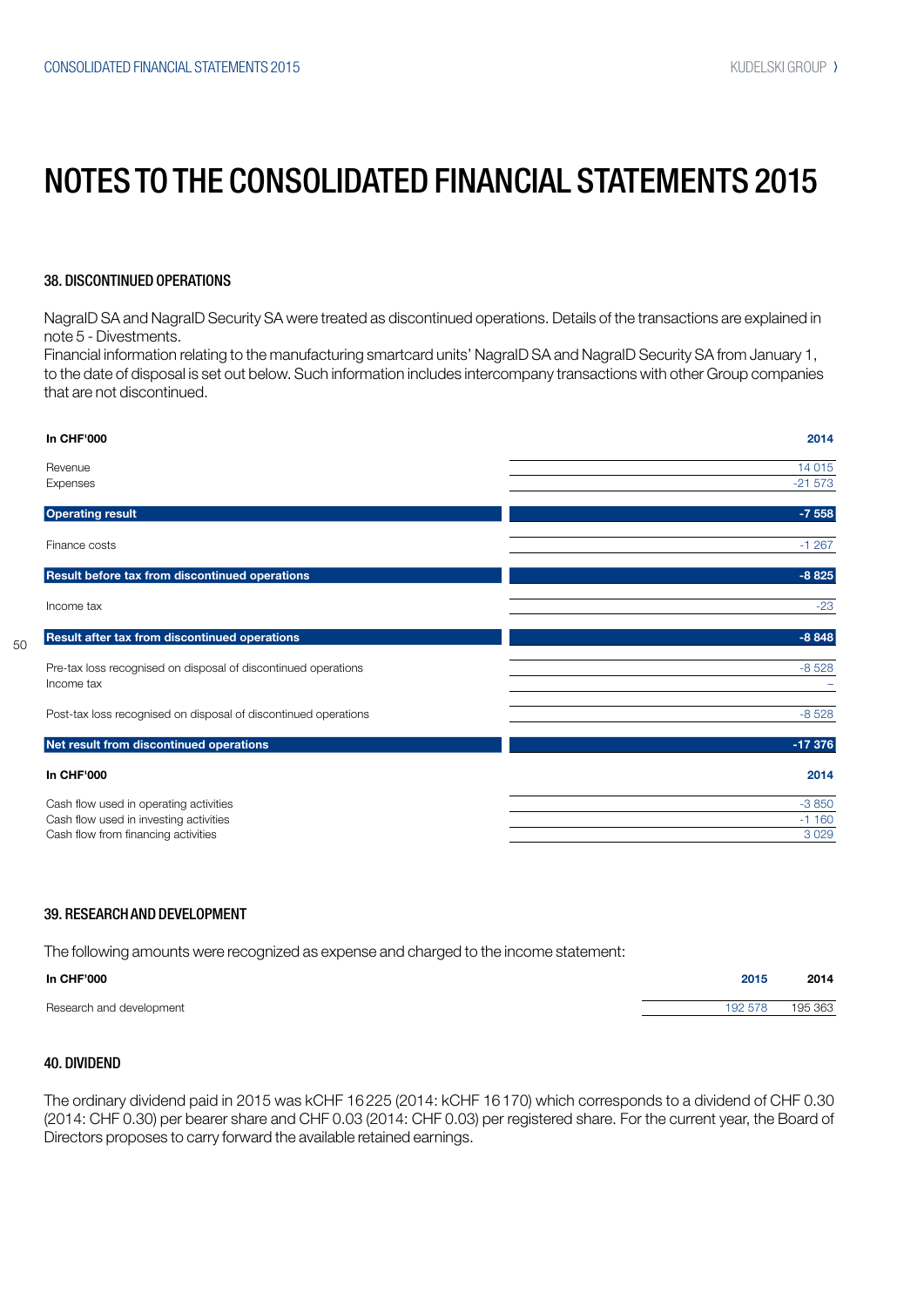### 41. EMPLOYEE SHARE PARTICIPATION PLANS

#### EMPLOYEE SHARE PURCHASE PROGRAM (ESPP)

In 2004, the Group set up a plan to allow employees of certain Group companies preferential conditions to buy Kudelski SA bearer shares. All such shares purchased, and the additional shares and options obtained through this plan, are subject to a three-year blocking period. In 2011, the Board of Directors decided to modify the rules and regulations of the share purchase plan by replacing the distribution of options with a distribution of additional shares.

|                                                                  |                               | <b>Shares</b><br>2015    | <b>Shares</b><br>2014  |
|------------------------------------------------------------------|-------------------------------|--------------------------|------------------------|
| Shares underwritten by employees                                 |                               | 6790                     | 6815                   |
| Bonus shares and options from ESPP                               |                               | 358                      | 1 363                  |
| Total employee share program                                     |                               | 8 1 4 8                  | 8 178                  |
| Amount paid by employee (In CHF'000)                             |                               | 61                       | 62                     |
| Booked corporate charges (excluding social charges) (In CHF'000) |                               | 26                       | 33                     |
|                                                                  |                               | 87                       | 95                     |
| The following table summarizes the options part of this plan:    |                               |                          |                        |
|                                                                  |                               |                          |                        |
| Changes in options held                                          | <b>Strike price</b><br>in CHF | <b>Options</b><br>2015   | <b>Options</b><br>2014 |
| In circulation on January 1                                      | 15                            | $\overline{\phantom{0}}$ | 584                    |
| Total in circulation on January 1                                |                               |                          | 584                    |
| Rights exercised                                                 | 15                            |                          | $-50$                  |
| Rights forfeited                                                 | 15                            |                          | $-534$                 |
| In circulation on December 31                                    |                               | $-$                      |                        |
| - of which exercisable as of January 1                           | 15                            |                          | 584                    |

#### SHARES ISSUED TO EMPLOYEES

In 2015, 178290 (2014: 108251) bearer shares of Kudelski SA were given to employees for no consideration as part of their compensation, of which 138705 (2014: 65980) include a seven-year blocking period and 39585 (2014: 42271) include a three year blocking period. The fair value recognized for this equity based compensation is kCHF 1 261 (2014: kCHF 919)

51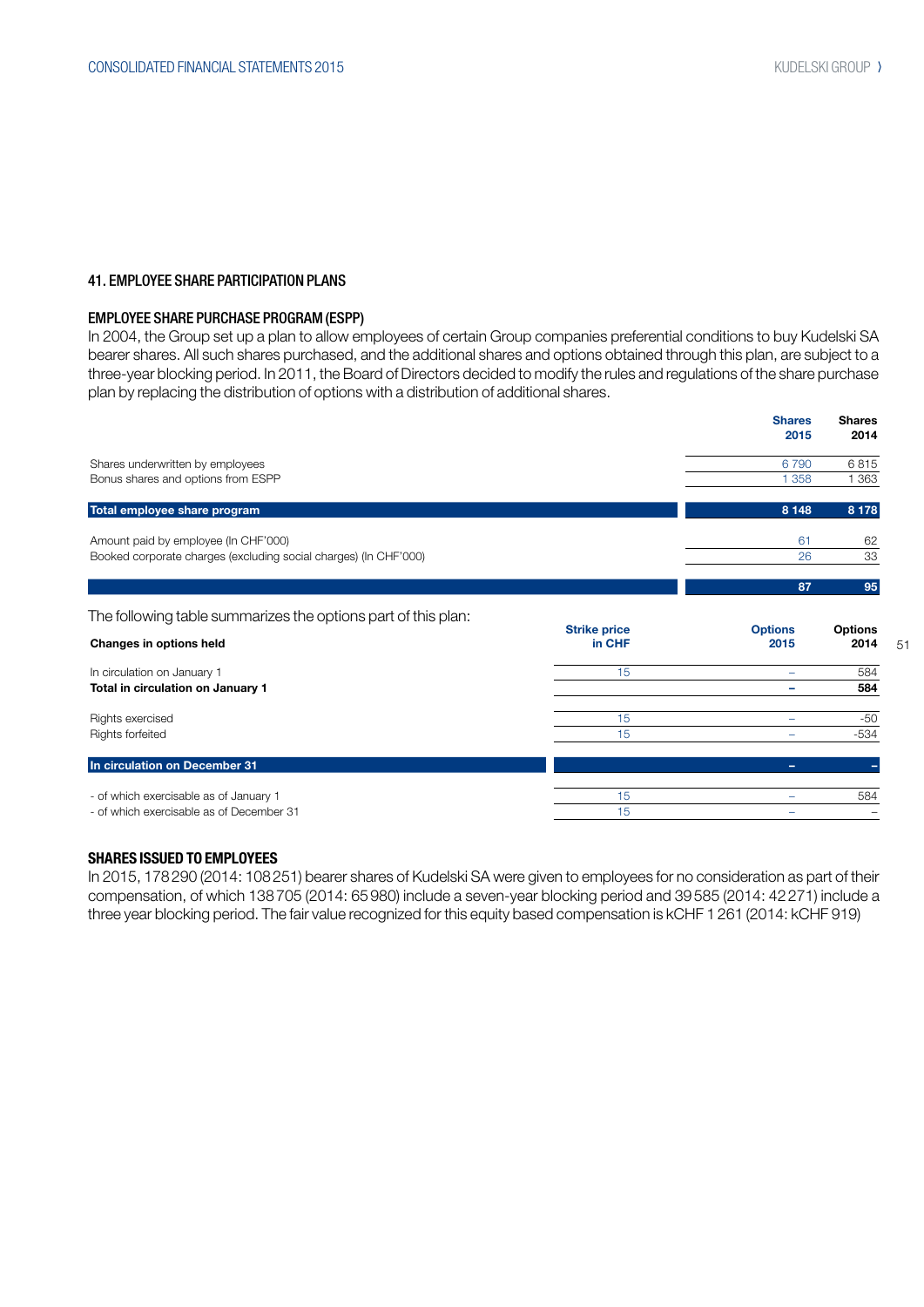#### 42. RELATED PARTIES

#### Trading transactions

Transactions between the Group and its subsidiaries, which are related parties of the Group, have been eliminated in consolidation and are not disclosed in this note.

During the year, Group entities entered into the following significant trading transactions with related parties, associates or joint ventures that are not members of the Group:

|                                     | Sale of goods<br>and services |         | <b>Purchase of goods</b><br>and services |      | <b>Amounts owed</b><br>to related parties |     | <b>Amounts owed</b><br>by related parties |                       |
|-------------------------------------|-------------------------------|---------|------------------------------------------|------|-------------------------------------------|-----|-------------------------------------------|-----------------------|
| <b>In CHF'000</b>                   | 2015                          | 2014    | 2015                                     | 2014 | 31.12.2015 31.12.2014                     |     |                                           | 31.12.2015 31.12.2014 |
| Hantory Co., Ltd                    | subsidiary                    | 2 0 3 2 | subsidiary                               | -    | subsidiary                                | -   | subsidiary                                |                       |
| APT-Skidata Ltd                     | 9377                          | 7449    |                                          |      |                                           |     | 2 0 6 2                                   | 1499                  |
| <b>SKIDATA Parking System</b>       | 3 1 6 3                       | 2854    |                                          |      |                                           | -   | 922                                       | 1559                  |
| SKIDATA India Private Limited       | 309                           | 674     |                                          |      | 10                                        | 87  | 205                                       | 297                   |
| SKIDATA Australasia Private Limited | subsidiary                    | 8 2 0 5 | subsidiary                               |      | subsidiary                                | -   | subsidiary                                | 6496                  |
| iWedia SA                           | 155                           | 138     | 403                                      | 618  | 88                                        | 421 | 34                                        | 42                    |
| <b>Total associated companies</b>   | 13 004                        | 21 352  | 403                                      | 618  | 98                                        | 508 | 3 2 2 3                                   | 9893                  |
| Audio Technology Switzerland SA     |                               |         |                                          |      |                                           |     | 1619                                      | 1619                  |
| Total other related                 |                               |         |                                          |      |                                           | -   | 1619                                      | 1619                  |

APT SKIDATA, SKIDATA Parking Ltd and SKIDATA Australasia Private Ltd are sales representative companies for SKIDATA Group. Audio Technology Switzerland is considered as a related party as some Kudelski Board members invested in the company.

#### Key management compensation

52

Key management includes directors (executives and non-executives) and members of the Executive Committee. The compensation paid or payable to key management is shown below:

| <b>In CHF'000</b>                                | 2015    | 2014    |
|--------------------------------------------------|---------|---------|
| Salaries and other short-term employees benefits | 9 1 6 2 | 8 1 8 2 |
| Post-employments benefits                        | 105     | 101     |
| Share-based payments                             | 1 0 6 4 | 981     |
|                                                  | 10 331  | 9 2 64  |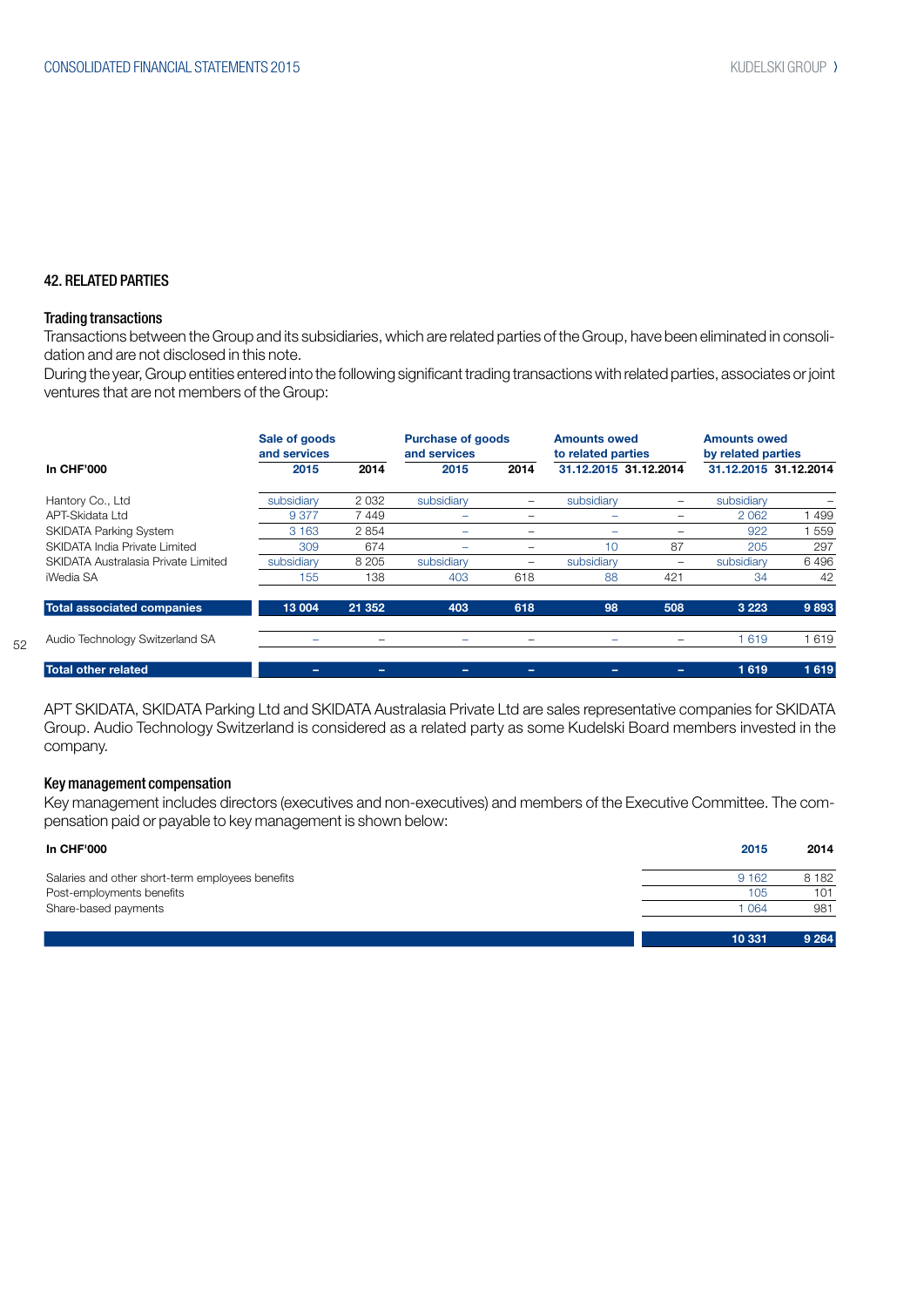53

### NOTES TO THE CONSOLIDATED FINANCIAL STATEMENTS 2015

#### 43. SHAREHOLDINGS AND LOANS

#### PRINCIPAL SHAREHOLDERS

|                      | <b>Voting rights</b><br>31.12.2015 31.12.2014 |     | <b>Shareholdings</b><br>31.12.2015 31.12.2014 |     |
|----------------------|-----------------------------------------------|-----|-----------------------------------------------|-----|
| Kudelski family pool | 63%                                           | 63% | 35%                                           | 35% |

The Kudelski family pool includes Mr. André Kudelski, Mrs. Marguerite Kudelski, Mrs. Isabelle Kudelski Haldy, Mrs. Irene Kudelski Mauroux and their respective descendants.

#### BOARD OF DIRECTORS AND MANAGEMENT

As of December 31, 2015 and 2014, the members of the Board of Directors and members of Group management had the following interest in the company (without including shares from 2015 and 2014 variable compensation - issued in 2016 and 2015 respectively):

|                                                         | 31.12.2015 31.12.2014   |                         |
|---------------------------------------------------------|-------------------------|-------------------------|
|                                                         | <b>Bearer</b><br>shares | <b>Bearer</b><br>shares |
| <b>Board of Directors</b>                               |                         |                         |
| Kudelski André, chairman (as member of the family pool) | 14 394 423 14 294 423   |                         |
| Smadja Claude, vice chairman                            | 1 300                   | 1 300                   |
| Dassault Laurent, member                                | 2 3 4 0                 | 2 3 4 0                 |
| Deiss Joseph, member                                    | 1 0 0 0                 | 1 0 0 0                 |
| Foetisch Patrick, member                                | 1 0 0 0                 | 1 0 0 0                 |
| Kudelski Marguerite, (as member of the family pool)     | see above               | see above               |
| Lescure Pierre, member                                  | 2 0 0 0                 | 2 0 0 0                 |
| Zeller Alexandre, member                                |                         |                         |
| Ross Alec, member                                       |                         |                         |
| <b>Total board members</b>                              | 14 402 063 14 302 063   |                         |
| Management                                              |                         |                         |
| Kudelski André, CEO                                     | see above               | see above               |
| Saladini Mauro, CFO                                     | 173 272                 | 200 820                 |
| Roy Pierre, COO                                         | 61 236                  | 62 900                  |
| <b>Total Management (excluding CEO)</b>                 | 234 508                 | 263 720                 |

The Kudelski family pool also owns 46300000 registered shares of Kudelski SA as of December 31, 2015 and 2014.

No loans were granted in 2015 and 2014 to the members of the Board of Directors and Group management.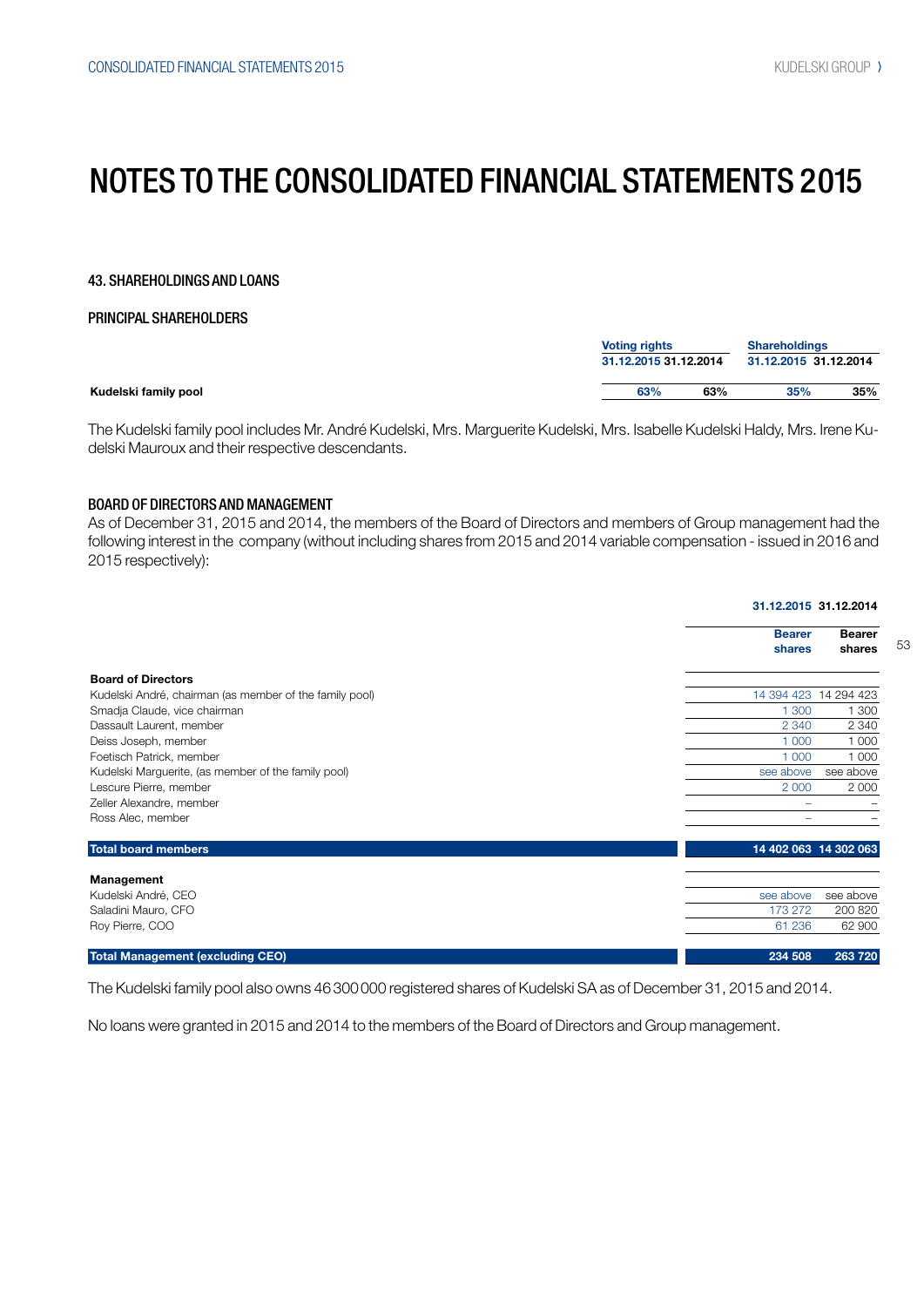#### 44. COMMITMENTS AND CONTINGENCIES

#### OPERATING LEASE COMMITMENTS

The future aggregate minimum lease payments under operating leases are as follows:

| <b>In CHF'000</b>                                        | 2015            | 2014             |
|----------------------------------------------------------|-----------------|------------------|
| Within one year<br>In the second to fifth year inclusive | 11792<br>23 932 | 11 870<br>23 744 |
|                                                          | 35 7 24         | 35 614           |

### 45. CATEGORIES OF FINANCIAL INSTRUMENTS

54

The financial assets and liabilities are classified as follow as of December 31, 2015:

| Assets as per balance sheet date December 31, 2015 (in CHF'000) | Note | <b>Derivatives</b><br>used for<br>hedging | <b>Financial</b><br>assets at<br>fair value<br>through<br>loss | profit or Available- Loans and<br>for-sale receivables 31.12.2015 | Total   |
|-----------------------------------------------------------------|------|-------------------------------------------|----------------------------------------------------------------|-------------------------------------------------------------------|---------|
| Financial assets and non current assets:                        |      |                                           |                                                                |                                                                   |         |
| - equity instruments with no quoted<br>market price             | 19   |                                           |                                                                | 900                                                               | 900     |
| - marketable securities                                         | 19   |                                           |                                                                | 417                                                               | 417     |
| - long term loans                                               | 19   |                                           |                                                                | 7 1 9 1                                                           | 7 191   |
| - Trade accounts receivable - long-term portion                 | 19   |                                           |                                                                | 1938                                                              | 1938    |
| - guarantee deposits                                            | 19   |                                           |                                                                | 3 3 2 0                                                           | 3 3 2 0 |
| - contingent consideration                                      | 19   |                                           | 7 3 8 3                                                        |                                                                   | 7 3 8 3 |
| Trade accounts receivable                                       | 21   |                                           |                                                                | 228 302                                                           | 228 302 |
| Other current assets:                                           |      |                                           |                                                                |                                                                   |         |
| - Loans                                                         | 22   |                                           |                                                                | 15                                                                | 15      |
| Derivative financial instruments (short and long term)          | 36   | 326                                       | 39                                                             |                                                                   | 365     |
| Cash and cash equivalents                                       | 23   |                                           |                                                                | 136 840                                                           | 136 840 |
|                                                                 |      |                                           |                                                                |                                                                   |         |

326 7 422 1 317 377 606 386 671

|                                                                      |             | liabilities at                            |                              |                    |                                 |
|----------------------------------------------------------------------|-------------|-------------------------------------------|------------------------------|--------------------|---------------------------------|
| Liabilities as per balance sheet date December 31, 2015 (in CHF'000) | <b>Note</b> | <b>Derivatives</b><br>used for<br>hedging | through<br>profit or<br>loss | Other<br>financial | Total<br>liabilities 31.12.2015 |
| Long term financial debt                                             | 26          |                                           |                              | 199 189            | 199 189                         |
| Other long term liabilities                                          | 31          |                                           | 8783                         | 11 487             | 20 270                          |
| Short term financial debt                                            | 32          |                                           |                              | 123 459            | 123 459                         |
| Trade accounts payable                                               | 33          |                                           |                              | 50 662             | 50 662                          |
| Other current liabilities                                            | 34          |                                           | 2574                         | 1956               | 4 5 3 0                         |
| Derivative financial instruments (short and long term)               | 36          | 377                                       | 57                           |                    | 434                             |
|                                                                      |             | 377                                       | 11414                        | 386 753            | 398 544                         |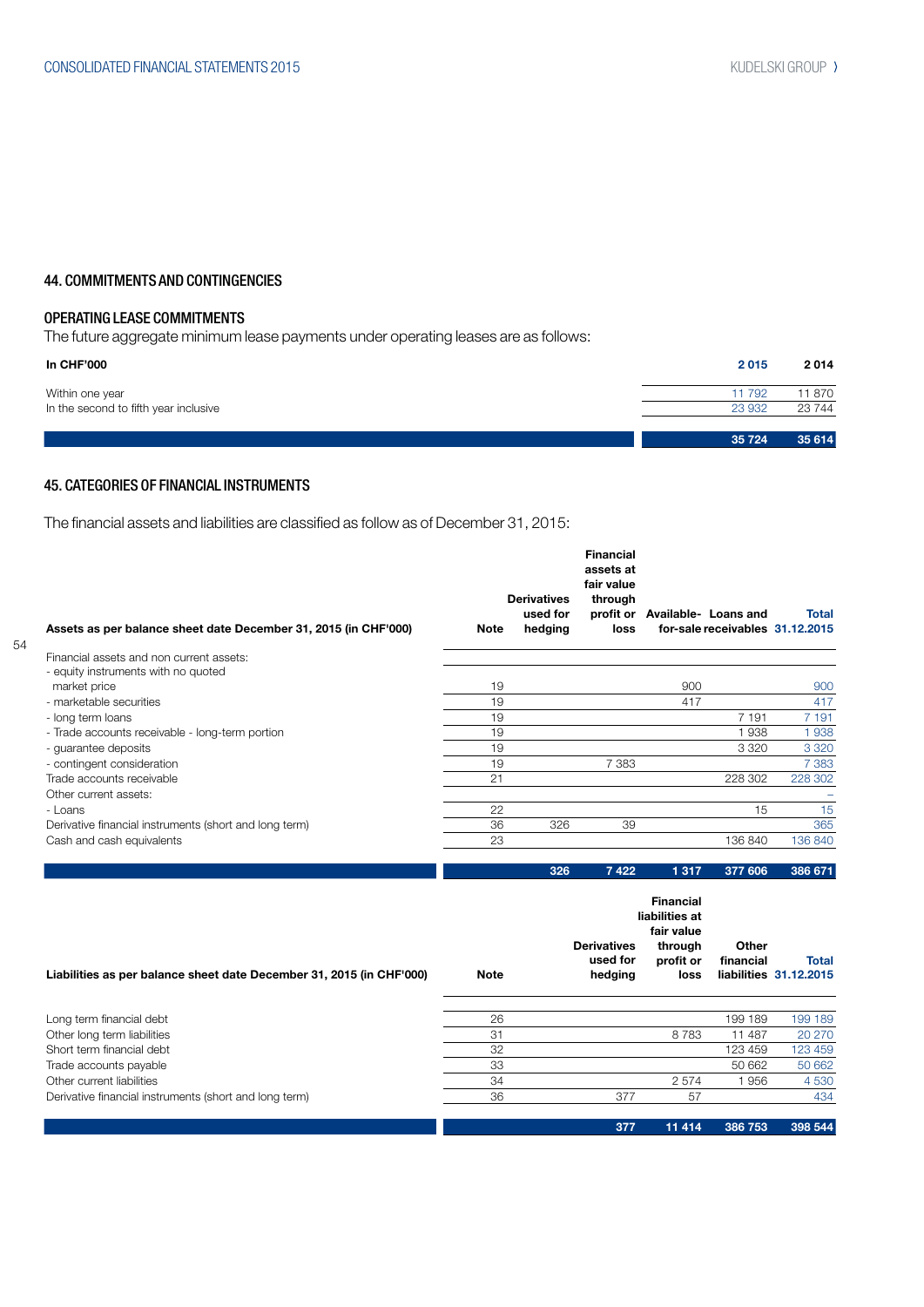And for 2014:

| Assets as per balance sheet date December 31, 2014 (in<br><b>CHF'000)</b> | <b>Note</b> | <b>Financial assets</b><br>at fair value<br>through profit<br>or loss | Available-<br>for-sale | Loans and<br>receivables | Total<br>31.12.2014 |
|---------------------------------------------------------------------------|-------------|-----------------------------------------------------------------------|------------------------|--------------------------|---------------------|
| Financial assets and non current assets:                                  |             |                                                                       |                        |                          |                     |
| - equity instruments with no quoted                                       |             |                                                                       |                        |                          |                     |
| market price                                                              | 19          | -                                                                     | 234                    | -                        | 1 234               |
| - marketable securities                                                   | 19          | $-$                                                                   | 237                    | -                        | 1237                |
| - long term loans - third party                                           | 19          |                                                                       |                        | 5481                     | 5 4 8 1             |
| - long term loans - related party                                         | 19          | -                                                                     |                        | 576                      | 576                 |
| - guarantee deposits                                                      | 19          | -                                                                     |                        | 3844                     | 3844                |
| - contingent consideration                                                | 19          | 7031                                                                  |                        |                          | 7 0 31              |
| Trade accounts receivable                                                 | 21          | -                                                                     |                        | 215 071                  | 215 071             |
| Other current assets:                                                     |             |                                                                       |                        |                          |                     |
| - Loans                                                                   | 22          | -                                                                     |                        | 37                       | 37                  |
| Cash and cash equivalents                                                 | 23          | -                                                                     |                        | 92 382                   | 92 382              |
|                                                                           |             | 7031                                                                  | 2471                   | 317 391                  | 326 893             |

| Liabilities as per balance sheet date December 31, 2014<br>(in CHF'000) | <b>Note</b> | used for<br>hedging | <b>Financial</b><br>Derivatives liabilities at fair<br>profit or loss | value through Other financial<br>liabilities | <b>Total</b><br>31.12.2014 |
|-------------------------------------------------------------------------|-------------|---------------------|-----------------------------------------------------------------------|----------------------------------------------|----------------------------|
| Long term financial debt                                                | 26          | -                   | -                                                                     | 255 223                                      | 255 223                    |
| Other long term liabilities                                             | 31          |                     | -                                                                     | 381                                          | 1 3 8 1                    |
| Short term financial debt                                               | 32          |                     |                                                                       | 75 796                                       | 75 796                     |
| Trade accounts payable                                                  | 33          |                     | -                                                                     | 52 134                                       | 52 134                     |
| Other current liabilities                                               | 34          |                     |                                                                       | 17 285                                       | 17 285                     |
| Derivative financial instruments (short and long term)                  | 36          | 486                 | 086                                                                   |                                              | 1572                       |
|                                                                         |             | 486                 | 1 0 8 6                                                               | 401819                                       | 403 391                    |

#### 46. FAIR VALUE OF FINANCIAL INSTRUMENTS

IFRS requires disclosure of fair value measurement by level according to the following fair value measurement hierarchy:

- Level 1: quoted prices (unadjusted) in active markets for identical assets or liabilities
- Level 2: inputs other than quoted prices included within level 1 that are observable for the asset or liability, either directly (as prices) or indirectly (derived from prices)
- Level 3: inputs for the assets or liabilities that are not based on observable market data (unobservable inputs)

The table below illustrates the three hierarchical levels for valuing financial instruments carried at fair value as of December 31, 2015 and 2014:

| <b>In CHF'000</b>                               |         | <b>Note</b> | 31.12.2015 | 31.12.2014 |
|-------------------------------------------------|---------|-------------|------------|------------|
| <b>Financial assets:</b>                        |         |             |            |            |
| - marketable securities                         | Level 1 | 19          | 417        | 1 237      |
| - derivative financial instruments              | Level 2 | 36          | 365        |            |
| - equity instuments with no quoted market price | Level 3 | 19          | 400        | 400        |
| - contingent assets                             | Level 3 | 19          | 7 3 8 3    | 7 0 31     |
| <b>Total financial assets</b>                   |         |             | 8 5 6 5    | 8 6 6 8    |
| <b>Financial liabilities:</b>                   |         |             |            |            |
| - derivative financial instruments              | Level 2 | 36          | 434        | 572        |
| - contingent consideration (short-term portion) | Level 3 | 34          | 686        |            |
| - contingent consideration (long-term portion)  | Level 3 | 31          | 4 0 1 2    | -381       |
| <b>Total financial liabilities</b>              |         |             | 5 1 3 2    | 2953       |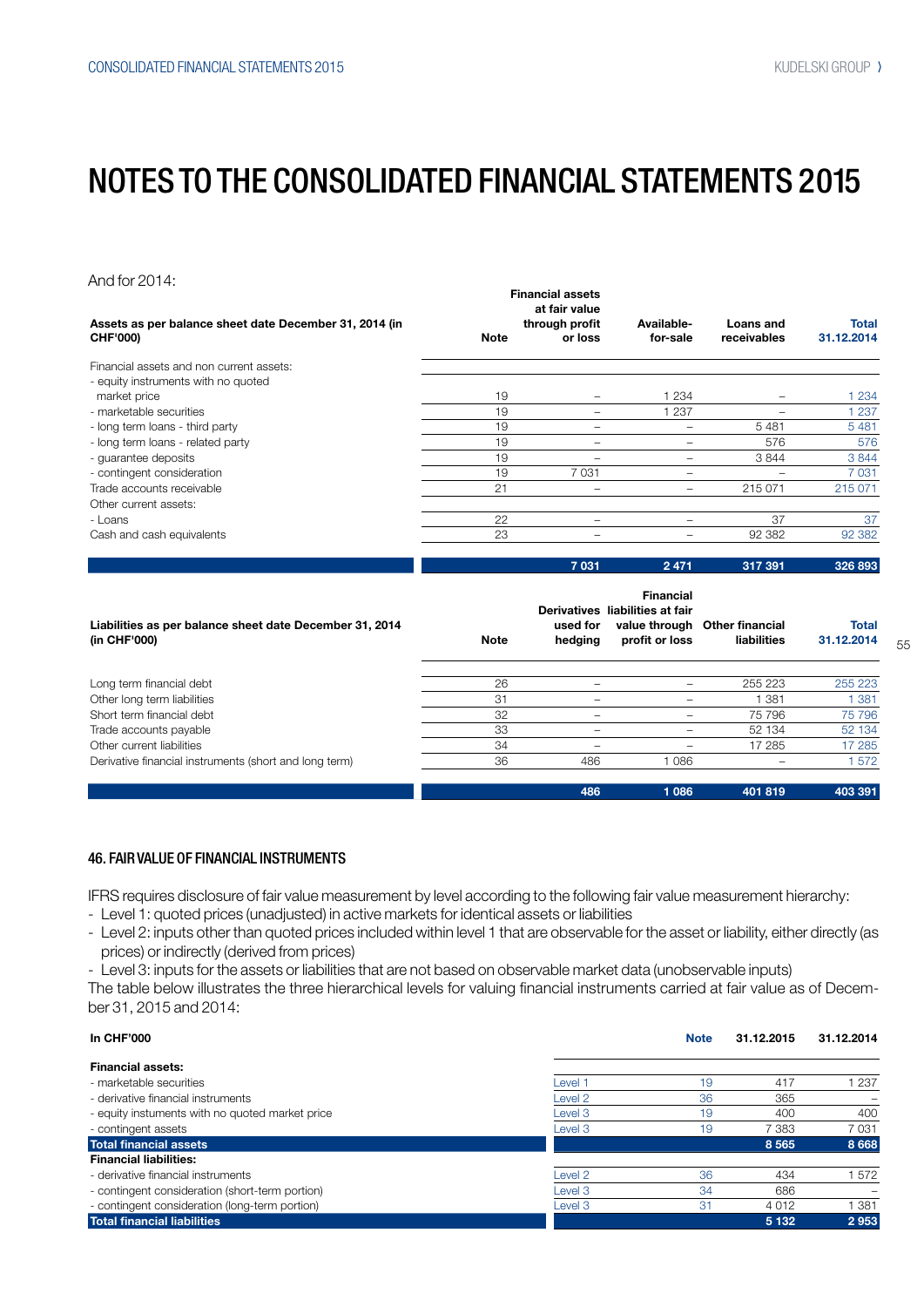Level 3 equity instruments with no quoted market price are based on discounted cash flow calculation provided by the company. A Level 3 contingent asset consisting of an earn-out has been calculated using projections of revenues of a disposed company, as estimated by management. The fair value measurement uses a 5% discount rate. Level 3 contingent liabilities consists of earn-out payments calculated on companies that have been acquired. The fair value is measured using projections reviewed by management, and discount rate comprised between 5.0 and 7.6%.

#### RECONCILIATION OF LEVEL 3 FAIR VALUES:

56

The following table shows a reconciliation for the level 3 fair values:

|                                                        | <b>Equity instruments</b><br>with no quoted Contingent Contingent |         |             |
|--------------------------------------------------------|-------------------------------------------------------------------|---------|-------------|
| <b>In CHF'000</b>                                      | market price                                                      | assets  | liabilities |
| Balance at January 1, 2014                             | 400                                                               |         |             |
| Assumed in a transaction with non-controlling interest |                                                                   |         | $-1.381$    |
| Resulting from a divestment                            |                                                                   | 7031    |             |
| Value adjustment                                       | $-1000$                                                           |         |             |
| Balance at December 31, 2014 and January 1, 2015       | 400                                                               | 7 0 3 1 | $-1381$     |
| Assumed in a business combination                      |                                                                   |         | $-3247$     |
| Discount effect                                        |                                                                   | 352     | $-70$       |
| Balance at December 31, 2015                           | 400                                                               | 7 3 8 3 | $-4698$     |

Except as detailed in the following table, management considers that the carrying amounts of financial assets and financial liabilities recorded at amortized cost in the financial statements approximate their fair values:

| In CHF'000                                             | Carrying<br>amount<br>2015 | <b>Fair value</b><br>2015 | Carrying<br>amount<br>2014 | <b>Fair value</b><br>2014 |
|--------------------------------------------------------|----------------------------|---------------------------|----------------------------|---------------------------|
| <b>Financial liabilities</b><br>- CHF 110 million bond | 102 761                    | 105 905                   | 109 444                    | 114 730                   |
| - CHF 200 million bond                                 | 199 188                    | 202 600                   | $\overline{\phantom{m}}$   |                           |

The fair values of the bonds are based on their market price.

#### 47. MATURITY ANALYSIS FOR FINANCIAL LIABILITIES

The following table analyses the Group's remaining contractual maturities for its non-derivative financial liabilities. The table is based on the undiscounted cash flows of financial liabilities based on the earliest date on which the Group can be required to pay. The table below includes both interest and principal cash flows. The adjustment columns represent the possible future cash flows attributable to the instrument included in the maturity analysis which are not included in the carrying amount of the financial liability on the balance sheet. Balances due within one year equal their carrying amounts as the impact of discounting is not significant.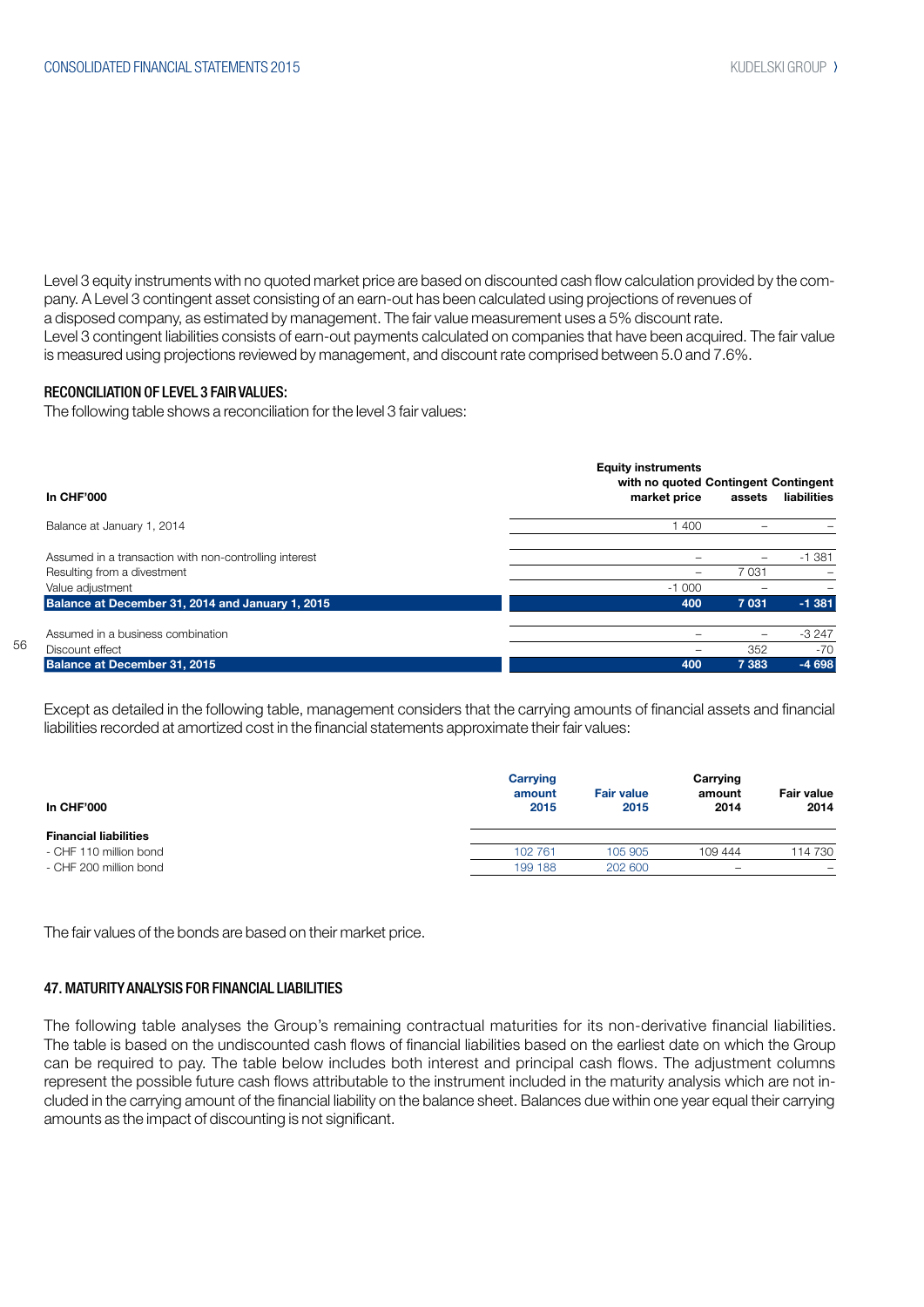|                           | <b>Due</b><br>within 1<br>year | Due<br>within 1<br>year | Due $> 1$<br><b>vears</b> | Due $> 1$<br>year $< 5$ year $< 5$<br>years | <b>vears</b> | Due $> 5$ Due $> 5$<br>years | <b>Adjust-</b><br>ment | <b>Adjust-</b><br>ment | <b>Total</b><br>book<br>value | <b>Total</b><br>book<br>value |
|---------------------------|--------------------------------|-------------------------|---------------------------|---------------------------------------------|--------------|------------------------------|------------------------|------------------------|-------------------------------|-------------------------------|
| <b>In CHF'000</b>         |                                |                         |                           |                                             |              |                              |                        |                        |                               |                               |
|                           | 2015                           | 2014                    | 2015                      | 2014                                        | 2015         | 2014                         | 2015                   | 2014                   | 2015                          | 2014                          |
| <b>Bonds</b>              | 109 881                        | 3 3 0 0                 | 15 080                    | 113 300                                     | 207 560      | $-$                          | $-30572$               | $-7156$                | 301949                        | 109 444                       |
| Long term bank loans      | $\qquad \qquad -$              | 3 0 0 6                 | $\overline{\phantom{a}}$  | 151 723                                     | ۰            |                              | -                      | $-8968$                | $\overline{\phantom{0}}$      | 145 761                       |
| Short term financial debt | 20 698                         | 75 796                  | $\overline{\phantom{0}}$  | $\overline{\phantom{m}}$                    | -            |                              | -                      | $\qquad \qquad -$      | 20 698                        | 75 796                        |
| Trade accounts payable    | 50 662                         | 52 134                  |                           |                                             |              |                              | -                      | $\qquad \qquad -$      | 50 662                        | 52 134                        |
| Other payables            | 17 662                         | 17 285                  |                           |                                             |              |                              | -                      | -                      | 17 662                        | 17 285                        |
| <b>Total</b>              | 198 903                        | 151 521                 | 15 080                    | 265 023                                     | 207 560      | ÷                            | $-30572$               | $-16124$               | 390 971                       | 400 420                       |

#### 48. SENSITIVITY ANALYSIS

#### Foreign currency

The Group undertakes certain transactions denominated in foreign currencies. Hence, exposure to exchange rate fluctuations arises. Exchange rate exposures are managed within approved policy parameters utilizing derivative instruments.

The Group is mainly exposed to the USD and the EUR. The following table details the Group's sensitivity to a 10% (2014: 10%) increase and decrease in the USD and a 20% (2014: 20%) increase or decrease in the EUR compared to the presentation currency. The sensitivity rate used approximates the fluctuation considered by management when performing risk analysis. The sensitivity analysis includes only outstanding foreign currency-denominated monetary items and adjusts their translation at period end for the above mentioned change in foreign currency rates. The sensitivity analysis includes external loans as well as loans to foreign operations within the Group where the denomination of the loan is in a currency other than the currency of the lender or the borrower. A positive number indicates an increase in post-tax profit when the foreign currency strengthens against the relevant currency.

|                                        |          | <b>USD</b> |          |         |
|----------------------------------------|----------|------------|----------|---------|
| In CHF'000                             | 2015     | 2014       | 2015     | 2014    |
| Post-tax net income                    |          |            |          |         |
| - Increase                             | 3505     | 13 615     | 15 145   | 6 5 5 5 |
| - Decrease                             | $-6945$  | $-13615$   | $-16210$ | $-6555$ |
| Comprehensive income (post-tax effect) |          |            |          |         |
| - Increase                             | 11 622   | 5407       | 3 3 8 5  | 4 1 7 6 |
| - Decrease                             | $-10354$ | $-4807$    | $-3472$  | $-4176$ |
|                                        |          |            |          |         |

#### Interest rates

The sensitivity analysis below is based on the exposure to interest rates for financial instruments at the balance sheet date and the stipulated change taking place at the beginning of the financial year and held constant throughout the reporting period in the case of financial instruments that have floating rates. The following rates, corresponding to each currency, represent management's assessment of the reasonable possible change in interest rates for purposes of reporting interest rate sensitivity:

- USD: increase of 150 basis points and decrease of 50 basis points (2014: 150 basis points increase or 50 decrease) - EUR: increase of 100 basis points and decrease of 100 basis points (2014: 150 basis points increase or 50 decrease)

- CHF: increase of 100 basis points and decrease of 100 basis points (2014: 100 basis points increase or 100 decrease)

57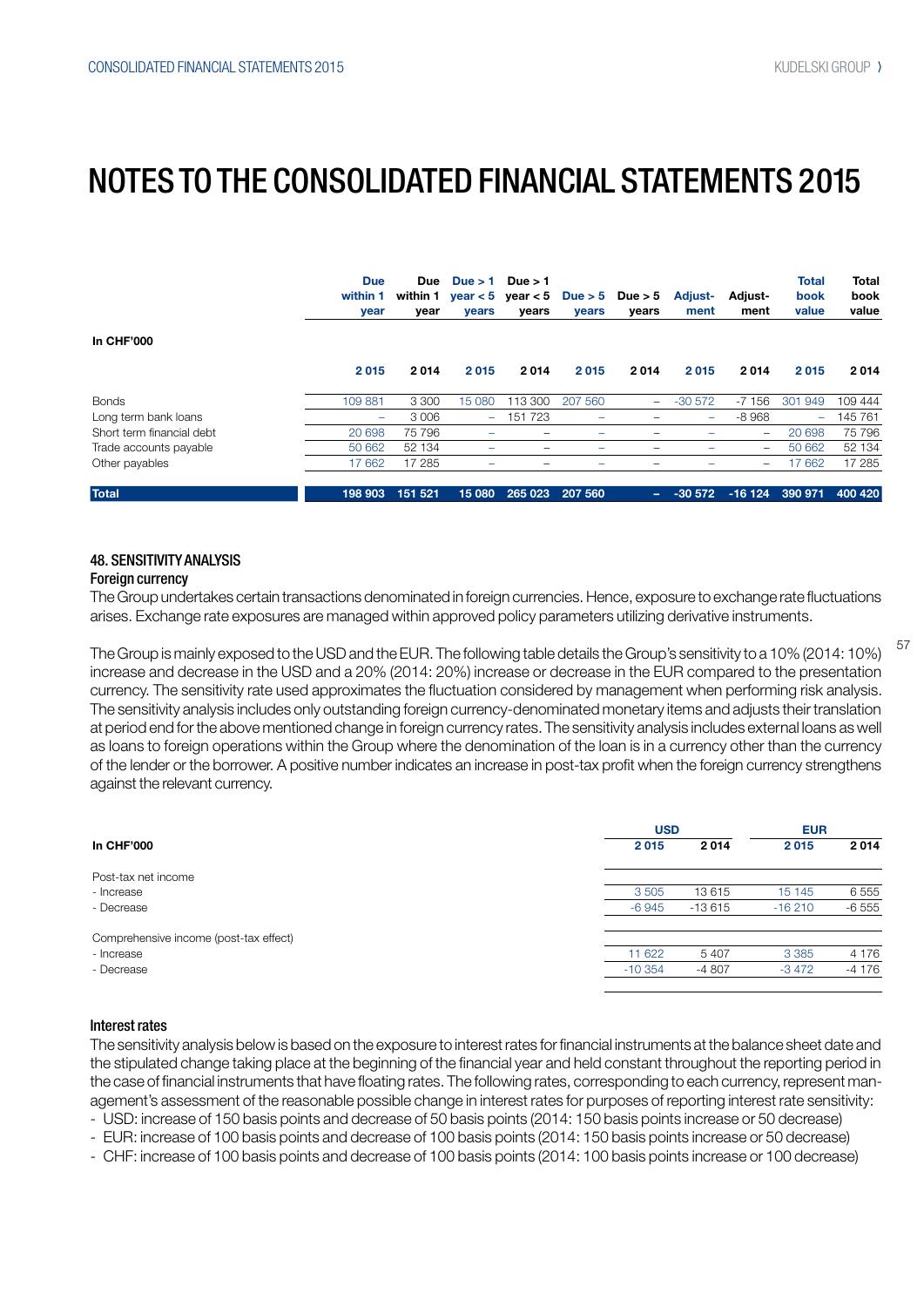If interest rates had been higher/lower on the above mentioned possible change in interest rates and all other variables were held constant, the Group's:

- post-tax profit for the year ended December 31, 2015 would increase by kCHF 969 and decrease by kCHF 833 (2014: decrease by kCHF 377 /decrease by kCHF 690). This is mainly due to the interest rate exposure on cash balances.
- other comprehensive income would not be impacted in 2015 (2014: increase by kCHF 259 / decrease by 86) . The other comprehensive income impact is 0 as an interest rate swap qualifying for cash-flow hedge accounting has been unwound during 2015.

#### Equity prices

The Group is not materially exposed to any equity price fluctuation.

#### 49. COLLATERAL RECEIVED AND GIVEN

Guarantees in favor of third parties and the state of the state of the state of the state of third parties and the state of the state of the state of the state of the state of the state of the state of the state of the sta

#### 50. RISK CONCENTRATION

58 At December 31, 2015 and 2014, no financial asset exposure was more than 10% of the financial assets.

#### 51. FINANCIAL INSTRUMENTS - UNREPRESENTATIVE RISK EXPOSURE AT REPORTING DATE

The quantative data required for IFRS 7 disclosures encompassing market, credit and liquidity risk for the year ended 31 December 2015 was representative of the Group risk profile at that date and is determined by Group management to be representative for future periods.

#### 52. CAPITAL RISK MANAGEMENT

The Group's capital management focus is to maintain a sound capital base to support the continued development of its business. The Group is not subject to externally imposed capital requirements.

The Board of Directors seeks to maintain a prudent balance between different components of the Group's capital. Group management monitors capital on the basis of operating cash flow as a percentage of net financial debt. Net financial debt is defined as current and non-current financial liabilities less liquid assets.

The operating cash flow to net financial debt ratio as at 31 December 2015 was 57.2% (2014: 45.8%).

In CHF'000 31.12.2015 31.12.2014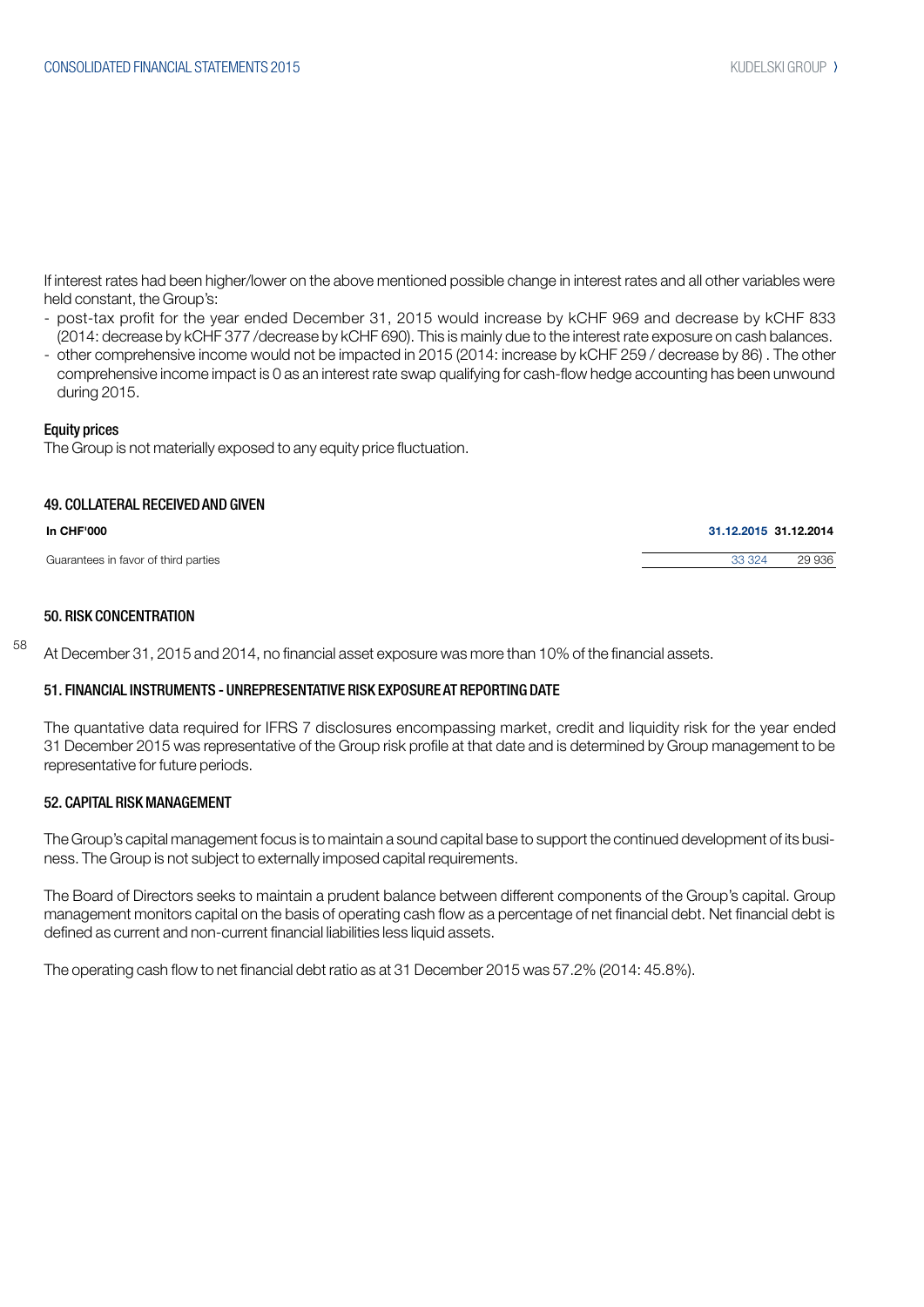#### 53. PRINCIPAL CURRENCY TRANSLATION RATES

| Year end rates | used for the consolidated |         |                                                                                         |
|----------------|---------------------------|---------|-----------------------------------------------------------------------------------------|
| 2015           | 2014                      | 2015    | 2014                                                                                    |
| 0.9900         | 0.9900                    | 0.9627  | 0.9155                                                                                  |
| 1.0820         | 1.2025                    | 1.0684  | 1.2145                                                                                  |
| 15.2450        | 15.9700                   | 15,3168 | 14.8610                                                                                 |
| 11.2650        | 13.3250                   | 11.9412 | 14.5380                                                                                 |
| 1.4680         | 1.5400                    | 1.4712  | 1.5070                                                                                  |
| 25,2000        | 37,3000                   | 29,2800 | 38,9300                                                                                 |
| 1.5000         | 1.5700                    | 1.5011  | 1.5004                                                                                  |
| 0.7000         | 0.7480                    | 0.7003  | 0.7222                                                                                  |
| 6.4000         | 8.5400                    | 7.5700  | 8.4400                                                                                  |
| 1.3360         | 1.7910                    | 1.5864  | 2.4140                                                                                  |
| 0.7230         | 0.8100                    | 0.7236  | 0.8250                                                                                  |
|                | balance sheets            |         | <b>Average rates</b><br>used for the consolidated<br>income<br>and cash flow statements |

#### 54. APPROVAL OF FINANCIAL STATEMENTS

59 The consolidated financial statements were approved by the Board of Directors and authorised for issuance on February 17, 2016.

#### 55. PRINCIPAL OPERATING COMPANIES

|                                      |                |                                        | <b>Percentage held</b> |     |
|--------------------------------------|----------------|----------------------------------------|------------------------|-----|
| Company                              |                | <b>Place of incorporation Activity</b> |                        |     |
| <b>Integrated Digital Television</b> |                |                                        |                        |     |
| Nagravision SA                       | CH - Cheseaux  | Solutions for Digital TV               | 100                    | 100 |
| Nagra France SAS                     | $FR - Paris$   | Solutions for Digital TV               | 100                    | 100 |
| Nagra USA, Inc.                      | US - Nashville | Sales and support                      | 100                    | 100 |
| Nagravision Asia Pte Ltd             | SG - Singapore | <b>Services</b>                        | 100                    | 100 |
|                                      |                | Conditional access modules and         |                        |     |
| SmarDTV SA                           | CH - Cheseaux  | set-top-boxes                          | 77.5                   | 100 |
| NagraStar LLC                        | US - Englewood | Smartcards and digital TV support      | 50                     | 50  |
| Nagra Plus                           | CH - Cheseaux  | Analog Pay-TV solutions                | 50                     | 50  |
| OpenTV Inc                           | US - Delaware  | Middleware for set-top-boxes           | 100                    | 100 |
|                                      |                | Conditional access modules and         |                        |     |
| Conax Group                          | NO - Oslo      | set-top-boxes                          | 100                    | 100 |
| <b>Public Access</b>                 |                |                                        |                        |     |
| <b>SKIDATA Group</b>                 | AT - Gartenau  | People and car access systems          | 100                    | 100 |
| Corporate                            |                |                                        |                        |     |
|                                      |                | Holding, parent                        |                        |     |
| Kudelski SA                          | CH - Cheseaux  | company of the Group                   | 100                    | 100 |

These principal companies are all subsidiaries.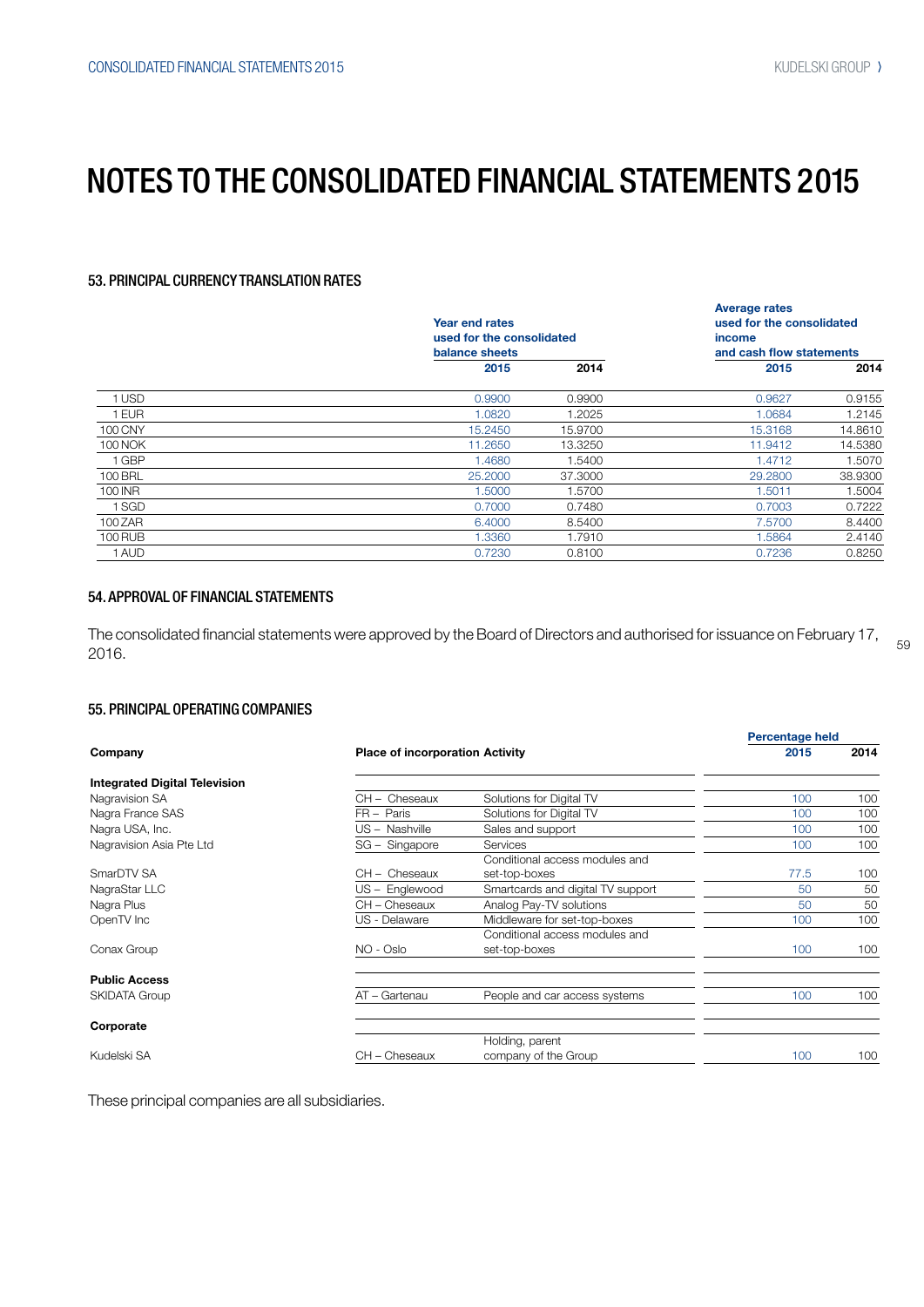#### 56. RISK ASSESSMENT DISCLOSURES REQUIRED BY SWISS LAW

#### REQUIRED BY SWISS LAW

Risk assessment and management is an integral part of the Group-wide enterprise risk management. The risk management approach is structured around a global risk assessment and management, and financial risk management. Both are governed by policies initiated by the Board of Directors. The internal control system is based on the COSO framework with a dedicated internal control team in place.

#### Global risk management

The global risk management process led to the identification and management of security, operational, strategic, asset and market risks. Daily management of the global risks is performed and monitored by the executive management. Risks related to market dynamics include foreign exchange movements, interest rate changes and financing risks. They are described in more detail in section 3 of this report.

#### Financial Risk Management

The major financial risks consist of accounting complexity and the control environment. Risks related to the control environment include information systems complexity, timely review of results and the robustness of the documentation of processes. Executive management continues to address these risks with process documentation initiatives as well as establishment of process and entity level controls. Financial risk management is described in more details in note 3.

 $60$ The most critical accounting policies to address accounting complexity include revenue recognition, accounting for acquisitions and strategic alliances, intangible assets and impairments, tax provisions, equity based compensation and contingencies.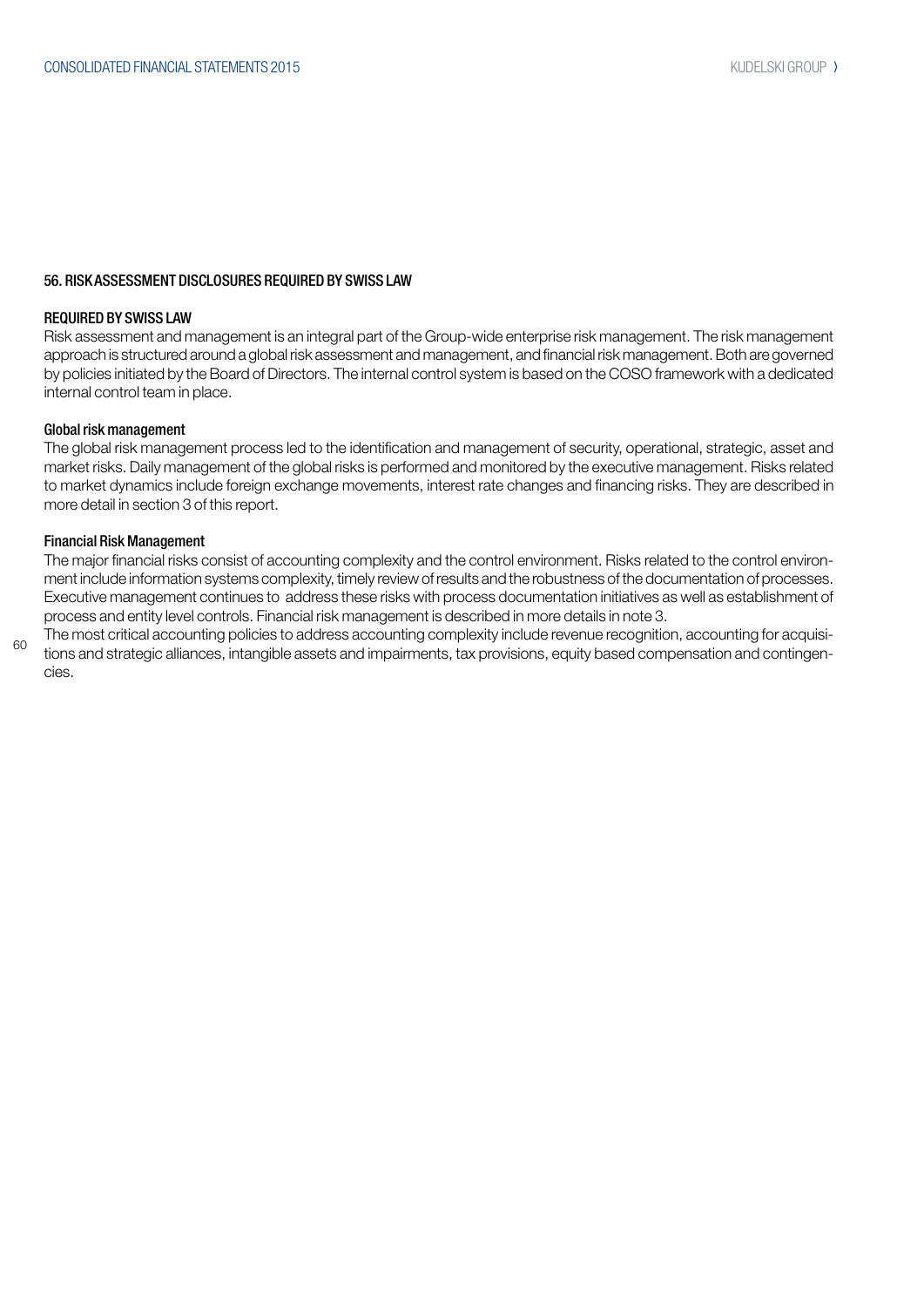### REPORT OF THE STATUTORY AUDITOR ON THE CONSOLIDATED FINANCIAL STATEMENTS

#### TO THE GENERAL MEETING OF KUDELSKI SA, CHESEAUX-SUR-LAUSANNE

As statutory auditor, we have audited the accompanying consolidated financial statements of Kudelski S.A., which comprise the balance sheet, income statement, statement of comprehensive income, cash flow statement, statement of changes in equity and notes (pages 4 to 60), for the year ended 31 December 2015.

#### BOARD OF DIRECTORS' RESPONSIBILITY

The Board of Directors is responsible for the preparation and fair presentation of the consolidated financial statements in accordance with the International Financial Reporting Standards (IFRS) and the requirements of Swiss law. This responsibility includes designing, implementing and maintaining an internal control system relevant to the preparation and fair presentation of consolidated financial statements that are free from material misstatement, whether due to fraud or error. The Board of Directors is further responsible for selecting and applying appropriate accounting policies and making accounting estimates that are reasonable in the circumstances.

#### AUDITOR'S RESPONSIBILITY

Our responsibility is to express an opinion on these consolidated financial statements based on our audit. We conducted our audit in accordance with Swiss law and Swiss Auditing Standards as well as the International Standards on Auditing. Those standards require that we plan and perform the audit to obtain reasonable assurance whether the consolidated financial statements are free from material misstatement.

An audit involves performing procedures to obtain audit evidence about the amounts and disclosures in the consolidated financial statements. The procedures selected depend on the auditor's judgment, including the assessment of the risks of material misstatement of the consolidated financial statements, whether due to fraud or error. In making those risk assessments, the auditor considers the internal control system relevant to the entity's preparation and fair presentation of the consolidated financial statements in order to design audit procedures that are appropriate in the circumstances, but not for the purpose of expressing an opinion on the effectiveness of the entity's internal control system. An audit also includes evaluating the appropriateness of the accounting policies used and the reasonableness of accounting estimates made, as well as evaluating the overall presentation of the consolidated financial statements. We believe that the audit evidence we have obtained is sufficient and appropriate to provide a basis for our audit opinion.

#### OPINION

In our opinion, the consolidated financial statements for the year ended 31 December 2015 give a true and fair view of the financial position, the results of operations and the cash flows in accordance with the International Financial Reporting Standards (IFRS) and comply with Swiss law.

### REPORT ON OTHER LEGAL REQUIREMENTS

We confirm that we meet the legal requirements on licensing according to the Auditor Oversight Act (AOA) and independence (article 728 CO and article 11 AOA) and that there are no circumstances incompatible with our independence.

In accordance with article 728a paragraph 1 item 3 CO and Swiss Auditing Standard 890, we confirm that an internal control system exists which has been designed for the preparation of consolidated financial statements according to the instructions of the Board of Directors.

61 We recommend that the consolidated financial statements submitted to you be approved.



PricewaterhouseCoopers SA

Corinne Pointet Marc Ausoni Chambettaz Audit expert Audit expert Auditor in charge

Lausanne, February 17, 2016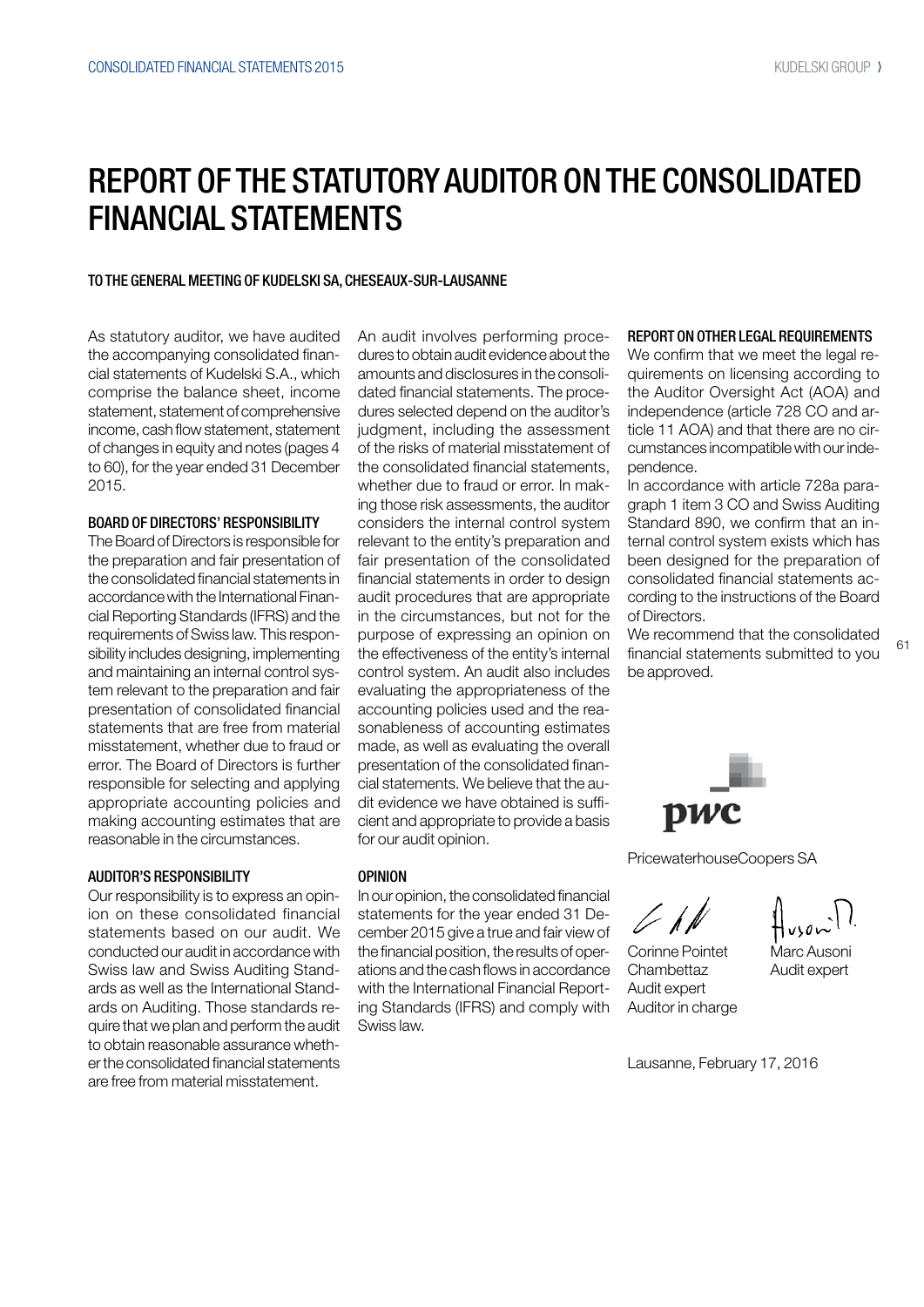## BALANCE SHEETS AT DECEMBER 31, 2015 AND 2014

#### ASSETS

62

| <b>In CHF'000</b>                                                                                                                                                                                                                                      | Notes 31.12.2015 31.12.2014                                     |                                                                |
|--------------------------------------------------------------------------------------------------------------------------------------------------------------------------------------------------------------------------------------------------------|-----------------------------------------------------------------|----------------------------------------------------------------|
| <b>Current assets</b><br>Cash and cash equivalents<br>Accounts receivable from Group companies<br>Other current receivables and prepaid expenses                                                                                                       | 31872<br>33 750<br>1 1 5 8<br>3.1                               | 14 981<br>39 7 29<br>3754                                      |
| <b>Total current assets</b>                                                                                                                                                                                                                            | 66779                                                           | 58 464                                                         |
| <b>Fixed assets</b><br>Financial assets:<br>- Loans to Group companies<br>- Other long term assets<br>Investments                                                                                                                                      | 699 578<br>1 0 8 1<br>3.2<br>370 053                            | 765 064<br>1 0 8 1<br>337 514                                  |
| <b>Total fixed assets</b>                                                                                                                                                                                                                              | 1 070 712                                                       | 1 103 659                                                      |
| <b>Total assets</b>                                                                                                                                                                                                                                    | 1 137 491                                                       | 1 162 123                                                      |
| <b>SHAREHOLDERS' EQUITY AND LIABILITIES</b>                                                                                                                                                                                                            |                                                                 |                                                                |
| <b>In CHF'000</b>                                                                                                                                                                                                                                      | Notes 31.12.2015 31.12.2014                                     |                                                                |
| <b>Short-term liabilities</b><br>Short-term interest-bearing liabilities :<br>- Bank overdraft<br>- Bank, short term borrowings<br>- Bonds<br>Other short-term liabilities :<br>- due to third parties<br>- due to Group companies<br>Accrued expenses | 3 2 6 8<br>3.3<br>3.4<br>103 020<br>403<br>12761<br>2 5 0 7     | 33 000<br>$\overline{\phantom{a}}$<br>424<br>25 5 28<br>1790   |
| <b>Total short-term liabilities</b>                                                                                                                                                                                                                    | 121 959                                                         | 60 741                                                         |
| Long-term liabilities<br>Long-term interest-bearing liabilities :<br>- Bank, long term borrowings<br>- Bonds<br><b>Total long-term liabilities</b>                                                                                                     | 3.3<br>$\overline{\phantom{a}}$<br>3.4<br>200 000<br>200 000    | 132 000<br>110 000<br>242 000                                  |
|                                                                                                                                                                                                                                                        |                                                                 |                                                                |
| <b>Total liabilities</b><br>Shareholders' equity<br>Share capital<br>Legal reserves:<br>- from retained earnings<br>- from capital contribution<br>Retained earnings<br>Net income                                                                     | 321 959<br>540 911<br>110 000<br>8 3 0 0<br>185 815<br>$-29495$ | 302 741<br>539 047<br>110 000<br>19 111<br>221 129<br>$-29905$ |
| Total shareholders' equity                                                                                                                                                                                                                             | 815 532<br>3.5                                                  | 859 382                                                        |
| Total liabilities and shareholders' equity                                                                                                                                                                                                             | 1 137 491                                                       | 1 162 123                                                      |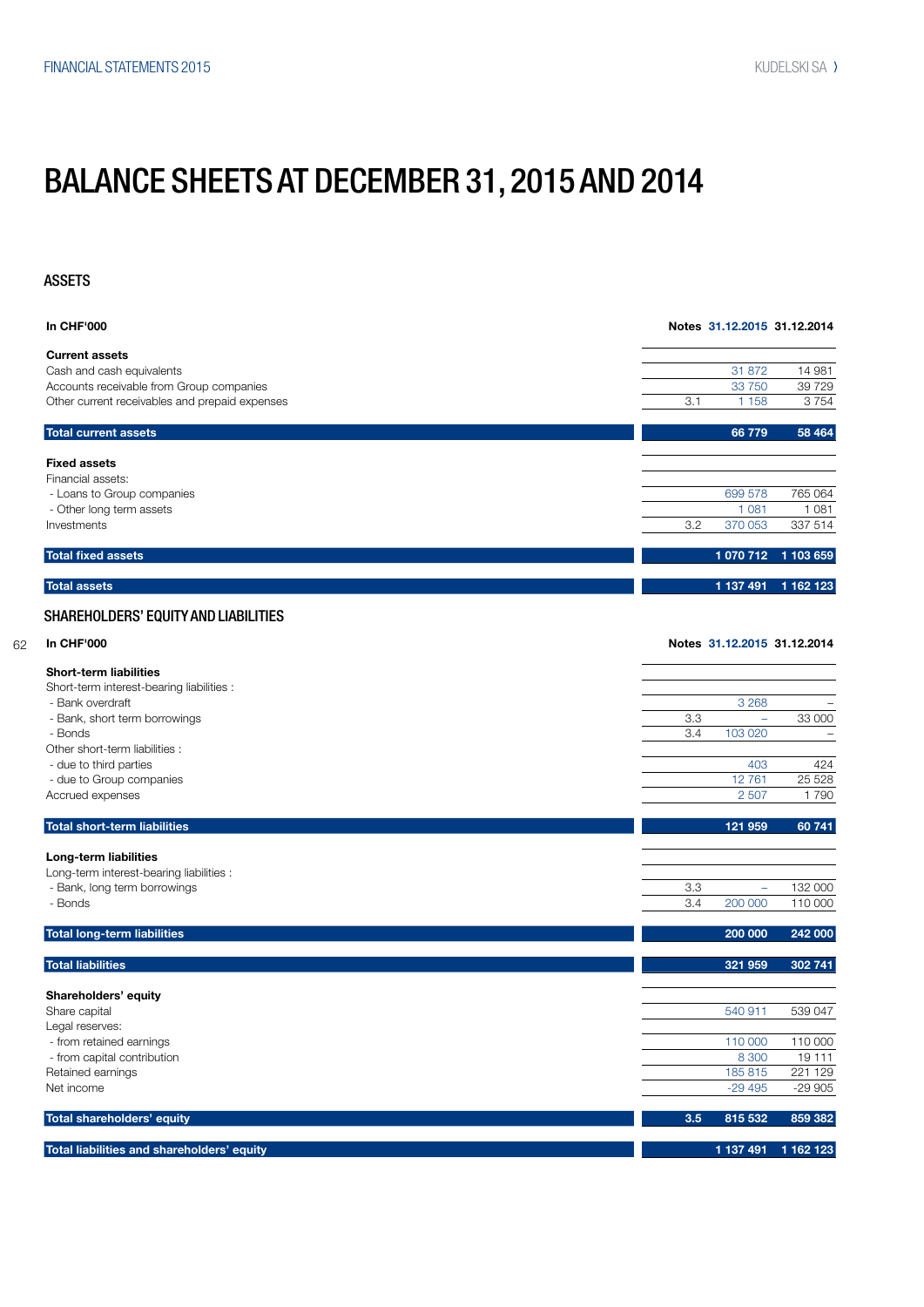### INCOME STATEMENTS AND PROPOSAL FOR APPROPRIATION OF AVAILABLE EARNINGS FOR THE YEAR 2015

#### INCOME STATEMENTS FOR THE YEARS ENDED DECEMBER 31, 2015 AND 2014

| <b>In CHF'000</b>                      | <b>Notes</b> | 2015     | 2014     |
|----------------------------------------|--------------|----------|----------|
| Financial income                       | 4.1          | 17510    | 55 587   |
| Gain/(Loss) on sale of investments     | 4.2          | 5883     | $-35499$ |
| Administrative and other expenses      | 4.3          | $-3266$  | $-6370$  |
| Financial expenses and exchange result | 4.4          | $-44453$ | $-13782$ |
| Impairment of financial fixed assets   | 4.5          | $-3832$  | $-28352$ |
| (loss)/Income before tax               |              | $-28156$ | $-28416$ |
| Direct taxes (other than income tax)   |              | $-1.338$ | $-1489$  |
| Net (loss)/income                      |              | $-29495$ | $-29905$ |

#### PROPOSAL FOR APPROPRIATION OF AVAILABLE EARNINGS FOR THE YEAR 2015

| <b>In CHF'000</b>                          | Legal<br>reserves<br>from<br>capital<br>contribu-<br>tion | Retained<br>earnings |
|--------------------------------------------|-----------------------------------------------------------|----------------------|
| Balance brought forward from previous year | 8 3 0 0                                                   | 185 815              |
| Net result                                 | -                                                         | $-29495$             |
| Total available earnings                   | 8 3 0 0                                                   | 156 320              |
| Balance to be carried forward              | 8 3 0 0                                                   | 156 320              |

The Board of Directors proposes to carry forward the available retained earnings.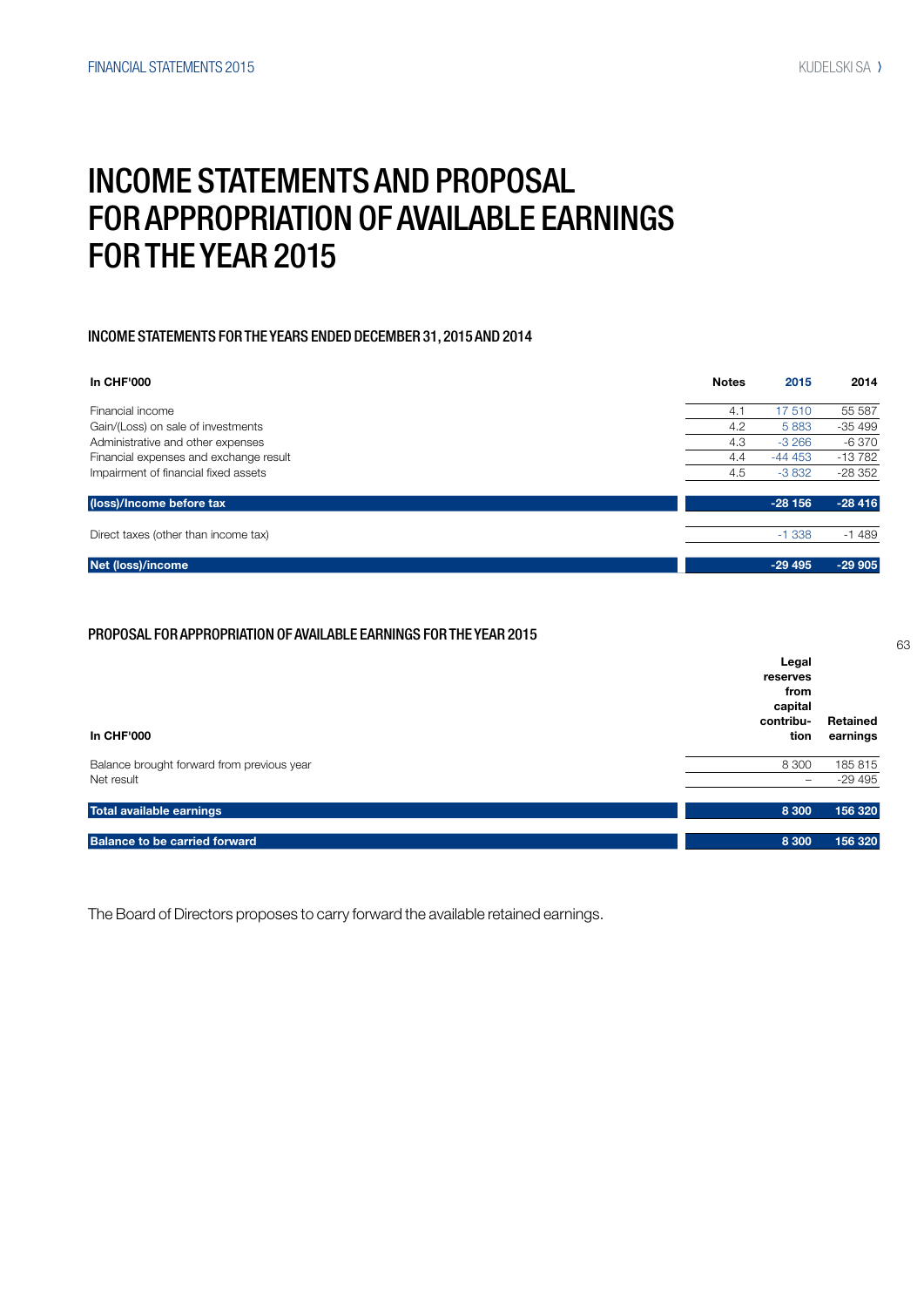### NOTES TO THE FINANCIAL STATEMENTS 2015

#### 1. INTRODUCTION

Kudelski SA, with registered office in Cheseaux, is the ultimate holding company of the Kudelski Group, which comprises subsidiaries and associated companies.

#### 2. ACCOUNTING POLICIES BASIS OF PREPARATION

 $64$ 

notes.

The financial statements of Kudelski SA, comply with the requirements of the new Swiss accounting legislation, which became effective since January 1, 2013 and required implementation in 2015, of the Swiss Code of Obligations (SCO). In accordance with the SCO, Kudelski SA elected to restate the 2014 financial statements to be comparable with the 2015 presentation. This resulted in changes to the presentation of the income statement, balance sheet and

These financial statements were prepared under the historical cost convention and on an accrual basis.

Kudelski SA is presenting consolidated financial statements according to IFRS. As a result, these financial statements and notes do not include additional disclosures, cash flow statement and management report.

#### FINANCIAL ASSETS

Investments and loans to Group companies are accounted for at acquisition cost less adjustment for impairment of value.

#### CASH AND CASH EQUIVALENTS

Cash and cash equivalents include cash at bank and short-term deposits. Cash at bank consists of all funds in current accounts available within 48 hours. Short-term deposits generally include bank deposits and fixed term investments whose maturities are of three months or less from the transaction date.

#### EXCHANGE RATE DIFFERENCES

Transactions in foreign currencies are accounted for in Swiss francs (CHF) at the exchange rate prevailing at the date of the transaction. Assets and liabilities in foreign currencies are accounted for at year-end rates.

Any resulting exchange differences are included in the respective income statement caption depending upon the nature of the underlying transactions; the aggregate unrealized exchange difference is calculated by reference to original transaction date exchange rates and includes hedging transactions. Where this gives rise to a net loss, it is charged to the income statement, while net gains are deferred.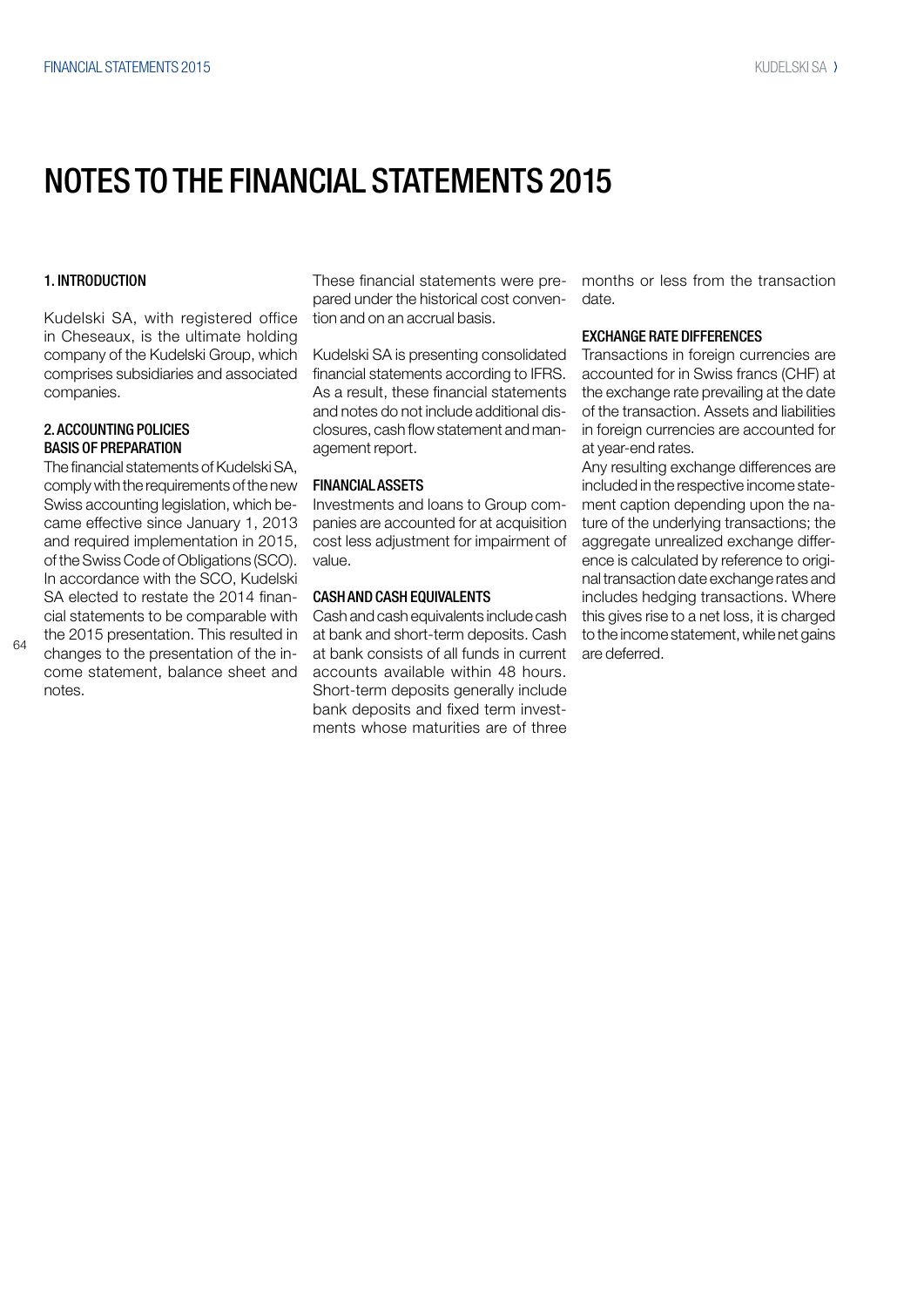65

Percentage held and

### NOTES TO THE FINANCIAL STATEMENTS 2015

#### 3. NOTES TO THE BALANCE SHEETS

### 3.1 OTHER CURRENT RECEIVABLES AND PREPAID EXPENSES

| In CHF'000                |         | 31.12.2015 31.12.2014 |
|---------------------------|---------|-----------------------|
| Withholding tax           | 66      | 310                   |
| Other accounts receivable |         |                       |
| Prepaid expenses          | 1 0 8 0 | 3440                  |
|                           |         |                       |
|                           | 1 1 5 8 | 3754                  |

Prepaid expenses mainly includes the amortized cost of the difference between nominal value and net proceeds less issuance costs of the bonds (note 3.4). These amounts are allocated against income statement over the contractual periods of their underlying borrowings. In 2014, prepaid expenses also included transaction costs relating to the CHF 235 million credit facility agreement (note 3.3) for kCHF kCHF 2874, which have been impaired and expensed in full in the income statement in 2015 following the reimbursment of the borrowing.

#### 3.2 NVESTMENTS

#### DIRECT INVESTMENTS

|                                        |                      |                                                           |               |         | voting rights |                         |
|----------------------------------------|----------------------|-----------------------------------------------------------|---------------|---------|---------------|-------------------------|
| Company                                | Location             | Activity                                                  | Share capital |         | 2015          | 2014                    |
| Nagravision SA                         | CH - Cheseaux        | Solutions for Digital TV                                  | <b>kCHF</b>   | 20 000  | 100           | 100                     |
| Nagravision Iberica SL                 | ES - Madrid          | Sales and support Digital TV                              | <b>kEUR</b>   | 3       | 100           | 100                     |
| Nagra France SAS                       | FR - Paris           | Solutions for Digital TV                                  | <b>kEUR</b>   | 32 833  | 100           | 100                     |
| Nagra Media Germany GmbH               | $DE - Ismaning$      | Services                                                  | <b>kEUR</b>   | 25      | 100           | 100                     |
| Nagra USA, Inc.                        | US - Nashville       | Sales and support                                         | <b>kUSD</b>   | 10      | 100           | 100                     |
| <b>SKIDATA AG</b>                      | AT - Salzburg        | Public access                                             | <b>kEUR</b>   | 3634    | 100           | 100                     |
| Nagra Plus                             | CH - Cheseaux        | Analog Pay-TV solutions<br>Conditional access modules and | <b>kCHF</b>   | 100     | 50            | 50                      |
| SmarDTV SA                             | CH - Cheseaux        | set-top-boxes                                             | <b>kCHF</b>   | 1 0 0 0 | 77.5          | 100                     |
| Kud SA                                 | LU - Luxembourg      | Finance                                                   | <b>kCHF</b>   | 63 531  | 100           | 100                     |
| Leman Consulting SA                    | $CH - N$ yon         | Intellectual property consulting                          | <b>kCHF</b>   | 100     | 100           | 100                     |
| Nagravision Asia Pte Ltd               | SG - Singapore       | Services                                                  | kSGD          | 100     | 100           | 100                     |
| Nagravision Shanghaï Technical         |                      | Research & development and software                       |               |         |               |                         |
| Services                               | CN - Shanghaï        | integration                                               | <b>KCNY</b>   | 100     | 100           | 100                     |
| Nagra Media UK Ltd                     | $UK - London$        | Research & development                                    | <b>KGBP</b>   | 1 0 0 0 | 100           | 100                     |
| Nagravision Italy Srl                  | IT - Bolzano         | Sales and support                                         | <b>kEUR</b>   | 10      | 100           | 100                     |
| Nagra Travel Sàrl                      | CH - Cheseaux        | Travel agency                                             | <b>kCHF</b>   | 50      | 100           | 100                     |
| Nagravision India Pvt Ltd              | IN - Bangalore       | Research & development                                    | <b>kINR</b>   | 100     | 100           | 100                     |
| Acetel Co Ltd                          | SK - Séoul           | Digital broadcasting<br>solution provider                 | <b>kKRW</b>   | 1 460   | 17            | 17                      |
| Nagra Media Private Limited            | IN - Mumbai          | Sales and support                                         | <b>kINR</b>   | 100     | 100           | 100                     |
| Nagra Media Korea LLC                  | KR - Anyang          | Sales and support                                         | <b>kKRW</b>   | 200 000 | 100           | 100                     |
| Nagra Media Brasil LTDA                | BR - São Paulo       | Sales and support                                         | <b>kBRL</b>   | 553     | 100           | 100                     |
| Nagravision (Beijing) Trading Co., Ltd | CN - Beijing         | Sales                                                     | <b>kCNY</b>   | 5 0 0 0 | 100           | 100                     |
| Nagra Media Japan K.K.                 | JP - Tokyo           | Sales and support                                         | <b>kJPY</b>   | 10 000  | 100           | 100                     |
| Kudelski Norway AS                     | NO - Oslo            | Holding                                                   | <b>kNOK</b>   | 200     | 100           | 100                     |
| iWedia SA                              | CH - Lausanne        | Solutions for Digital TV                                  | <b>kCHF</b>   | 750     | 40            | $\top$                  |
| E.D.S.I. SAS                           | FR - Cesson Sévigné  | Research & development                                    | <b>KEUR</b>   | 163     | 100           | $\overline{\top}$       |
| OpenTV Europe SAS                      |                      | FR - Issy les Moulineaux Research & development           | <b>kEUR</b>   | 38      | 100           | $\top$                  |
| Nagra Media Australia Pty Ltd          | AU - New South Wales | Sales and support                                         | <b>kAUD</b>   | 50      | 100           | $\overline{\top}$       |
| OpenTV Australia Holding Pty Ltd       | AU - New South Wales | Holding                                                   | <b>kAUD</b>   | 1       | 100           | $\overline{\mathsf{T}}$ |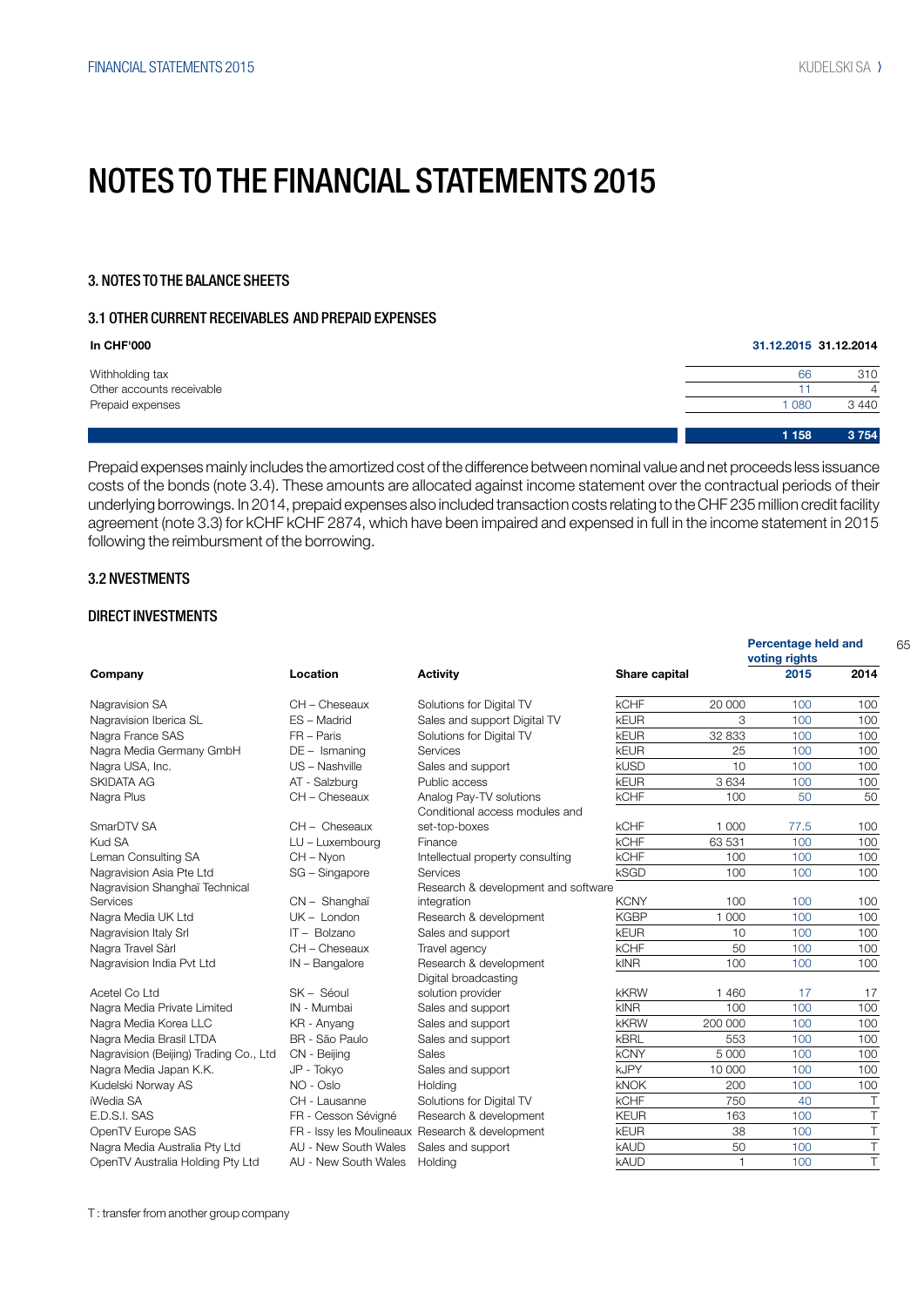Percentage held and

#### SIGNIFICANT INDIRECT INVESTMENTS

|                             |                   |                                   |               | voting rights |      |          |
|-----------------------------|-------------------|-----------------------------------|---------------|---------------|------|----------|
| Company                     | Location          | <b>Activity</b>                   | Share capital |               | 2015 | 2014     |
|                             |                   | Conditional access modules and    |               |               |      |          |
| Conax AS                    | NO - Oslo         | set-top-boxes                     | <b>kNOK</b>   | 1111          | 100  | 100      |
| OpenTV Inc                  | US - Delaware     | Middleware for set-top-boxes      | <b>kUSD</b>   | 112887        | 100  | 100      |
| NagraStar LLC               | US - Englewood    | Smartcards and digital TV support | <b>kUSD</b>   | 2043          | 50   | 50       |
| Sentry Control Systems LLC  | US - Van Nuys     | Public access                     | <b>kUSD</b>   | 45            | 60   | $\Omega$ |
| <b>SKIDATA Benelux BV</b>   | NL - Barenbrecht  | Public access                     | <b>kEUR</b>   | 90.6          | 100  | 100      |
| SKIDATA (Schweiz) AG        | CH - Adliswil     | Public access                     | <b>kCHF</b>   | 150           | 100  | 100      |
| SKIDATA Inc.                | US - Hillsborough | Public access                     | <b>kUSD</b>   | 5510          | 100  | 100      |
| SKIDATA Australasia Pty Ltd | AU - Melbourne    | Public access                     | <b>kAUD</b>   | 5472          | 50   | $\circ$  |

#### 3.3 BANK BORROWINGS

In 2014, the Group obtained a committed long term credit facility of CHF 235 million until June 30, 2019. As of December 31, 2014 the Group had drawn CHF 165 million of which CHF 132 million were classified as long term and CHF 33 million as short term in the balance sheet. This borrowing has been fully reimbursed as of December 31, 2015.

#### 66

#### 3.4 BONDS

On June 16, 2011 Kudelski SA issued a CHF 110 million bond with a subscription price of 100.284%, bearing an interest rate of 3% and maturing on December 16, 2016 with denominations of CHF 5 000 and multiples thereof. The Company repurchased kCHF 6980 of this bond in 2015.

On May 12, 2015 the company also issued a CHF 200 million bond with a subscription price of 100%, bearing an interest rate of 1.875% and maturing on August 12, 2022 with denominations of CHF 5 000 and multiples thereof.

Each bond is measured at its nominal value. The initial difference between nominal value and net proceeds less issuance costs is considered as a prepaid expense and allocated against the income statement over the period of the bond.

#### 3.5 CHANGE IN SHAREHOLDERS' EQUITY

|                         |               | Legal reserves            | Legal reserves               |                      | <b>Total</b>            |
|-------------------------|---------------|---------------------------|------------------------------|----------------------|-------------------------|
| <b>In CHF'000</b>       | Share capital | from retained<br>earnings | from capital<br>contribution | Retained<br>earnings | Shareholders'<br>equity |
| As of December 31, 2013 | 537882        | 110 000                   | 29 877                       | 226 519              | 904 278                 |
| Dividend                |               |                           | $-10780$                     | $-5390$              | $-16170$                |
| Share capital increase  | 1 1 6 5       | -                         | 14                           |                      | 1 1 7 9                 |
| Net Income              |               |                           |                              | $-29905$             | $-29905$                |
| As of December 31, 2014 | 539 047       | 110 000                   | 19 111                       | 191 224              | 859 382                 |
| Dividend                |               |                           | $-10817$                     | $-5408$              | $-16225$                |
| Share capital increase  | 1864          | -                         | 6                            |                      | 1870                    |
| Net Income              | -             | -                         |                              | $-29495$             | $-29495$                |
| As of December 31, 2015 | 540 911       | 110 000                   | 8 3 0 0                      | 156 321              | 815 532                 |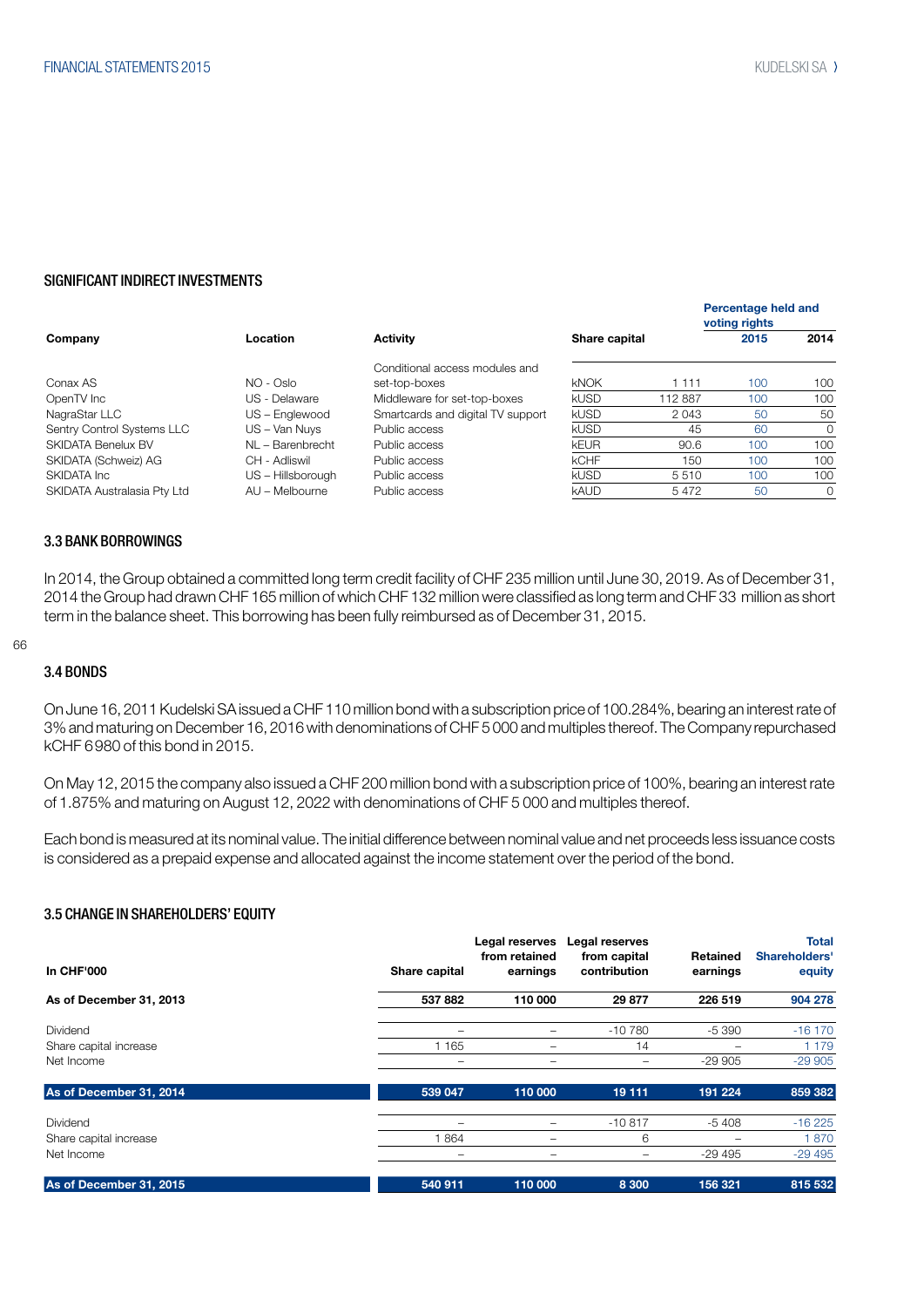### NOTES TO THE FINANCIAL STATEMENTS 2015

#### COMPOSITION OF SHARE CAPITAL

| <b>In CHF'000</b>                                     | 31.12.2015 31.12.2014 |         |
|-------------------------------------------------------|-----------------------|---------|
| 49'461'147 / 49'274'709 bearer shares, at CHF 10 each | 494 611               | 492 747 |
| 46'300'000 registered shares, at CHF 1 each           | 46 300                | 46 300  |
|                                                       |                       |         |
|                                                       | 540 911               | 539 047 |

The registered shares are neither listed nor traded on any stock exchange. The bearer shares have been listed on the main market of the SIX since 2 August 1999 (ticker: KUD, security number: 1 226 836; ISIN CH0012268360).

### CONDITIONAL SHARE CAPITAL (ARTICLE 6 OF ARTICLES OF INCORPORATION)

| <b>In CHF'000</b>                                                                                   | 2015    | 2014                  |
|-----------------------------------------------------------------------------------------------------|---------|-----------------------|
| Conditional share capital as of January 1                                                           | 110 390 | 103 555               |
| Increase of conditional share capital                                                               |         | 8 0 0 0               |
| Employee share purchase plan                                                                        | $-81$   | $-82$                 |
| Shares allotted to employees                                                                        | $-1783$ | $-1083$               |
| Conditional share capital at December 31                                                            | 108 526 | 110 390               |
| Of which may be utilized as of December 31 for:                                                     |         |                       |
| - Convertible bonds:                                                                                |         |                       |
| 10'000'000 bearer shares, at CHF 10 each                                                            | 100 000 | 100 000               |
| - Options or share subscriptions to employees:<br>852'609 / 1'039'047 bearer shares, at CHF 10 each | 8526    | 10 390                |
|                                                                                                     |         |                       |
|                                                                                                     | 108 526 | 110 390               |
| AUTHORIZED SHARE CAPITAL (ARTICLE 7 OF ARTICLES OF INCORPORATION)                                   |         |                       |
| <b>In CHF'000</b>                                                                                   |         | 31.12.2015 31.12.2014 |
| 3'768'164 bearer shares, at CHF 10 each                                                             | 37 682  | 37 682                |
| 3'200'000 registered shares, at CHF 1 each                                                          | 3 2 0 0 | 3 2 0 0               |
|                                                                                                     |         |                       |

Authorized share capital as of December 31 40 882 40 882 40 882 40 882 40 882 40 882 40 882 40 882 40 882 40 882

The Board of Directors is authorized to increase the share capital in one or more stages until April 8, 2016, for the purpose of acquiring companies or parts of companies.

#### MAJOR SHAREHOLDERS

| <b>Shareholdings</b>                           |     |
|------------------------------------------------|-----|
| 31.12.2015 31.12.2014<br>31.12.2015 31.12.2014 |     |
| 35%                                            | 35% |
|                                                | 63% |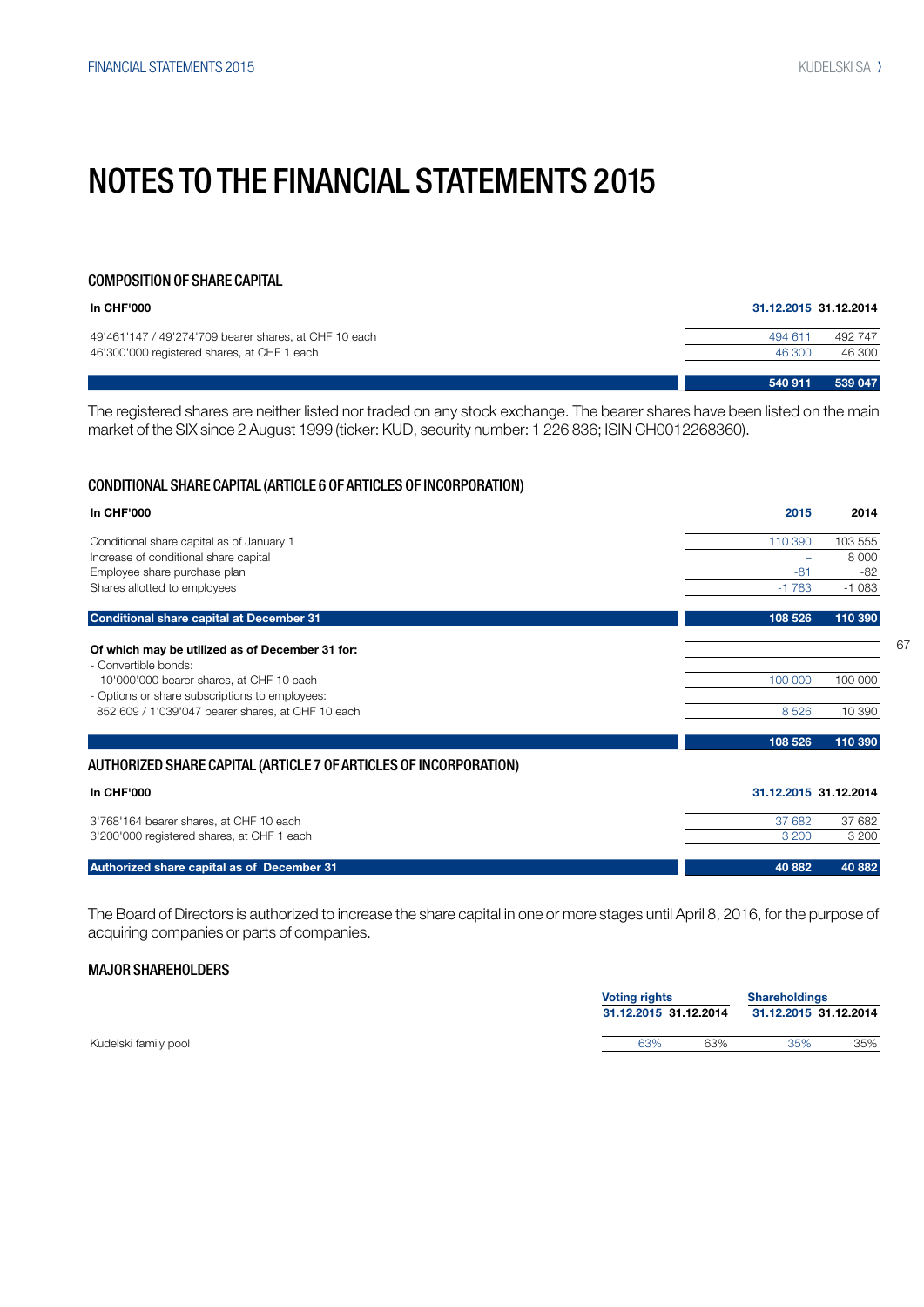#### 4. NOTES TO THE INCOME STATEMENTS

#### 4.1 FINANCIAL INCOME

| In CHF'000                                 | 2015   | 2014    |
|--------------------------------------------|--------|---------|
| Dividends received from Group subsidiaries | -      | 39 043  |
| Interest income third parties              |        | 119     |
| Interest on loans to Group subsidiaries    | 17 333 | 16 4 25 |
|                                            | 17510  | 55 587  |

#### 4.2 GAIN/(LOSS) ON SALE OF INVESTMENTS

The 2015 gain on sale of investments is mainly due to the sale of 22.5% of SmarDTV SA to EchoStar for kCHF 5766. The 2014 loss relates to the sale of NagraID SA and NagraID Security SA, both located at la Chaux-de-Fonds.

#### 4.3 ADMINISTRATIVE AND OTHER EXPENSES

| <b>In CHF'000</b>       | 2015    | 2014    |
|-------------------------|---------|---------|
| Administrative expenses | $-3266$ | $-6370$ |
|                         | $-3266$ | $-6370$ |

#### 4.4 FINANCIAL EXPENSES AND EXCHANGE RESULTS

| <b>In CHF'000</b>                         | 2015     | 2014     |
|-------------------------------------------|----------|----------|
| Net currency exchange result              | $-32311$ | -4 494   |
| Interest on loans from Group subsidiaries | $-18$    | -39      |
| Interest expenses and bank charges        | $-12124$ | $-9249$  |
|                                           | $-44453$ | $-13782$ |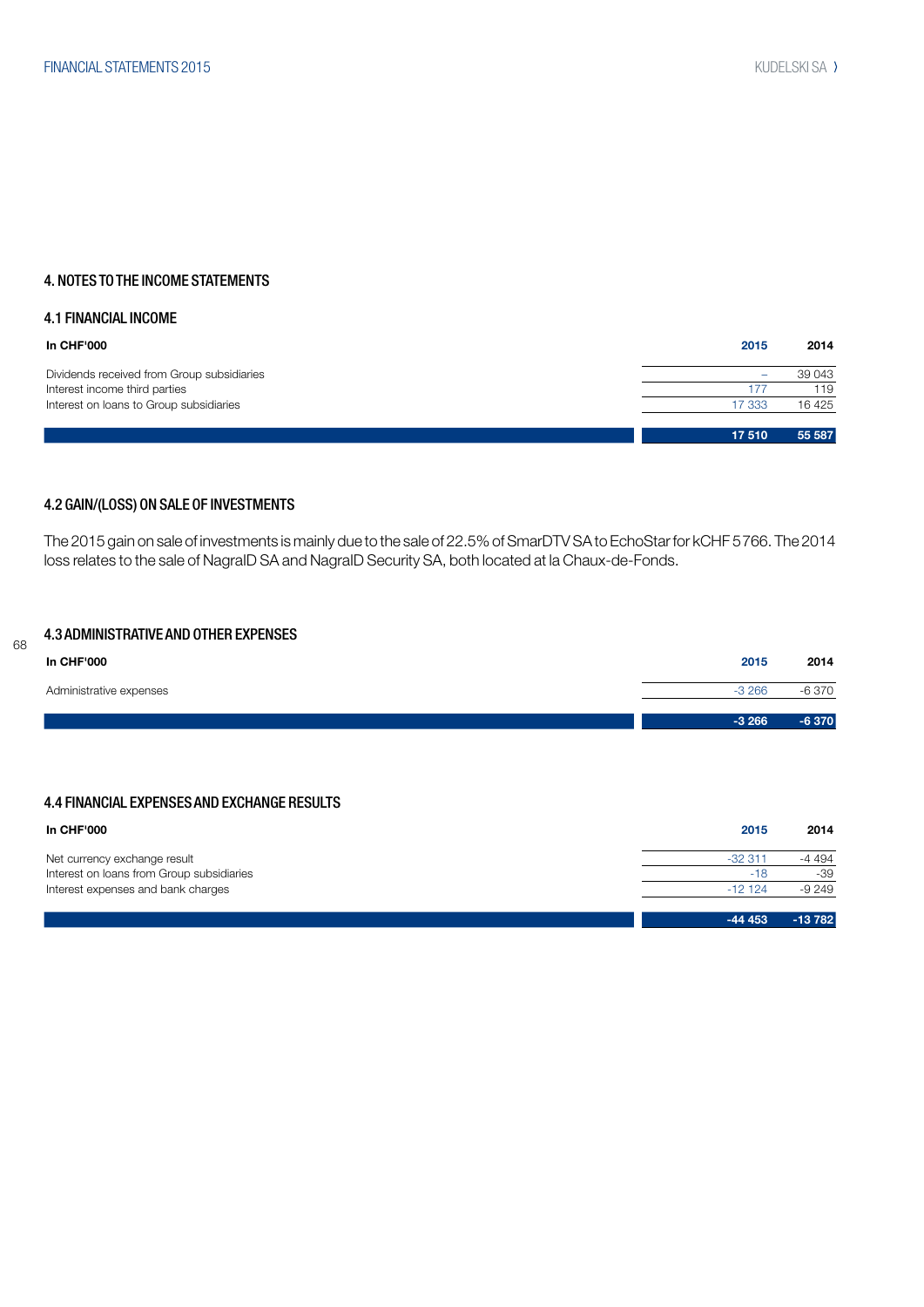### NOTES TO THE FINANCIAL STATEMENTS 2015

#### 4.5 IMPAIRMENT OF FINANCIAL FIXED ASSETS

| In CHF'000                                         | 2015    | 2014     |
|----------------------------------------------------|---------|----------|
| Change in provision on Group investments and loans | $-3000$ | $-26143$ |
| Value adjustment on investments                    | $-832$  | $-2209$  |
|                                                    | $-3832$ | $-28352$ |

### 5. COMMITMENTS AND CONTINGENCIES

#### In CHF'000 31.12.2015 31.12.2014

### Guarantee commitments Commitment in favor of third parties and the commitment in favor of third parties 1 699 1 328 1 699 1 328 Other commitments Penalty risk for non-completion of contracts p.m. p.m. Subordinated loans in favor of Group companies p.m. p.m. Support letters and guarantees signed in favor of Group companies p.m. p.m. p.m. p.m. Jointly responsible for VAT liabilities of Swiss subsidiaries (VAT Group) p.m. p.m. p.m. p.m.

#### 6. FULL-TIME EQUIVALENTS

The annual average number of full-time equivalents for 2015 and 2014 did not exceed ten people.

#### 7. BOARD AND EXECUTIVE INTEREST DISCLOSURES

The disclosures required by article 663c of Swiss Code of Obligations on Board and Executive interest are shown in the Kudelski Group consolidated financial statements.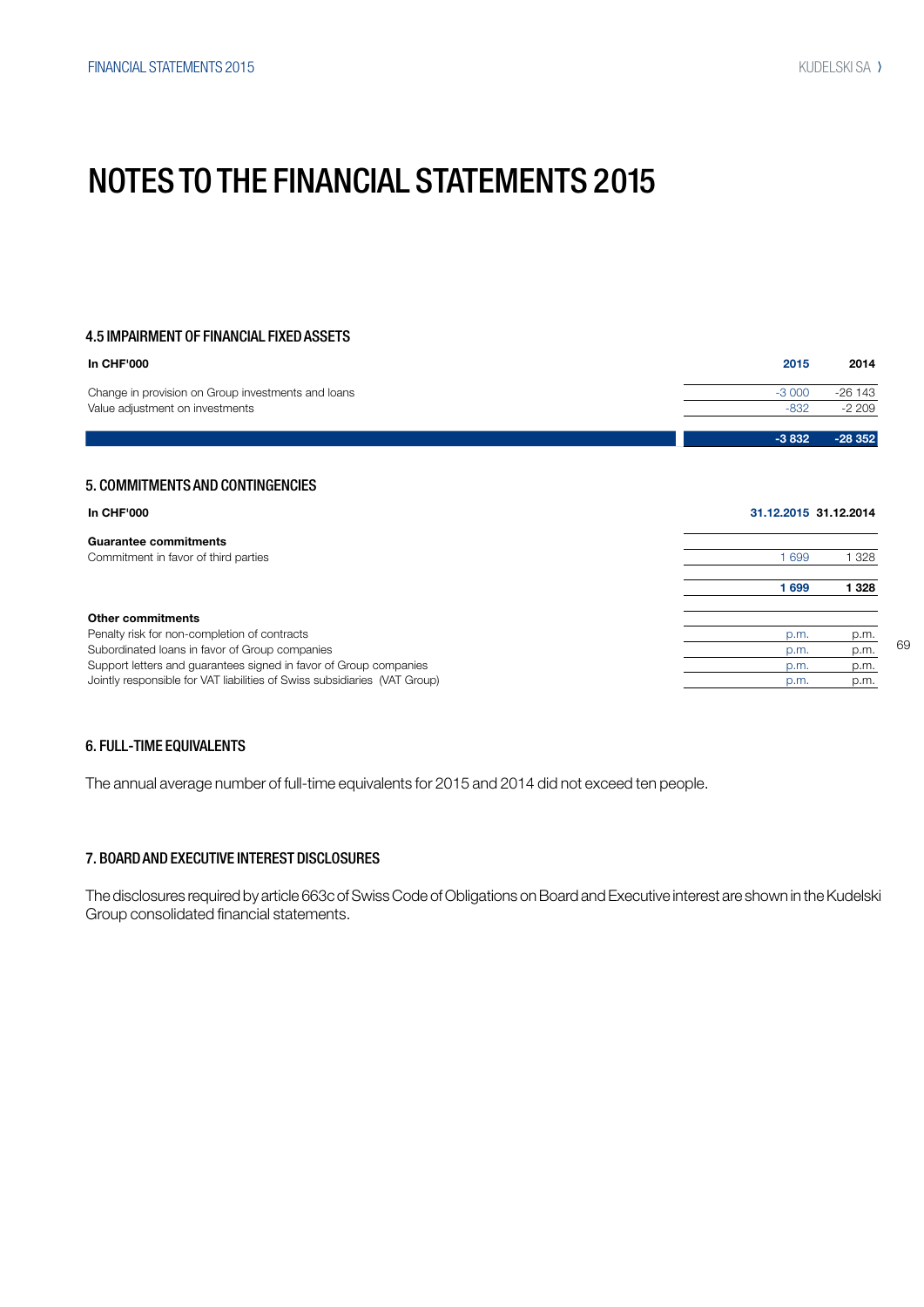### REPORT OF THE STATUTORY AUDITOR ON THE FINANCIAL **STATEMENTS**

#### TO THE GENERAL MEETING OF KUDELSKI SA, CHESEAUX-SUR-LAUSANNE

As statutory auditor, we have audited the accompanying financial statements of Kudelski S.A., which comprise the balance sheet, income statement and notes (pages 62 to 69), for the year ended 31 December 2015.

### BOARD OF DIRECTORS' RESPONSIBILITY

The Board of Directors is responsible for the preparation of the financial statements in accordance with the requirements of Swiss law and the company's articles of incorporation. This responsibility includes designing, implementing and maintaining an internal control system relevant to the preparation of financial statements that are free from material misstatement, whether due to fraud or error. The Board of Directors is

further responsible for selecting and applying appropriate accounting policies and making accounting estimates that are reasonable in the circumstances.

#### AUDITOR'S RESPONSIBILITY

70

Our responsibility is to express an opinion on these financial statements based on our audit. We conducted our audit in accordance with Swiss law and Swiss Auditing Standards. Those standards require that we plan and perform the audit to obtain reasonable assurance whether the financial statements are free from material misstatement.

An audit involves performing procedures to obtain audit evidence about the amounts and disclosures in the financial statements. The procedures selected depend on the auditor's judgment, including the assessment of the risks of material misstatement of the financial

statements, whether due to fraud or error. In making those risk assessments, the auditor considers the internal control system relevant to the entity's preparation of the financial statements in order to design audit procedures that are appropriate in the circumstances, but not for the purpose of expressing an opinion on the effectiveness of the entity's internal control system. An audit also includes evaluating the appropriateness of the accounting policies used and the reasonableness of accounting estimates made, as well as evaluating the overall presentation of the financial statements. We believe that the audit evidence we have obtained is sufficient and appropriate to provide a basis for our audit opinion.

#### OPINION

In our opinion, the financial statements for the year ended 31 December 2015 comply with Swiss law and the company's articles of incorporation.

#### REPORT ON OTHER LEGAL REQUIREMENTS

We confirm that we meet the legal requirements on licensing according to the Auditor Oversight Act (AOA) and independence (article 728 CO) and that there are no circumstances incompatible with our independence.

In accordance with article 728a paragraph 1 item 3 CO and Swiss Auditing Standard 890, we confirm that an internal control system exists which has been designed for the preparation of

financial statements according to the instructions of the Board of Directors.

We further confirm that the proposed appropriation of available earnings complies with Swiss law and the company's articles of incorporation. We recommend that the financial statements submitted to you be approved.



PricewaterhouseCoopers SA

Corinne Pointet Marc Ausoni Chambettaz Audit expert Audit expert Auditor in charge

Lausanne, February 17, 2016